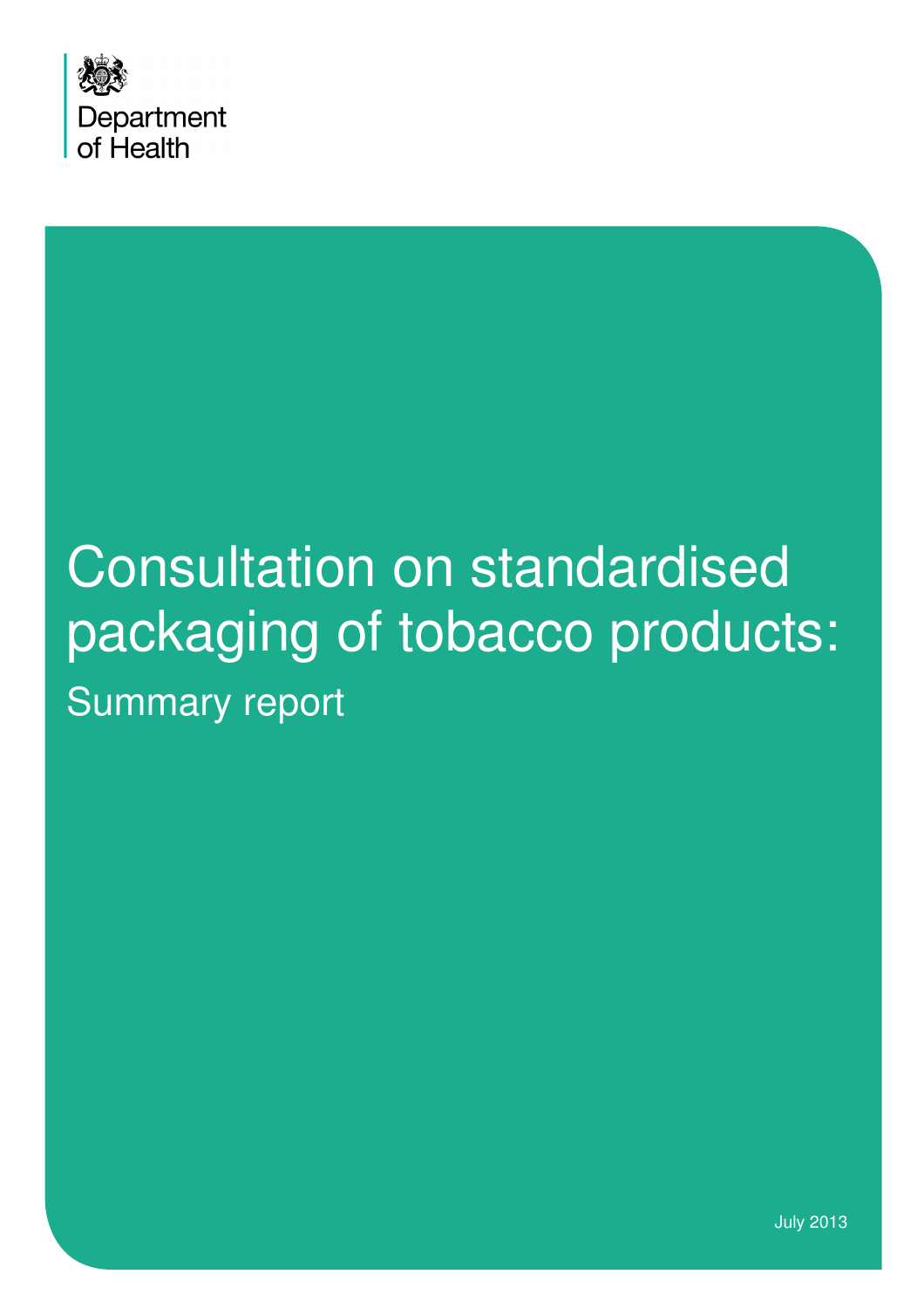You may re-use the text of this document (not including logos) free of charge in any format or medium, under the terms of the Open Government Licence. To view this licence, visit http://www.nationalarchives.gov.uk/doc/open-government-licence/

© Crown copyright

Published to gov.uk, in PDF format only. http://www.gov.uk/dh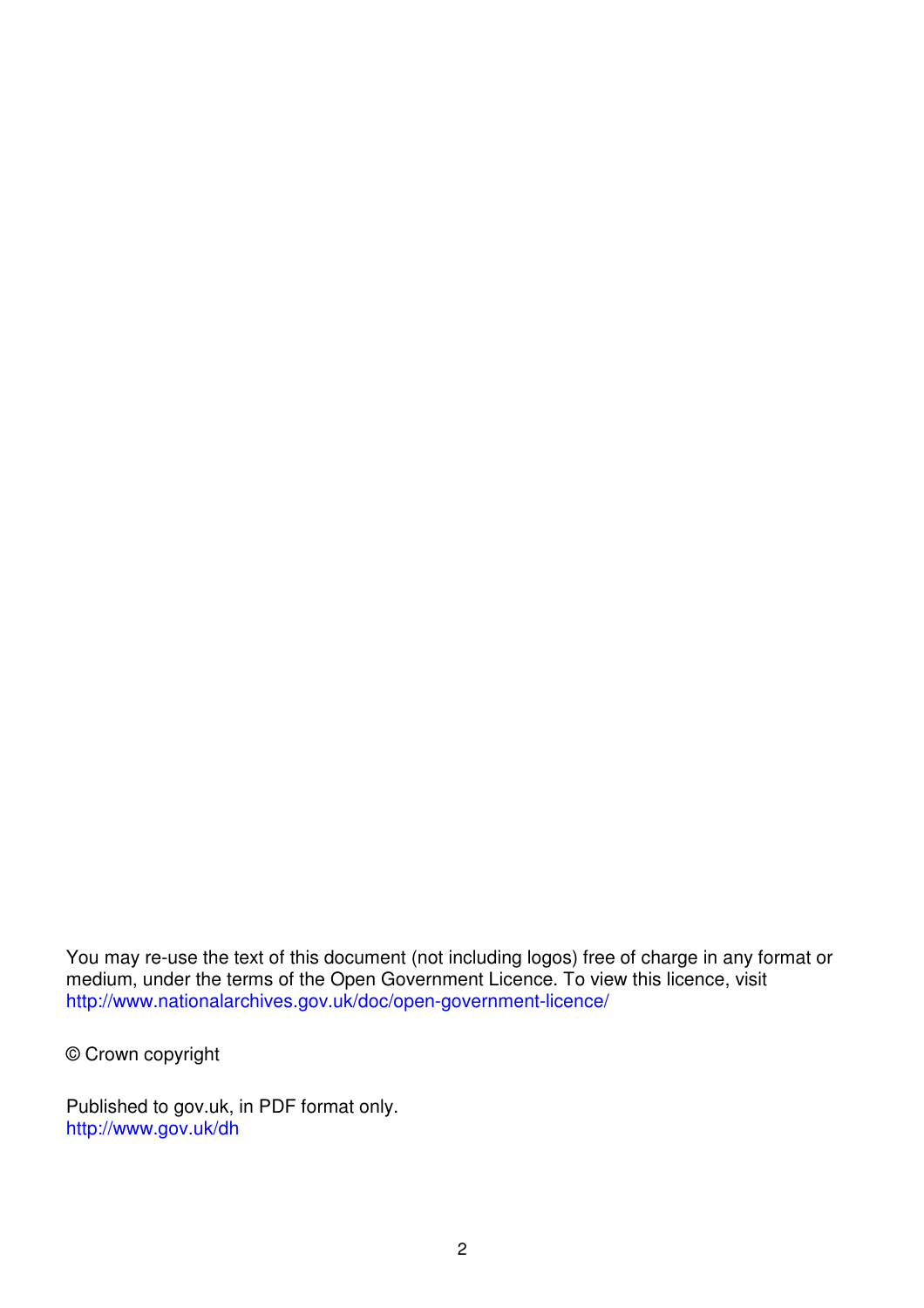# Consultation on standardised packaging of tobacco products: Summary report

**Prepared by**  Department of Health Tobacco Programme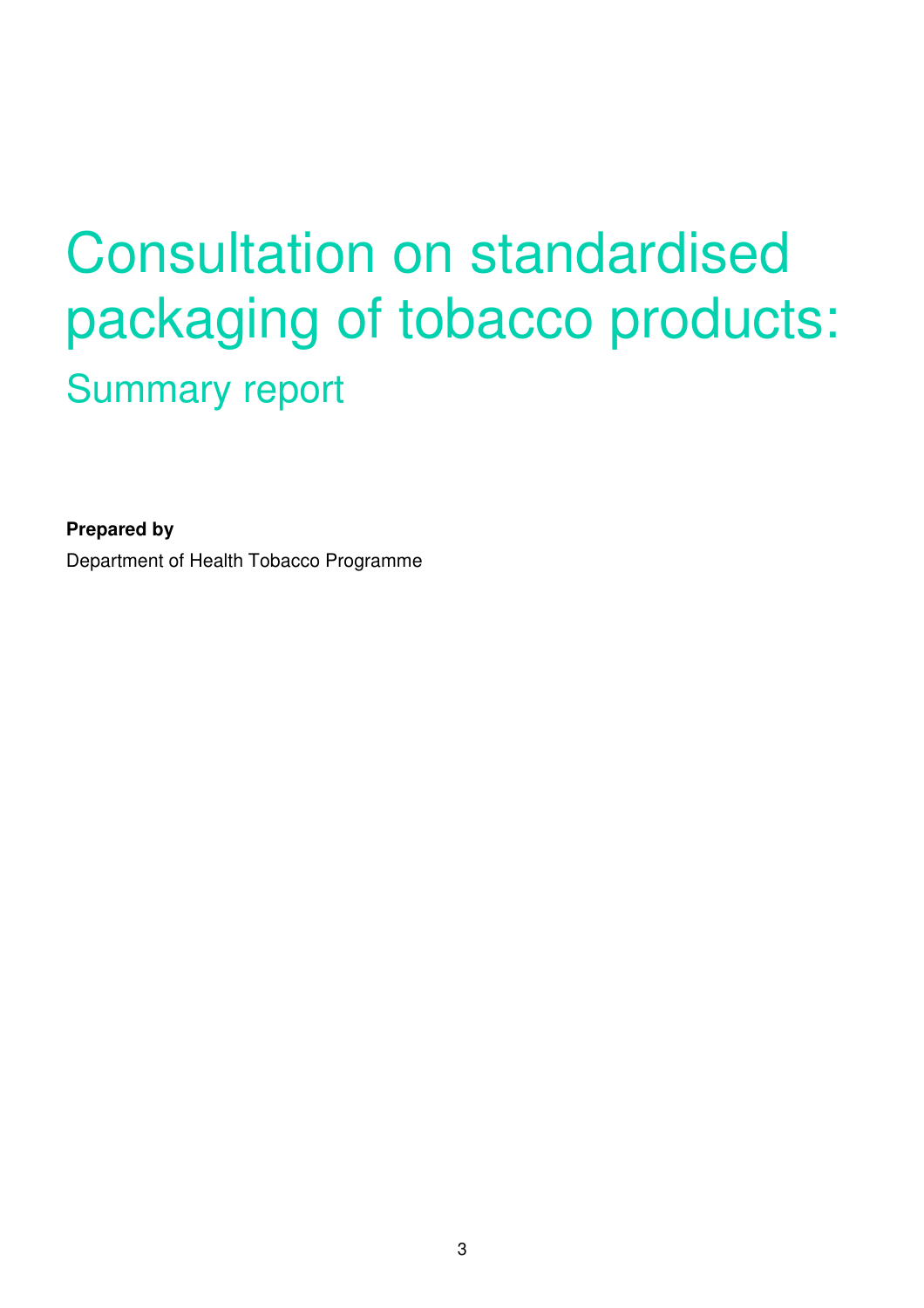# **Contents**

| Chapter 3: Responses to consultation: number of detailed responses received 10 |  |
|--------------------------------------------------------------------------------|--|
| Chapter 4: Responses to consultation: answers to consultation questions from   |  |
|                                                                                |  |
|                                                                                |  |
|                                                                                |  |
|                                                                                |  |
| Appendix D: Names of businesses and organisations that provided                |  |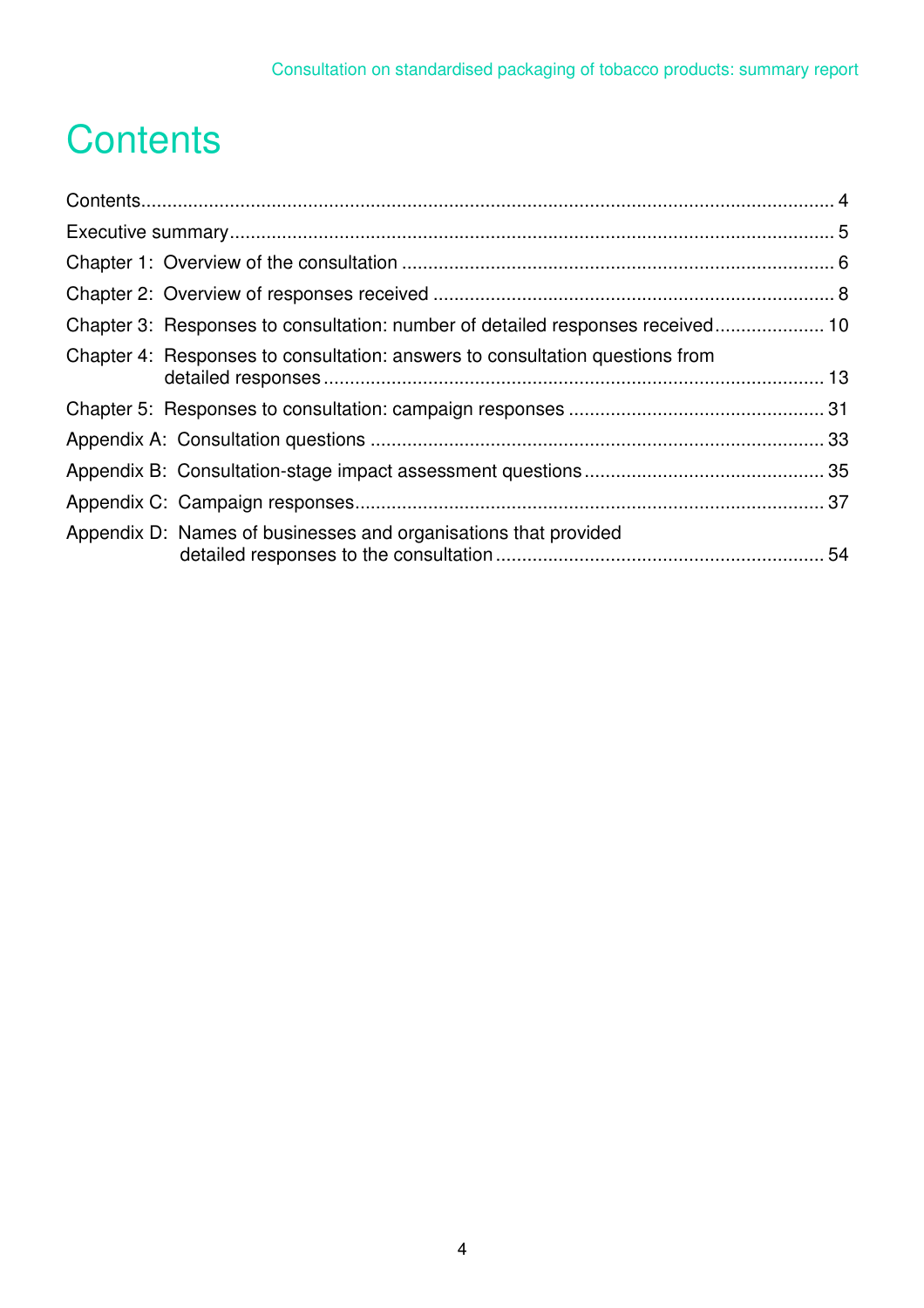### Executive summary

On 16 April 2012, the Department of Health (England), the Chief Medical Officer's Directorate (Scotland), the Health and Social Services Directorate General (Wales) and the Department of Health, Social Services and Public Safety (Northern Ireland) published the *Consultation on standardised packaging of tobacco products*. The purpose of the consultation was to seek the views of interested people, businesses and organisations on a policy initiative that would require the packaging of tobacco products to be standardised, the aim being to improve public health by reducing the use of tobacco.

The original closing date for the consultation was 10 July 2012. However, in response to a number of requests, the closing date was extended to 10 August 2012 to maximise the opportunity for people to respond to the consultation.

This report has been prepared and published by the Department of Health to provide an overview of the responses received and a summary of the main themes that emerged in response to the specific questions asked in the consultation document.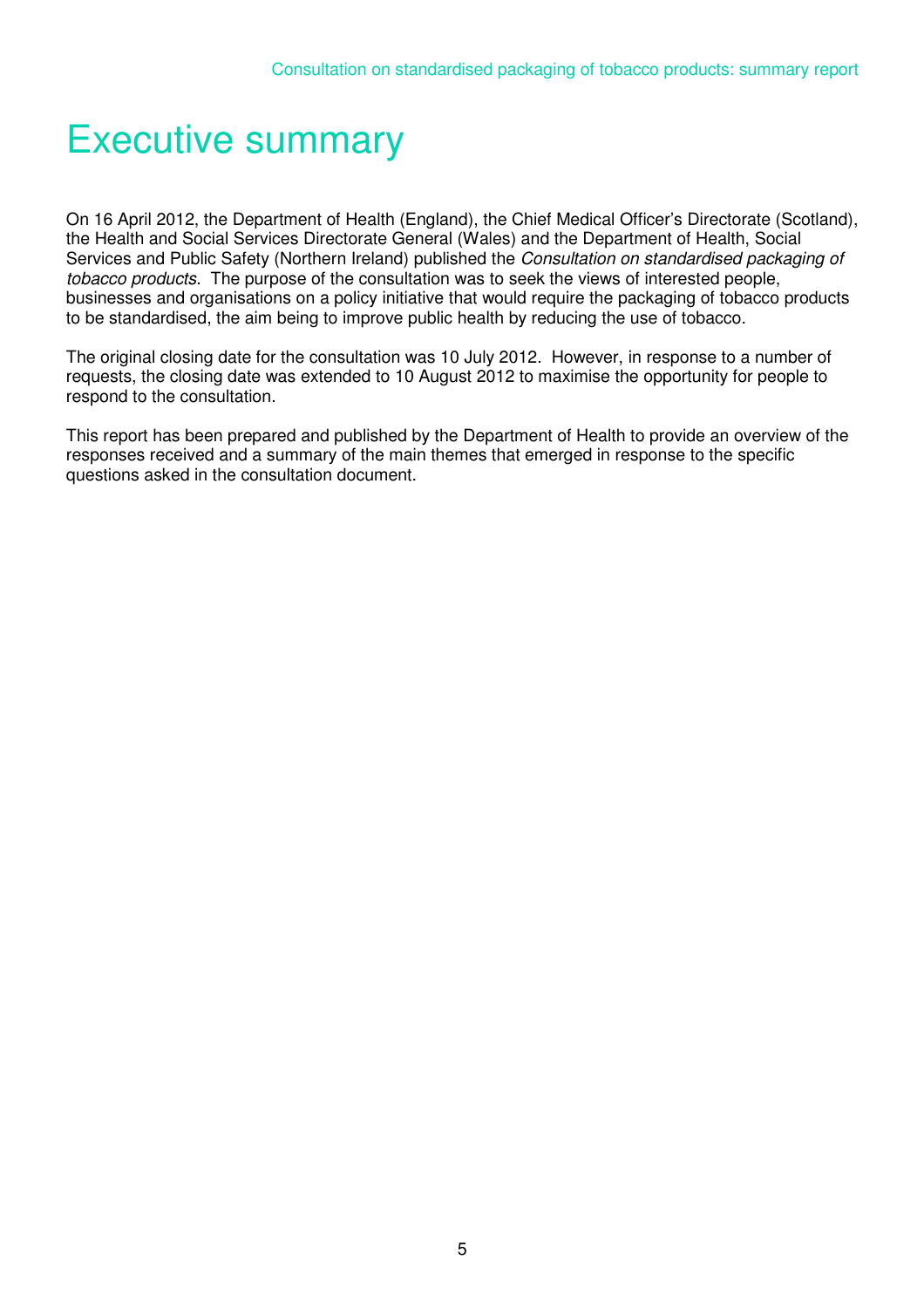# Chapter 1

### Overview of the consultation

#### **1.1 Purpose of the consultation**

The purpose of this consultation was to seek the views of interested people, businesses and organisations on a policy initiative that would require the packaging of tobacco products to be standardised, the aim being to improve public health by reducing the use of tobacco. Within the context of tobacco packaging, standardised packaging is often referred to as 'plain packaging'.

The Department of Health (England), the Chief Medical Officer's Directorate (Scotland), the Health and Social Services Directorate General (Wales) and the Department of Health, Social Services and Public Safety (Northern Ireland)<sup>1</sup> each have responsibility for improving public health, including reducing tobacco use through the implementation of comprehensive tobacco control strategies.

The Department of Health and Devolved Administrations have broad policy objectives to improve public health by:

- discouraging young people from taking up smoking;
- encouraging people to quit smoking;
- helping people who have quit, or who are trying to quit, to avoid relapse back to smoking; and
- reducing people's exposure to secondhand smoke from tobacco products.

To inform policy development, we all wished to explore whether requiring tobacco products to be sold in standardised packaging could contribute to achieving these public health policy objectives by:

- reducing the appeal of tobacco products to consumers;
- increasing the effectiveness of health warnings on the packaging of tobacco products;
- reducing the ability of tobacco packaging to mislead consumers about the harmful effects of smoking; and
- having a positive effect on smoking-related attitudes, beliefs, intentions and behaviours, particularly among children and young people.

We sought feedback on whether there might be public health benefits from the introduction of standardised tobacco packaging in addition to policies currently in place, including legislation ending the permanent display of tobacco products by retailers.

There may be other effects associated with introducing standardised tobacco packaging. Through this consultation, we wished to understand in more detail what these might be, together with any evidence. In particular, we sought views on whether introducing standardised packaging would have:

- trade or competition implications:
- legal implications;

 $\overline{a}$ 

- costs or benefits for retailers or manufacturers;
- implications for the availability of, and demand for, illicit tobacco (both smuggled and counterfeit);

<sup>1</sup> Collectively referred to as the Department of Health and Devolved Administrations in the consultation document.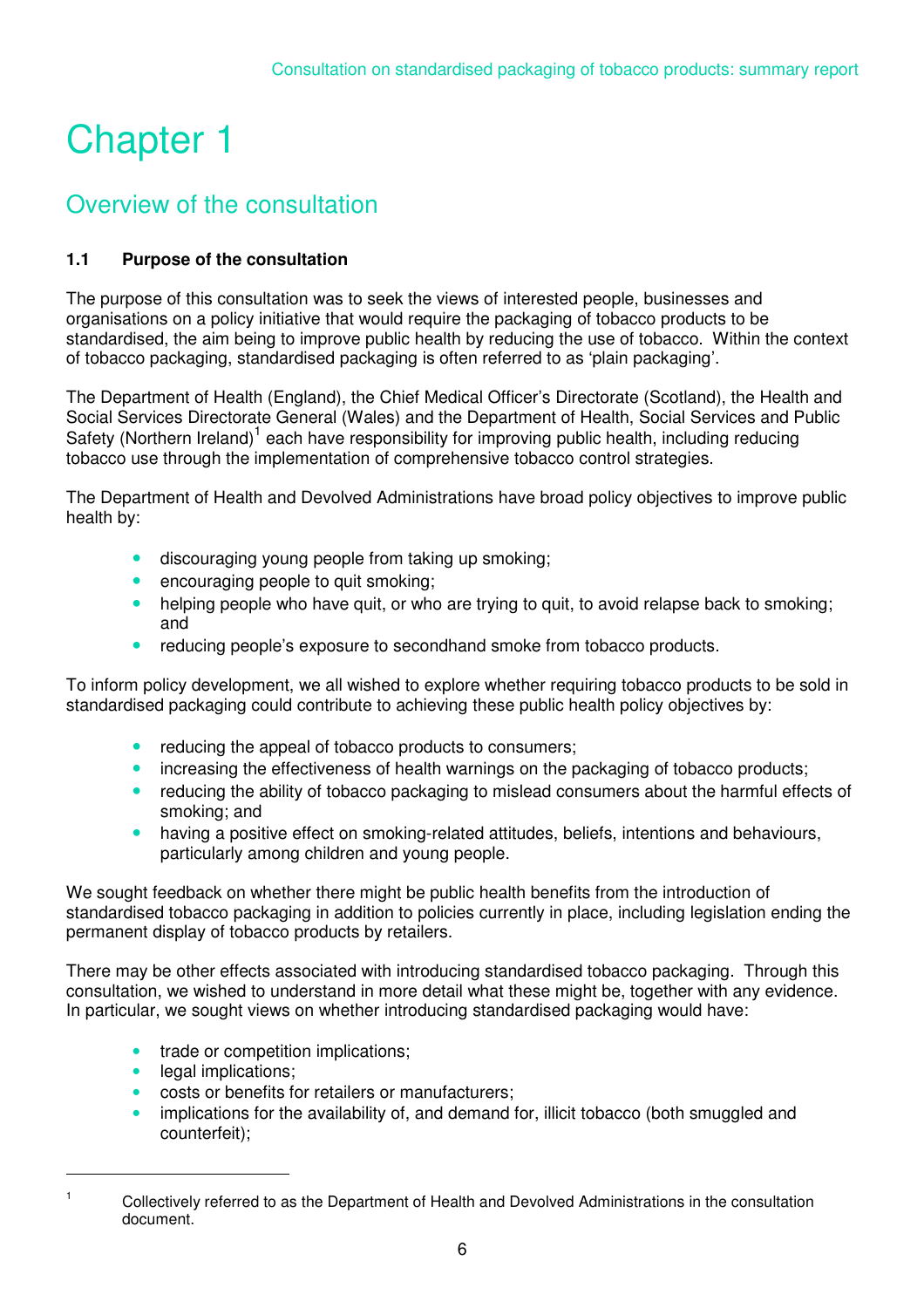- implications for cross-border shopping; or
- any other unintended consequences.

The consultation document, which includes a description of a possible approach to standardised packaging, is available on the Department of Health's website at:

http://consultations.dh.gov.uk/tobacco/standardised-packaging-of-tobacco-products

#### **1.2 The consultation exercise**

Through the consultation, respondents were invited to address 15 consultation questions (listed at Appendix A), and to provide views on 12 questions specific to the consultation-stage impact assessment that was published alongside the consultation (listed at Appendix B). A key aspect of the consultation was to understand from stakeholders whether further evidence exists to inform policy development, and respondents were asked to provide references to research and other evidence with their responses. For each of the 15 consultation questions, respondents were invited to provide further explanation for the answer they provided.

The original closing date for the consultation was 10 July 2012. However, in response to a number of requests, the closing date was extended to 10 August 2012 to maximise the opportunity for people to respond to the consultation.

The consultation was run by the Department of Health with the agreement of the Devolved Administrations. All consultation responses were made available by the Department of Health for consideration by the Ministers responsible for public health in all three Devolved Administrations.

#### **1.3 Purpose of this report**

This report was prepared and published by the Department of Health to provide an overview of the responses received to this UK-wide consultation and provide a summary of the main themes that emerged in response to the specific questions asked in the consultation document.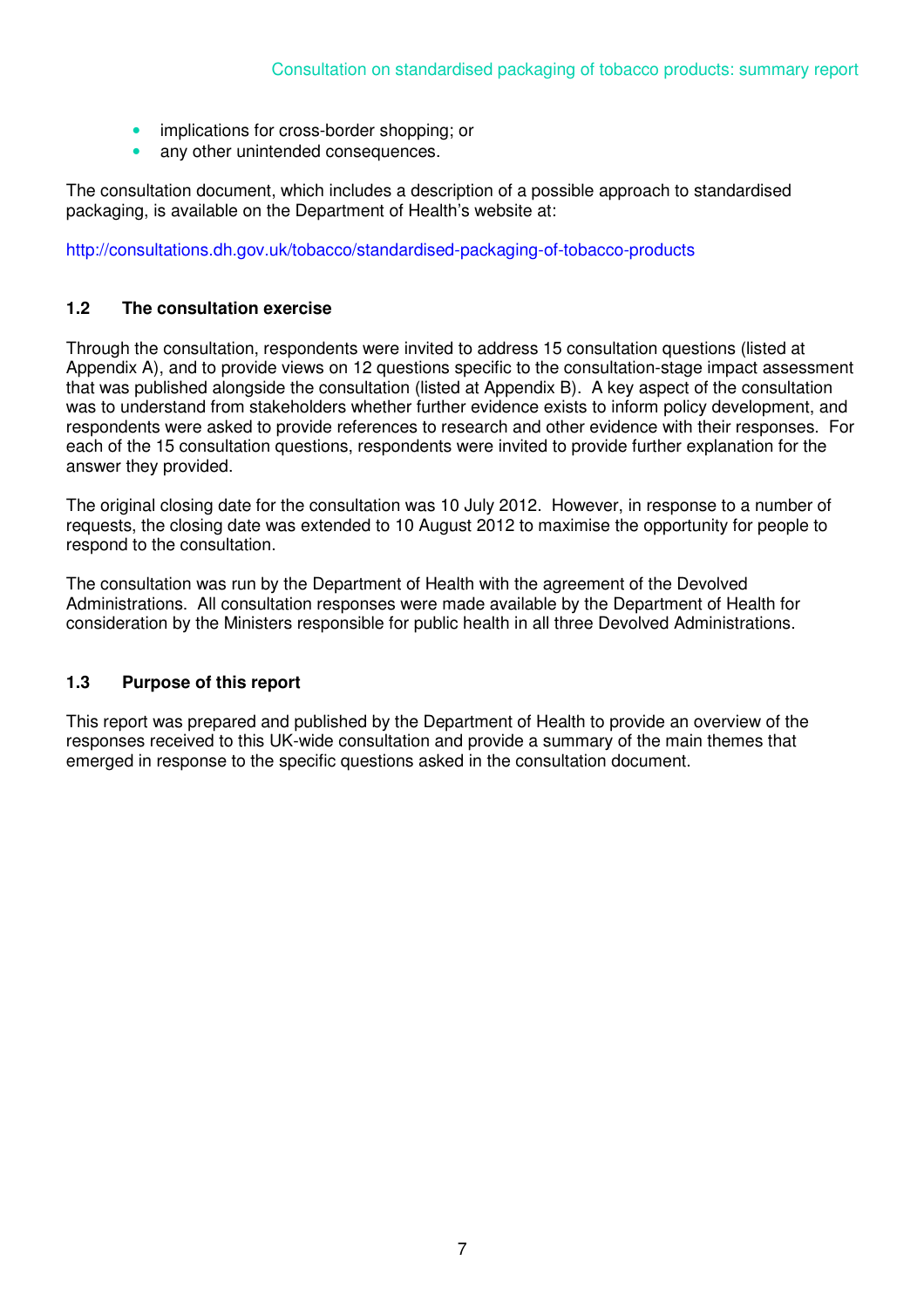# Chapter 2

 $\overline{a}$ 2

### Overview of responses received

#### **2.1 Number of responses received**

The number of consultation responses received was very large, indicating a significant level of awareness and engagement with the consultation. Two categories of consultation responses were received:

- *Detailed responses that addressed multiple consultation questions.* These responses include letters and responses received in hard copy, by email and through the Department of Health's online "Citizenspace" portal. In total, 2,444 responses were received in this category.
- *Campaign responses.* A number of campaigns were run that encouraged multiple respondents to answer only a handful of consultation questions (many campaigns only addressed whether standardised packaging of tobacco should be introduced or not). These responses used identical template documents (typically postcards, emails or letters), a single letter signed by multiple people or were received in the form of a petition.<sup>2</sup> In total, 665,989 responses were received in this category.

#### **2.2 Collation, analysis and interpretation of consultation responses**

The Department of Health engaged TONIC Consultants Ltd to assist with collating and undertaking initial analysis of consultation responses. The Department of Health and Devolved Administrations have undertaken, and will continue to undertake, further analysis and consideration of the issues raised consultation responses.

Given the number and breadth of consultation responses, this report cannot include every single individual comment received. The report does, however, provide an overview of all the responses received and reflects all the main themes that emerged in response to the specific questions asked in the consultation document.

As we have seen in previous consultations on tobacco control, views tend to be markedly polarised. Broadly speaking, business interests tend to be resistant to proposals to further regulate tobacco products, while public health stakeholders and NHS bodies tend to favour greater tobacco control regulation.

Some consultation responses were received from people, businesses or organisations in other countries. We did not stipulate that the consultation was only open to people, businesses and organisations in the United Kingdom. From these responses, we have noted that the introduction of standardised packaging in the United Kingdom would be of relevance to people in other parts of the world. We have included all responses, including those received from overseas, in our analysis.

We have considered each person that signed a petition to be a separate campaign respondent.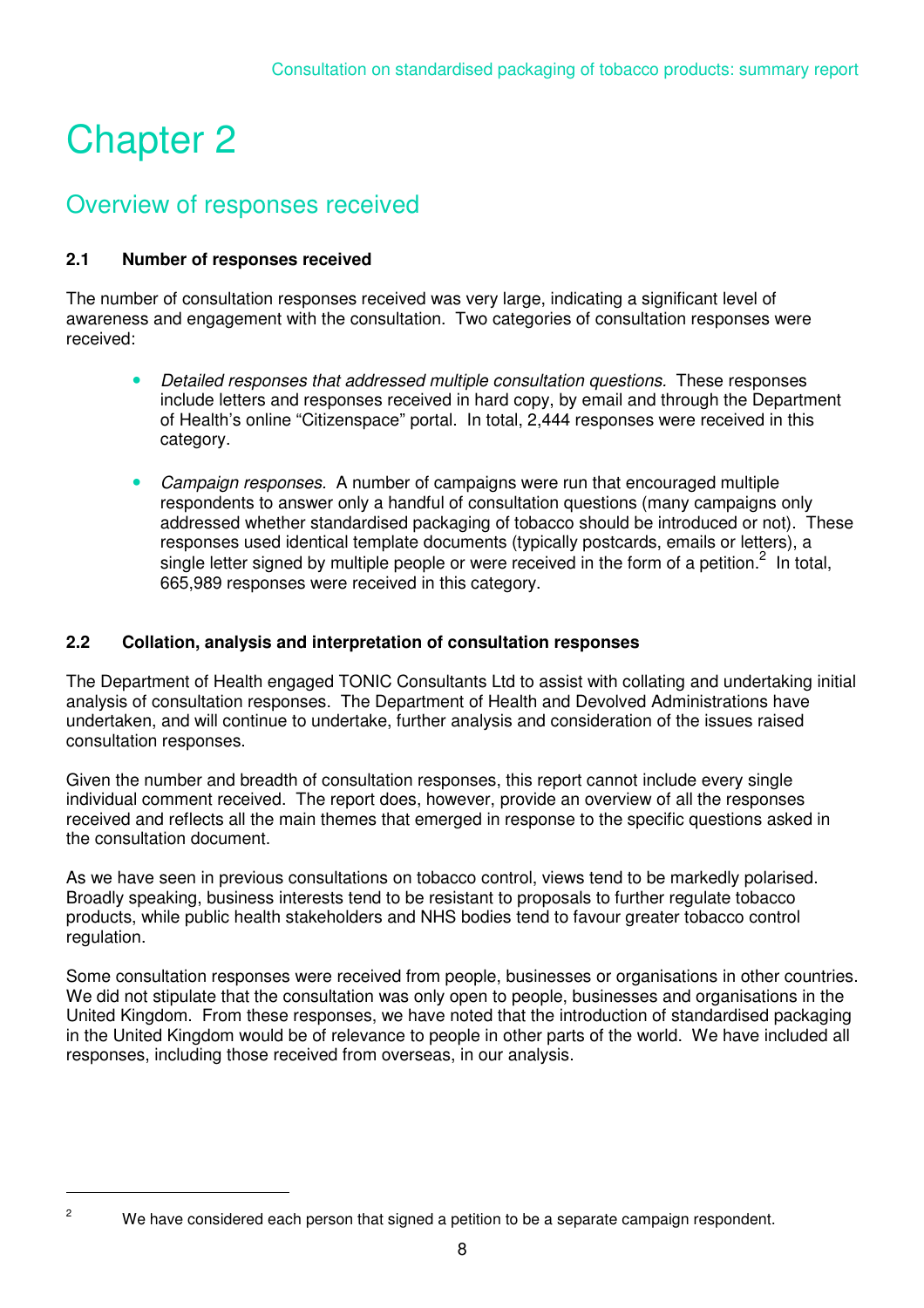#### *2.2.1 Responses from individuals and groups*

We acknowledge that in some cases, respondents have consulted with colleagues or a wider group prior to submitting their consultation response, and their response is intended to represent the views of the wider group. Such responses may represent a team, department or, in the case of membership organisations, an entire organisation. They may have sought and included the views of local stakeholders, interested parties, local community groups and members of the public.

It is therefore not possible to make direct comparison simply between the numbers of respondents recorded as being of a certain view on any question, within certain categories or between viewpoints. The Department of Health and Devolved Administrations are mindful of the diversity in the nature of responses received.

#### *2.2.2 Limitations of consultations to elicit representative samples of public opinion*

The findings from this public consultation cannot, therefore, be considered in the same way as, for example, a survey of public opinion. Neither can the results be used to generalise or extrapolate public opinion in the way that data can be used from representative quantitative research. The consultation was not intended or designed to elicit representative samples of public opinion. The consultation rather, sought information and views relating to the policy on the possible options to standardise tobacco packaging.

It is in the nature of open consultation exercises that, generally, it is only those who already have an interest in the subject who make a detailed response. The nature of consultation exercises means that respondents are self-selecting.

#### **2.3 Presentation of consultation responses**

This report provides an overview of the responses received and a summary of the main themes that emerged in response to the specific consultation questions that were asked. The key themes that emerged from detailed consultation responses we received are summarised under each question in the next chapter.

We wish to be clear that this report reflects the views of those who responded to the consultation and does not provide any assessment of these views by the Department of Health and Devolved Administrations. The inclusion of views in this report should not be taken to mean that the Department of Health and Devolved Administrations agree or disagree with them.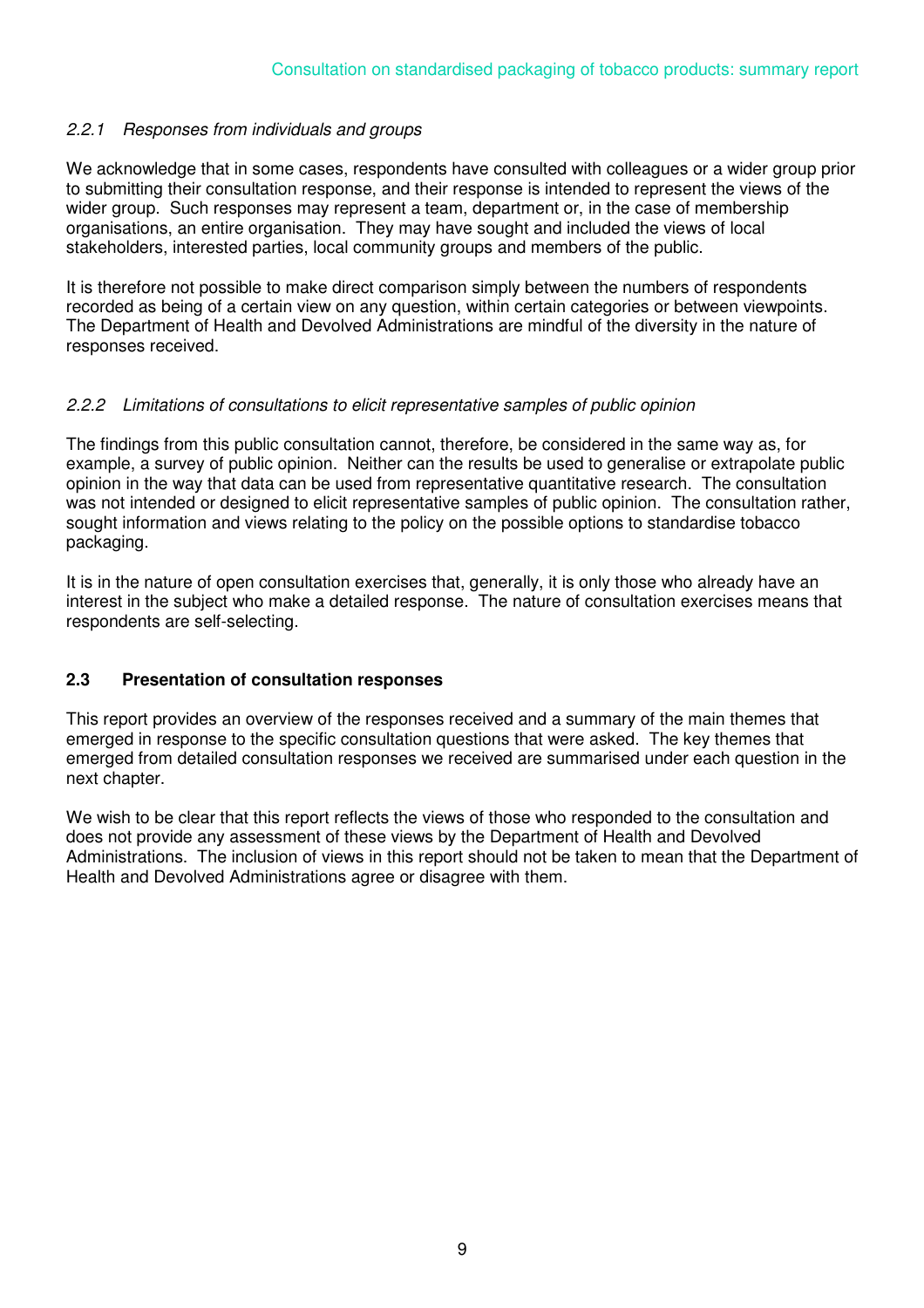# Chapter 3

### Responses to consultation: number of detailed responses received

This chapter provides an overview of the detailed consultation responses that were received. In this report, detailed responses are defined as those responses that addressed multiple consultation questions.

Detailed responses include letters and responses received in hard copy, by email and through the Department of Health's online "Citizenspace" portal. Responses in this category include all responses that were presented, whether in one of the template response formats provided, or in other formats such as letters or emails. In total, 2,444 detailed responses were received.

Respondents were asked to provide their name and contact information and to indicate whether:

- their response relates to the United Kingdom, England only, Scotland only, Wales only or Northern Ireland only;
- they were responding as a member of the public, a health social care professional, on behalf of a business or as a sole trader, or on behalf of an organisation;<sup>3</sup>
- they, or the business or organisation that they are representing, have any direct or indirect links to, or receive funding from the tobacco industry; and
- they wished their name as a respondent to remain confidential so that it is not published in this report.

#### **3.1 Information about detailed responses received**

The majority of respondents stated that their response related to the whole of the United Kingdom (or it was assumed that it did because the respondent gave no indication), as set out in *table 3.1.*

| <b>United Kingdom</b> | 1,957 |
|-----------------------|-------|
| England only          | 365   |
| Scotland only         | 65    |
| Wales only            | 15    |
| Northern Ireland only | 42    |
| <b>Total</b>          | 2444  |

|  | Table 3.1: Where detailed consultation responses relate to |  |  |  |
|--|------------------------------------------------------------|--|--|--|
|--|------------------------------------------------------------|--|--|--|

Detailed consultation responses were received from a diverse range of stakeholders, as set out in *table 3.2.*

 $\overline{a}$ 3

Those responding on behalf of a business or as a sole trader, or on behalf of an organisation were asked to provide more information about the type of business or organisation.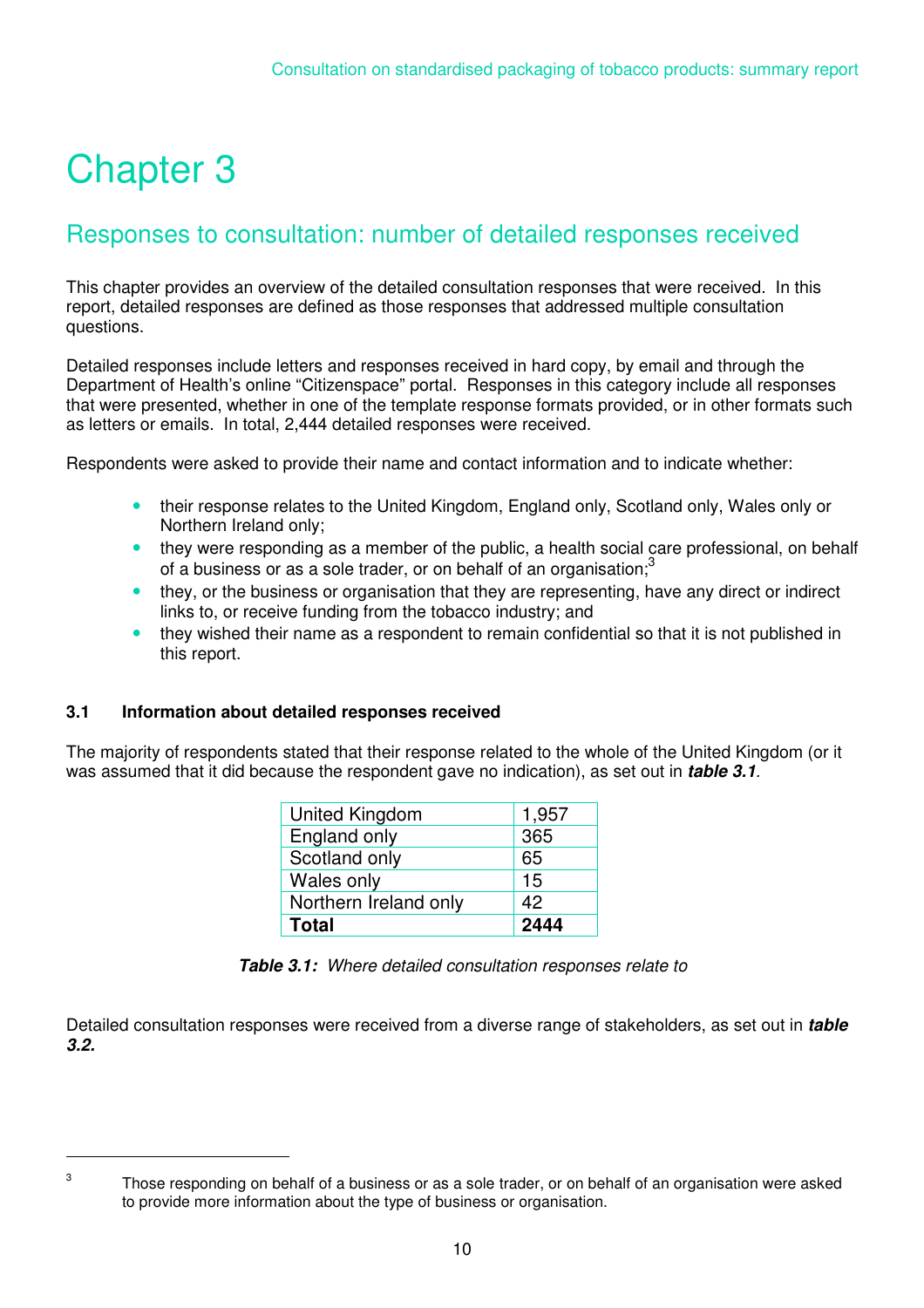| As a member of the public                   | 1,343            |
|---------------------------------------------|------------------|
| As a health or social care professional     | 351              |
| On behalf of a business or as a sole trader | $\overline{220}$ |
| On behalf of an organisation                | 530              |
| <b>Total</b>                                | 2444             |

*Table 3.2: Categories of respondents* 

Those responding on behalf of a business were asked to indicate its type, as set out in *table 3.3***.** The majority of business respondents were tobacco retailers (in particular, convenience stores) and tobacco manufacturers.

| Tobacco retailer (supermarket)          | 2  |
|-----------------------------------------|----|
| Tobacco retailer (convenience store)    | 79 |
| Tobacco retailer (other type of shop or |    |
| business)                               | 29 |
| Specialist tobacconist                  | 12 |
| Duty-free shop                          | 2  |
| Wholesale tobacco seller                |    |
| Tobacco manufacturer                    | 19 |
| Retailer not selling tobacco products   |    |
| Pharmaceutical industry                 |    |
| Other                                   | 69 |
| Total                                   |    |

*Table 3.3: Categories of businesses that submitted detailed responses*

Those responding on behalf of an organisation were asked to indicate its type, as set out in *table 3.4*. The majority were NHS organisations and local authorities.

| NHS organisation                        | 128 |
|-----------------------------------------|-----|
| Health charity/NGO (working at national |     |
| level)                                  | 33  |
| <b>Local Authority</b>                  | 94  |
| Local Authority Trading Standards or    |     |
| <b>Regulatory Services Department</b>   | 19  |
| Local tobacco control alliance          | 61  |
| Retail representative organisation      | 10  |
| Other type of business representative   |     |
| organisation                            | 20  |
| University or research organisation     | 17  |
| Other                                   | 148 |
| Total                                   | 53  |

*Table 3.4: Categories of organisations that submitted detailed responses*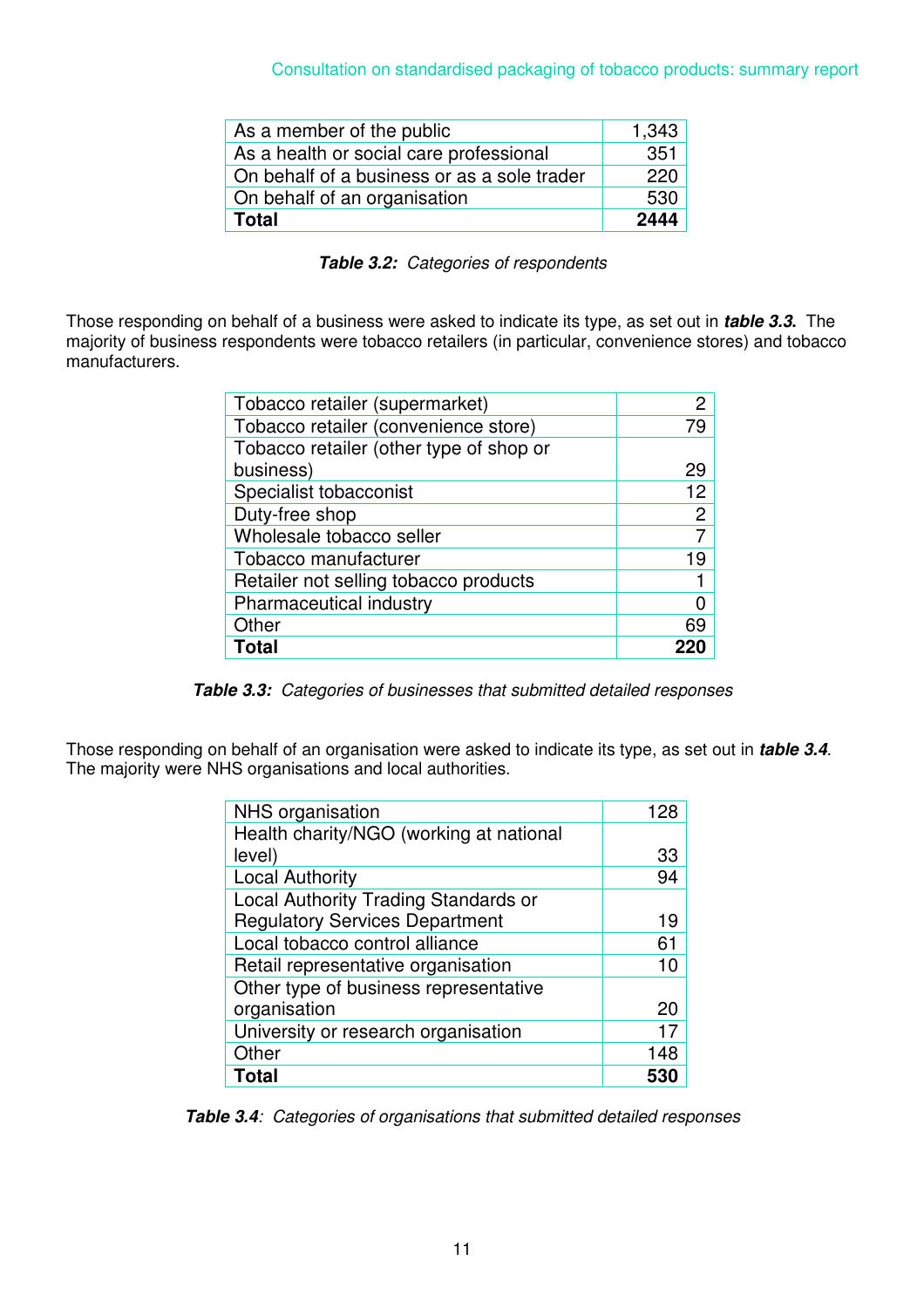#### **3.2 Respondents with links to the tobacco industry**

Respondents were asked whether they, or the business or organisation that they were representing, had any direct or indirect links to, or receive funding from the tobacco industry. The response to this question is set out in *figure 3.1*. Several respondents stated that they welcomed the opportunity to declare such links. Some membership organisations made clear that they have some members that are involved with the tobacco industry and other members who are not.



*Figure 3.1: Respondents that have links to the tobacco industry*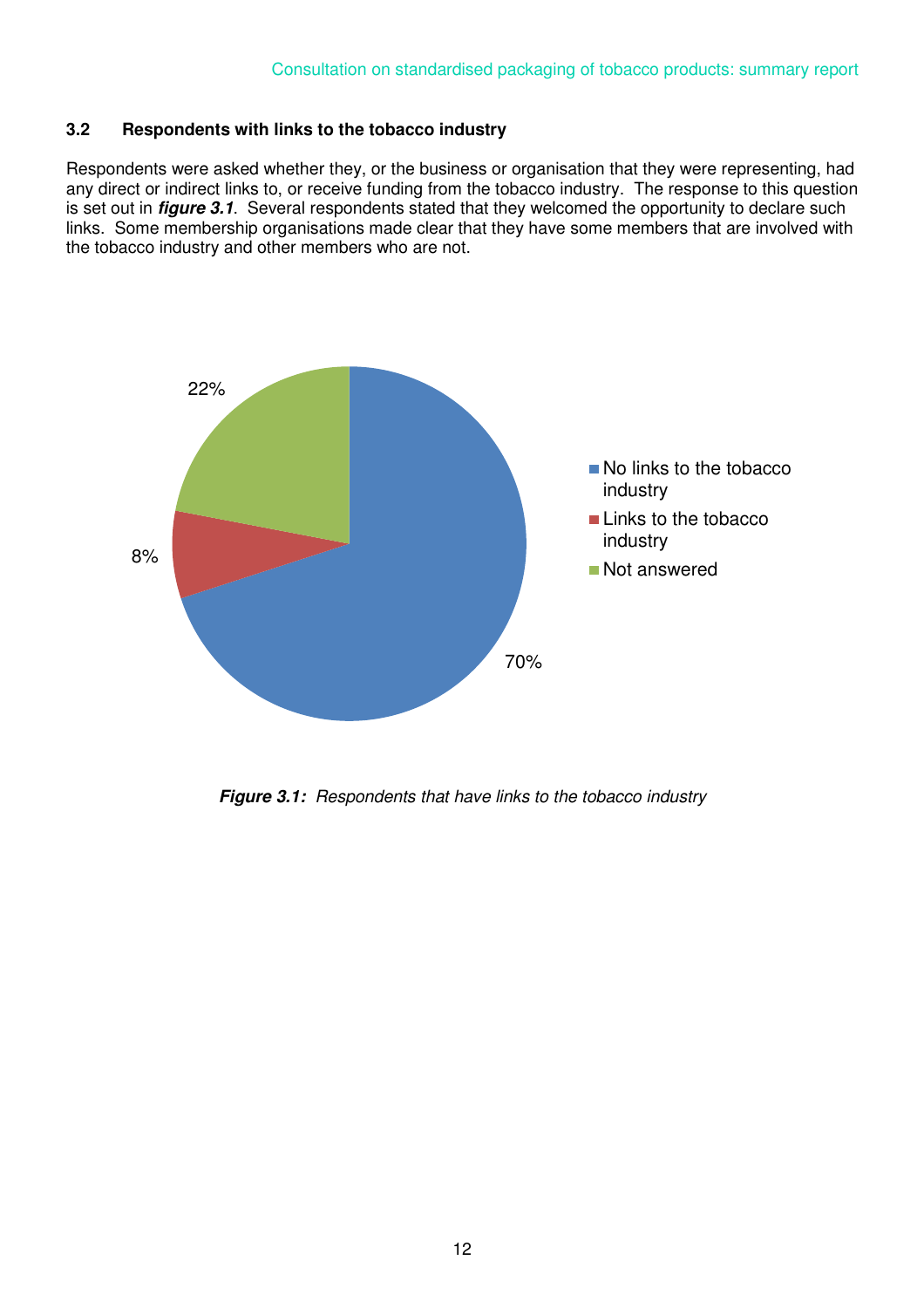### Chapter 4

### Responses to consultation: answers to consultation questions from detailed responses

Respondents were invited to address 15 consultation questions set out in the consultation document (listed at Appendix A). This chapter summarises the key themes that emerged from each of these questions. Our analysis has shown that there is a significant degree of polarisation between respondents who favoured standardised packaging and those who favoured the "do nothing" option.

#### **4.1 Question 1**

**Which option do you favour?** 

- **Do nothing about tobacco packaging (i.e., maintain the status quo for tobacco packaging);**
- **Require standardised packaging of tobacco products; or**
- **A different option for tobacco packaging to improve public health.**

There were 2,424 detailed responses that addressed Question 1, with 53 per cent favouring the requirement of standardised packaging of tobacco and 43 per cent favouring doing nothing about tobacco packaging. The remaining 4 per cent of respondents were either neutral or favoured a different option for tobacco packaging to improve public health. Responses to Question 1 are shown in *figure 4.1.*

There was very little variation in the responses to this question from businesses and business-related organisations, with the majority favouring the "do nothing" option. On the other hand, the majority of local authority and health-related organisations that responded favoured requiring standardised packaging of tobacco.

No suggestions were offered regarding a different option for tobacco packaging to improve public health, although several alternatives either instead of, or in addition to, standardised packaging were presented. These included increased education within schools, greater policing of underage sales and legislation to prohibit "proxy" purchasing and harsher penalties for making and selling illicit tobacco and larger health warnings on packs.

#### **4.2 Question 2**

**If standardised tobacco packaging were to be introduced, would you agree with the approach set out in paragraphs 4.6 and 4.7 of the consultation?** 

There were 2,234 detailed responses that addressed Question 2, with 54 per cent agreeing with the approach for standardised packaging of tobacco set out in the consultation and 39 per cent not agreeing. A remaining 7 per cent did not know or did not offer a view.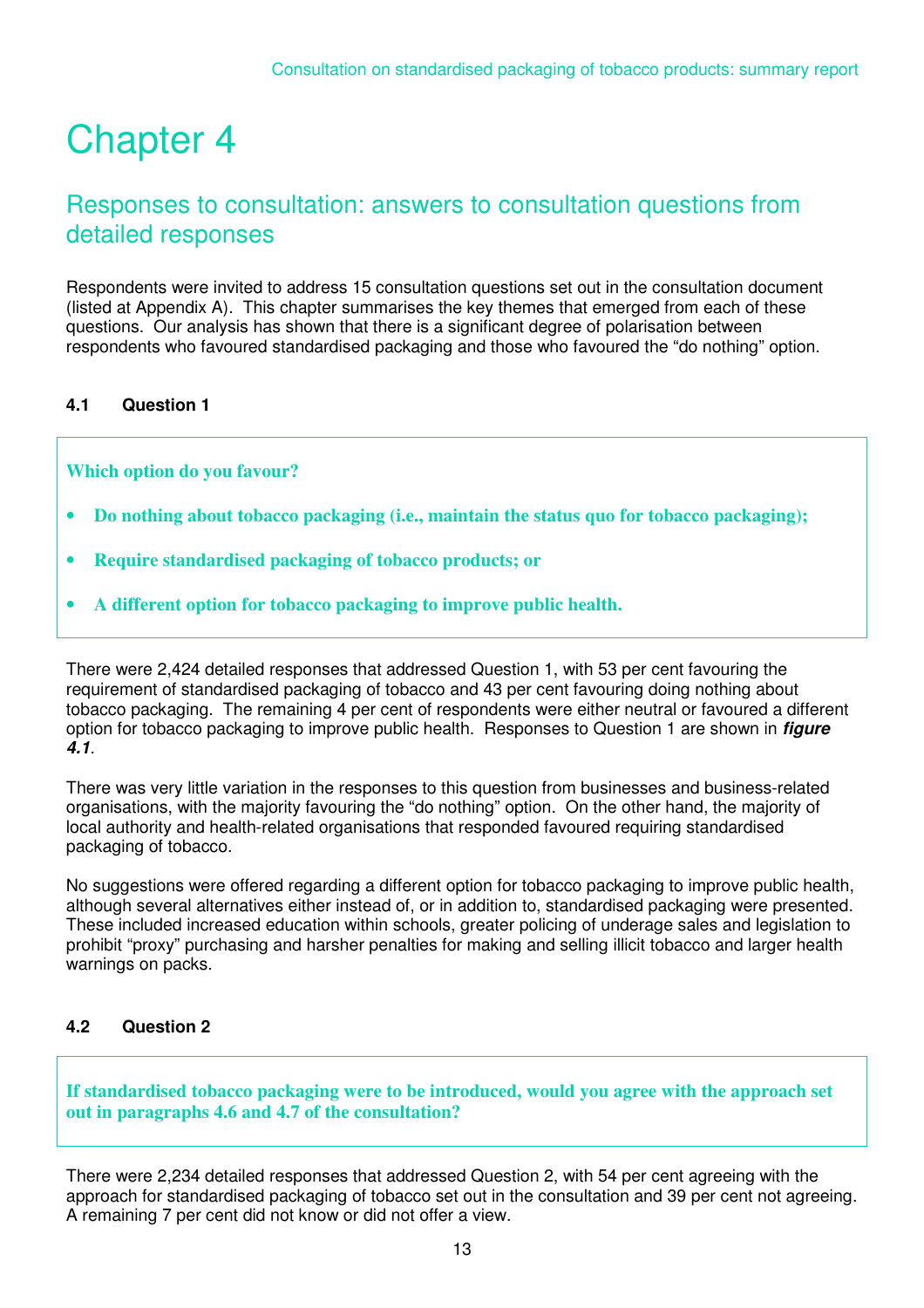

*Figure 4.1: Which option do you favour? (number of respondents = 2424)* 

The consultation document included a description of a possible approach to standardised packaging. Almost all respondents who favoured the introduction of standardised packaging agreed with the approach set out in the consultation document.

Notably, a few respondents who favoured the "do nothing" or "a different" option when answering question 1 also agreed with the approach set out.

Some respondents who agreed with the proposed approach, suggested that it should go further to more closely mirror Australia's plain tobacco packaging legislation, including by requirements for:

- larger health warnings;
- picture warnings on both the front and back of the pack;
- removal of quantitative data relating to composition (such as tar and carbon monoxide data);
- including quit support information and quitline contact details;
- restricting the length of tobacco brand variant names; and
- standardising the appearance of individual cigarette sticks.

Those respondents who favoured the "do nothing" option were likely to say that they do not agree with the approach set out in the consultation. Many of these respondents suggested that there could be wider economic impacts should standardised packaging be introduced, including:

- longer transaction times and more mistakes in shops;
- loss of business from small to large stores (such as supermarkets);
- increased stocking and restocking times;
- more opportunity for theft; and
- loss of customer satisfaction.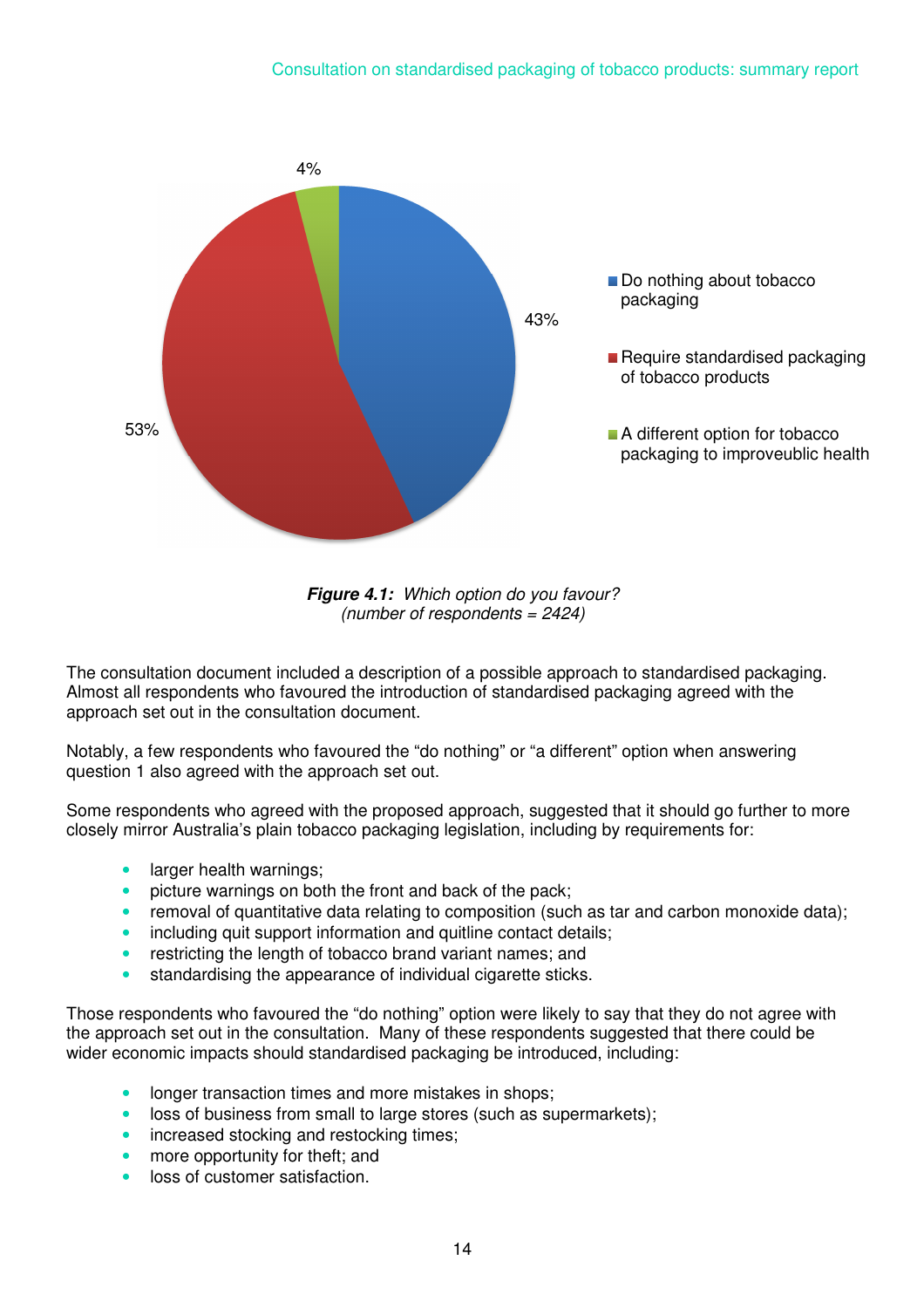Some respondents who did not agree with the proposed approach were also unconvinced that the evidence underpinning standardised packaging was conclusive.

The consultation proposed that, consistent with the exemptions in the Tobacco Advertising and Promotion Act 2002, standardised packaging requirements would not be necessary during the course of business carried out solely within the tobacco trade. This would mean that brand names, colours and logos could still be used openly within the tobacco trade, provided they could not be seen by the public. Some respondents who favoured the "do nothing" option, considered this proposed exemption to be inadequate, while some supporters of standardised packaging thought that this exemption should not be provided.

#### **4.3 Question 3**

**Do you believe that standardised tobacco packaging would contribute to improving public health over and above existing tobacco control measures, by one or more of the following:** 

- **Discouraging young people from taking up smoking;**
- **Encouraging people to give up smoking;**
- **Discouraging people who have quit or are trying to quit smoking from relapsing; and/or**
- **Reducing people's exposure to smoke from tobacco products?**

There were 2,266 detailed responses that addressed Question 3. Of these, 54 per cent believed that standardised packaging would contribute to improving public health over and above existing tobacco control measures and 44 per cent did not believe it would. The remaining 2 per cent did not know or did not have a view.

Many of the respondents that favoured standardised packaging reiterated the findings of the Public Health Research Consortium's systematic review. The review was published at the same time as the consultation as the source of evidence about the benefits of introducing standardised packaging. Many respondents considered that these findings confirmed that standardised packaging would be likely to reduce the attractiveness and appeal of tobacco products, increase the "noticeability" and effectiveness of health warnings and messages, and reduce the use of design techniques that may mislead consumers about the harmfulness of tobacco products.

Some of the respondents that favoured the "do nothing" option believed there is insufficient evidence to warrant introducing standardised packaging, particularly because at the time of the consultation, no such legislation had been implemented anywhere in the world and, therefore, they believed that its effects could not be known. In December 2012, Australia became the first country in the world to introduce standardised packaging requirements.

There was also criticism of the Public Health Research Consortium's systematic review, including views of some respondents that:

- the researchers overly rely on their own research and are known to be sympathetic to the introduction of tobacco control measures;
- the evidence is speculative, "asking people what they might do in a certain situation"; and
- the research does not conclusively establish a causal link between packaging and either youth initiation, smoking cessation or relapse.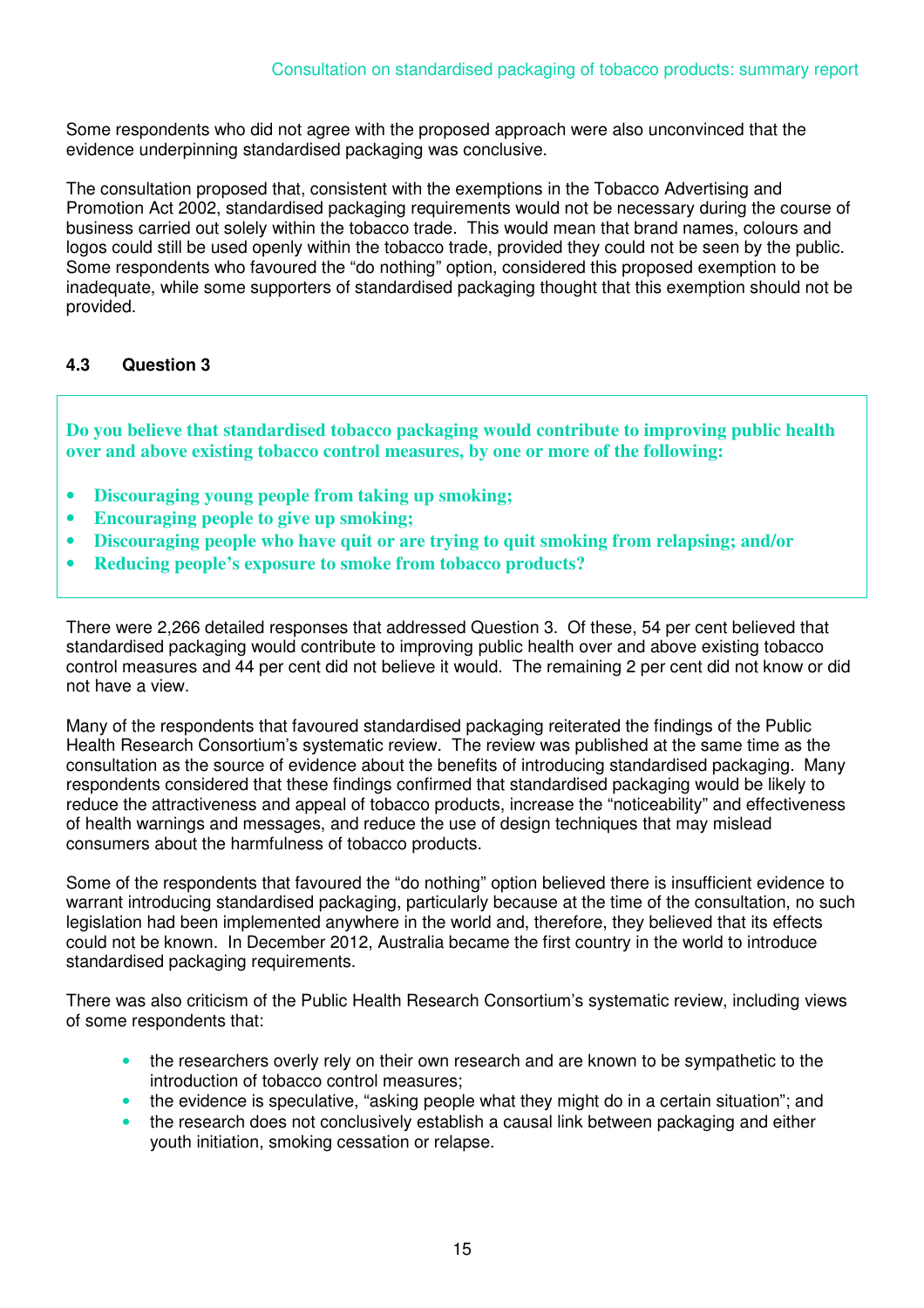Some supporters of standardised packaging drew attention to their belief that the only way to secure the level of evidence demanded by those opposing standardised packaging is to introduce the measure because controlled experiments and evidence will always fall short without direct, real-world, evidence. Some supporters of standardised packaging included information about the impact that smoking has on public health and suggested that a delay in introducing standardised packaging would cost lives and so we cannot afford to wait for evidence of Australia's experience in introducing standardised packaging. It was pointed out by some respondents that the evidence base continues to grow.

Some respondents suggested that, with the tobacco advertising ban and the end of tobacco displays in shops, tobacco packaging represents the last remaining channel of promotion available to tobacco companies. These respondents believed that addressing packaging is the next logical step in tobacco control.

The majority of responses from health-related organisations supported the view that standardised packaging would contribute to improving public health. Some respondents suggested that public health would be improved even further should larger health warnings be required on tobacco packaging.

The majority of businesses and business-related organisations that responded to this question answered "no". Many suggested standardised tobacco packaging could actually work against public health by leading to increased illicit tobacco and lower tobacco prices that would increase the appeal of tobacco, especially for younger people and smokers with lower incomes. They considered lower prices to be inevitable if tobacco companies could only compete on price.

Some respondents drew attention to recently introduced legislation to end the display of tobacco in shops and other recent control measures, arguing that they have not had time to be fully implemented or evaluated. They believed that it would be premature to move to a next step until the full effect of these earlier initiatives is known. Some respondents also suggested that ending tobacco displays and then introducing standardised packaging for tobacco would be illogical.

#### **4.4 Question 4**

- **Do you believe that standardised packaging of tobacco products has the potential to:**
- **a. Reduce the appeal of tobacco products to consumers?**
- **b. Increase the effectiveness of health warnings on the packaging of tobacco products?**
- **c. Reduce the ability of tobacco packaging to mislead consumers about the harmful effects of smoking?**
- **d. Affect the tobacco-related attitudes, beliefs, intentions and behaviours of children and young people?**
- *4.4.1 Question 4(a): Do you believe that standardised packaging of tobacco products has the potential to reduce the appeal of tobacco products to consumers?*

There were 2,277 detailed responses that addressed Question 4(a). Of these, 55 per cent believed that standardised packaging has the potential to reduce the appeal of tobacco products to consumers and 41 per cent did not believe it has. The remaining 4 per cent did not know or did not have a view.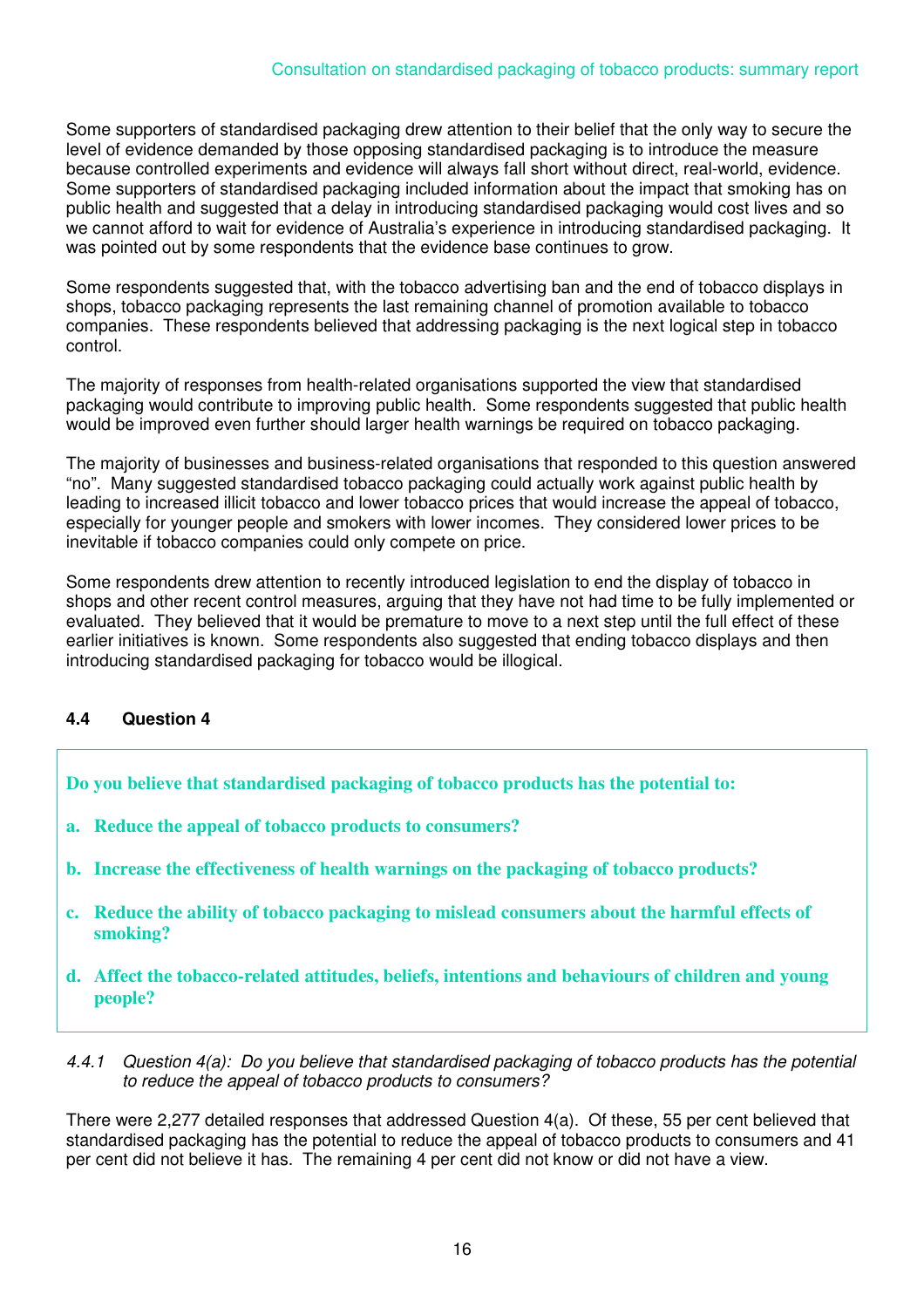*4.4.2 Question 4(b): Do you believe that standardised packaging of tobacco products has the potential to increase the effectiveness of health warnings on the packaging of tobacco products?* 

There were 2,262 detailed responses that addressed Question 4(b). Half of these respondents believed that standardised packaging has the potential to increase the effectiveness of health warnings on the packaging of tobacco products and 44 per cent they did not believe it has. The remaining 6 per cent did not know or did not have a view.

*4.4.3 Question 4(c): Do you believe that standardised packaging of tobacco products has the potential to reduce the ability of tobacco packaging to mislead consumers about the harmful effects of smoking?* 

There were 2,257 detailed responses that addressed Question 4(c). Of these, 49 per cent believed that standardised packaging has the potential to reduce the ability of tobacco packaging to mislead consumers about the harmful effects of smoking and 44 per cent did not believe it has. The remaining 7 per cent did not know or did not have a view.

*4.4.4 Question 4(d): Do you believe that standardised packaging of tobacco products has the potential to affect the tobacco-related attitudes, beliefs, intentions and behaviours of children and young people?*

There were 2,232 detailed responses that addressed Question 4(d). Of these, 58 per cent of respondents believed that standardised packaging has the potential to affect the tobacco-related attitudes, beliefs, intentions and behaviours of children and young people and 38 per cent did not believing it has. The remaining 4 per cent did not know or did not have a view.

#### *4.4.5 Detailed responses provided to Questions 4(a)-(d)*

Although this consultation question was split into four sub-questions, many respondents reiterated the same or similar arguments in response to each of the four sub-questions.

Many respondents who favoured the introduction of standardised packaging reiterated relevant sections of the Public Health Research Consortium systematic review of evidence, including the executive summary of the review that found that:

*…there is strong evidence to support the propositions set out in the Framework Convention on Tobacco Control relating to the role of plain packaging in helping to reduce smoking rates; that is, that plain packaging would reduce the attractiveness and appeal of tobacco products, it would increase the noticeability and effectiveness of health warnings and messages, and it would reduce the use of design techniques that may mislead consumers about the harmfulness of tobacco products. In addition, the studies in this review show that plain packaging is perceived by both smokers and nonsmokers to reduce initiation among non-smokers and cessation-related behaviours among smokers. The review also found some evidence of public support for plain packaging, although the majority of the public opinion studies were conducted in Australia.* 

Many of the health-related organisations that responded to this question agreed that there was evidence to suggest that standardised packaging would have the public health impacts set out in the subquestions, including by diminishing the "style" that some respondents believed is created and maintained by tobacco brands, stopping tobacco packaging from creating misleading impressions about the harm of tobacco and because health warnings would be more prominent.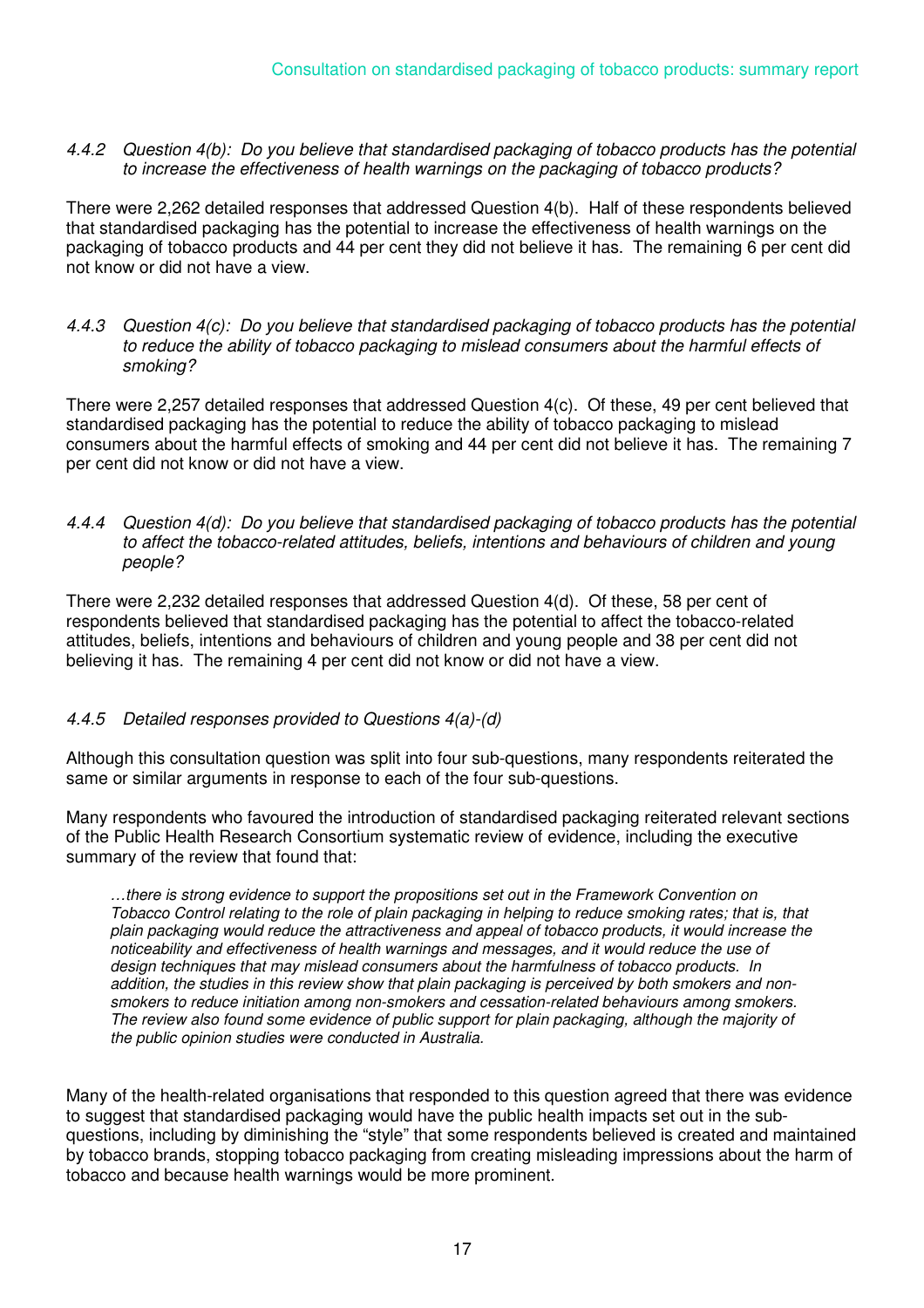The arguments commonly made by those respondents who preferred the "do nothing" option included:

- people are already aware of the health risks and have ample exposure to health messages under current arrangements;
- branding is a necessary part of the overall tobacco offer, to communicate quality, origin and other necessary components that inform consumer choice, and so consumers are not misled or misinformed;
- packaging has no proven relationship with behaviour change and standardised packaging would not contribute to the Government meeting its tobacco control objectives (e.g. increased cessation, reduced initiation, reduced relapse); and
- there are grounds to believe that the availability of illicit tobacco would increase.

Many of the businesses and business-related organisations that responded to this question suggested that there is not good evidence to support the behavioural impacts that were suggested by Public Health Research Consortium systematic review of evidence and that are advanced by supporters of standardised packaging.

Some respondents believed that currently required health warnings on tobacco packs are already sufficient and that the risks of smoking are very well known. Some respondents also suggested that standardised packaging might actually be appealing to young people, who might increasingly regard tobacco as "forbidden fruit".

#### **4.5 Question 5**

#### **Do you believe that requiring standardised tobacco packaging would have trade or competition implications?**

There were 2,258 detailed responses that addressed Question 5. Many of the businesses and businessrelated organisations that responded to this question identified a number of potential trade and competition implications associated with the standardised packaging proposals. Damage to intellectual property was frequently identified as a key impact. In addition, a belief was widely noted that standardised packaging might boost the illicit tobacco trade, thus reducing the revenues of legitimate retailers. Smaller retailers were seen to be more vulnerable to price competition from larger retailers, such as supermarkets, who could "loss-lead" to attract footfall.

Some of the respondents who preferred the "do nothing" option suggested different legal and economic arguments against proceeding with standardised packaging, including a belief that there would be changes to the structure of the retail tobacco market which could see business migrate from smaller retailers to larger retailers such as supermarkets. They suggested that competition would be reduced because consumers would not be able to discern the differences between brands. This impact on competition could suppress innovation and reduce the ease that tobacco manufacturers would have in introducing new tobacco brands or products onto the market. Some respondents suggested that consumers needed more than just a brand name to make informed purchasing choices. Some respondents suggested that current branding assists consumers to determine the quality of the product among other things. If the ability to compete on quality grounds is removed, then many respondents believe that competition in the tobacco market will be based only on price, resulting in lower priced tobacco that would be more accessible, especially for young people.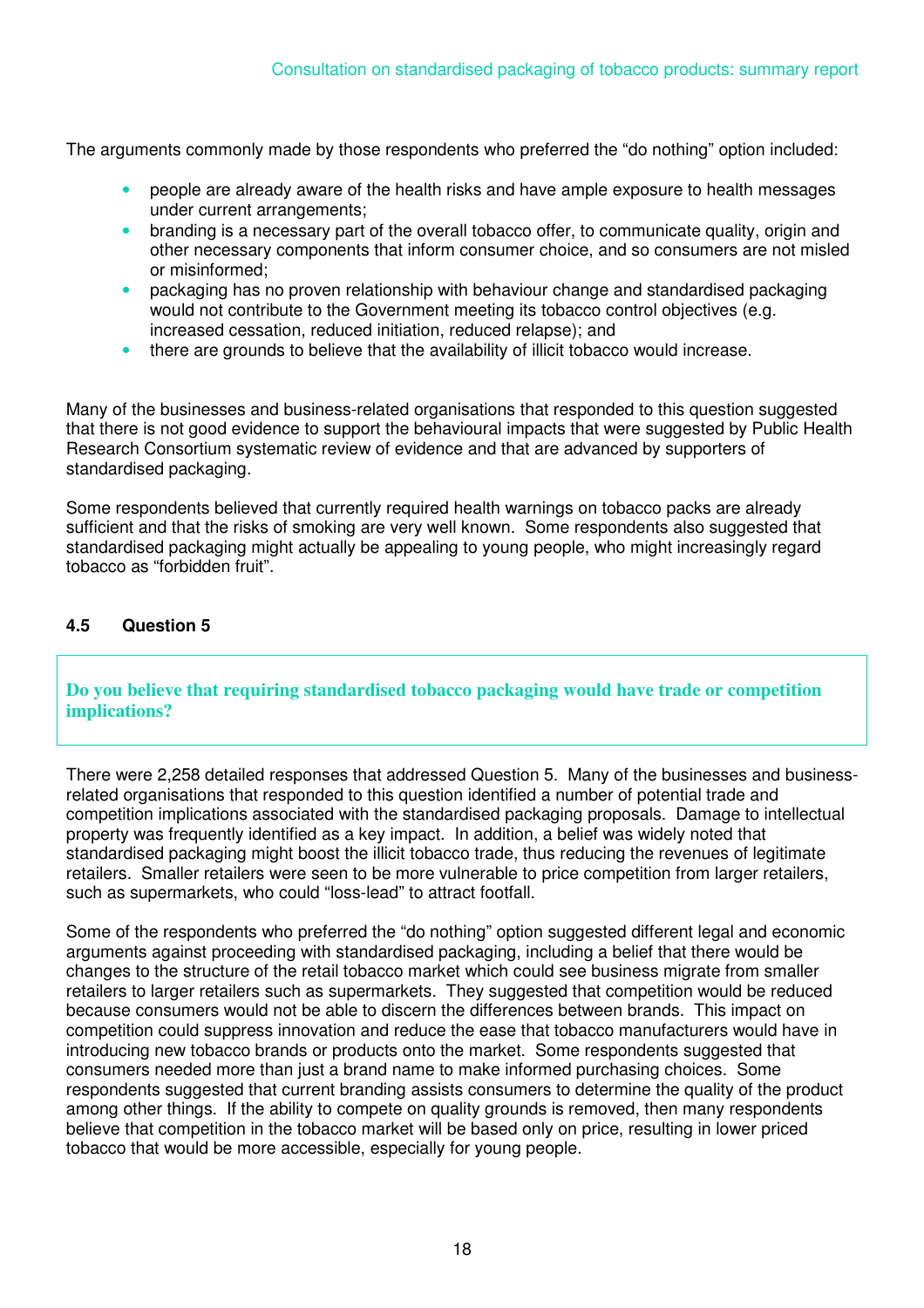A particular issue was reported regarding specialist and non-cigarette tobacco (such as cigars and pipe tobacco). Some respondents suggested that standardised packaging would disproportionately affect the specialist tobacco trade since there are more brands of non-cigarette tobacco, a more diverse range of products, and that brand differentiation is essential in this sector. Additionally, the logistics of standardising these products would be significant, with cigars, for example, being packaged in wood, metal, paper and being sold individually or in small quantities.

Fewer health-related organisations responded to this question. Many respondents who support standardised packaging believed that any impact on trade and competition would be both proportionate and necessary, pointing out that all tobacco companies would be subject to the same restrictions and would, therefore, be equally and fairly affected. The same range of different types of cigarettes and tobacco products could still be produced, and brand names would remain available. Consumers would, therefore, still be able to exercise choice between different brands and types of product. Some respondents mentioned that brand loyalty among smokers is very high. Some respondents drew on research evidence suggesting that transaction times would not increase. It was also suggested that if standardised packaging did prompt competition on price alone, tobacco prices could be maintained through taxation.

#### **4.6 Question 6**

#### **Do you believe that requiring standardised tobacco packaging would have legal implications?**

There were 2,264 detailed responses that addressed Question 6. Many of the businesses and businessrelated organisations that responded to this question stated that standardised packaging could have legal implications and some suggested the measure would be illegal. While some acknowledged that the public health imperative to reduce the health harms of tobacco smoking may be used to justify market intervention, it was argued that the evidence for the efficacy of standardised packaging measures is not strong enough to justify such action. Some respondents suggested that the government could be liable to pay compensation to the tobacco industry for deprivation of property and business. The legal aspects relevant to standardised packaging that were most commonly identified by respondents were:

- deprivation of property and limiting the right to freedom of expression (European Convention on Human Rights);
- free movement of goods (Treaty on the Functioning of the European Union);
- protection of intellectual property (Charter of Fundamental Rights of the European Union; WTO Agreement on Trade Related Aspects of Intellectual Property; Paris Convention for the Protection of Industrial Property); and
- implications for trade mark law (including Community Trade Marks) and trade mark registration (Trade Marks Act 1994; Regulation (EC) 207/2009; Directive 2008/95/EC).

Some of the respondents that preferred the "do nothing" option drew attention to questions of legality, pointing out that several tobacco companies have launched legal challenges to the plain tobacco packaging legislation being introduced in Australia.

The Australian Government provided a response to the consultation that explains that they have considered the legal aspects relevant to the introduction of plain packaging legislation in that country and that they consulted widely with affected parties during the development of their policy. The Australian Government introduced a Tobacco Plain Packaging Bill 2011 and a Trade Marks Amendment (Tobacco Plain Packaging) Bill 2011. Both Bills received Royal Assent and became law in Australia in December 2011; coming into effect on 1 December 2012. Two separate pieces of secondary legislation (the regulations) relating to cigarette and non-cigarette tobacco products have been passed following further consultation in Australia. The Australian Government reported that legal challenges from several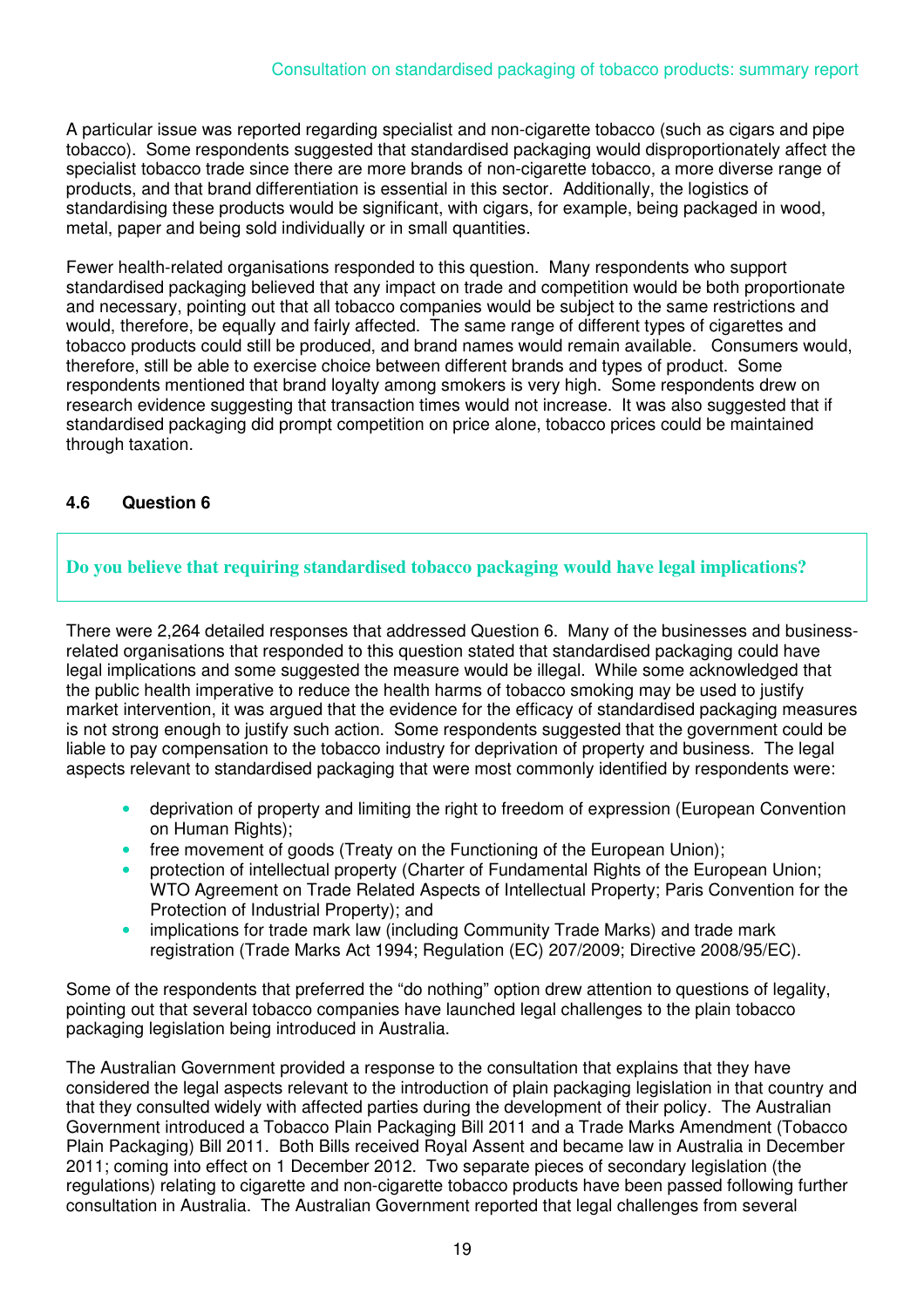companies were made on the grounds that Australian plain packaging legislation is unconstitutional. They stated that three World Trade Organization (WTO) members have also requested consultations (the first step in the process of WTO arbitration) about possible inconsistency between the Australian plain packaging legislation and WTO trade agreements. The Australian Government believes that their right to make these legal measures is in compliance with WTO obligations, on the grounds that WTO members have the right to make measures necessary to protect public health. The Australian Government also reported that a formal complaint that had been lodged by a tobacco company under one of Australia's bilateral trade agreements.

Fewer health-related organisations responded to this question compared to other questions. Some supporters of standardised packaging suggested that introducing standardised packaging would not give rise to any legal difficulties and believed that the potential to improve public health was sufficient justification for it to be introduced. Some supporters of standardised packaging also referred to the readiness of the industry to mount legal challenges and described such action as representing delaying tactics, claiming that that the record shows that these challenges are frequently withdrawn or dismissed. Arguments were also presented that standardised packaging should be introduced to promote public health, and that delays in introducing the measure would cost lives.

#### **4.7 Question 7**

**Do you believe that requiring standardised tobacco packaging would have costs or benefits for manufacturers, including tobacco and packaging manufacturers?** 

There were 2,209 detailed responses that addressed Question 7. There was broad agreement among the respondents answering this question that requiring standardised tobacco packaging would have implications for manufacturers. Several supporters of standardised packaging suggested that such a policy would have longer-term cost implications for tobacco manufacturers if it was successful in reducing smoking rates, especially by discouraging young people to start smoking. Some supporters of standardised packaging argued that the initial, one-off, costs to manufacturers would be offset in the long-term by a reduction in the costs of redesigning and refreshing packaging and branding. They also suggested that any longer-term impact on profits would most likely only be gradual.

The costs associated with increased competition from illicit trade was the most common business-related response to this question. Other responses from business-related organisations were varied. It was noted that the measures might advantage larger tobacco manufacturers who would be better placed to compete on price than smaller manufacturers. Others suggested that standardised packaging would be a significant barrier to market entry for those wanting to introduce new tobacco brands or products.

Some respondents noted that manufacturers might lose considerable income from reduced sales of premium brands, for which the main point of differentiation is in branding and packaging. Standardised packaging, they believed, would result in competition on price alone, as well as the possibility of increased competition from illicit tobacco (see below for responses to consultation Question 9 about illicit tobacco).

Packaging manufacturers noted that there would be losses associated with redundancy of specialised machinery and loss of business from tobacco manufacturers who currently require complex branding designs and security features to be incorporated into packaging.

Respondents who preferred the "do nothing" option suggested a number of other costs that would be incurred if standardised packaging was introduced, including the: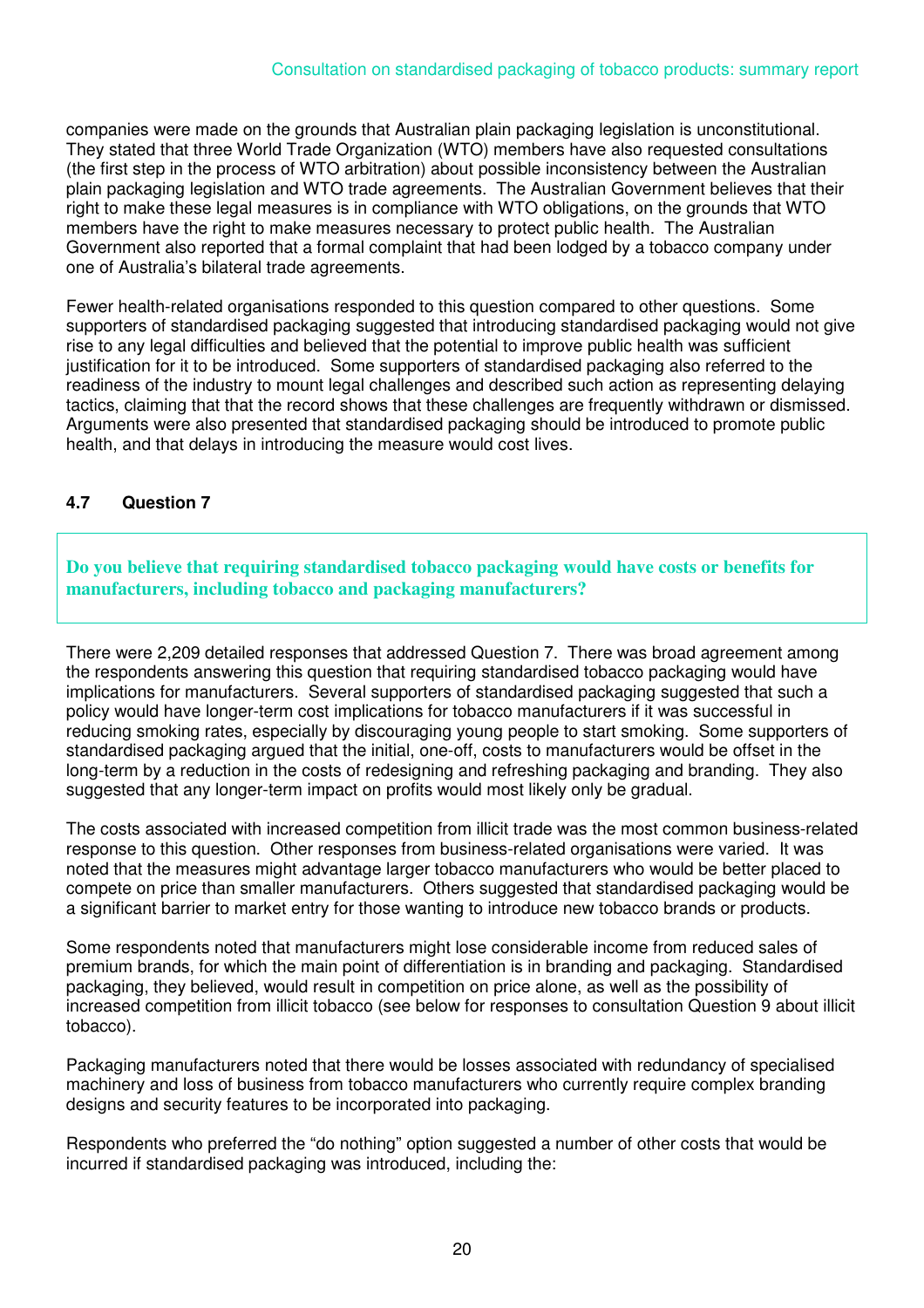- possibility of job losses;
- devaluing of British business, due to compromised intellectual property rights and less innovation;
- additional costs of producing standardised packs for the UK market while making conventional branded packs for other markets;
- wider impact on associated industries such as designers, printers and machinery manufacturers; and
- likely disproportionate cost to small specialist tobacco manufacturers, creating an unfair advantage for larger tobacco producers.

#### **4.8 Question 8**

#### **Do you believe that requiring standardised tobacco packaging would have costs or benefits for retailers?**

There were 1,798 detailed responses that addressed Question 8. Many of the businesses and businessrelated organisations that responded to this question suggested that retailers, particularly smaller retailers, would incur costs as a result of standardised packaging. Several retailer respondents noted that they were already dealing with the cost of implementing legislation to end tobacco displays (such as installing new gantries) and suggested that the implications of standardised packaging from their perspective could include:

- longer transaction times;
- longer queues that could result in missed or lost custom;
- more errors and customer complaints; and
- down-trading on brands, resulting in less profit per pack.

Many suggested that if standardised packaging increased the illicit tobacco trade, this would reduce the revenues of all legitimate retailers. Some respondents said that smaller retailers were likely to be especially vulnerable to competition both from the illicit trade and from larger retailers that could compete on price more effectively.

Smaller retailers argued that their place in the market is based on convenience and quick service. Smaller retailers were regarded as more reliant on tobacco sales to generate "footfall" drawing customers who are likely to make other purchases. Many of these small retailers that responded were concerned that any increase in serving time could drive customers to bigger stores (such as supermarkets) or towards illicit sources. Some respondents noted that some small retailer businesses are particularly reliant on the sale of tobacco.

Opinion on whether standardised packaging would increase transaction times in shops was divided, however, with a number of supporters of standardised packaging reiterating that the only peer-reviewed and published evidence on transaction times in shops, showed reduced transaction times. However, some respondents that favoured the "do nothing" option, pointed out that this research is limited by the "laboratory" conditions under which the research was conducted, and suggested that other studies have shown that retail transaction times would go up. Some respondents said that experience from Australia would be useful in identifying impacts on transaction times.

Some of the health-related organisations that responded to this question doubted that queuing and transaction times would increase, if retailers implemented efficiencies in their processes such as arranging their cigarettes in alphabetical order or some other way. Some supporters of standardised packaging also suggested that the decline in sales of tobacco would be only gradual if standardised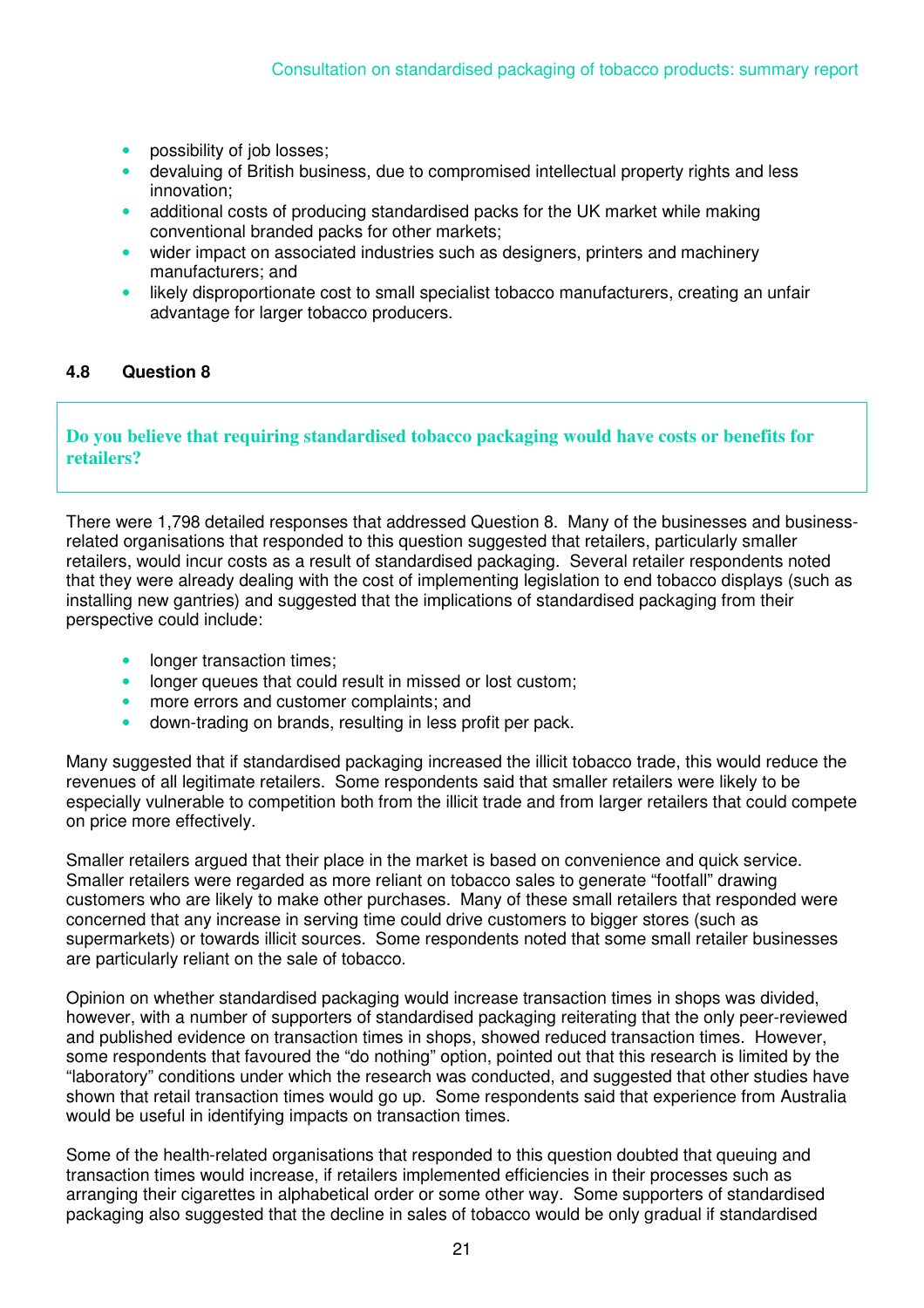packaging was introduced, allowing retailers the time to manage any loss of business and develop trade in alternative products.

#### **4.9 Question 9**

**Do you believe that requiring standardised tobacco packaging would increase the supply of, or demand for, illicit tobacco or non-duty-paid tobacco in the United Kingdom?** 

There were 2,269 detailed responses that addressed Question 9. Opinion was almost equally divided on whether standardised packaging would increase the supply of, or demand for, illicit tobacco. Many respondents made distinctions in their responses about the different types of illicit tobacco that exist, and how the market has changed in recent years.

There were many replies from businesses and business-related organisations, and almost all of these suggested that standardised packaging would both increase the supply of and the demand for illicit tobacco. These respondents said that standardised packaging would be easier to counterfeit, reduce counterfeiter's costs and make it easier for counterfeiters to enter the illicit market. They also believed that standardised packaging would make it more difficult for law enforcement officers to detect counterfeit tobacco, especially as members of the public would be less able to identify when they had been sold counterfeit tobacco. Responses also raised concern about how an increase in illicit tobacco would have an impact on the profits of legitimate businesses and decrease tax revenue. Some respondents were also concerned that standardised packaging could increase the amount of poor quality tobacco on the market that would lead to further health harms. Some respondents suggested that even if standardised packaging was introduced, some smokers would seek out tobacco with branded packaging, whether it was legitimate or not, which would favour counterfeiters of branded products. Some respondents focused on the risk that standardised packaging could make it easier to counterfeit tobacco products.

Many supporters of standardised packaging responded to this question. A point frequently made was to emphasise how effective government action has been over the past decade to reduce the overall illicit tobacco market in the United Kingdom. Some respondents considered that an increase in the size of the illicit tobacco market would be less of a risk to public health than not introducing standardised packaging.

Many respondents described the current anti-counterfeiting measures, such as covert markings, and that producers of illicit tobacco would still have to circumvent these measures, which are difficult to reproduce. Some respondents suggested that the tobacco industry could voluntarily do more to improve the security of tobacco packaging, such as through additional covert markings, and that it was in their own interests to do more to reduce illicit tobacco. In addition, some respondents suggested that a licensing scheme for tobacco retailers, as has been introduced in Scotland, could be set up in other parts of the United Kingdom, and incorporate penalties for retailers that sell illicit tobacco.

Some respondents described how easily and cheaply counterfeiters can copy current branded packaging and that requiring standardised packaging is largely irrelevant and will make it neither easier, nor more difficult, for counterfeiters.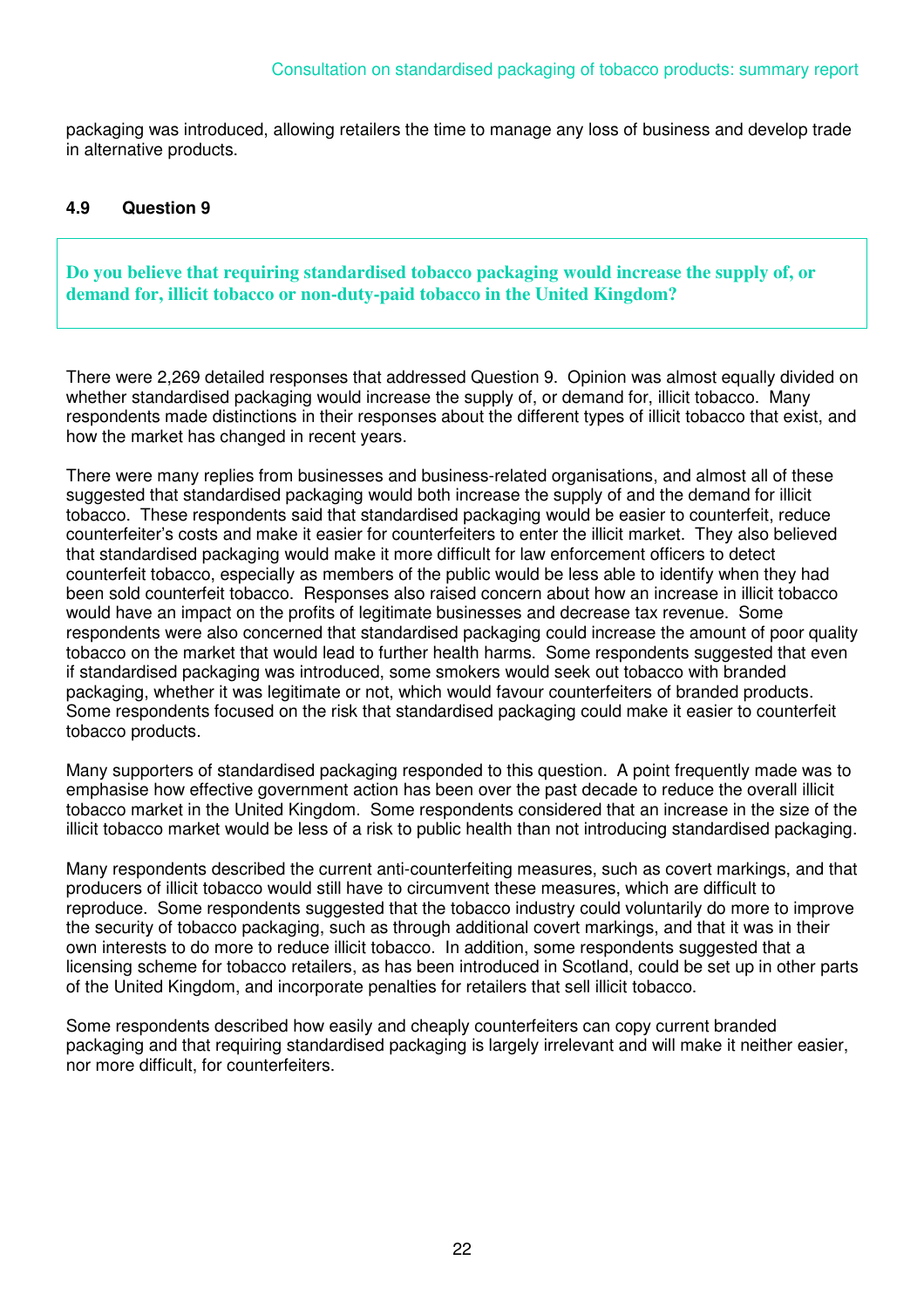#### **4.10 Question 10**

**People travelling from abroad may bring tobacco bought in another country back into the United Kingdom for their own consumption, subject to United Kingdom customs regulations. This is known as 'cross-border shopping'. Do you believe that requiring standardised tobacco packaging would have an impact on cross-border shopping?** 

There were 2,256 detailed responses that addressed Question 10. While a greater number of respondents did not believe that requiring standardised tobacco packaging would have an impact on cross-border shopping, a substantial number of respondents said that they did not know, or had no view.

Some respondents that favoured the "do nothing" option suggested that standardised packaging could lead to people purchasing more tobacco abroad than at present, as the cachet of branded tobacco would remain and could grow stronger. Such an increase, it was suggested, would lead to a loss of tax revenues and have a negative impact on retailers. Some responses suggested that if smokers cannot buy branded packs in the United Kingdom, they might turn to the internet to buy tobacco.

Some supporters of standardised packaging considered that cross-border shopping for tobacco would not increase significantly, that smokers were unlikely to engage in a greater amount of international travel just to bring back branded packs and that doing so would be too costly. Respondents believed that cross-border shopping had generally declined over recent years and that HMRC's rules about how much tobacco travellers can bring into the UK for personal had recently been tightened. Some respondents also suggested that if cross-border shopping for branded tobacco did increase, it would be a demonstration that branding is effective in motivating people to smoke and would be another justification for bringing standardised packaging measures into place.

#### **4.11 Question 11**

#### **Do you believe that requiring standardised tobacco packaging would have any other unintended consequences?**

There were 2,225 detailed responses that addressed Question 11. Opinion was almost equally divided on whether requiring standardised tobacco packaging would have any other unintended consequences, although a substantial number of respondents said that they did not know, or had no view.

Many opponents of standardised packaging said that their views on unintended consequences had already been included in their replies to earlier questions. However, a number reiterated their belief that standardised packaging would cause greater price-based competition, which would drive the price of tobacco down.

Some businesses and business-related organisations offered further thoughts on the possible unintended consequences of introducing standardised packaging. It was suggested that investors overseas might lose confidence in the United Kingdom's protection of intellectual property rights, potentially damaging our standing as an innovative place to do business. Others suggested that standardised packaging would stimulate demand for and supply of greater levels of illicit tobacco. Illicit tobacco would be sold without due concern for tobacco sales legislation, such as age of sale restrictions and counterfeit tobacco is likely to be of poorer quality.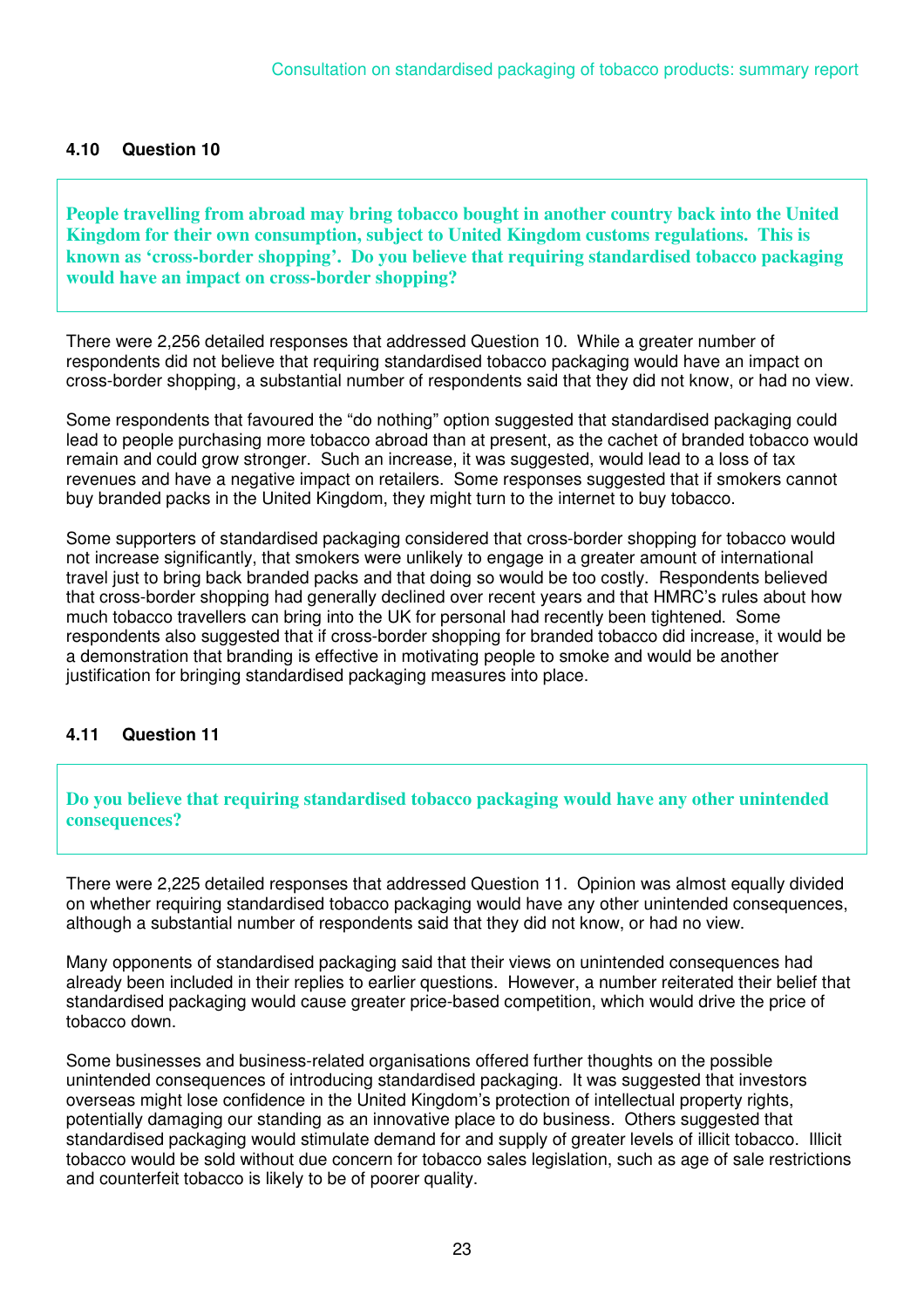Some of the health-related organisations that responded believed that there would not be any major unintended consequences.

#### **4.12 Question 12**

**Do you believe that requiring standardised tobacco packaging should apply to cigarettes only, or to cigarettes and hand-rolling tobacco?** 

There were 1,960 detailed responses that addressed Question 12. Some 70 per cent of respondents that answered this question indicated that they believed that standardised tobacco packaging should apply to both cigarettes and hand-rolling tobacco, with 2 per cent of respondents stating that that standardised tobacco packaging should apply to cigarettes only. The remaining 28 per cent did not know or did not have a view.

Some respondents complained about the wording of this question, and suggested it implied that the Department of Health and Devolved Administrations had already formed a view on standardised packaging. To clarify, the Department of Health and Devolved Administrations had an open mind about the introduction of standardised packaging of tobacco. To have prevented ambiguity, this consultation question could, more accurately, have been worded in the following way: '*If standardised packaging were to be introduced,* do you believe that it should apply to cigarettes only, or to cigarettes and handrolling tobacco?'. We thank respondents who brought this to our attention.

Some respondents that favoured the "do nothing" option believed that standardised packaging should not be introduced for any form of tobacco product. On the other hand, supporters of standardised packaging argued that consistency across all tobacco products would be necessary since the use of any form of tobacco can cause serious risk to health, and there are no grounds on which to treat one product differently from another. Some suggested that the most straightforward arrangements for standardised packaging would be the easiest to implement and would secure maximum compliance.

A number of respondents asked about whether standardised packaging would apply to specialist tobacco products, such as cigars, snuff and pipe tobacco, which are currently treated differently in tobacco advertising legislation. We also received a number of consultation responses from businesses involved in the specialist tobacco trade who set out their positions on standardised packaging. A common point raised by these respondents is that standardised packaging would be difficult for specialist tobacco shops to implement as there are more brands of non-cigarette tobacco, a more diverse range of products and brand differentiation is essential in this sector.

#### **4.13 Question 13**

**Do you believe that requiring standardised packaging would contribute to reducing health inequalities and/or help us fulfil our duties under the Equality Act 2010?** 

There were 2,239 detailed responses that addressed Question 13. An initial assessment of the impact on equality was prepared and published alongside the consultation document. The responses to this question will assist in the preparation of any similar assessments that are needed in the future.

Opinion was almost equally divided on whether requiring standardised packaging would contribute to reducing health inequalities and/or help the Department of Health and Devolved Administration fulfil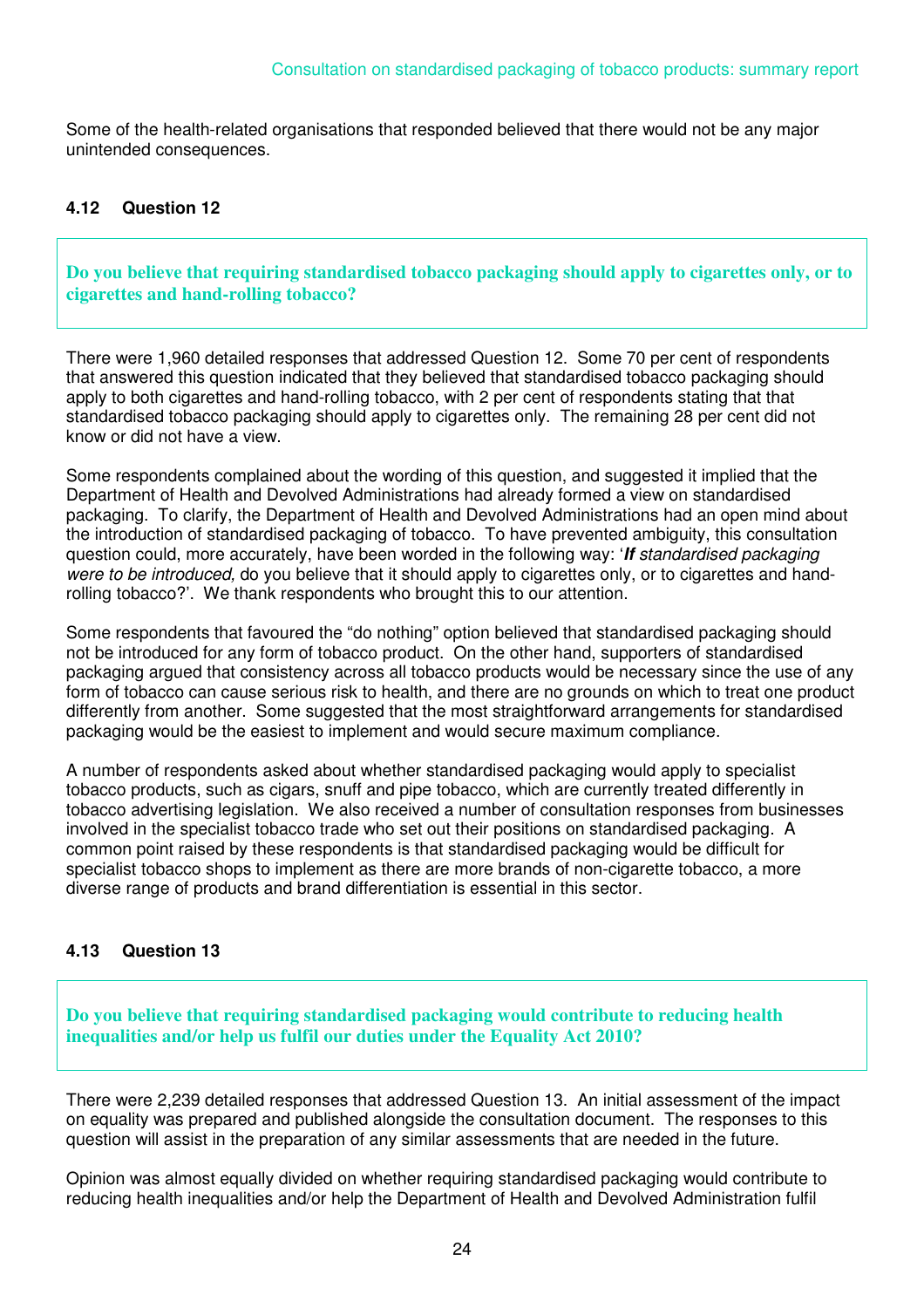duties under equalities legislation, although a substantial number of respondents said that they did not know, or had no view.

There was broad agreement that smoking is more prevalent in more deprived communities and among certain groups. On this basis, many supporters of standardised packaging suggested that health inequalities could be reduced by introducing the measure.

Many health-related organisations offered support for the view that standardised packaging would contribute to a healthier population. In particular, a number referred to the long-term impact that standardised packaging might have on reducing the number of young people taking up smoking and of prevalence rates amongst young people.

Some respondents mentioned their belief that tobacco companies particularly target certain types of tobacco brands, packaging and cigarette shapes (such as "slims") at female customers. Respondents also referred to research that suggests women find standardised packaging less appealing than men do and that standardised packs were less likely than branded packs to reinforce beliefs among women that smoking helps people to stay slim or control their appetite.

Many respondents who favoured the "do nothing" option suggested that there would be adverse consequences associated with introducing standardised packaging. Some respondents suggested that standardised packaging could make tobacco cheaper if tobacco companies compete on price alone, which could encourage people with lower incomes, and particularly young people, to smoke. Some respondents also suggested that increased availability of illicit tobacco could open up the possibility of health harms arising from tobacco made without any quality control. These respondents argued that these adverse consequences could make health inequalities worse.

Some respondents suggested that standardised packaging would be unhelpful for smokers who, for any number of reasons have difficulty reading or have eyesight problems, as they are more likely to rely on colourful branding to identify their preferred tobacco products. Some respondents also felt that the introduction of standardised packaging would amount to "nannying" by the government as smokers can choose whether to smoke, although this point of view was contested by respondents who pointed to evidence that most smokers report becoming addicted to smoking before turning 18 years old. Other respondents were concerned that standardised packaging could stigmatise smokers.

Some respondents also suggested that the welfare of people employed in making and selling tobacco should be considered. Some respondents said that many smaller retailers of tobacco are from black and minority ethnic backgrounds and any loss of profits due to the introduction standardised packaging would have an undue impact upon these groups.

#### **4.14 Question 14**

#### **Please provide any comments you have on the consultation-stage impact assessment.**

A consultation-stage impact assessment was prepared and published alongside the consultation document. The consultation invited views from respondents on the impact assessment, asking respondents to provide further evidence and information if possible. The consultation noted that although we had an open mind about introducing standardised packaging, the impact assessment was prepared to inform responses to the consultation.

A number businesses and business-related organisations that replied to the consultation suggested that the consultation-stage impact assessment was inadequate. Some respondents noted that the standardised packaging consultation did not allow for a wider consideration of policy options, even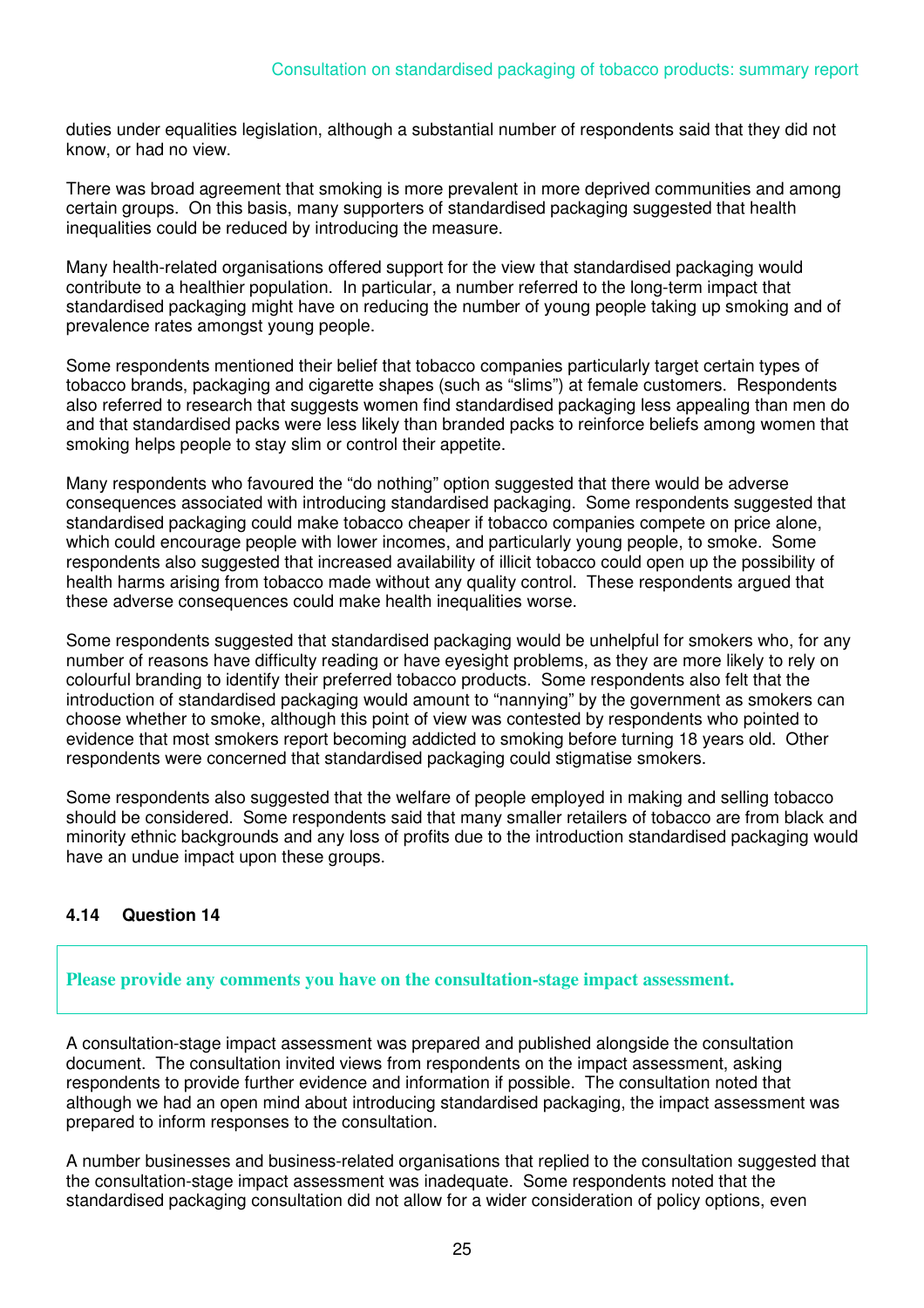though respondents were invited to suggest alternatives when responding to the first consultation question. Some respondents referred to the UK Government "Better Regulation" commitments and questioned how standardised packaging would comply with the Government's "One In, One Out" policy.

Health-related organisations provided a variety of comments on implementing the standardised packaging proposals. Broadly, these respondents were supportive of the impact assessment.

Some respondents mentioned that the inclusion of a question in the consultation that asks respondents to declare any direct or indirect links to the tobacco industry was welcome. One particular respondent noted that in other countries (including the United States and Canada, with Australia planning to follow), tobacco companies are required to report promotional expenditure. The respondents suggested that if such a reporting system were in place in the UK, the Department of Health would have better evidence to inform its development of impact assessments for a range of tobacco control legislation (including point of sale display bans and standardised packaging).

#### **4.15 Question 15**

**Please include any further comments on tobacco packaging that you wish to bring to our attention. We also welcome any further evidence about tobacco packaging that you believe to be helpful.** 

In answering this question, many respondents chose to direct us to their responses to previous questions, suggesting that all their arguments were contained there, while others took the opportunity to summarise and reiterate the points they had already made.

The key themes identified in response to this question and additional comments made in covering letters and emails are summarised below. These are set out under two broad categories of points raised by respondents who *disagree* with proposals for standardised packaging and points raised by respondents who *agree* with proposals for standardised packaging.

#### *4.15.1 Summary of feedback from respondents who disagree with proposals for standardised packaging*

#### Impact of industries involved in manufacturing tobacco

Some respondents suggested that there are likely to be adverse impacts on the United Kingdom and international industries that provide goods and services to the tobacco industry, such as:

- packaging companies and their suppliers;
- logistics companies and their suppliers;
- ink manufacturers and their suppliers; and
- designers.

#### Impact on tobacco wholesalers and retailers

It was felt by some respondents that wholesalers and retailers would be adversely affected if standardised packaging were to be introduced.

Some respondents felt that small tobacco retailers would be disproportionately affected. For small retailers, standardised packaging could adversely affect their businesses, as tobacco sales can make a substantial contribution to profitability and are important to levels of footfall, and because of the burdens associated with complying with legislation to end the display of tobacco in shops (to come into place in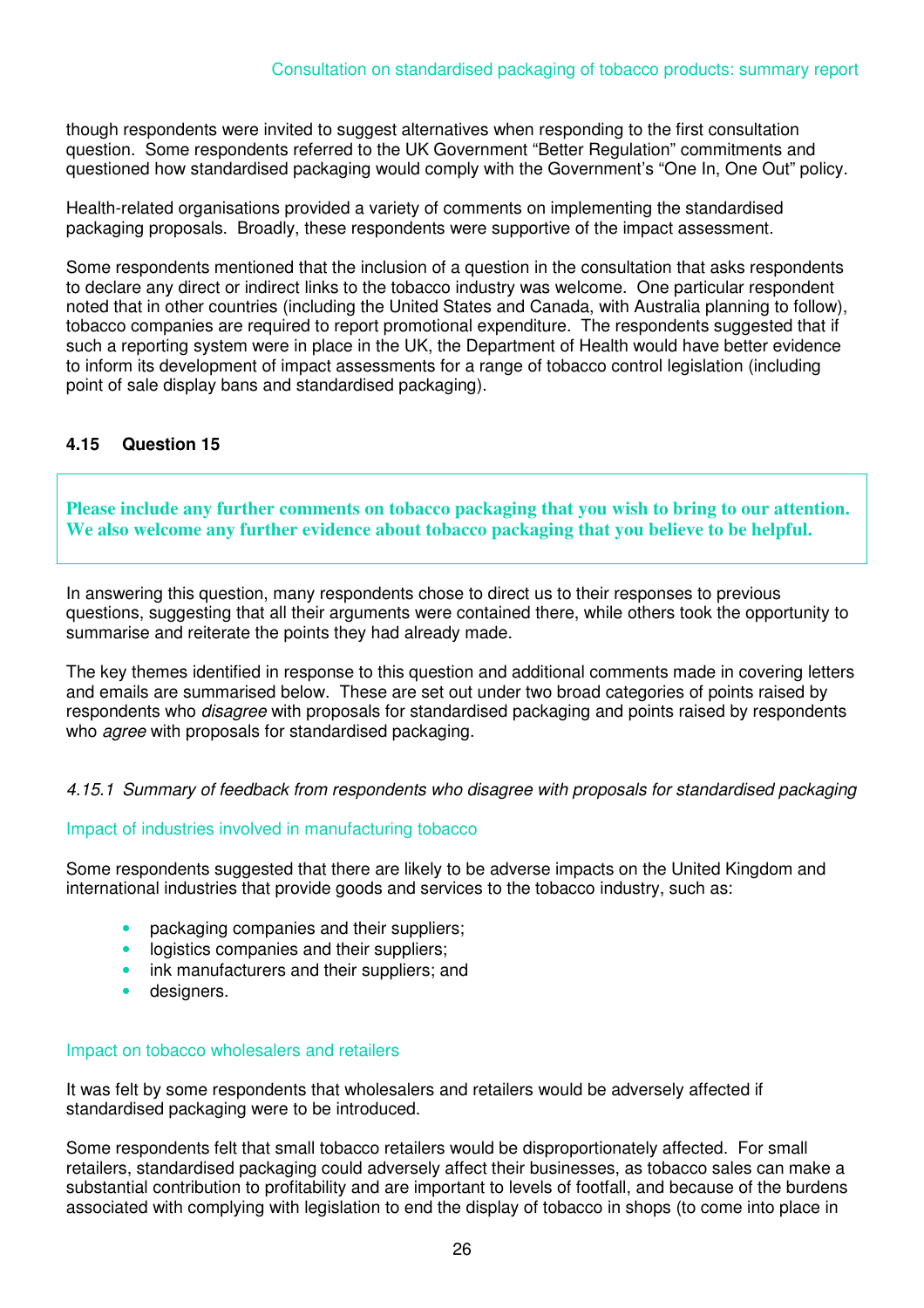England for small shops in April 2015). Some respondents suggested that introducing standardised packaging could bring an end to their businesses.

Most retailer respondents suggested likely problems with selling standardised tobacco products, including:

- identification of products and the time taken to pick the product and queue management;
- threat of thefts due to the increased "distraction" and time taken to pick the products;
- customer confusion because of product packaging; and
- how specialist tobacco products could be clearly identified to enable sale.

Many specialist tobacco retailers proposed that specialist tobacco products should be treated differently, because children and young people are less likely to buy cigars and pipe tobacco products. These respondents felt that specialist tobacco products were not particularly appealing to young people, because of their cost and the "image".

#### Evidence for standardised packaging

Many respondents set out their belief that the link between tobacco packaging and smoking take-up by young people is tenuous and, therefore, the proposals are disproportionate to the problem. Also, respondents were concerned that the consequences of the policy, including the likely costs and potential unemployment across the tobacco industry would outweigh the health benefits and savings in healthcare costs for the NHS.

#### Legal issues

Many respondents who disagree with standardised packaging expressed concern about the legality of removing branding from tobacco packaging. Some respondents felt that the deprivation of intellectual property would be a disproportionate measure, infringing the rights of manufacturers to use their intellectual property and their rights to freedom of communication as protected by the European Convention on Human Rights, EU Charter on Fundamental Rights, World Trade Organisation TRIPS Agreement and the Paris Convention for the Protection of Industrial Property.

#### Illicit tobacco

Many responses reiterated their concerns that standardised packaging could make it easier for counterfeiters to copy tobacco packaging and that consumers would find it difficult to differentiate between genuine and counterfeit tobacco products. Despite the reductions in the size of the illicit tobacco market in recent years, some respondents believed that the illicit tobacco trade is a significant and growing problem in the United Kingdom and said that law enforcement agencies would be unable to respond to any potential upsurge in activity. Some respondents expressed concern that any increase in the illicit tobacco trade caused by standardised packaging would have an adverse impact on the police. Some respondents also expressed concern that an increase in illicit tobacco would have impacts on tax revenues.

Some packaging manufacturers commented that standardised packs, with printed 4-colour health warning and one solid colour would be easy to counterfeit. According to these respondents, most cigarette packs are printed using "gravure" technology, which maintains strong colours, metallics and consistency of colour across large volumes. According to these respondents, such technology is expensive to buy and is a barrier to counterfeiting.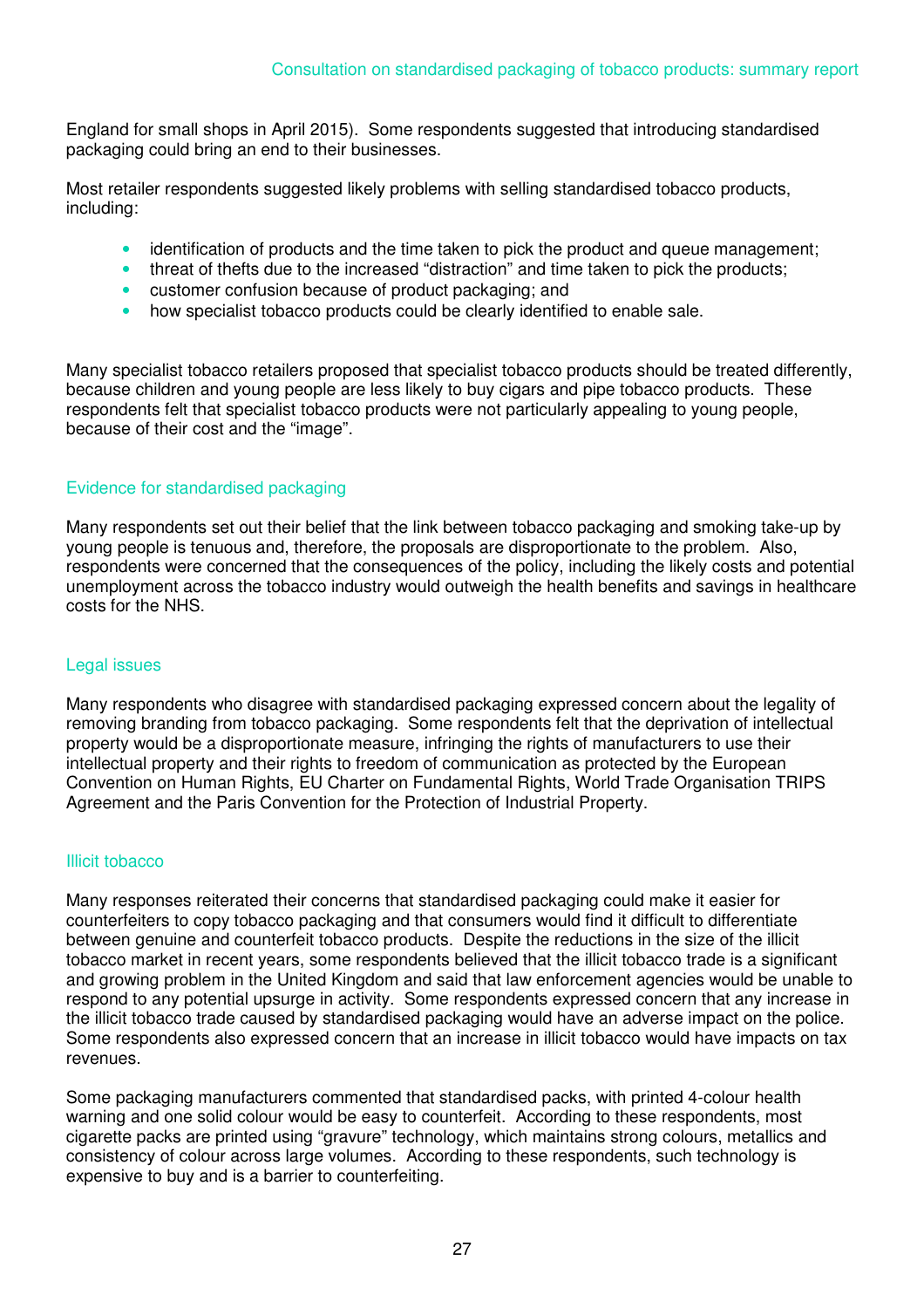#### Standardised packaging and tobacco price

Many respondents reiterated their concerns that standardised packaging would cause an increase competition in the tobacco market based on price, with the likely consequence being reduced prices for tobacco. It was suggested by some respondents that a move to standardised packaging would result in a move away from premium brands and price would become the only product differentiator. A wholesale business said that this would reduce the cash margins available on selling tobacco because, typically, the percentage margin on premium tobacco branded cigarettes is 3 per cent more than economy products. Some respondents suggested that the resulting reduction in prices would make cigarettes more affordable and therefore more appealing, especially for young people. Some respondents also suggested that if the tobacco market becomes focused on price, it would be more difficult for new tobacco brands or products to gain a foothold, and possibly affecting the size of the market.

#### Freedom of choice

Some respondents were concerned that standardised packaging would limit smokers' freedom of choice and would represent the "nannying" of smokers by the government. Others were concerned that standardised packaging for tobacco would quickly lead to standardised packaging for other consumer products such as alcohol, fatty foods or confectionary. Some supporters of standardised packaging, however, pointed out that tobacco is a uniquely dangerous consumer good and that is why strict regulation is warranted, and why it is regulated more strictly than other types of products, including age of sale restrictions, a ban on advertising and the introduction of laws to end of tobacco being displayed in shops.

#### Current tobacco control measures

Some respondents expressed concern that standardised packaging was being proposed by the Department of Health and Devolved Administrations without taking into account other current smoking control initiatives. Some respondents called for a review of the effectiveness of current measures, to inform whether further action is required.

Some suggested that a reasonable approach would be to undertake an objective review of these measures after a period of time to identify changes in smoking prevalence rather than introduce other measures now. Some also felt that the proposals would demonstrate excessive regulation and duplication of existing measures.

#### Alternative policy options instead of standardised packaging

Some respondents identified measures that they believe would contribute to the broad tobacco control policy objectives of the Department of Health and Devolved Administrations instead of introducing standardised packaging. Suggestions included:

- better funded and more effective enforcement against the illicit trade and of cross-border shopping undertaken to feed the illicit market;
- more enforcement against underage sales and better use of banning orders to stop those who persistently sell tobacco products to underage customers from selling tobacco altogether for a period of time;
- increasing penalties for those involved in making or selling illicit or counterfeit tobacco products;
- making 'proxy purchasing' illegal;
- endorsing and funding age verification schemes; and
- more education and smoking and its consequences in schools.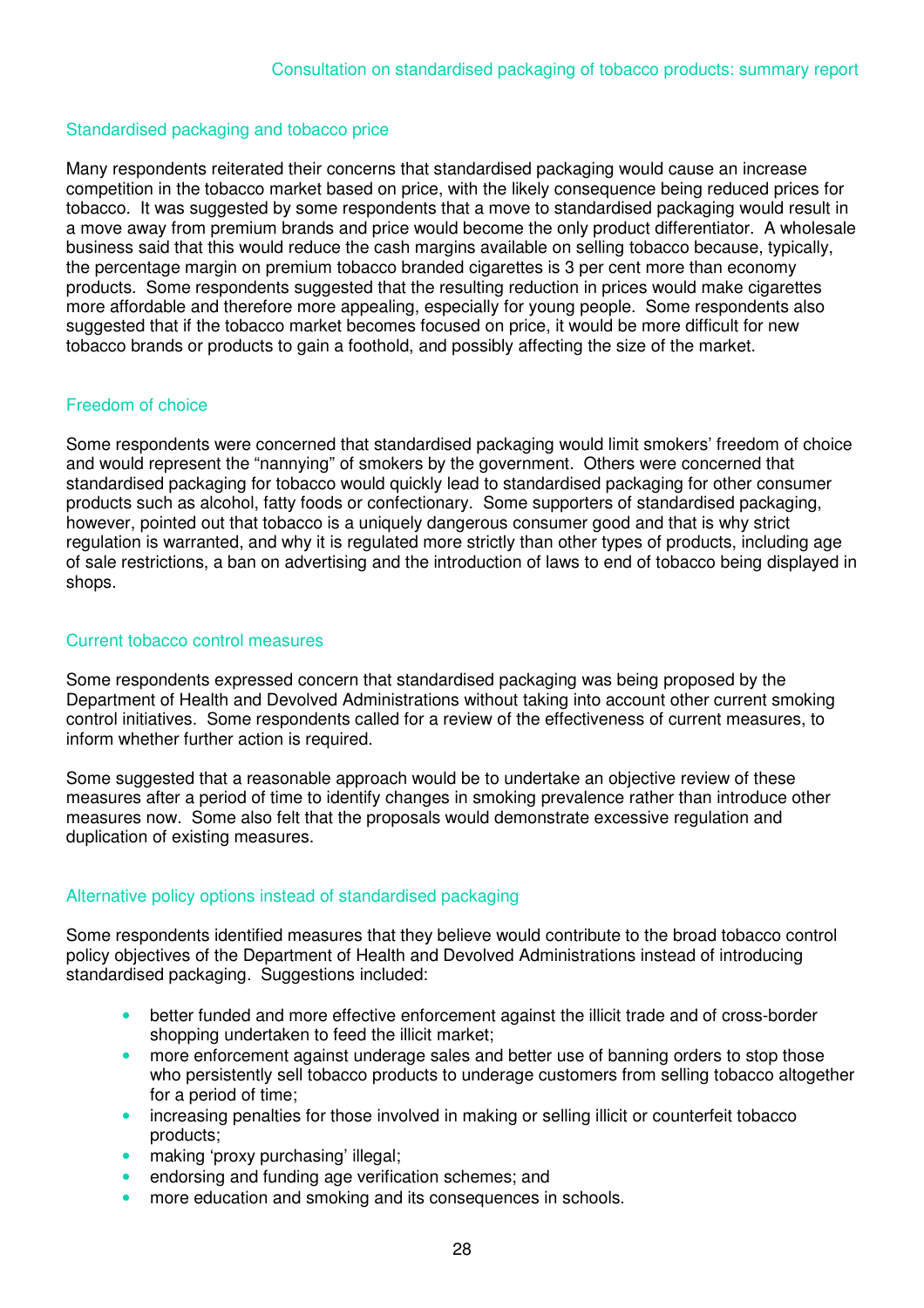Some respondents noted that standardised packaging legislation is to be implemented in Australia in late 2012 and suggested that a "wait and see" approach should be taken in the United Kingdom, so that information on the following can be obtained from Australia:

- outcomes of legal challenges against the Australian Government;
- evaluation of implications and impact on businesses;
- whether there are increases in the illicit tobacco market:
- evaluation of public health benefits ; and
- whether there are any unintended consequences.

#### *4.15.2 Summary of feedback from respondents who agree with proposals for standardised packaging*

#### Responsibilities of government

Many respondents that support standardised packaging suggested that it is the responsibility of government at all levels, as well as the NHS and other public bodies, to promote good public health. Some respondents mentioned that smoking is the biggest cause of preventable death and that half of those who smoke will die from smoking-related diseases.

Many respondents also set out that smoking is an addiction of childhood that must be tackled, and that the vast majority of smokers say they started smoking regularly before they are 18 years old. Smokers that become addicted before turning 18 years of age are not in a position to be able to make fully informed, adult choices about whether to smoke.

#### Local public health context

Some local authorities and NHS bodies included descriptions about smoking in their areas, including information on local smoking prevalence, mortality and costs to the NHS in treating smoking-related illness. Some respondents provided information on the link between smoking and health inequalities. This information was cited in support of their calls for the introduction of measures to curb smoking, including standardised packaging. For example, a respondent from the North East of England described smoking as remaining the largest cause of premature death, disease and health inequalities in the North East, killing 11 people a day and costing at least £210m a year to the NHS and economy through treating smoking related conditions, second hand smoke and the loss to businesses through smoking related sickness and absenteeism. In County Durham, the cost is estimated to be £21 million a year and smoking attributable deaths in County Durham are higher than average in the North East of England.

#### Evidence for standardised packaging

Some respondents provided additional references to research and evidence that they believe supports the case for standardised packaging, including the British Medical Association's reports *Forever Cool: the influence of smoking imagery* and *Breaking the cycle of children's exposure to tobacco smoke.* 

References were also made to published research that respondents believed shows that standardised packs are less attractive, strengthen the impact of health warnings and are less misleading for consumers.

#### Advertising and young people

Some respondents that support standardised packaging of tobacco set out their beliefs about the role of marketing, branding and packaging in the uptake of smoking by young people. They suggested that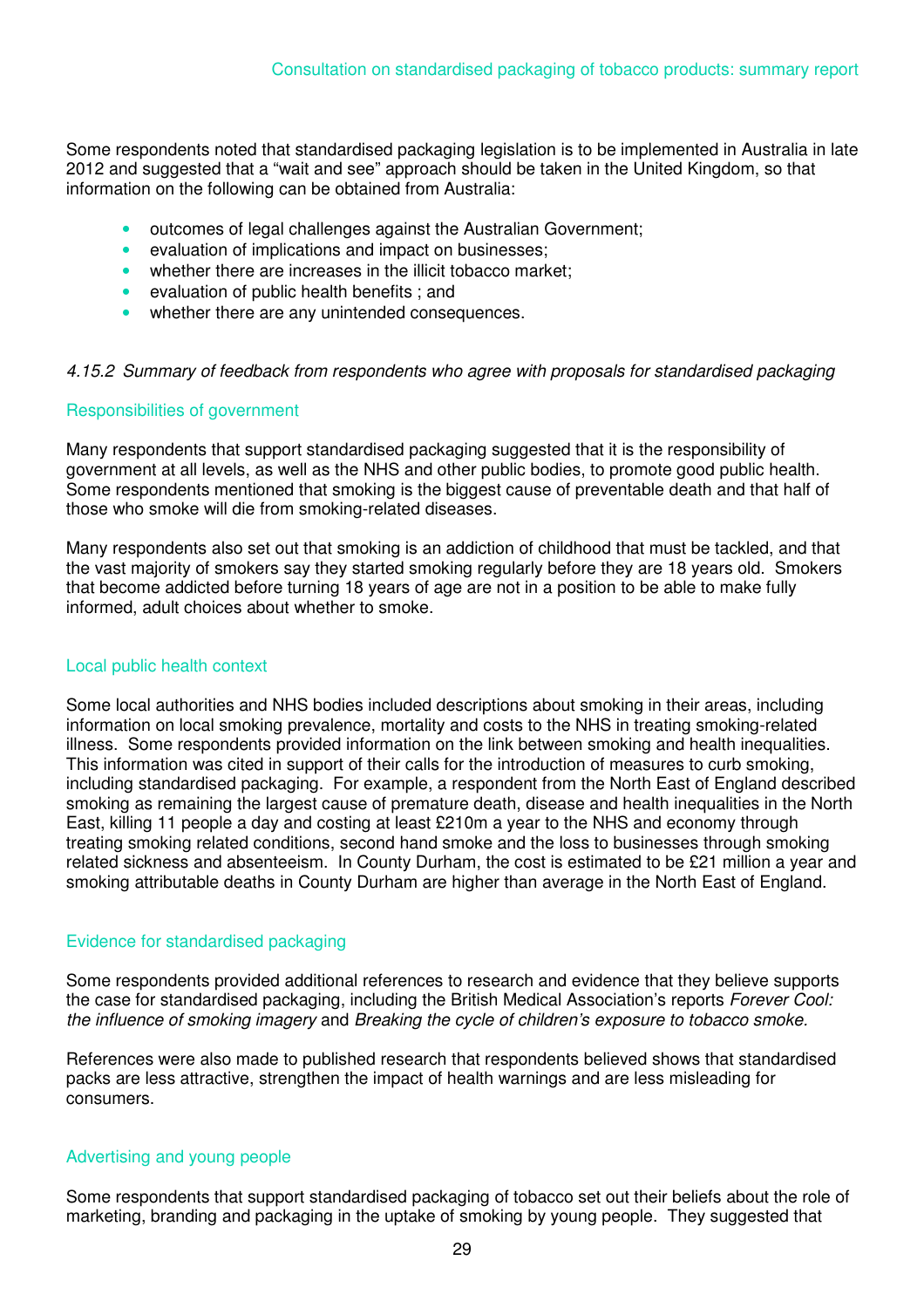tobacco companies deliberately target young people through packaging designs and colours. Some respondents also suggested tobacco branding and packaging was designed to be attractive and communicate the "personality" of a brand, and the packs can act as "badge products" and an extension of a person's identity.

Some respondents reiterated their beliefs that standardised packaging would undermine the influence of tobacco branding and packaging, and therefore reduce the rates of young people experimenting with tobacco. Additionally, some suggested that standardised packaging would enable health warnings to be more prominent and enhance recall of key messages.

#### Illicit tobacco

Some respondents provided information and links to tobacco industry documents that describe the sophisticated mechanisms already in place to identify genuine tobacco products, which would remain in place if standardised packaging was adopted. Some respondents also described that counterfeiters can already easily copy existing branded tobacco packaging and that standardised packaging would be no easier or more difficult to counterfeit than existing branded tobacco products.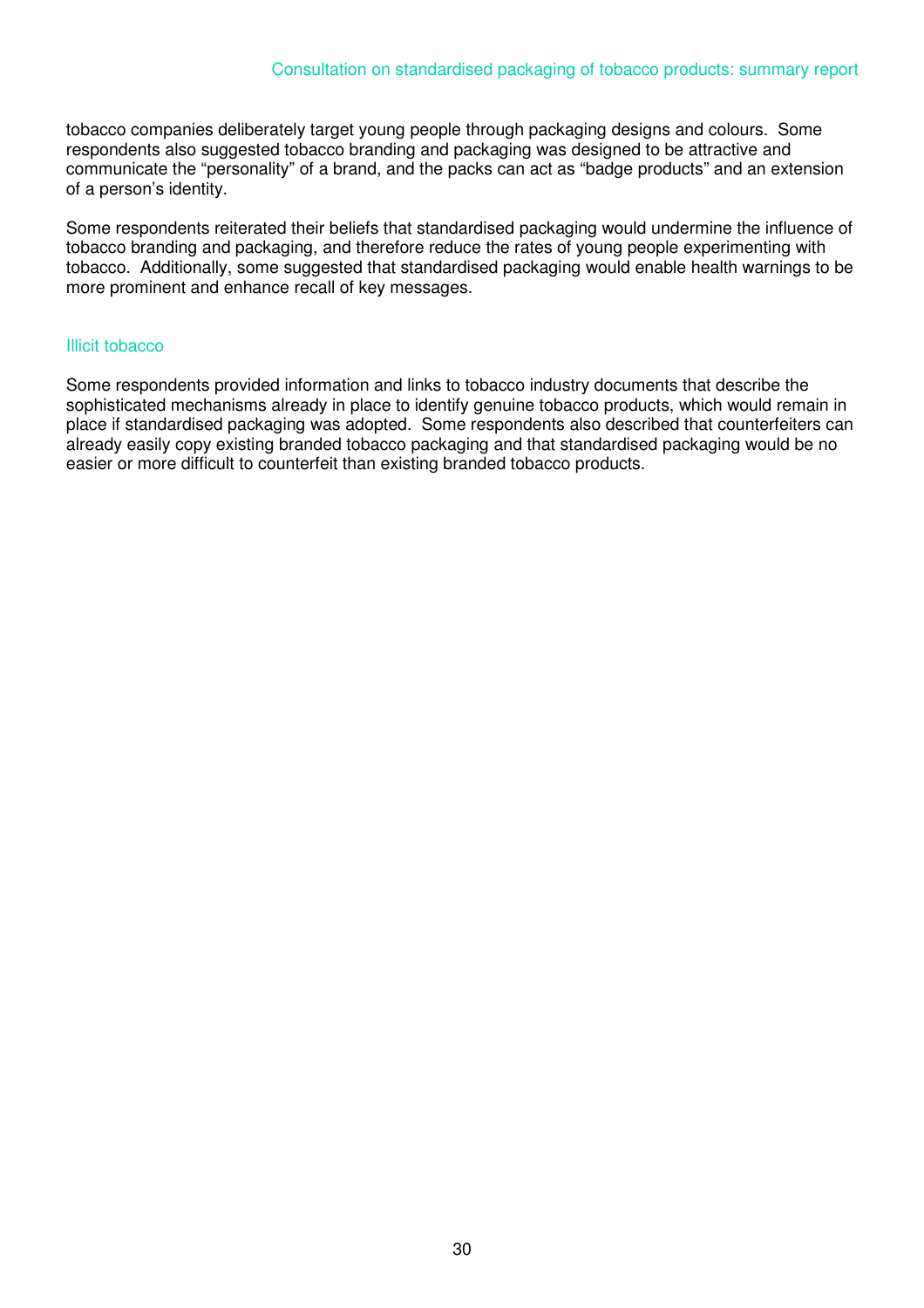## Chapter 5

### Responses to consultation: campaign responses

In addition to the detailed responses, a number of campaigns were run that encouraged multiple respondents to answer only a handful of consultation questions (many campaigns only addressed whether standardised packaging of tobacco should be introduced or not). These responses used identical template documents (typically a postcards, emails or letters), a single letter signed by multiple people or petitions.

This chapter describes the campaign responses received. Certain responses have been categorised as "campaigns" where the respondent did not attempt to address more than a handful of consultation questions.

All campaigns responses that included the name and contact details of the respondent, were received by the Department of Health and Devolved Administrations were considered as genuine responses made in good faith. There was no limitation on individuals, businesses or organisations supporting one or more campaigns as well as making detailed responses.

#### **5.1 Information about campaign responses received**

In total, 665,989 campaign responses were received from 24 separate campaigns. Around two-thirds of campaign responses received were from people who are opposed to the introduction of standardised packaging (total of 427,888 responses) and one-third of campaign responses received were from people who are in support (238,101 responses) as shown in *figure 5.1.* 



*Figure 5.1: Campaign responses received by position on standardised packaging (number of respondents = 665,989)*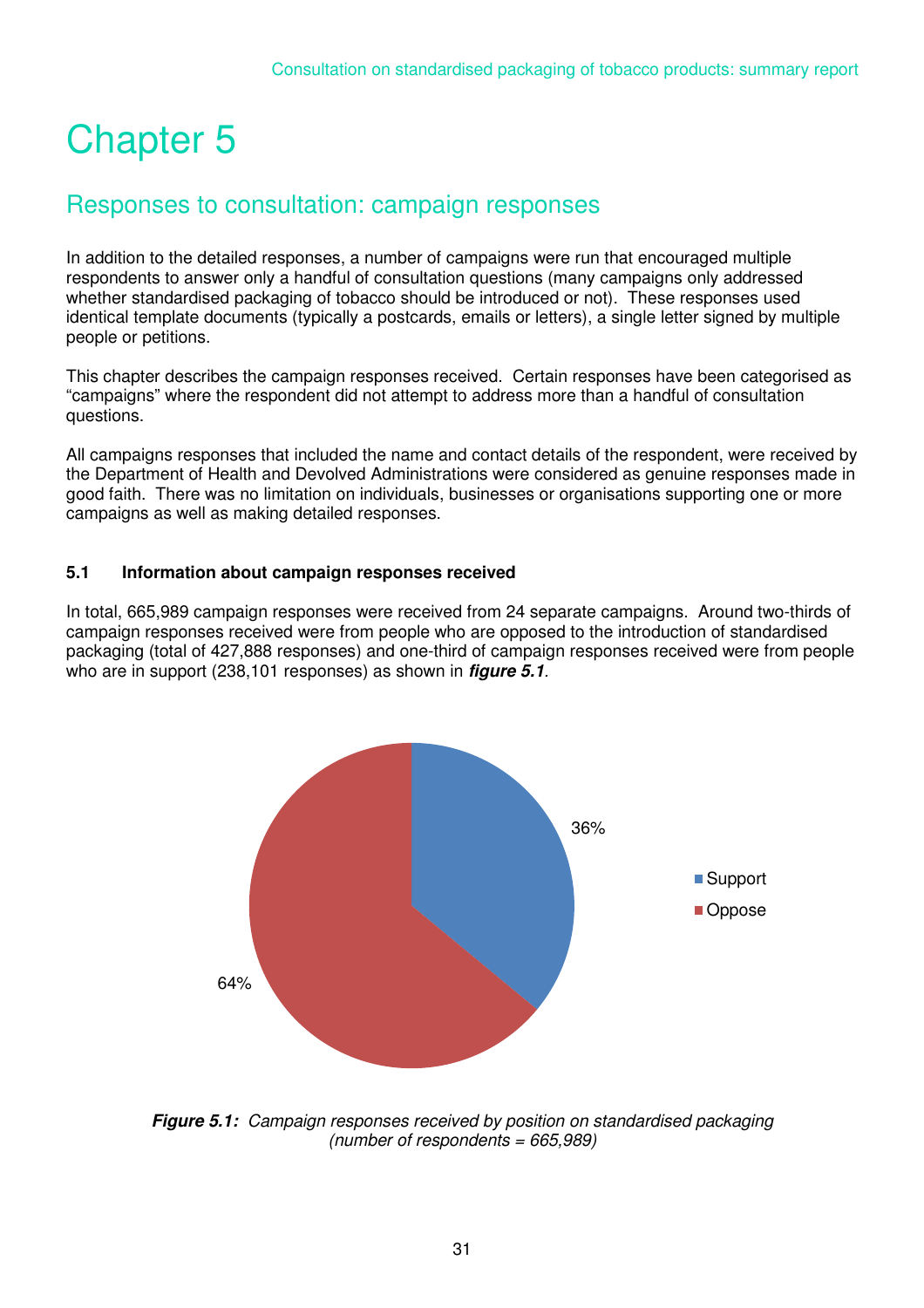Campaigns were clearly either in opposition to the proposals or in support of them. Businesses or organisations that already hold a clear view on standardised packaging, ran campaigns to encourage others to support their position and the majority of campaigns broadly reflected the main themes that emerged from the detailed consultation responses.

Information about each of the campaigns, including the number of responses received, is at Appendix C.

Two campaigns (Cancer Research UK's "The Answer is Plain" and Tobacco Free Future's "Plain Packs Protect") proactively provided the Department of Health with methodology statements, detailing how the campaign was run and how they attempted to avoid duplicate responses being submitted.

The Department is pleased that so many members of the public engaged with the consultation through providing either detailed or campaign responses. However, the consultation was not intended, or designed, to elicit representative samples of public opinion. Nevertheless, the Department of Health and Devolved Administrations will give due consideration to each of the campaigns.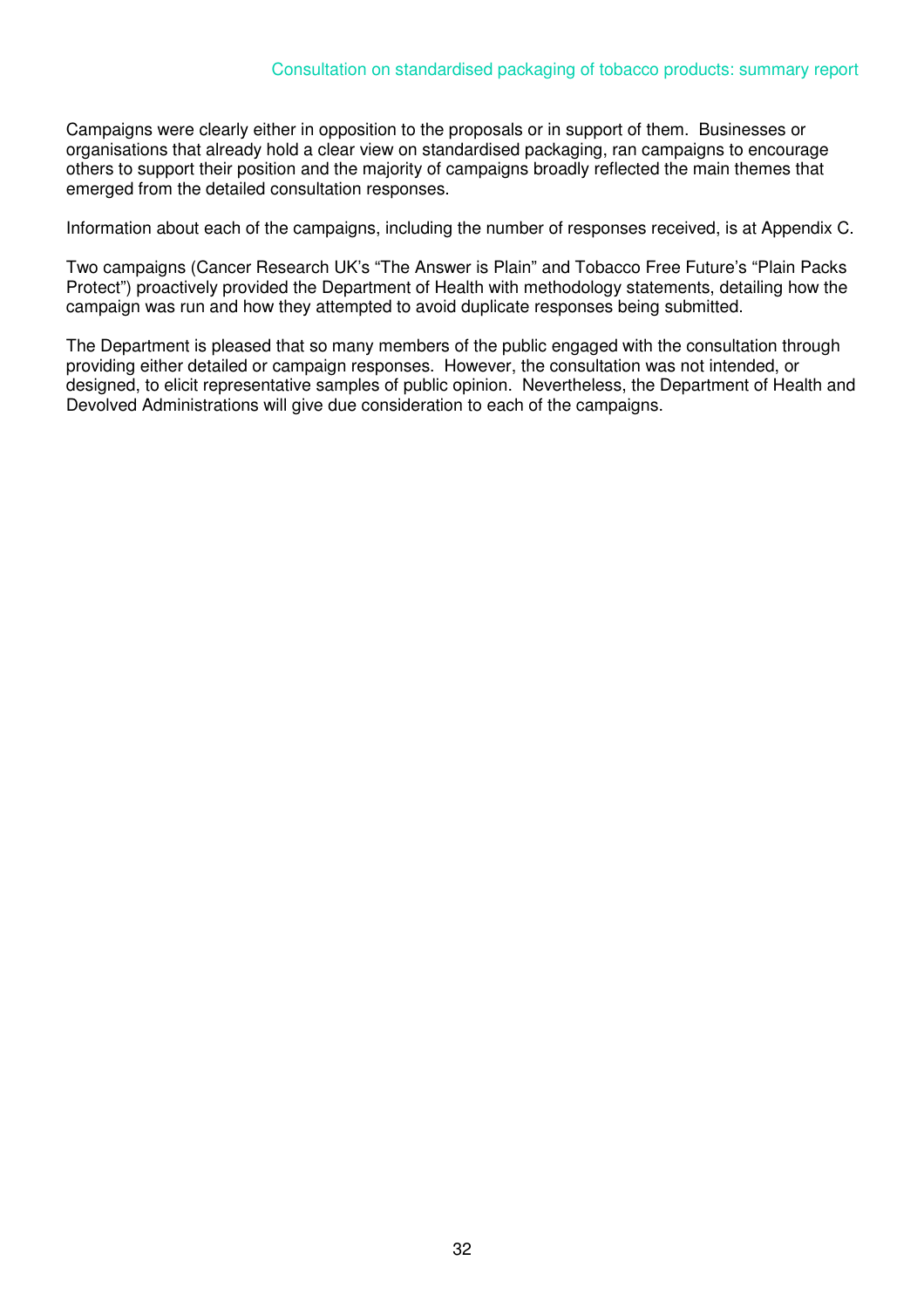# Appendix A

### Consultation questions

- 1. Which option do you favour?
	- Do nothing about tobacco packaging (i.e. maintain the *status quo* for tobacco packaging);
	- Require standardised packaging of tobacco products; or
	- A different option for tobacco packaging to improve public health.
- 2. If standardised tobacco packaging were to be introduced, would you agree with the approach set out in paragraphs 4.6 and 4.7 of the consultation?
- 3. Do you believe that standardised tobacco packaging would contribute to improving public health over and above existing tobacco control measures, by one or more of the following:
	- Discouraging young people from taking up smoking;
	- Encouraging people to give up smoking;
	- Discouraging people who have quit or are trying to quit smoking from relapsing; and/or
	- Reducing people's exposure to smoke from tobacco products?
- 4. Do you believe that standardised packaging of tobacco products has the potential to:
	- Reduce the appeal of tobacco products to consumers?
	- Increase the effectiveness of health warnings on the packaging of tobacco products?
	- Reduce the ability of tobacco packaging to mislead consumers about the harmful effects of smoking?
	- Affect the tobacco-related attitudes, beliefs, intentions and behaviours of children and young people?
- 5. Do you believe that requiring standardised tobacco packaging would have trade or competition implications?
- 6. Do you believe that requiring standardised tobacco packaging would have legal implications?
- 7. Do you believe that requiring standardised tobacco packaging would have costs or benefits for manufacturers, including tobacco and packaging manufacturers?
- 8. Do you believe that requiring standardised tobacco packaging would have costs or benefits for retailers?
- 9. Do you believe that requiring standardised tobacco packaging would increase the supply of, or demand for, illicit tobacco or non-duty-paid tobacco in the United Kingdom?
- 10. People travelling from abroad may bring tobacco bought in another country back into the United Kingdom for their own consumption, subject to United Kingdom customs regulations. This is known as 'cross-border shopping'. Do you believe that requiring standardised tobacco packaging would have an impact on cross-border shopping?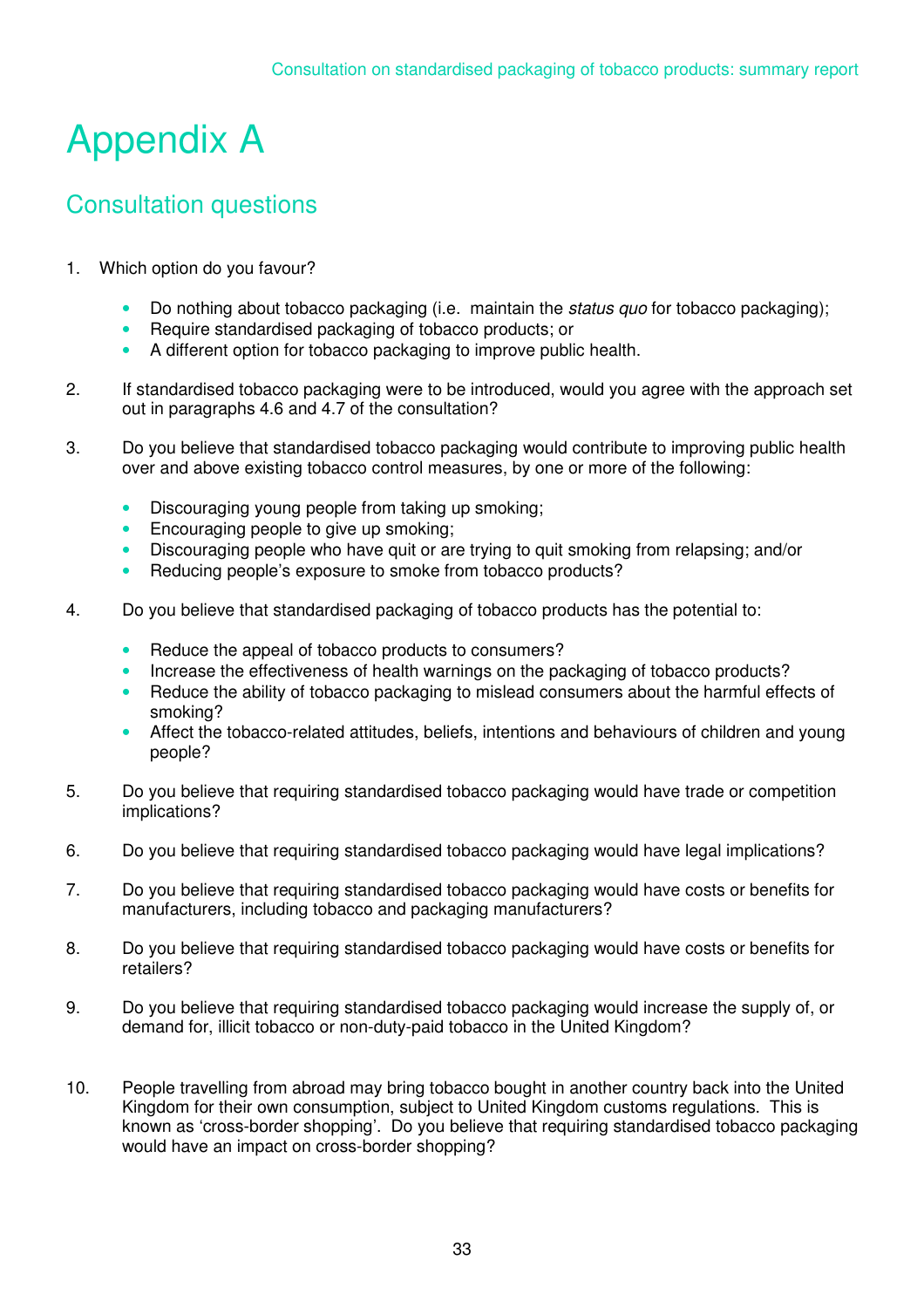- 11. Do you believe that requiring standardised tobacco packaging would have any other unintended consequences?
- 12. Do you believe that requiring standardised tobacco packaging should apply to cigarettes only, or to cigarettes and hand-rolling tobacco?
- 13. Do you believe that requiring standardised packaging would contribute to reducing health inequalities and/or help us fulfil our duties under the Equality Act 2010?
- 14. Please provide any comments you have on the consultation-stage impact assessment.
- 15. Please include any further comments on tobacco packaging that you wish to bring to our attention. We also welcome any further evidence about tobacco packaging that you believe to be helpful.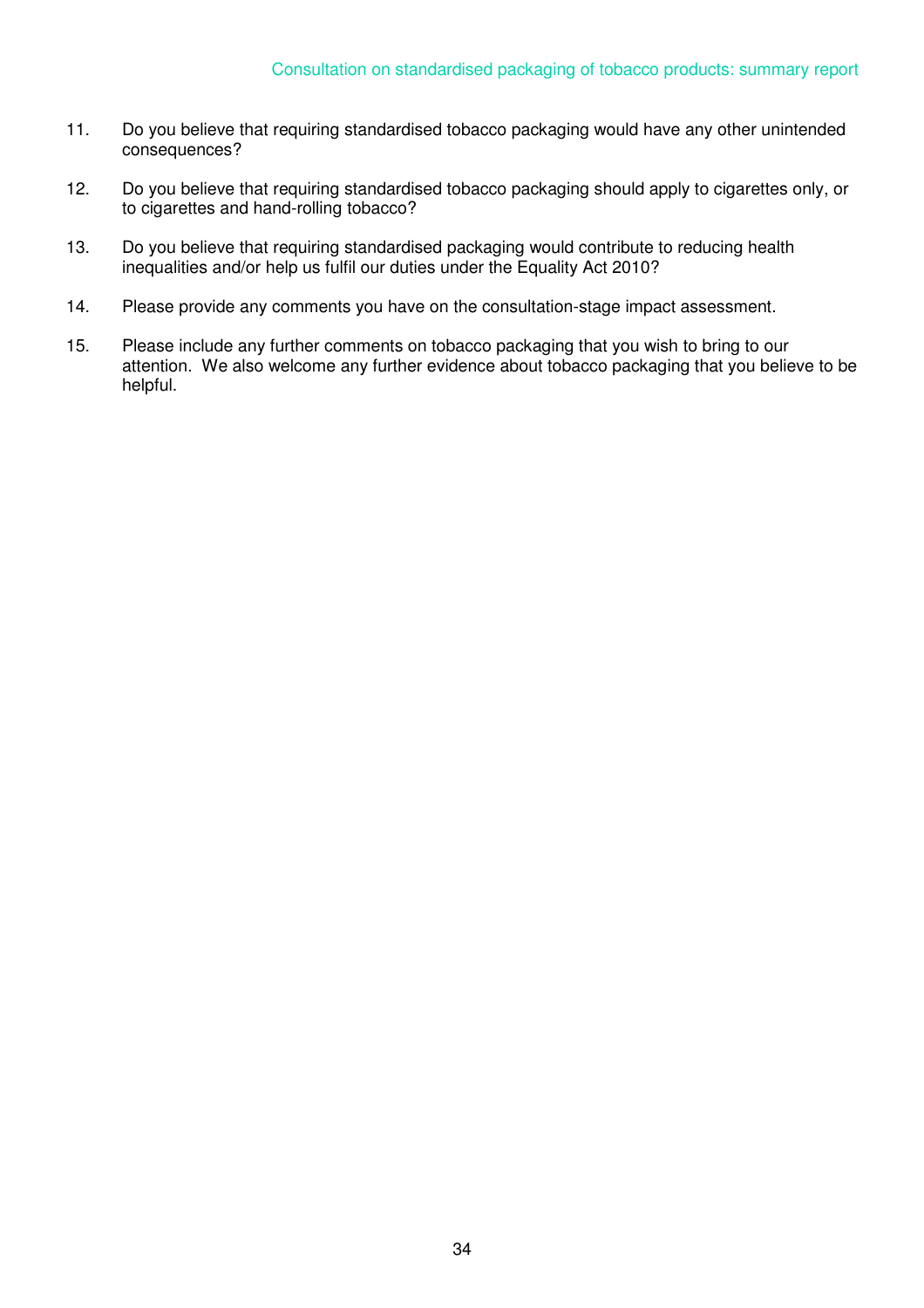# Appendix B

### Consultation-stage impact assessment questions

- 1. What would be the costs to tobacco and packaging manufacturers of redesigning packs and retooling printing processes if standardised packaging were introduced?
- 2. Would the cost of manufacturing cigarette packs be lower if standardised packaging were introduced, compared with the current cost of manufacturing packs?
- 3. How often do cigarette manufacturers amend the design of tobacco packaging for brands on the United Kingdom market, and what are the costs of doing so?
- 4. How many different types of shape of cigarette pack are currently on the United Kingdom market?
- 5. Would retailing service times be affected, and if so, why and by how much, if standardised packaging were introduced?
- 6. How could standardised packs be designed to minimise costs for retailers?
- 7. Would retailers bear any other costs if standardised tobacco packaging were introduced?
- 8. What is the average price of a packet of cigarettes in the following cigarette market segments?
	- Premium brands
	- Mid-price brands
	- Economy brands
	- Ultra-low-price brands
- 9. What percentage of total cigarette sales in the United Kingdom are in each of the following cigarette market segments?
	- Premium brands
	- Mid-price brands
	- Economy brands
	- Ultra-low- price brands
- 10. How does the total price of a packet of cigarettes break down into manufacturing costs, distribution costs, tax, other costs, profits for retailers and profits for the tobacco manufacturer in the following cigarette market segments?
	- Premium brands
	- Mid-price brands
	- Economy brands
	- Ultra-low-price brands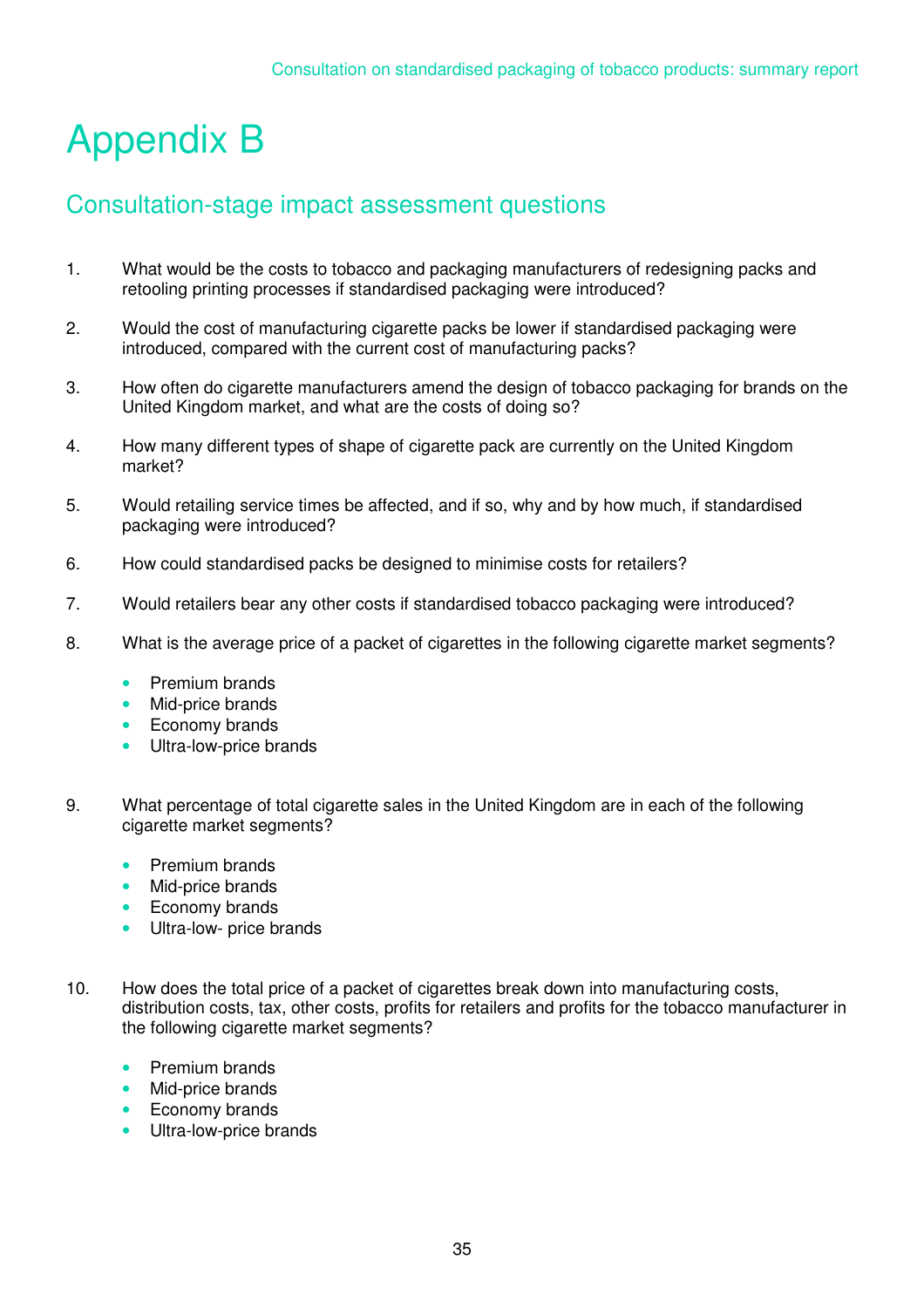- 11. Would consumers trade down from higher-priced to lower-priced tobacco products if standardised tobacco packaging were introduced?
- 12. Of the total cigarette market in the United Kingdom, what proportion is sold in cartons rather than in individual packs?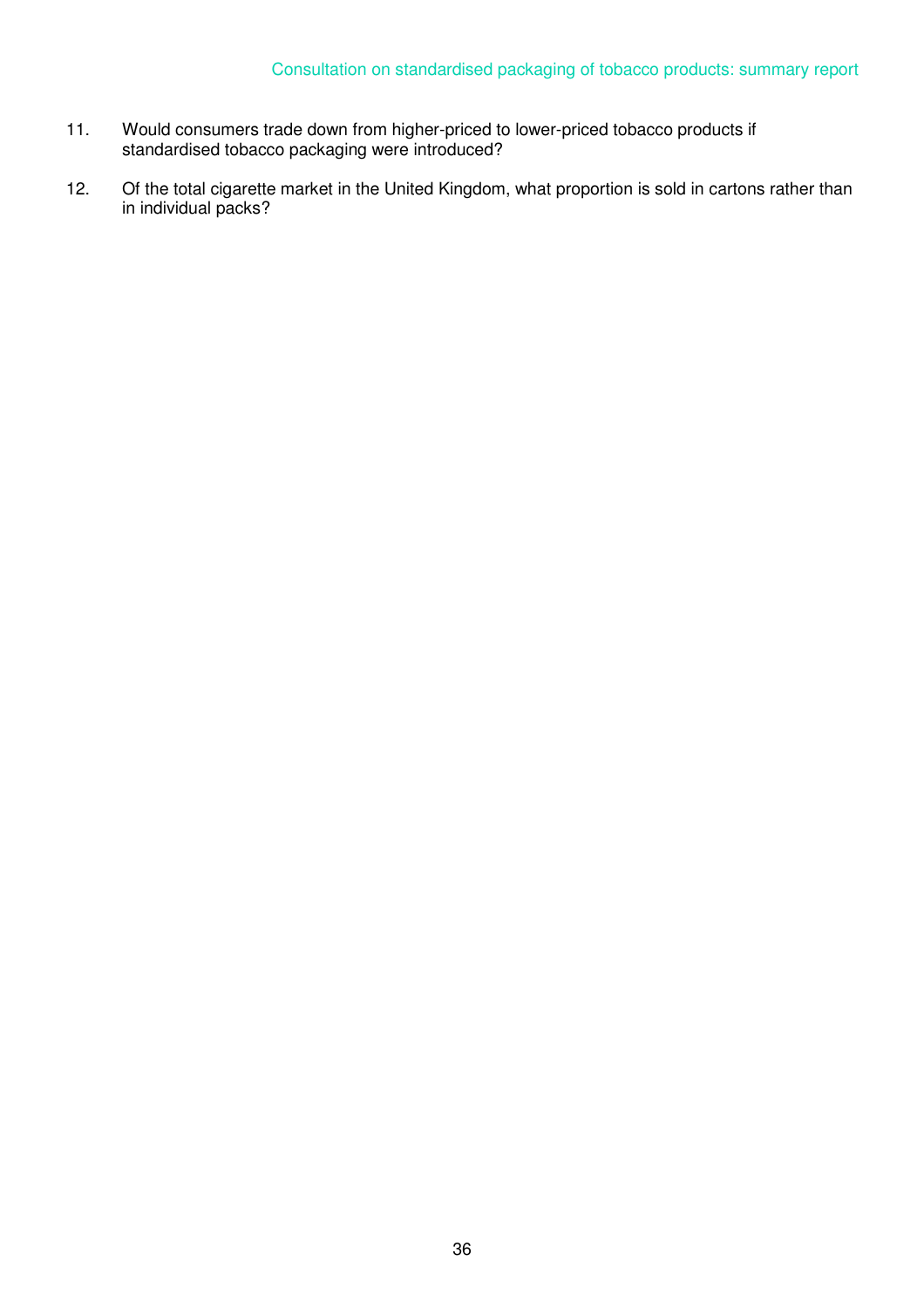# Appendix C

# Campaign responses

In this Appendix, the details and number of respondents for each campaign received during the consultation is set out. This Appendix is arranged by those campaigns in support and those opposed to standardised packaging.

## **1. Campaigns in support of standardised packaging**

| <b>Sponsor</b>                                                                                                                  | Campaign                                                                                                                                                               | <b>Type</b> | <b>Text</b>                                                                                                                                                                                                                                                                                                                                                                                                                                                                                                                                                                                                                                                                         | <b>Count</b> |
|---------------------------------------------------------------------------------------------------------------------------------|------------------------------------------------------------------------------------------------------------------------------------------------------------------------|-------------|-------------------------------------------------------------------------------------------------------------------------------------------------------------------------------------------------------------------------------------------------------------------------------------------------------------------------------------------------------------------------------------------------------------------------------------------------------------------------------------------------------------------------------------------------------------------------------------------------------------------------------------------------------------------------------------|--------------|
| <b>Plain Packs</b><br>Protect <sup>4</sup><br>(coordinated<br>by Tobacco<br>Free Futures)<br>and Tobacco<br><b>Free Futures</b> | (i) Make<br><b>Smoking History</b><br>for Children<br>(Plain Packs)<br>Protect)<br>(ii) Support<br>Plain Packs and<br>Protect our<br>Children (Plain<br>Packs Protect) | Postcard    | (i) I support the protection of young people<br>from smoking through the plain,<br>standardised packaging of tobacco<br>products<br>(ii) Every year, another 340,000 children in<br>the UK are tempted to try smoking. And<br>evidence suggests that they are more<br>likely to be attracted by designed tobacco<br>packs, than by plain packs. The<br>Government has launched a public<br>consultation on whether the UK should<br>adopt the plain packaging of tobacco<br>products. So help protect our children by<br>showing your support today. To the<br>Department of Health: I support the plain,<br>standardised packaging of tobacco<br>products to protect our children. | 66,406       |
| <b>Plain Packs</b><br>Protect<br>(coordinated<br>by Tobacco<br>Free Futures)                                                    | <b>Plain Packs</b><br>Protect                                                                                                                                          | Email       | I support the plain, standardised<br>packaging of tobacco products to protect<br>our children. I confirm I do not have any<br>links with or receive funding from the<br>tobacco industry.                                                                                                                                                                                                                                                                                                                                                                                                                                                                                           | 65,756       |

#### **a. Plain Packs Protect**

 $\overline{a}$ 4

More information about the Plain Packs Protect campaign is at: http://www.plainpacksprotect.co.uk/supporters.aspx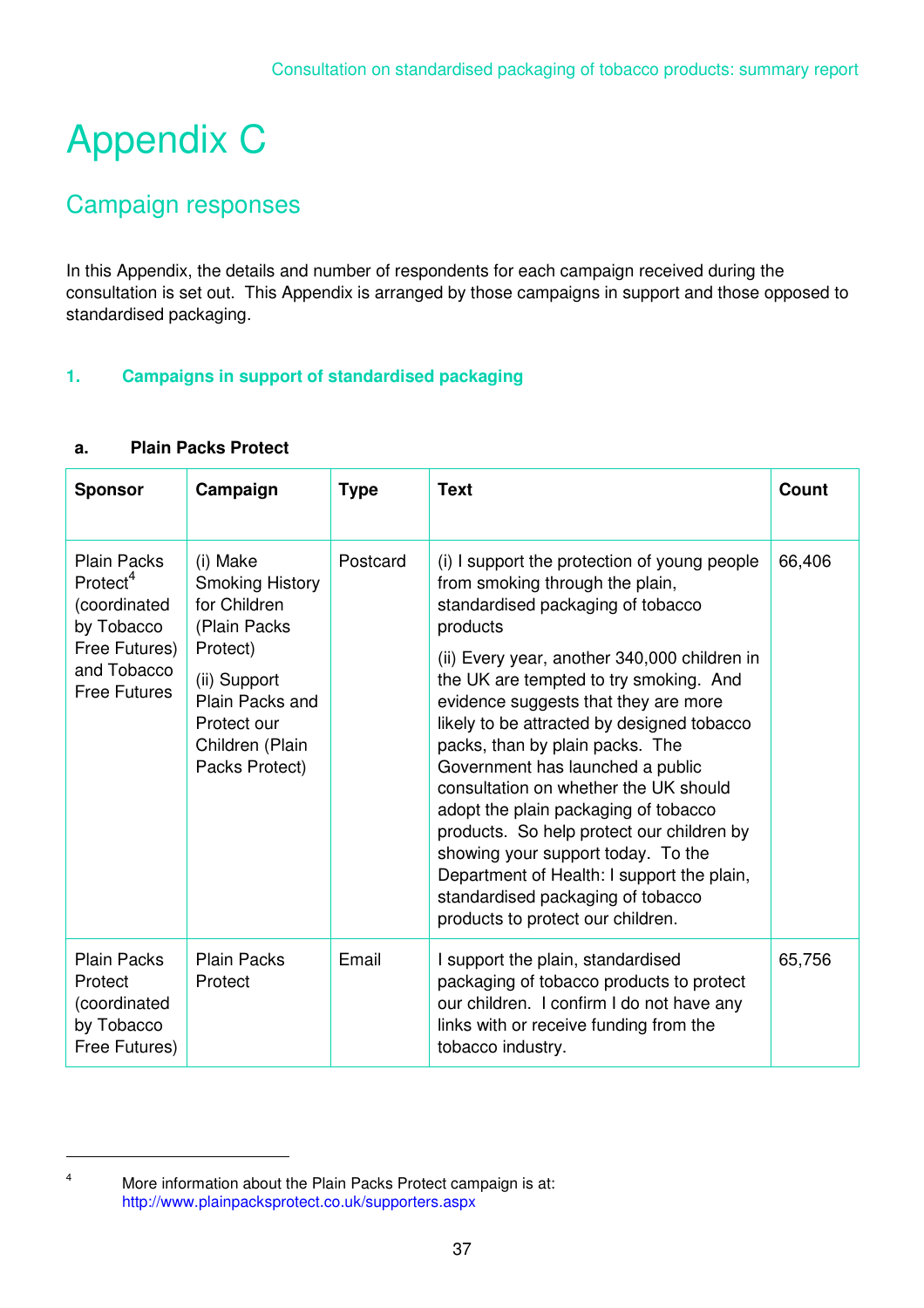# **b. Let's make smoking history for our children**

| <b>Sponsor</b>      | Campaign                                                                      | <b>Type</b> | <b>Text</b>                                                                                                                                                                                                                                                                    | Count |
|---------------------|-------------------------------------------------------------------------------|-------------|--------------------------------------------------------------------------------------------------------------------------------------------------------------------------------------------------------------------------------------------------------------------------------|-------|
| Fresh North<br>East | Let's make<br>smoking history<br>for our children<br>(Plain Packs<br>Protect) | Postcard    | I support the protection of young people<br>from smoking through the plain,<br>standardised packaging of tobacco<br>products. I understand that by providing<br>my details, my signature will be fed<br>through to the national consultation in<br>support of plain packaging. | 6,418 |

#### **c. Smoke and Mirrors**

| <b>Sponsor</b>                 | Campaign                    | <b>Type</b> | <b>Text</b>                                                                                                                                                                                                                                                                                                                                                                                                                                                                                                                                                                                                                                                                                                                                                                                                                                                                                          | <b>Count</b> |
|--------------------------------|-----------------------------|-------------|------------------------------------------------------------------------------------------------------------------------------------------------------------------------------------------------------------------------------------------------------------------------------------------------------------------------------------------------------------------------------------------------------------------------------------------------------------------------------------------------------------------------------------------------------------------------------------------------------------------------------------------------------------------------------------------------------------------------------------------------------------------------------------------------------------------------------------------------------------------------------------------------------|--------------|
| Tobacco<br><b>Free Futures</b> | Smoke and<br><b>Mirrors</b> | Postcard    | I am a young person (aged under 26) and<br>I support the plain, standardised<br>packaging of tobacco products.                                                                                                                                                                                                                                                                                                                                                                                                                                                                                                                                                                                                                                                                                                                                                                                       | 299          |
| Tobacco<br><b>Free Futures</b> |                             | Email       | I am a young person aged 14 and I<br>support the plain standardised packaging<br>of tobacco products. Two thirds of<br>smokers start before they are 18, and<br>smoking still results in over 100,000<br>deaths per year in the UK. 4 out of 5<br>young people who try smoking do so<br>before they are 14 years old 18 per cent of<br>young people also think that the<br>Government should do more to tackle<br>smoking. I believe that the tobacco<br>industry designs packs with young people<br>in mind, as we are their potential new<br>customers, and that they encourage us to<br>try smoking through making the packs<br>glamorous and attractive.<br>I believe that ensuring that tobacco is sold<br>only in plain coloured packaging with<br>larger health warnings will help:<br>Reduce the attractiveness of tobacco<br>products to young people<br>stop the use of packs as promotion | 30           |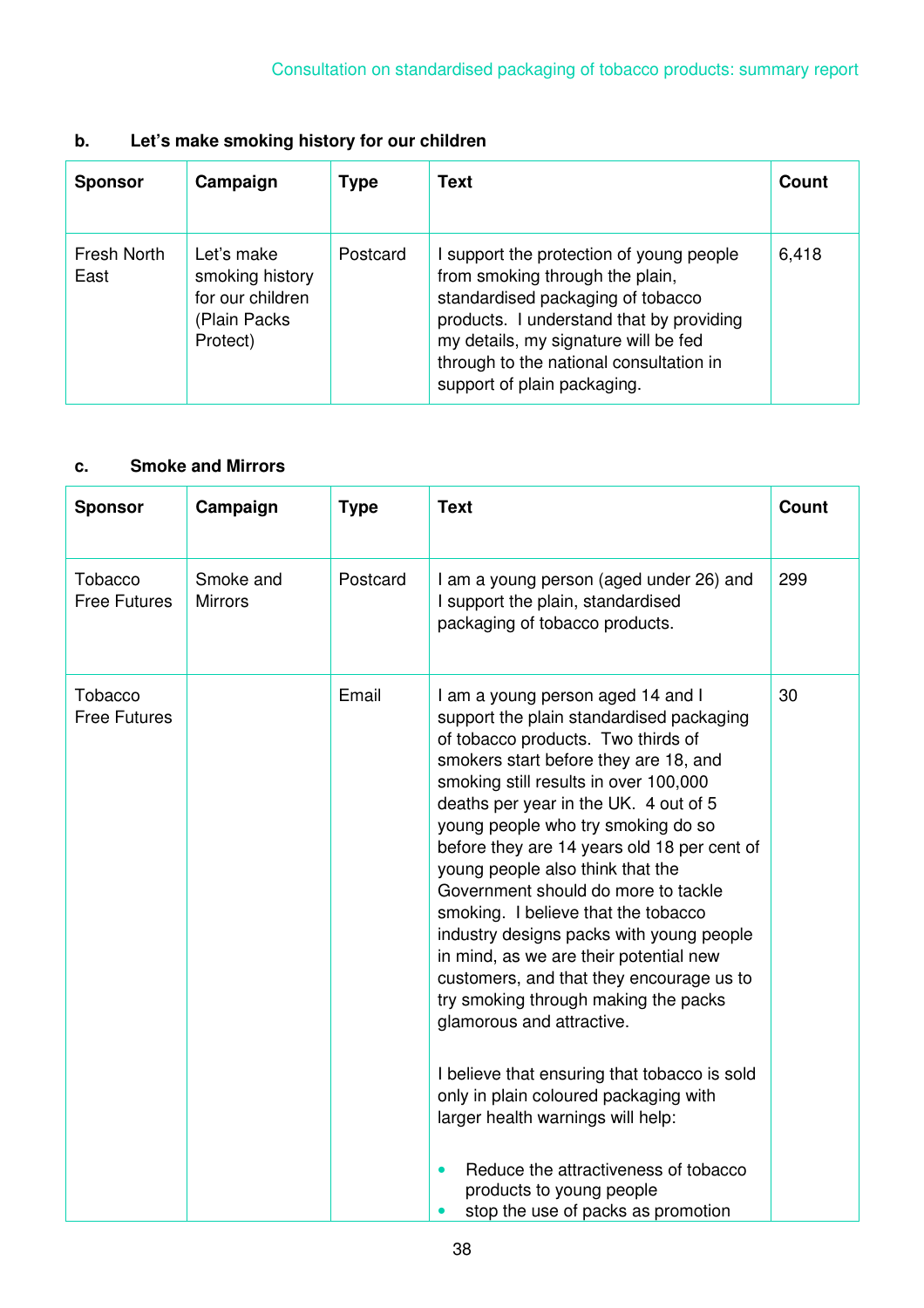| and advertising<br>increase the effectiveness of health<br>$\bullet$<br>warnings<br>ensure that smokers aren't misled<br>$\bullet$<br>about some brands being less harmful<br>than others<br>remove positive associations with<br>$\bullet$<br>cigarette brands/image and smoking<br>have a positive effect on smoking<br>$\bullet$<br>beliefs, intentions and behaviours<br>especially for young people and future<br>$\bullet$<br>generations |  |
|-------------------------------------------------------------------------------------------------------------------------------------------------------------------------------------------------------------------------------------------------------------------------------------------------------------------------------------------------------------------------------------------------------------------------------------------------|--|
| I confirm that I have no links with the<br>tobacco industry $\Box$                                                                                                                                                                                                                                                                                                                                                                              |  |

# **d. The answer is plain**

| <b>Sponsor</b>                             | Campaign                                                        | <b>Type</b> | <b>Text</b>                                                                                                                                                                                                                                                                                                                                                                                                                                                                                                                                                                                                                                                                                                                                                                                                     | <b>Count</b> |
|--------------------------------------------|-----------------------------------------------------------------|-------------|-----------------------------------------------------------------------------------------------------------------------------------------------------------------------------------------------------------------------------------------------------------------------------------------------------------------------------------------------------------------------------------------------------------------------------------------------------------------------------------------------------------------------------------------------------------------------------------------------------------------------------------------------------------------------------------------------------------------------------------------------------------------------------------------------------------------|--------------|
| Cancer<br>Research UK                      | The answer is<br>plain                                          | Petition    | We, the undersigned, support Cancer<br>UK's 'The answer is plain' campaign for<br>the plain packaging of tobacco products to<br>protect children from tobacco marketing.                                                                                                                                                                                                                                                                                                                                                                                                                                                                                                                                                                                                                                        | 24,032       |
| GPs<br>supporting<br>Cancer<br>Research UK | As a doctor, I<br>support CRUK's<br>plain packaging<br>campaign | Email       | Dear Mr Lansley,<br>As a doctor, I'd like to see fewer patients<br>suffering from smoking-related diseases in<br>the future. One in four of all cancer deaths<br>can be attributed to tobacco use, all of<br>which are entirely preventable. I'm calling<br>on the Government to bring in legislation<br>across the UK for the plain packaging of<br>cigarettes.<br>Tobacco is a unique product, which<br>therefore deserves unique attention in the<br>way the Government can help control its<br>promotion. Let's not forget that half of<br>those who consume tobacco on a long-<br>term basis will die of their addiction: plain<br>packaging will give millions of children one<br>less reason to start smoking in the first<br>place. Research commissioned by<br>Cancer Research UK has shown that plain | 167          |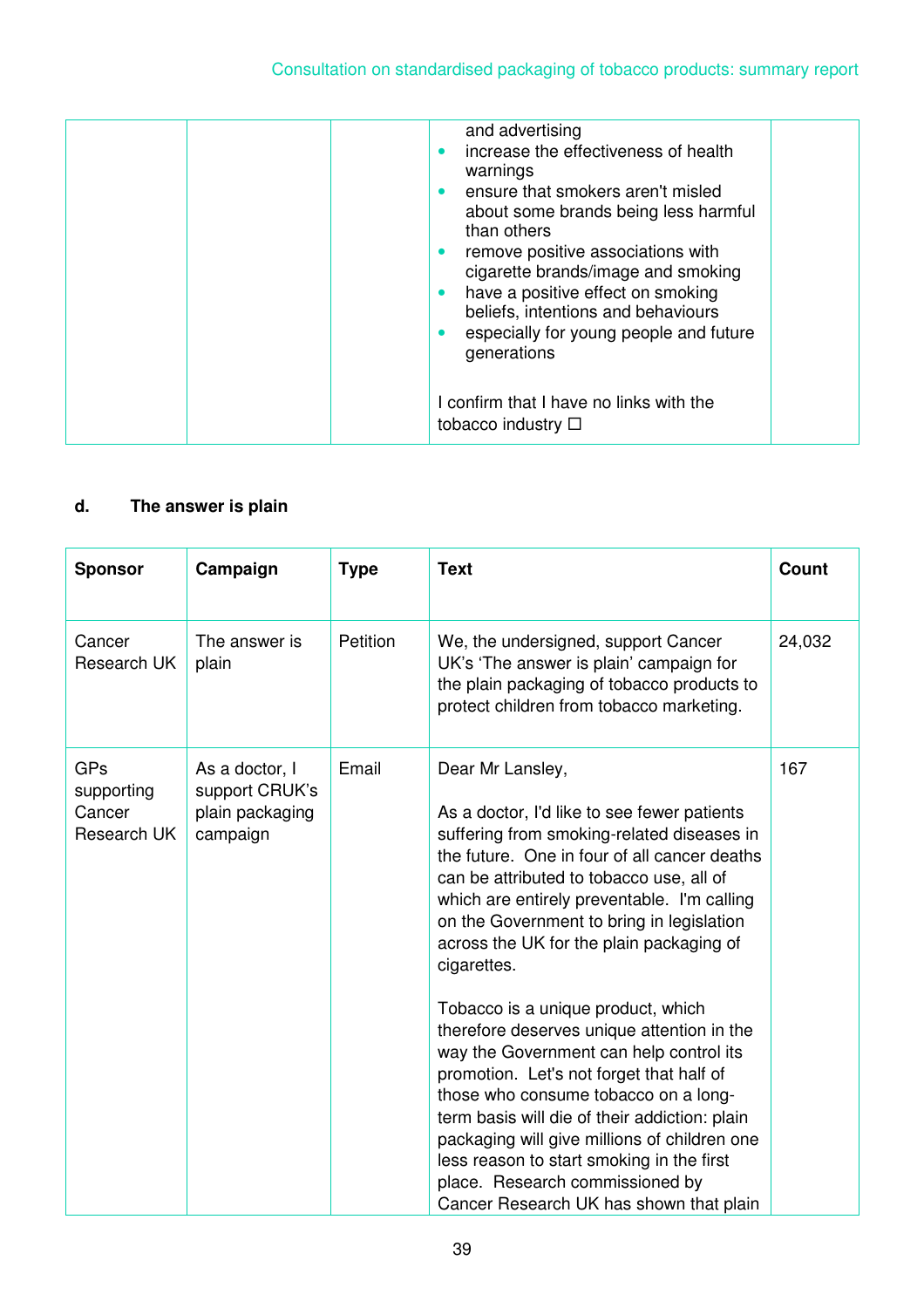|                       |                                               |       | packs would make smoking less attractive<br>to young people and, crucially, will<br>improve the effectiveness of the health<br>warnings on the front and back of packs.<br>When 100,000 deaths a year are due to<br>tobacco, missing an opportunity to help<br>reduce smoking has very serious costs.<br>I have no links to the tobacco industry. |        |
|-----------------------|-----------------------------------------------|-------|---------------------------------------------------------------------------------------------------------------------------------------------------------------------------------------------------------------------------------------------------------------------------------------------------------------------------------------------------|--------|
| Cancer<br>Research UK | Campaign for<br>plain packaging<br>of tobacco | Email | The Rt Hon Andrew Lansley CBE MP<br>I support Cancer Research UK's campaign<br>for the plain packaging of tobacco<br>products to protect our children from<br>tobacco marketing. I do not have any links<br>with the tobacco industry.                                                                                                            | 54,948 |

## **e. I support the proposal for standardised packaging of tobacco products**

| <b>Sponsor</b>          | Campaign                                                                            | <b>Type</b> | <b>Text</b>                                                              | Count |
|-------------------------|-------------------------------------------------------------------------------------|-------------|--------------------------------------------------------------------------|-------|
| <b>NHS</b><br>Stockport | support the<br>proposal for<br>standardised<br>packaging of<br>tobacco<br>products. | Postcard    | I support the proposal for standardised<br>packaging of tobacco products | 25    |

## **f. Support Plain Packs - Protect our Children**

| <b>Sponsor</b>                                | Campaign                                         | <b>Type</b> | <b>Text</b>                                                                                                                                                                                                                                                                                                                                                                                                                     | Count |
|-----------------------------------------------|--------------------------------------------------|-------------|---------------------------------------------------------------------------------------------------------------------------------------------------------------------------------------------------------------------------------------------------------------------------------------------------------------------------------------------------------------------------------------------------------------------------------|-------|
| Cancer<br>Focus<br><b>Northern</b><br>Ireland | Support Plain<br>Packs - Protect<br>our Children | Email       | As a resident of Northern Ireland I would<br>like this to be considered as a response to<br>the document 'Consultation on<br>standardised packaging of tobacco<br>products'. I believe that the<br>standardisation of tobacco packaging is an<br>appropriate and proportional response to a<br>major population harm in Northern Ireland.<br>The proposals set out in the consultation<br>document will dramatically reduce the | 133   |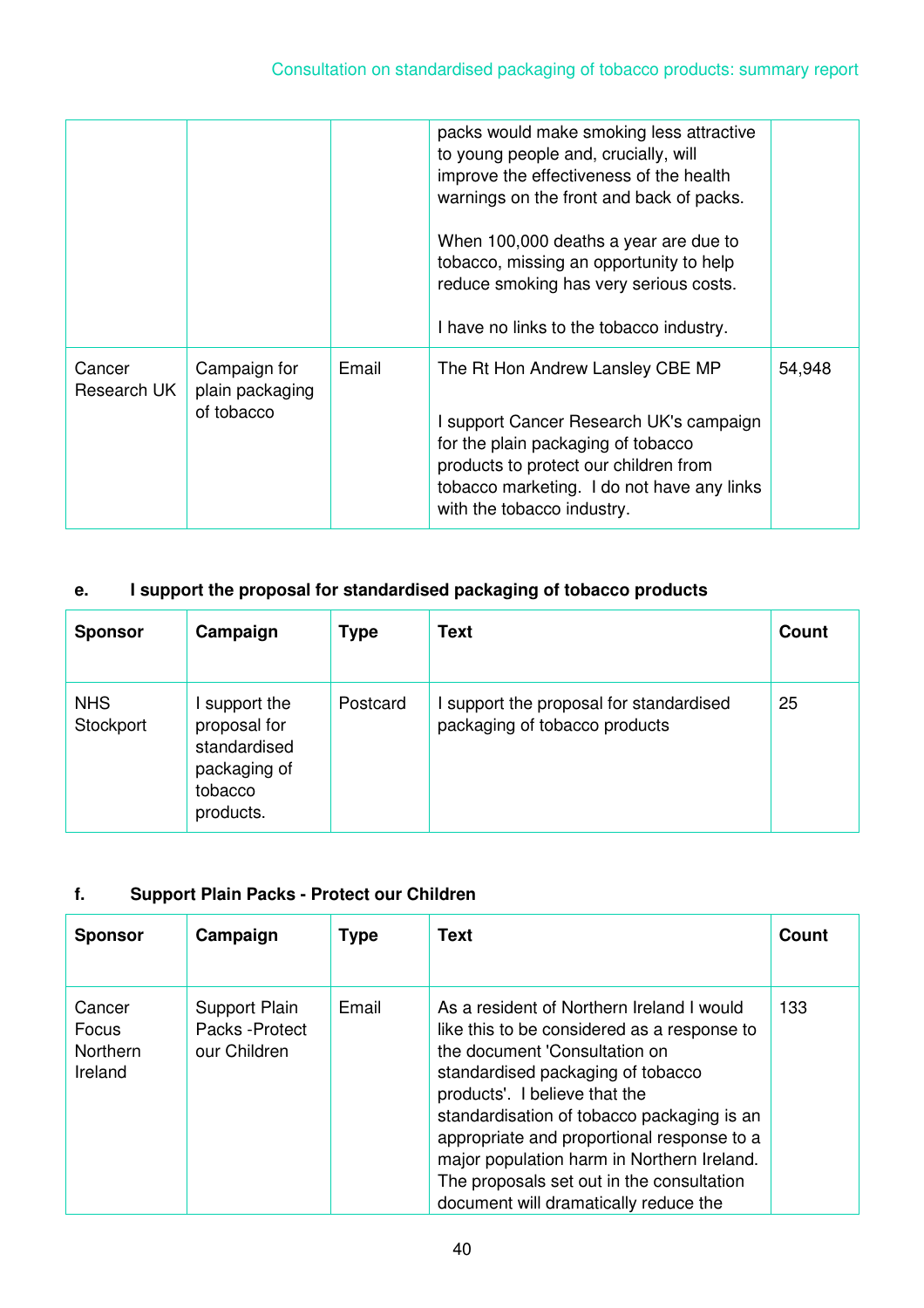|  | opportunities available to tobacco<br>companies to promote and target their<br>products. Standardised tobacco<br>packaging will make a vital contribution to<br>public health outcomes including the<br>following:<br>Discouraging young people from taking<br>$\bullet$<br>up smoking<br>Encouraging people to give up<br>$\bullet$<br>smoking<br>Discouraging people who have quit or<br>$\bullet$<br>are trying to quit smoking from<br>relapsing                                                                                                                                                                                                                                                                                                                                                                                                                                                                                                                                                                                                                                                                                                                                                                                    |  |
|--|-----------------------------------------------------------------------------------------------------------------------------------------------------------------------------------------------------------------------------------------------------------------------------------------------------------------------------------------------------------------------------------------------------------------------------------------------------------------------------------------------------------------------------------------------------------------------------------------------------------------------------------------------------------------------------------------------------------------------------------------------------------------------------------------------------------------------------------------------------------------------------------------------------------------------------------------------------------------------------------------------------------------------------------------------------------------------------------------------------------------------------------------------------------------------------------------------------------------------------------------|--|
|  | Packaging is the major remaining means<br>by which tobacco companies can make<br>their products more appealing to smokers<br>and attract young people. The Public<br>Health Research Consortium report<br>demonstrates unequivocally that<br>standardised tobacco packaging is less<br>attractive to consumers than branded<br>packaging. Standardised packs will<br>increase the effectiveness of health<br>warnings on the packaging of tobacco<br>products. Currently, brand logos and<br>colours draw attention away from the<br>health warnings. It will have no trade or<br>competition implications, as it will apply<br>equally to all tobacco products. The brand<br>name will still be on the pack so retailers<br>and consumers will still be able to<br>recognize and choose between different<br>brands. It will create no new opportunities<br>for illicit trade, which responds to active<br>anti-smuggling measures, not product<br>design. If the UK wants to retain its<br>position as a world leader in the<br>implementation of the WHO Framework<br>Convention on Tobacco Control,<br>protecting the health of current citizens<br>and future generations, we need to<br>proceed with plain packaging immediately. |  |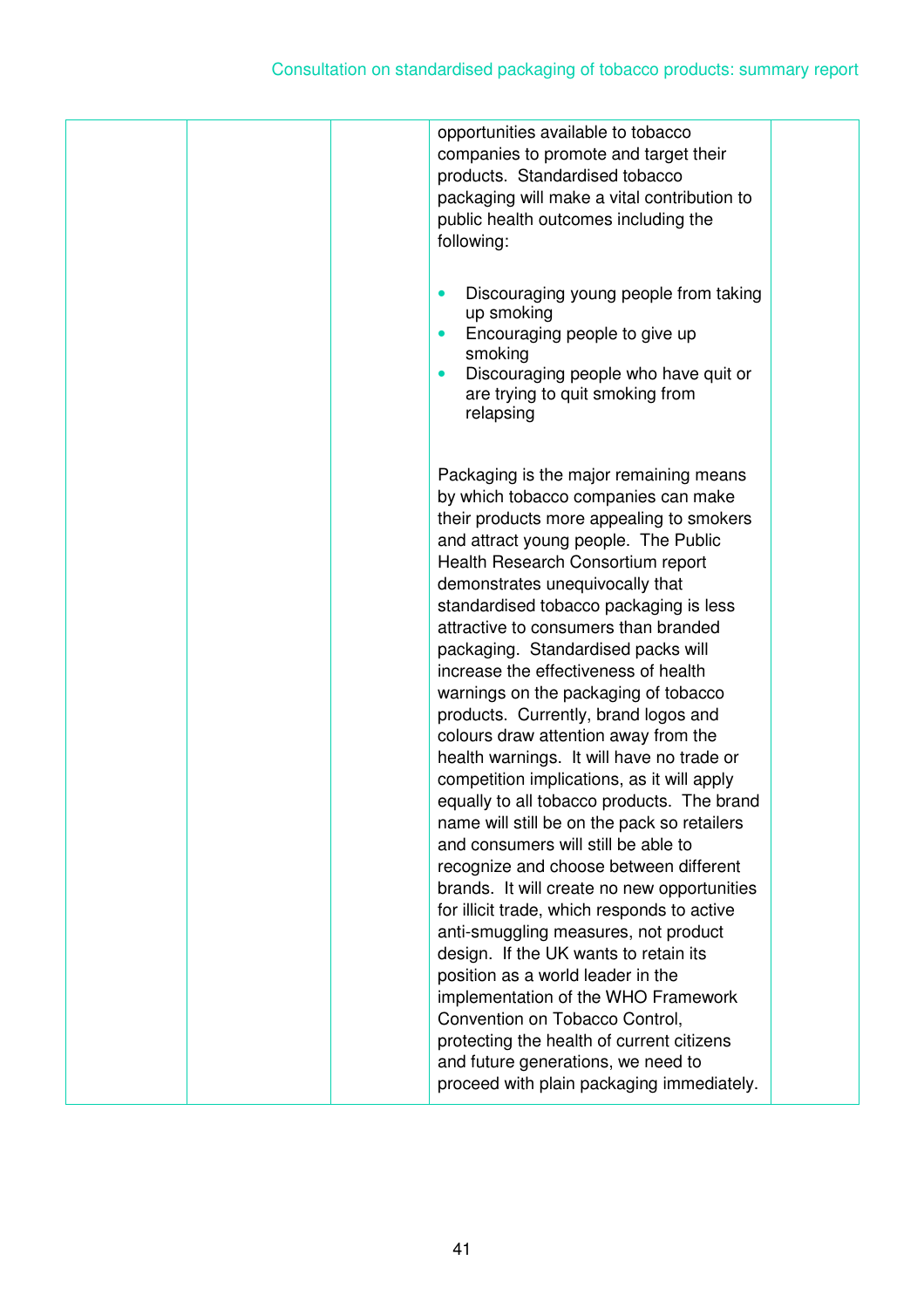#### **g. In support of tobacco plain packs**

| <b>Sponsor</b>     | Campaign                                | Type  | <b>Text</b>                                                                                                               | Count  |
|--------------------|-----------------------------------------|-------|---------------------------------------------------------------------------------------------------------------------------|--------|
| Avaaz <sup>5</sup> | In support of<br>tobacco plain<br>packs | Email | Respondents were invited to express their<br>views in support of standardised and plain<br>packaging of tobacco products. | 19,863 |

## **h. Letter from Directors of Public Health in the North West of England**

| <b>Sponsor</b>                                                             | <b>Type</b>                                                      | <b>Text</b>                                                                                                                                                                                                                                                                                                                                                                                                                                                                                                                                                                                                                                                                                                                                                                                          | Count |
|----------------------------------------------------------------------------|------------------------------------------------------------------|------------------------------------------------------------------------------------------------------------------------------------------------------------------------------------------------------------------------------------------------------------------------------------------------------------------------------------------------------------------------------------------------------------------------------------------------------------------------------------------------------------------------------------------------------------------------------------------------------------------------------------------------------------------------------------------------------------------------------------------------------------------------------------------------------|-------|
| Directors of<br><b>Public Health</b><br>in the North<br>West of<br>England | Letter with multiple<br>signatures Directors<br>of Public Health | This respondent identified that smoking in the North<br>West's is a leading contributor to mortality in the<br>region, claiming the lives of 35 people a day. In the<br>North West, 83% of young people who try smoking<br>do so before they are 14 and they maintain young<br>people are aware of cigarette brands from a young<br>age. Furthermore, they argue that there is clear<br>and substantial body of independent academic<br>evidence that plain, standardised cigarette<br>packaging will reduce the number of people who<br>start to smoke by making cigarettes less attractive,<br>especially to children and young people, by<br>reducing the ability of the packaging to mislead<br>consumers about the harms of smoking and by<br>increasing the impact of picture health warnings. | 24    |

## **2. Campaigns in opposition to standardised packaging**

## **a. Say no to plain packs**

 $\overline{a}$ 5

| <b>Sponsor</b>      | Campaign                 | Type     | Text                                                                                                                                        | Count   |
|---------------------|--------------------------|----------|---------------------------------------------------------------------------------------------------------------------------------------------|---------|
| Imperial<br>Tobacco | Say no to<br>plain packs | Postcard | I am opposed to standardised packaging<br>and support option 1 of the consultation: to<br>maintain the status quo for tobacco<br>packaging. | 120,247 |

More information about Avaaz is at: http://www.avaaz.org/en/about.php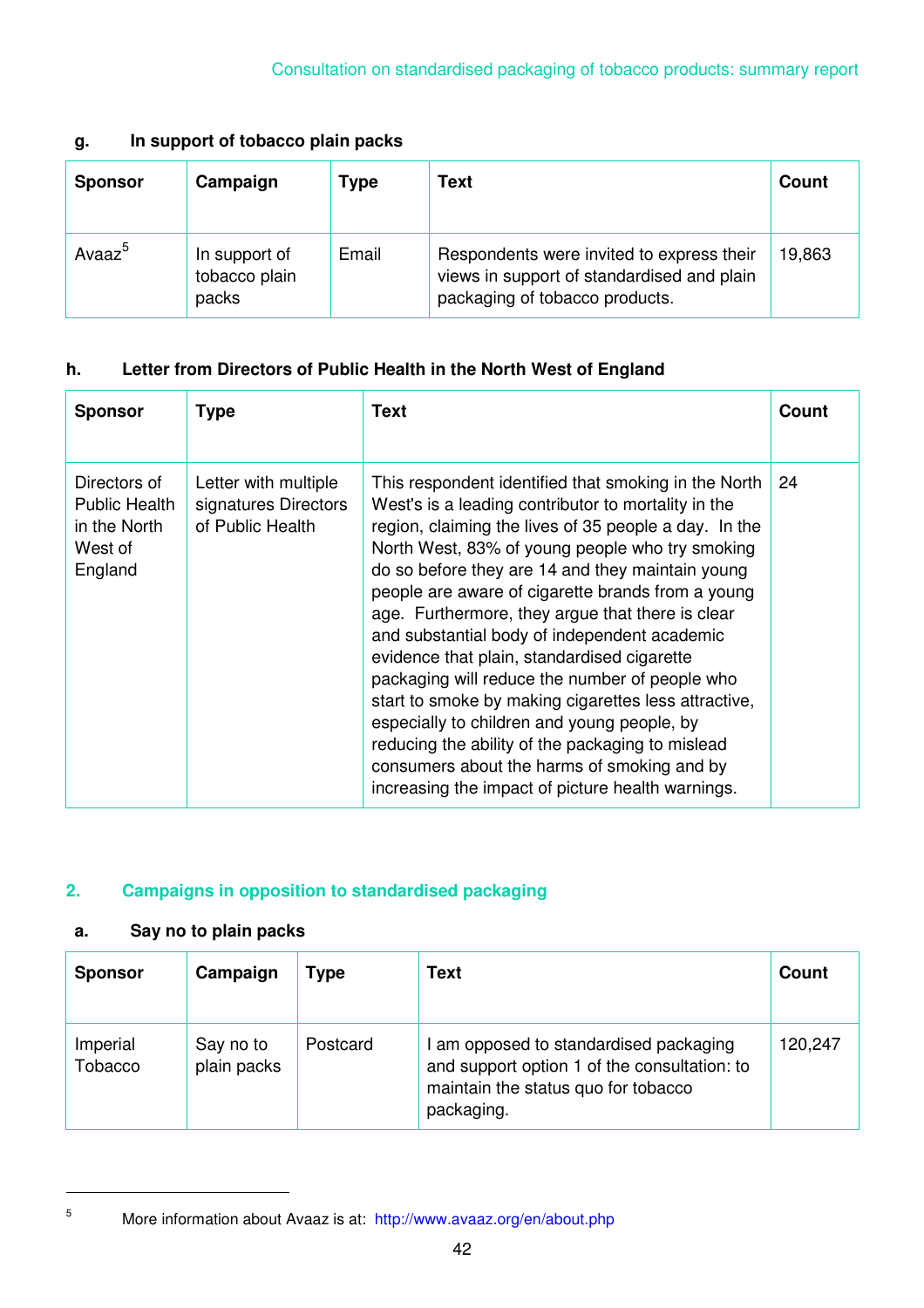### **b. Hands off our packs**

| <b>Sponsor</b>      | Campaign               | <b>Type</b> | <b>Text</b>                                                                                                                                                                                                                                                                                                                   | <b>Count</b> |
|---------------------|------------------------|-------------|-------------------------------------------------------------------------------------------------------------------------------------------------------------------------------------------------------------------------------------------------------------------------------------------------------------------------------|--------------|
| FOREST <sup>6</sup> | Hands off<br>our packs | Postcard    | The Government has launched a public<br>consultation on whether the UK should<br>adopt 'plain' packaging of tobacco products.<br>If you oppose plain packaging please enter<br>your details below. We will submit the<br>information to the consultation and let the<br>Government know that you are against this<br>measure. | 55,201       |
| <b>FOREST</b>       | Hands off<br>our packs | Petition    | The Government has launched a public<br>consultation on whether the UK should<br>adopt "plain" packaging of tobacco<br>products. If you oppose plain packaging<br>please enter your details below. We will<br>submit the information to the consultation<br>and let the Government know that you are<br>against this measure. | 214,653      |

### **c. Plain Nonsense**

| <b>Sponsor</b>                       | Campaign          | <b>Type</b> | <b>Text</b>                                                                                                                                                                                                                                                                                                                                                                                                                                                                                                                                                                         | Count |
|--------------------------------------|-------------------|-------------|-------------------------------------------------------------------------------------------------------------------------------------------------------------------------------------------------------------------------------------------------------------------------------------------------------------------------------------------------------------------------------------------------------------------------------------------------------------------------------------------------------------------------------------------------------------------------------------|-------|
| Scottish<br>Wholesale<br>Association | Plain<br>Nonsense | Postcard    | I wish to register my opposition to the<br>standardised packaging proposals for<br>tobacco products. I endorse Option 1 (no<br>change) of the consultation, because:<br>No evidence: there is no credible<br>$\bullet$<br>evidence that plain packaging will have<br>an impact on smoking rates<br>Illicit Trade: plain packaging would be a<br>$\bullet$<br>boost to smugglers and counterfeiters,<br>taking business away from legitimate<br>shops<br>Confused retailers: if every product<br>$\bullet$<br>looks the same it will be impossible to<br>serve customers efficiently | 2,865 |

 $\overline{a}$ 6

Freedom Organisation for the Right to Enjoy Smoking Tobacco. More information is at: www.forest.org.uk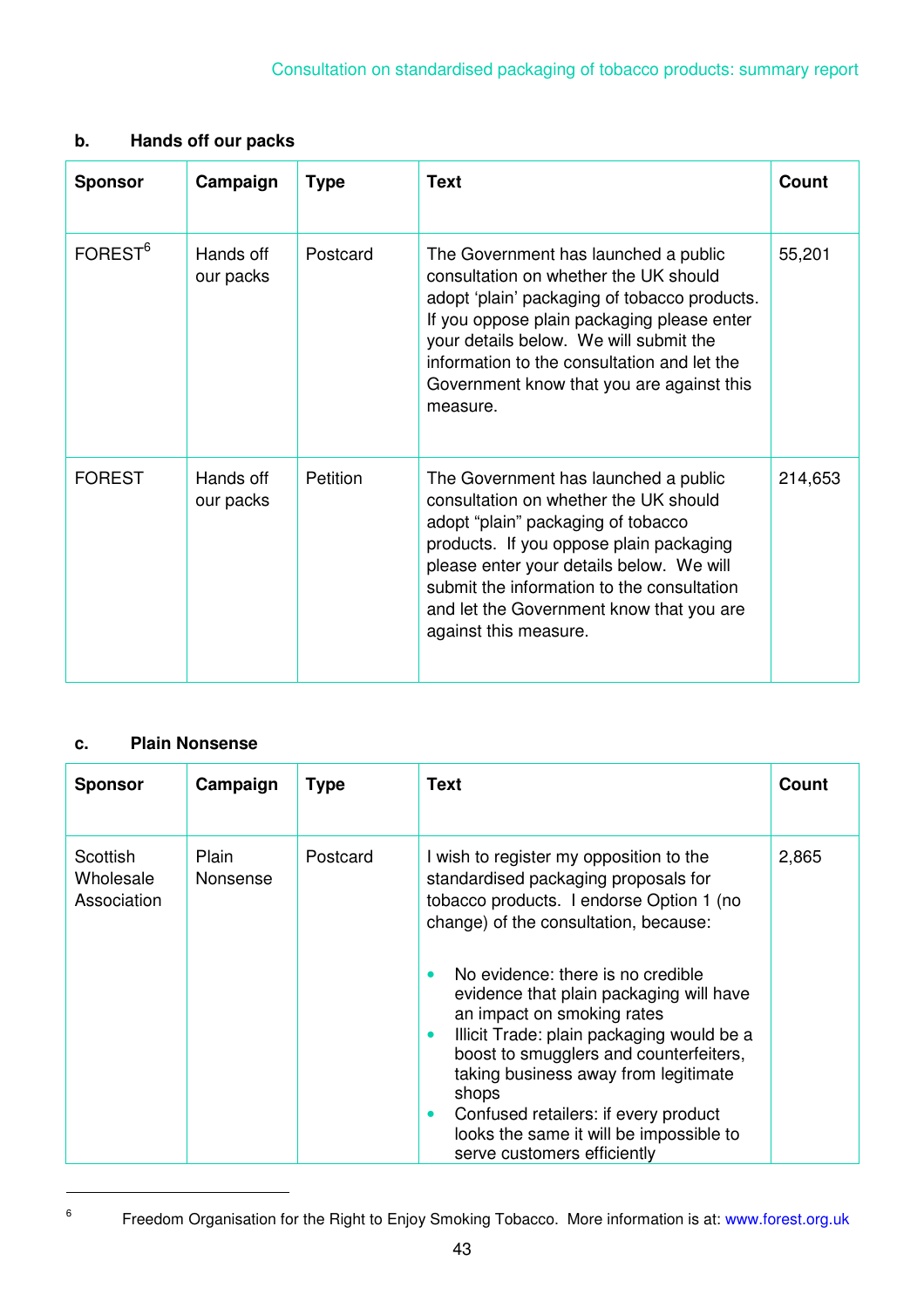| Confused Customers: customers should<br>be free to choose the products they<br>want without difficulty |
|--------------------------------------------------------------------------------------------------------|
|--------------------------------------------------------------------------------------------------------|

## **d. No to "plain" packs for cigars and pipe tobacco**

| <b>Sponsor</b>                                                                           | Campaign                                                    | <b>Type</b> | <b>Text</b>                                                                                                                                                                                                                                                                                                                                                                                                                                                                                                                                                                                                                                          | Count |
|------------------------------------------------------------------------------------------|-------------------------------------------------------------|-------------|------------------------------------------------------------------------------------------------------------------------------------------------------------------------------------------------------------------------------------------------------------------------------------------------------------------------------------------------------------------------------------------------------------------------------------------------------------------------------------------------------------------------------------------------------------------------------------------------------------------------------------------------------|-------|
| Association<br>οf<br>Independent<br>Tobacco<br><b>Specialists</b><br>(AITS) <sup>7</sup> | No to "plain"<br>packs for<br>cigars and<br>pipe<br>tobacco | Postcard    | Cigars, Pipe Tobaccos and Specialist<br>Tobacconists. I am opposed to<br>Standardised Packaging for Cigars & Pipe<br>Tobaccos because:<br>There are so many varieties that<br>$\bullet$<br>manufacturers would have to cut back<br>on choice,<br>They would never be able to find my<br>$\bullet$<br>product in the Specialist Tobacconists I<br>visit,<br>There is no need because they do no<br>$\bullet$<br>appeal to children or young people,<br>They would be easy to counterfeit<br>$\bullet$<br>It would make people buy abroad, or on<br>$\bullet$<br>foreign internet sites, and by-pass<br>legitimate British Specialist<br>Tobacconists. | 2,017 |
| Association<br>οf<br>Independent<br>Tobacco<br><b>Specialists</b><br>(AITS)              | No to "plain"<br>packs for<br>cigars and<br>pipe<br>tobacco | Email       | Cigars, Pipe Tobaccos and Specialist<br>Tobacconists. I am opposed to<br>Standardised Packaging for Cigars and<br>Pipe Tobaccos because:<br>There are so many varieties that<br>$\bullet$<br>manufacturers would have to cut back<br>on choice,<br>They would never be able to find my<br>$\bullet$<br>product in the Specialist<br>Tobacconist I visit,<br>There is no need because they do not<br>$\bullet$<br>appeal to children or young people,<br>They would be easy to counterfeit,<br>$\bullet$<br>It would make people buy abroad, or on<br>$\bullet$<br>foreign internet sites, and by-pass<br>legitimate British Specialist               | 1,182 |

<sup>7</sup> AITS is funded by its members, who are retailers of specialist tobacco products and small companies that supply these retailers.

 $\overline{a}$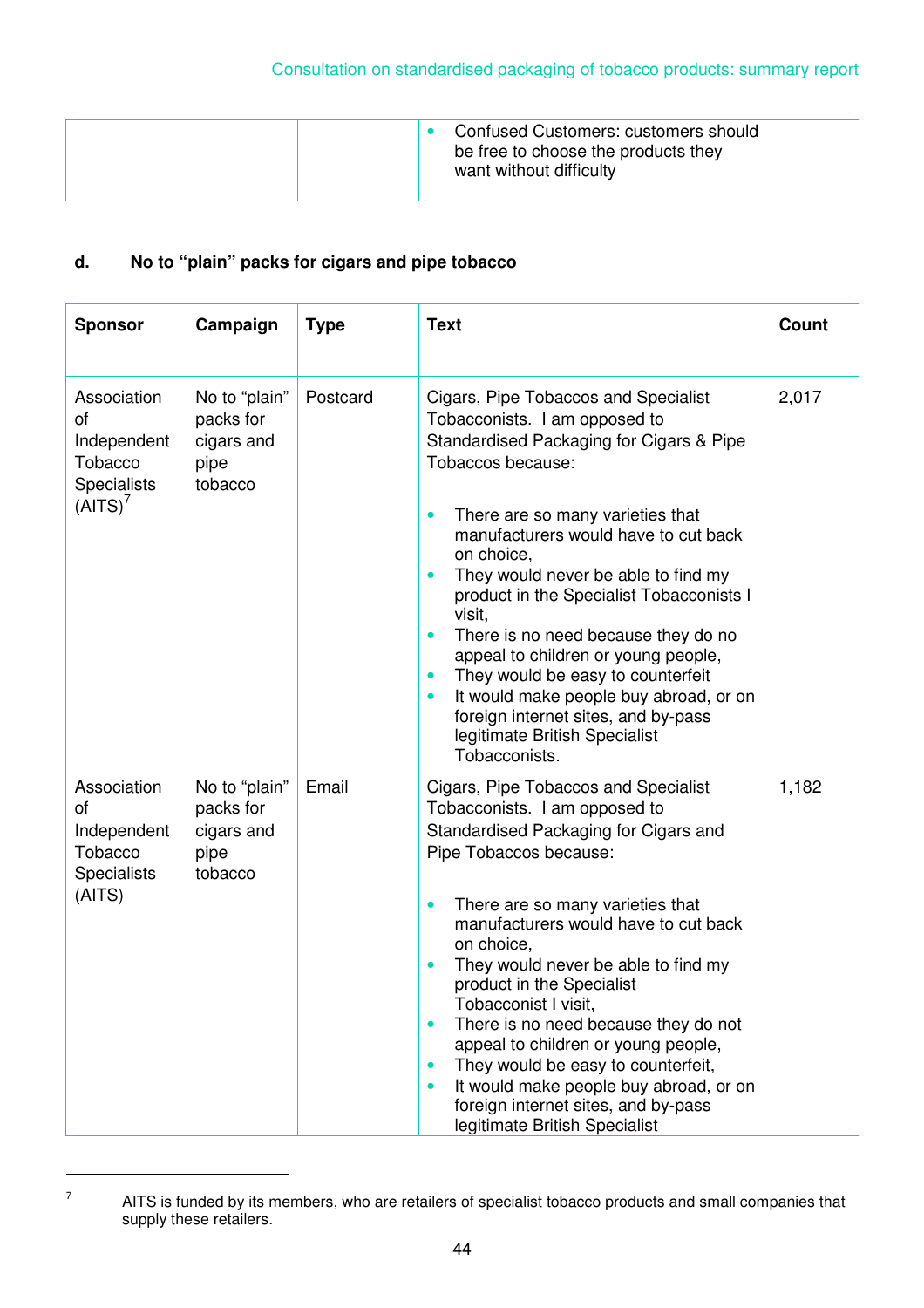| Tobacconists.                     |  |
|-----------------------------------|--|
| Any further comments              |  |
| Name of my Specialist Tobacconist |  |

# **e. Caution. Plain tobacco packaging will seriously damage UK jobs**

| <b>Sponsor</b>                        | Campaign                                                                            | <b>Type</b> | <b>Text</b>                                                                                                                                                                                                                                                                                                                                                                                                                                                                                                                                                                                                                                                                                                                                                                                                                                                                                                                                                                                                                                                        | <b>Count</b> |
|---------------------------------------|-------------------------------------------------------------------------------------|-------------|--------------------------------------------------------------------------------------------------------------------------------------------------------------------------------------------------------------------------------------------------------------------------------------------------------------------------------------------------------------------------------------------------------------------------------------------------------------------------------------------------------------------------------------------------------------------------------------------------------------------------------------------------------------------------------------------------------------------------------------------------------------------------------------------------------------------------------------------------------------------------------------------------------------------------------------------------------------------------------------------------------------------------------------------------------------------|--------------|
| Parkside<br><b>Flexibles</b><br>Group | Caution.<br>Plain<br>tobacco<br>packaging<br>will<br>seriously<br>damage UK<br>jobs | Postcard    | I am employed by a supplier to the Tobacco<br>and associated industries plus other<br>sectors. I do not agree with standardised<br>packaging of tobacco products because I<br>believe that:<br>A ban on the use of branding, logos or<br>$\bullet$<br>colours on packs would lead to an<br>increase in the illicit trade in tobacco<br>which in turn could become more<br>attractive and accessible to young<br>people.<br>There is no credible evidence that<br>$\bullet$<br>unbranded packs will prevent or reduce<br>youth smoking and there are better<br>alternatives such as significantly<br>increased investment in education<br>programmes<br>The proposals are therefore a threat to<br>$\bullet$<br>thousands of well paid and highly skilled<br>UK jobs and to investment in the<br>packaging and tobacco sectors.<br>I therefore wish to register my strong<br>opposition to the current proposals in this<br>regard and would request that the<br>information and views supplied on this form<br>be sent to the Department of Health on my<br>behalf | 196          |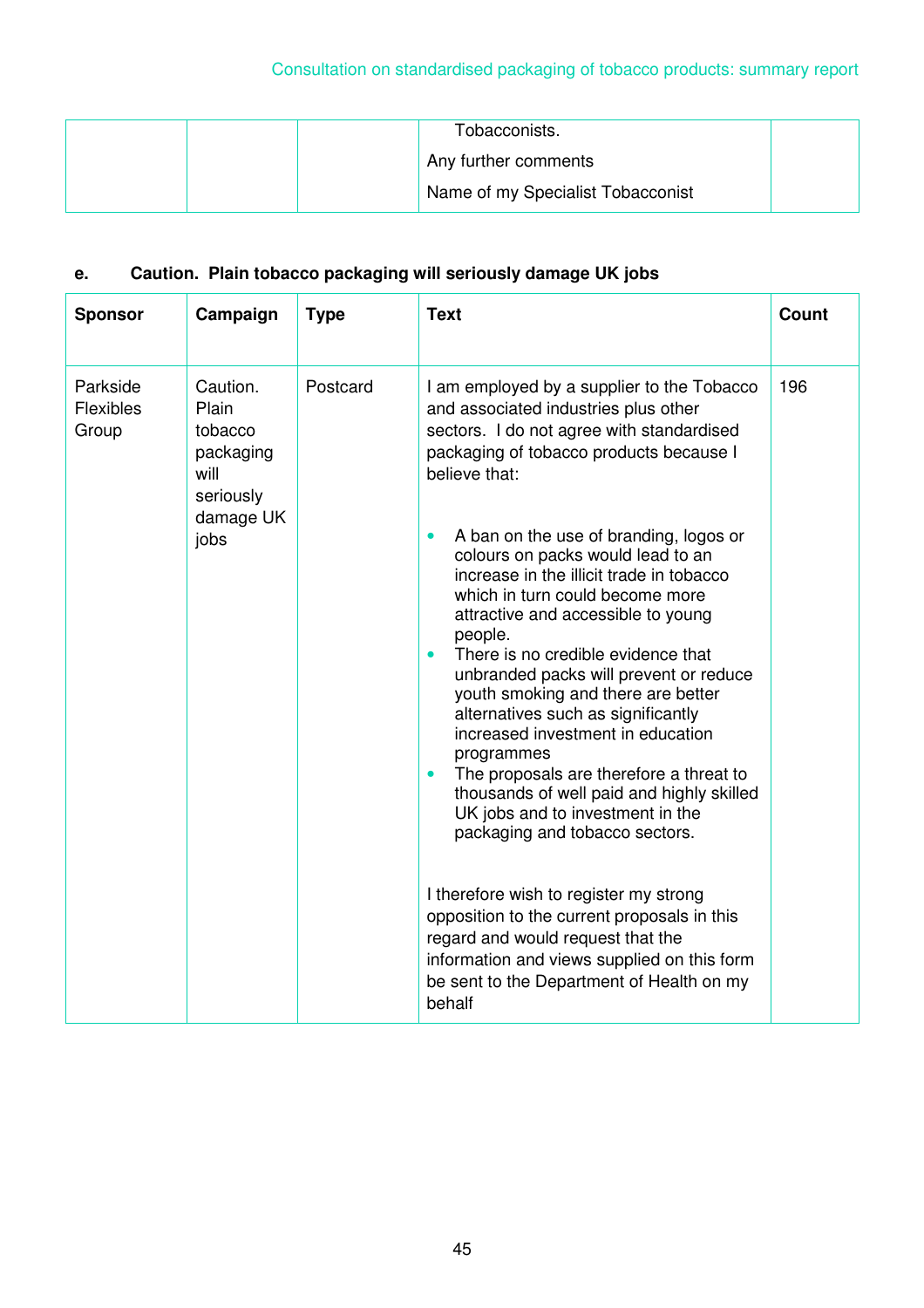| <b>Sponsor</b> | Campaign                                                                    | <b>Type</b> | <b>Text</b>                                                                                                                                                                                                                                                                                                                                                                                                                                                                                                                                                                                                        | Count |
|----------------|-----------------------------------------------------------------------------|-------------|--------------------------------------------------------------------------------------------------------------------------------------------------------------------------------------------------------------------------------------------------------------------------------------------------------------------------------------------------------------------------------------------------------------------------------------------------------------------------------------------------------------------------------------------------------------------------------------------------------------------|-------|
| Unite & GMB    | Plain<br>packaging<br>of tobacco<br>products:<br>caution UK<br>jobs at risk | Postcard    | I work in the tobacco/print and packaging<br>industry in the UK and wish to respond to<br>the UK consultation on tobacco packaging.<br>I do not agree with standardised packaging<br>of tobacco products because I believe that:                                                                                                                                                                                                                                                                                                                                                                                   | 2,202 |
|                |                                                                             |             | A ban on the use of branding, logos or<br>colours on packs would lead to an<br>increase in the illicit trade in tobacco<br>which in turn could become more<br>attractive and accessible to young<br>people.<br>There is no credible evidence that<br>$\bullet$<br>unbranded packs will prevent or reduce<br>youth smoking and there are better<br>alternatives such as significantly<br>increased investment in education<br>programmes<br>The proposals are therefore a threat to<br>$\bullet$<br>thousands of well paid and highly skilled<br>UK jobs and to investment in the<br>packaging and tobacco sectors. |       |
|                |                                                                             |             | I therefore wish to register my strong<br>opposition to the current proposals in this<br>regard and would request that the<br>information and views supplied on this form<br>be sent to the Department of Health on my<br>behalf.                                                                                                                                                                                                                                                                                                                                                                                  |       |

# **f. Plain packaging of tobacco products: caution UK jobs at risk**

# **g. No to "plain" packs**

| <b>Sponsor</b>                     | Campaign               | <b>Type</b> | Text                                                                                                                                        | Count |
|------------------------------------|------------------------|-------------|---------------------------------------------------------------------------------------------------------------------------------------------|-------|
| Weidenhammer<br>Packaging<br>Group | No to "plain"<br>packs | Postcard    | I am employed and/or have an interest in<br>the packaging sector and wish to respond to<br>the UK consultation on the tobacco<br>packaging. | 869   |
|                                    |                        |             | I am opposed to 'standardised' packaging<br>and support Option 1 of the consultation,<br>which is to leave alone and maintain the           |       |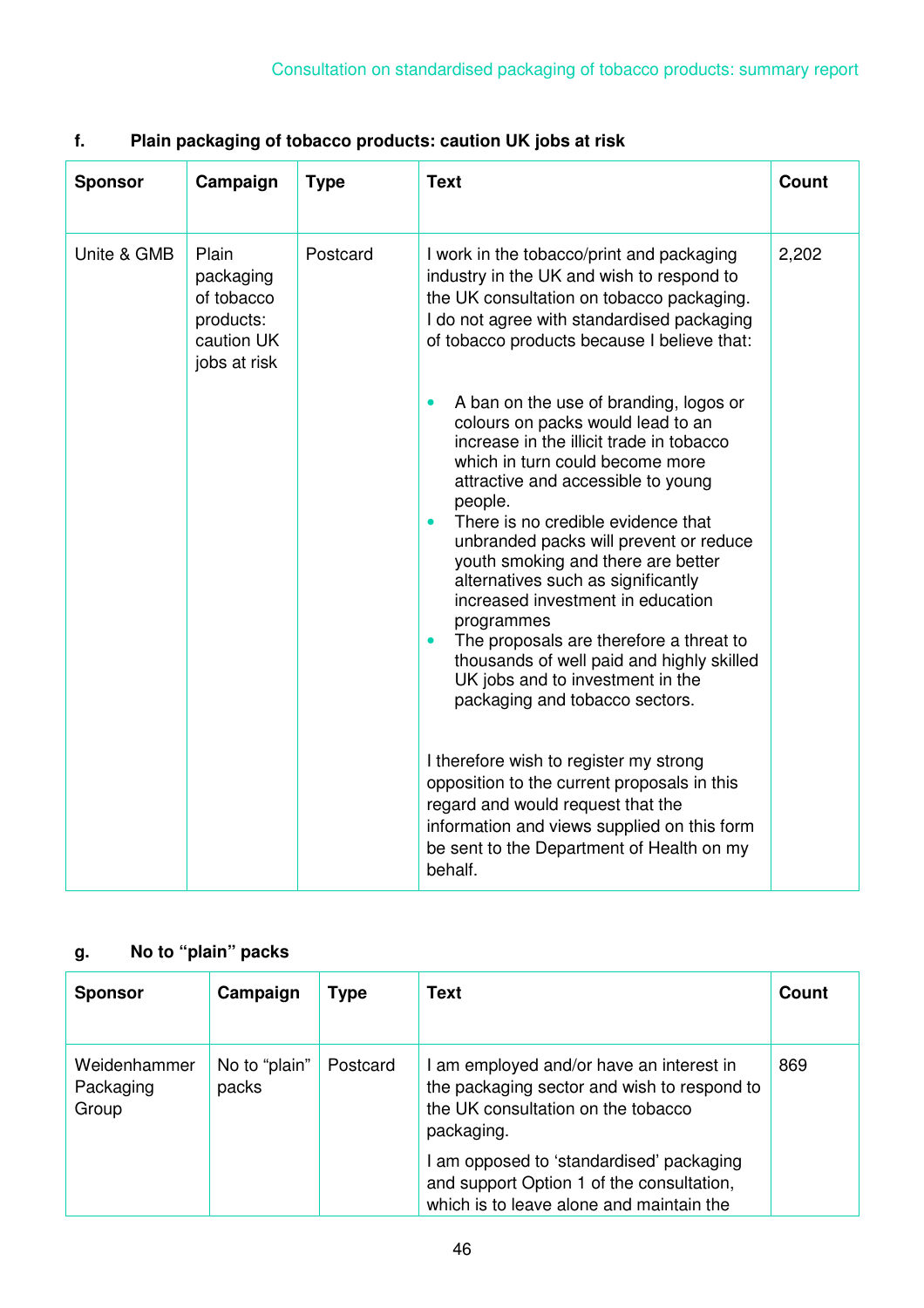| status quo for tobacco packaging.                                                                                                                                                                                                                                                                                                                                                                                          |
|----------------------------------------------------------------------------------------------------------------------------------------------------------------------------------------------------------------------------------------------------------------------------------------------------------------------------------------------------------------------------------------------------------------------------|
| I do not agree with standardised packaging<br>of tobacco products because I believe -                                                                                                                                                                                                                                                                                                                                      |
| The elimination of logos an branding<br>would lead to an increase in counterfeit<br>and smuggled tobacco products.<br>There is no evidence that plain<br>$\bullet$<br>packaging will reduce youth smoking or<br>general smoking habits<br>The proposals will be a threat to the<br>$\bullet$<br>employment of many highly skilled jobs<br>and to future investment in the printing<br>and packaging manufacturing industry |

# **h. Say "No" to standardised packaging**

| <b>Sponsor</b>                            | Campaign                                 | <b>Type</b> | <b>Text</b>                                                                                                                                                                                                                                                                                                                                                                                                                                                                                                                                                                                                                                                                                                                                                                          | <b>Count</b> |
|-------------------------------------------|------------------------------------------|-------------|--------------------------------------------------------------------------------------------------------------------------------------------------------------------------------------------------------------------------------------------------------------------------------------------------------------------------------------------------------------------------------------------------------------------------------------------------------------------------------------------------------------------------------------------------------------------------------------------------------------------------------------------------------------------------------------------------------------------------------------------------------------------------------------|--------------|
| Chesapeake<br><b>Branded</b><br>Packaging | Say "No" to<br>standardised<br>packaging | Postcard    | I work for Chesapeake Branded Packaging,<br>a major supplier of packaging into large blue<br>chip companies in the Alcoholic Drinks,<br>Food, Confectionary and Tobacco markets.                                                                                                                                                                                                                                                                                                                                                                                                                                                                                                                                                                                                     | 62           |
|                                           |                                          |             | I work at our  facility, one of two<br>factories in the UK employing over 100<br>people dedicated to supplying specialist<br>packaging for the tobacco market.                                                                                                                                                                                                                                                                                                                                                                                                                                                                                                                                                                                                                       |              |
|                                           |                                          |             | I am writing to express my concern over the<br>consultation on Plain Packaging:                                                                                                                                                                                                                                                                                                                                                                                                                                                                                                                                                                                                                                                                                                      |              |
|                                           |                                          |             | As a specialist packaging convertor I<br>$\bullet$<br>know that Plain Packaging will make<br>tobacco packaging much easier to copy<br>and lead to an increase in counterfeit<br>and smuggled product.<br>This reduction in UK manufactured<br>$\bullet$<br>legitimate packaging could be put at risk<br>jobs at our two factories and many other<br>companies/employees in the UK supply<br>chain.<br>The consumer's safety will be at risk, as<br>$\bullet$<br>counterfeit packaging is not subject to<br>the regulations and rigorous testing<br>legitimate packaging is.<br>Plain Packaging, through counterfeit<br>$\bullet$<br>and smuggled product, will further<br>increase the significant loss of tax<br>revenue for the UK which currently<br>stands at of £3.1bn per year |              |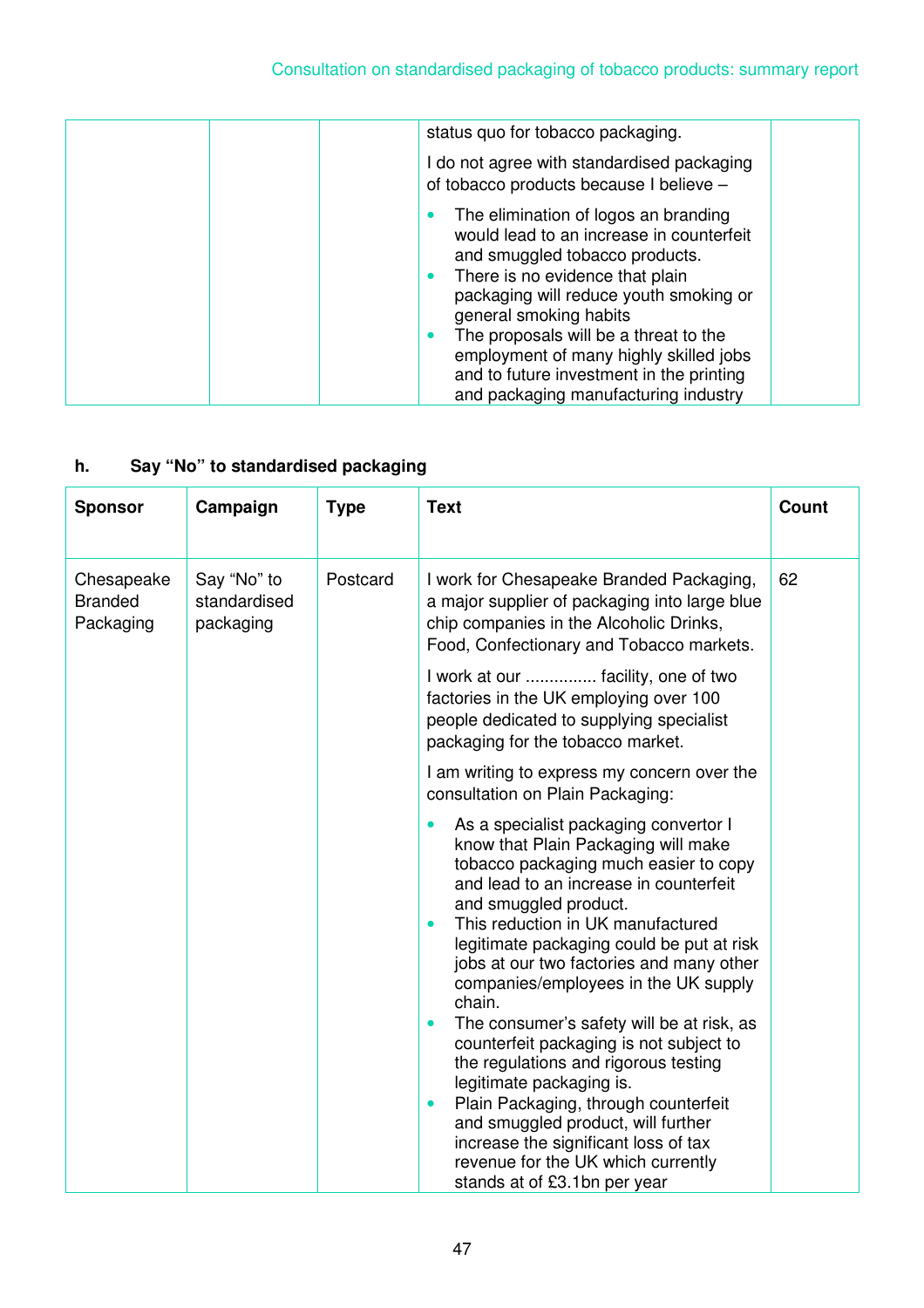| Chesapeake<br><b>Branded</b><br>Packaging | Say "No" to<br>standardised<br>packaging | Email | I work for Chesapeake a multinational<br>packaging company which has two factories<br>in the UK dedicated to tobacco packaging.<br>My concerns on standardised packaging<br>are:                                               | 17 |
|-------------------------------------------|------------------------------------------|-------|--------------------------------------------------------------------------------------------------------------------------------------------------------------------------------------------------------------------------------|----|
|                                           |                                          |       | Standardised Packaging will make copying<br>legitimate packs much simpler and lead to<br>an increase in the amount of counterfeit<br>and smuggled product brought into the UK.<br>This:                                        |    |
|                                           |                                          |       | Means a greater loss of tax revenue for<br>$\bullet$<br>the UK which is already at £3.1 billion<br>Threatens jobs in the UK, where there<br>$\bullet$<br>are over 72,000 people employed in the<br><b>Tobacco Supply Chain</b> |    |
|                                           |                                          |       | Counterfeit or smuggled packs puts at risk<br>the health of the consumer. Legitimate<br>packaging products are tightly regulated so<br>that the consumer is not at risk from<br>contaminated materials.                        |    |
|                                           |                                          |       | The tobacco Display ban will cover all shops<br>in the UK by 2015,<br>shouldn't we see the evidence of this<br>legislation before introducing<br>further unnecessary, untested legislation.                                    |    |

# **i. Asian Marketing Group Initiative Untitled campaign**

| <b>Sponsor</b>                                                                                                                | Campaign             | <b>Type</b> | Text                                                                                                                                                                                                                                                                                                                                    | Count |
|-------------------------------------------------------------------------------------------------------------------------------|----------------------|-------------|-----------------------------------------------------------------------------------------------------------------------------------------------------------------------------------------------------------------------------------------------------------------------------------------------------------------------------------------|-------|
| Asian<br>Marketing<br>Group<br>Initiative, with<br>support for<br>the campaign<br>provided by<br><b>Philip Morris</b><br>Ltd. | Untitled<br>campaign | Postcard    | I am responding in opposition to the<br>proposed legislation on the standardisation<br>of tobacco packaging. Small retail<br>businesses like mine are already struggling<br>because of unnecessary and ineffective<br>regulations. I believe plain packaging is<br>another flawed regulation which will only<br>make the problem worse. | 898   |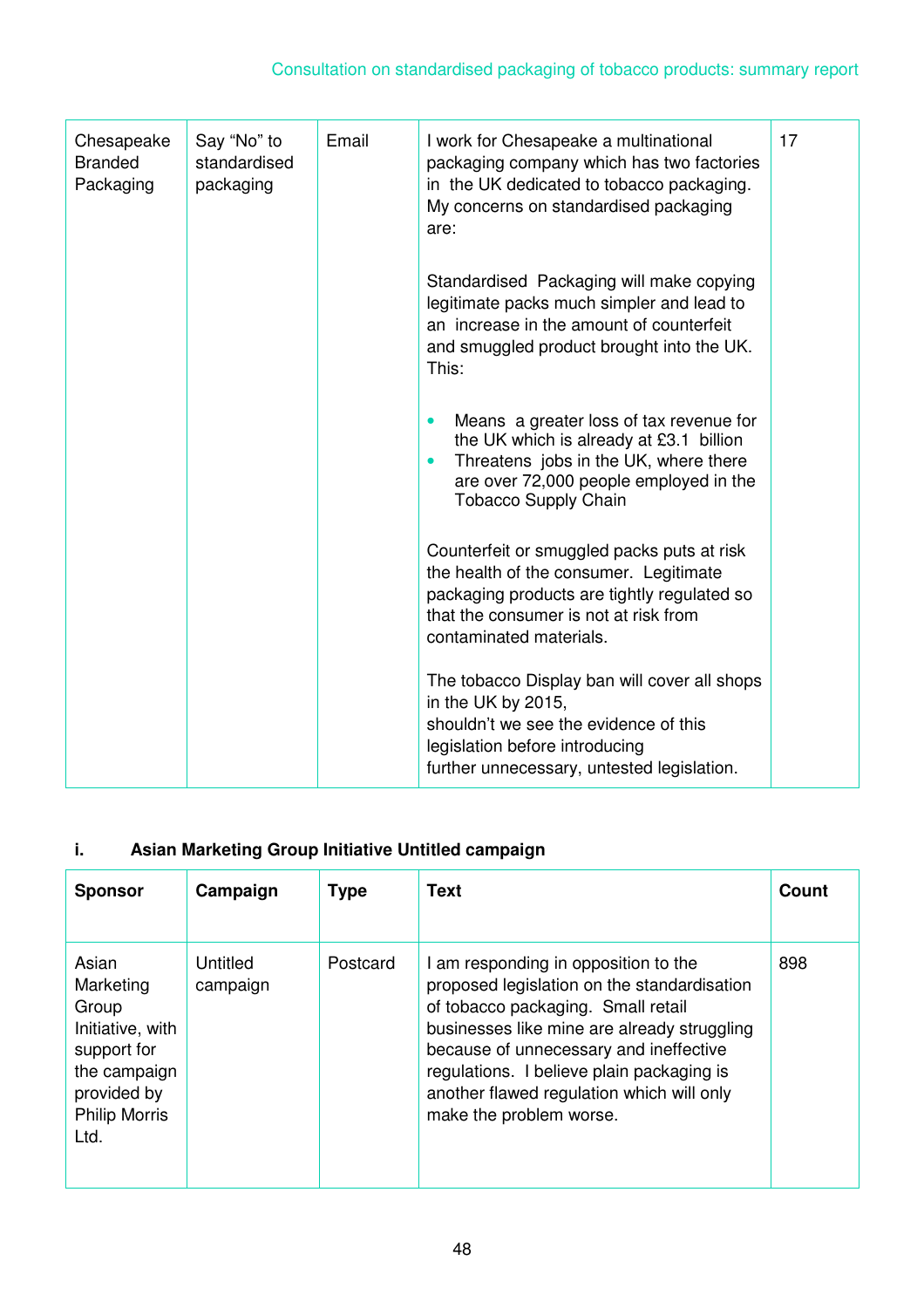#### **j. Benkert Staff Petition**

| <b>Sponsor</b>                       | Campaign                                  | <b>Type</b>                                               | <b>Text</b>                                                                                                                                                                                                                                                                                                                                                                                                                                                                                                                   | <b>Count</b> |
|--------------------------------------|-------------------------------------------|-----------------------------------------------------------|-------------------------------------------------------------------------------------------------------------------------------------------------------------------------------------------------------------------------------------------------------------------------------------------------------------------------------------------------------------------------------------------------------------------------------------------------------------------------------------------------------------------------------|--------------|
| <b>Benkert</b><br>Group <sup>8</sup> | <b>Benkert</b><br>Group Staff<br>Petition | Petition<br>signed by<br>employees<br>of Benkert<br>Group | We support the Company's response to the<br>consultation dated 17 <sup>th</sup> May 2012<br>(attached).<br>Our opposition to the proposed changes to<br>tobacco packaging is for the following<br>reasons:                                                                                                                                                                                                                                                                                                                    | 131          |
|                                      |                                           |                                                           | There is no reliable evidence to suggest<br>$\bullet$<br>that this would reduce smoking<br>They would facilitate counterfeiting and<br>$\bullet$<br>encourage an increase in crime<br>Cigarettes would become less<br>$\bullet$<br>regulated, more harmful to smokers and<br>more available to young persons<br>Government revenue would be reduced<br>$\bullet$<br>Jobs would be lost throughout the<br>$\bullet$<br>supply chain<br>We believe that the unfortunate<br>consequences far outweigh any perceived<br>benefits. |              |

#### **k. No to "plain" packs**

| <b>Sponsor</b>                                       | Campaign               | <b>Type</b> | Text                                                                                                                                                                                                     | Count  |
|------------------------------------------------------|------------------------|-------------|----------------------------------------------------------------------------------------------------------------------------------------------------------------------------------------------------------|--------|
| Tobacco<br><b>Retailers</b><br>Alliance <sup>9</sup> | No to "plain"<br>packs | Postcard    | am a retailer who sells tobacco. I am<br>opposed to 'standardised' packaging and<br>support option 1 of the consultation: to<br>maintain the status quo for tobacco<br>packaging. Plain packaging would: | 26,530 |

 $\overline{a}$ 8

Benkert Group is a company that produces tipping papers for cigarettes. Information about the Benkert Group is at: http://www.benkert-group.com

<sup>9</sup> According to its website, Tobacco Retailers Alliance (TRA) is funded by the Tobacco Manufacturers' Association through its member companies - British American Tobacco, Imperial Tobacco Limited and Gallaher Limited (a member of the Japan Tobacco Group of Companies). Information about the TRA is at: http://www.tobaccoretailersalliance.org.uk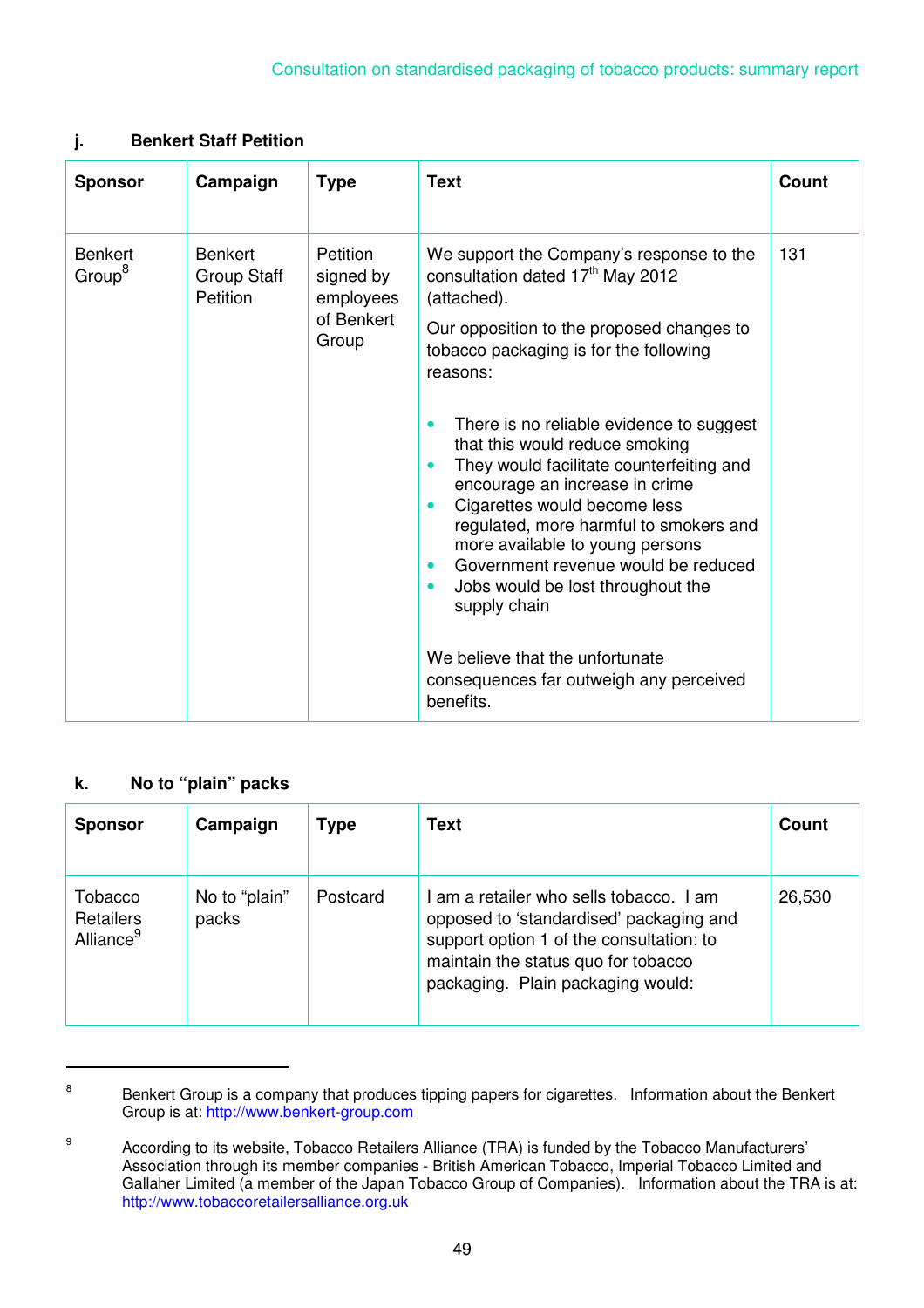| Fuel the black market in counterfeit and<br>smuggled tobacco<br>Make my customers focus more on<br>price and affect my turnover<br>Increase my transaction times and<br>impact my customer service<br>Be yet another burden on my shop in |
|-------------------------------------------------------------------------------------------------------------------------------------------------------------------------------------------------------------------------------------------|
| addition to the tobacco display ban.                                                                                                                                                                                                      |

# **l. Multiple letters based on a variation of a standard letter**

| Not known<br>Responses from small retailers identified a range of<br>Multiple letters<br>561<br>based on a variation<br>concerns, including:<br>of a standard letter                                                                                                                                                                                                                                                                                                                                                                                                                                                                                                                                                                                                                                                                                                                                                                                                                                                                                                                                                                                                                                                                                                  |  |
|-----------------------------------------------------------------------------------------------------------------------------------------------------------------------------------------------------------------------------------------------------------------------------------------------------------------------------------------------------------------------------------------------------------------------------------------------------------------------------------------------------------------------------------------------------------------------------------------------------------------------------------------------------------------------------------------------------------------------------------------------------------------------------------------------------------------------------------------------------------------------------------------------------------------------------------------------------------------------------------------------------------------------------------------------------------------------------------------------------------------------------------------------------------------------------------------------------------------------------------------------------------------------|--|
|                                                                                                                                                                                                                                                                                                                                                                                                                                                                                                                                                                                                                                                                                                                                                                                                                                                                                                                                                                                                                                                                                                                                                                                                                                                                       |  |
| a. Issues relating to running the shop:                                                                                                                                                                                                                                                                                                                                                                                                                                                                                                                                                                                                                                                                                                                                                                                                                                                                                                                                                                                                                                                                                                                                                                                                                               |  |
| There have already been recent changes to the<br>storage unit, which had cost implications and<br>are sufficient<br>Due to VAT increases, retailers are under<br>$\bullet$<br>increased pressure and feel unsupported by the<br>Government<br>The policy will lead to increased time to serve<br>$\bullet$<br>customers, queues and customer<br>dissatisfaction<br>Increases in opportunistic thefts, due shop to<br>$\bullet$<br>assistants spending longer periods picking<br>packs<br>Tobacco contributes heavily to business<br>$\bullet$<br>turnover and any reduction in turnover would<br>put pressure on business viability<br>With the removal of branding, manufacturers<br>$\bullet$<br>would compete on price and therefore<br>customers could opt for cheaper alternatives.<br>Ultimately, this could contribute to reducing<br>turnover and viability of the business<br>b. Concern about standardised packaging:<br>The policy would lead to more smuggled, duty<br>free and counterfeit tobacco products on the<br>black market<br>The current warnings are sufficient to deliver<br>$\bullet$<br>public health messages<br>Due to the effects on small business,<br>$\bullet$<br>standardised packaging will lead to less<br>revenue to the Treasury |  |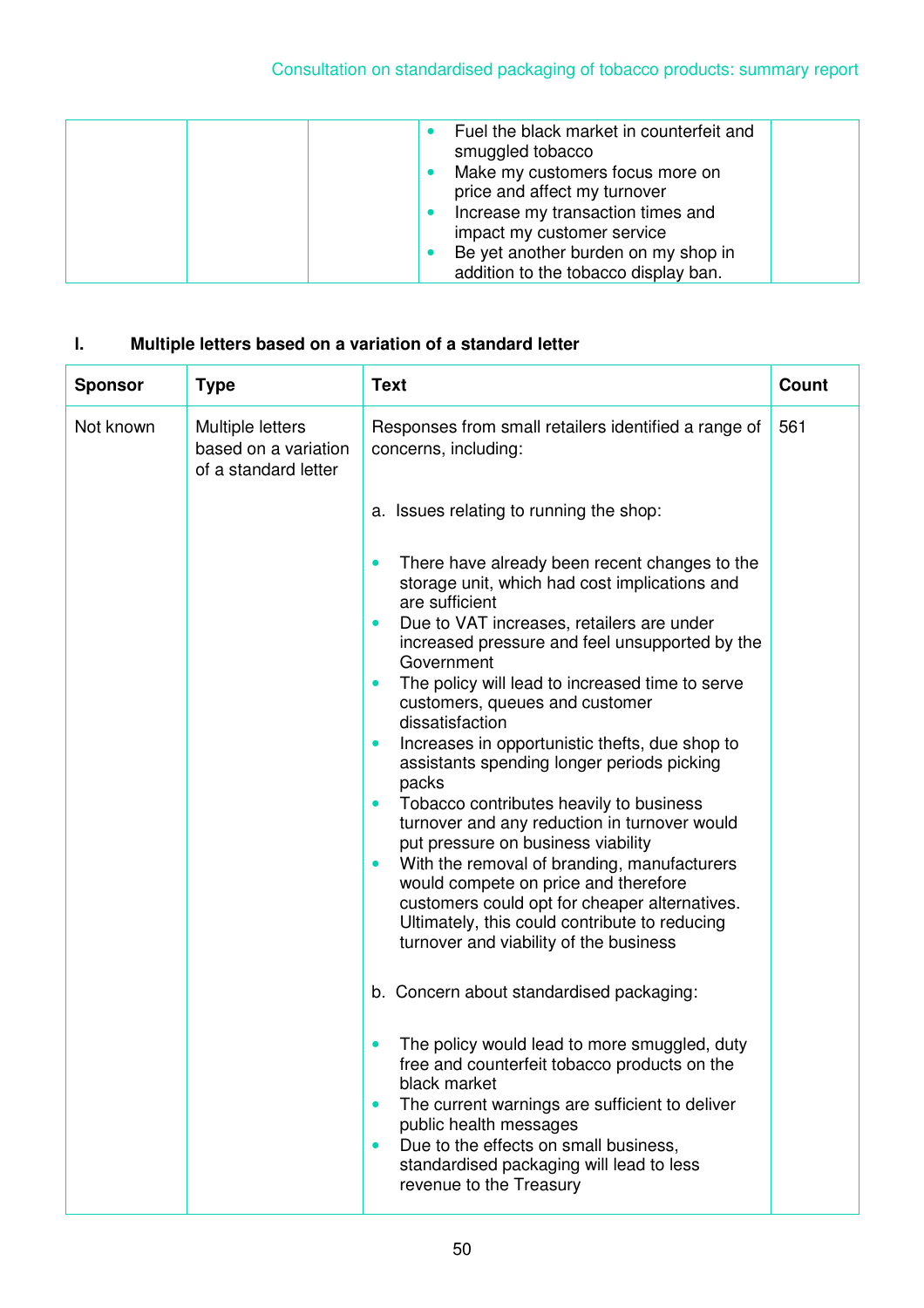| c. Other options are available:                                                                                                                                                                                                  |  |
|----------------------------------------------------------------------------------------------------------------------------------------------------------------------------------------------------------------------------------|--|
| The Government should adopt a 'wait and see'<br>approach to see how the standardised<br>packaging affects retailers in other countries<br>Price is a more effective strategy to prevent the<br>uptake of smoking by young people |  |

## **m. Letters from members of the NFRN**

| <b>Sponsor</b>                                                     | <b>Type</b> | <b>Text</b>                                                                                                                                                                                                                                                                                                                                                                                                                                                                                                                    | <b>Count</b> |
|--------------------------------------------------------------------|-------------|--------------------------------------------------------------------------------------------------------------------------------------------------------------------------------------------------------------------------------------------------------------------------------------------------------------------------------------------------------------------------------------------------------------------------------------------------------------------------------------------------------------------------------|--------------|
| <b>National</b><br>Federation of<br>Retail<br>Newsagents<br>(NRFN) | Letters     | These retailers, who are members of the NRFN, cited a<br>range of concerns about the implications of introducing<br>standardised packaging, including:<br>There is no empirical evidence to support the policy<br>ambitions around health<br>Have a detrimental impact on business<br>Lead to increases in the illicit market<br>Increase transaction times<br>Lead to opportunistic thefts while the shop assistant is<br>distracted                                                                                          | 6            |
|                                                                    |             | A number of suggestions and possible alternatives to<br>standardised packaging were provided, including:<br>The Government should develop policy using the<br>evidence base<br>Legislate to make proxy purchases illegal<br>Increase the fines and sentences available to courts, to<br>tackle the illicit market<br>Provide ring-fenced funding to HMRC and Trading<br>Standards to target the illicit market<br>Restore and formalise funding to PASS<br>Endorse ID card schemes approved by PASS, including<br>Citizencard. |              |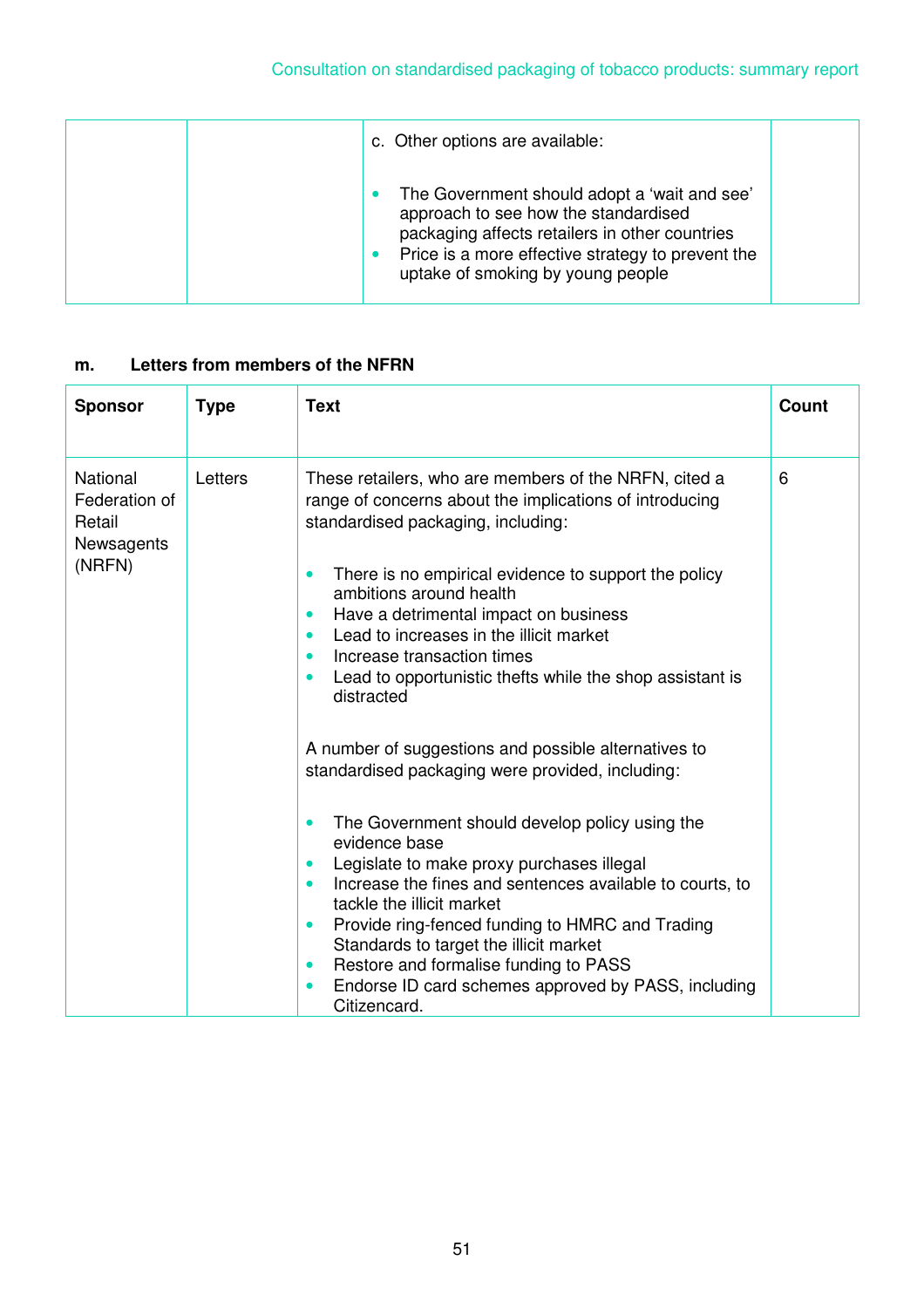# **n. Letter from former police officers**

| <b>Sponsor</b> | <b>Type</b>                                                              | Text                                                                                                                                                                                                                                                                                                                                                                                                                                                          | Count |
|----------------|--------------------------------------------------------------------------|---------------------------------------------------------------------------------------------------------------------------------------------------------------------------------------------------------------------------------------------------------------------------------------------------------------------------------------------------------------------------------------------------------------------------------------------------------------|-------|
| Not known      | Letter with<br>multiple<br>signatures<br>of former<br>police<br>officers | The former police officers that signed the letter believe that<br>serious organised criminals would benefit from introducing<br>standardised packaging. Specifically, they are concerned<br>that standardised packaging would make it easier for<br>criminals to counterfeit tobacco products, causing the illicit<br>market to grow. They were also concerned that these<br>effects would further pressure on already stretched law<br>enforcement agencies. | 25    |

# **o. Letter signed by Members of Parliament**

| <b>Sponsor</b>                                         | <b>Type</b>                                                                      | <b>Text</b>                                                                                                                                                                                                                                                                                                                                                                                                                                                                                                                                                                                                                                                                                                                                                                                                                                                                                                                                                                                                                                                                                                                                                      | <b>Count</b> |
|--------------------------------------------------------|----------------------------------------------------------------------------------|------------------------------------------------------------------------------------------------------------------------------------------------------------------------------------------------------------------------------------------------------------------------------------------------------------------------------------------------------------------------------------------------------------------------------------------------------------------------------------------------------------------------------------------------------------------------------------------------------------------------------------------------------------------------------------------------------------------------------------------------------------------------------------------------------------------------------------------------------------------------------------------------------------------------------------------------------------------------------------------------------------------------------------------------------------------------------------------------------------------------------------------------------------------|--------------|
| Letter was<br>initiated by<br>lan Paisley<br><b>MP</b> | Letter with<br>multiple<br>signatures<br>from<br>Members of<br><b>Parliament</b> | The Members of Parliament that signed this letter<br>expressed concerns about standardised packaging of<br>tobacco, and provided the following comments:<br>There is no reliable evidence that plain packaging will<br>$\bullet$<br>have public health benefits<br>The proposal will be a "smugglers charter", making<br>tobacco products more simple to counterfeit, leading to<br>further losses to the treasury<br>The policy would lead to direct job losses in the tobacco<br>sector and considerable losses throughout the supply<br>chain<br>It is important that products are afforded basic<br>commercial freedoms and the removal of branding<br>would infringe fundamental legal rights, damage<br>principles around intellectual property and set a<br>precedent for the future of commercial free speech<br>Current measures are proportionate and there are<br>$\bullet$<br>unintended consequences which need to be fully<br>addressed<br>The letter also suggested that in place of standardised<br>packaging, guidance and support should be provided to<br>retailers to better prevent tobacco sales to under people<br>under 18 years of age. | 51           |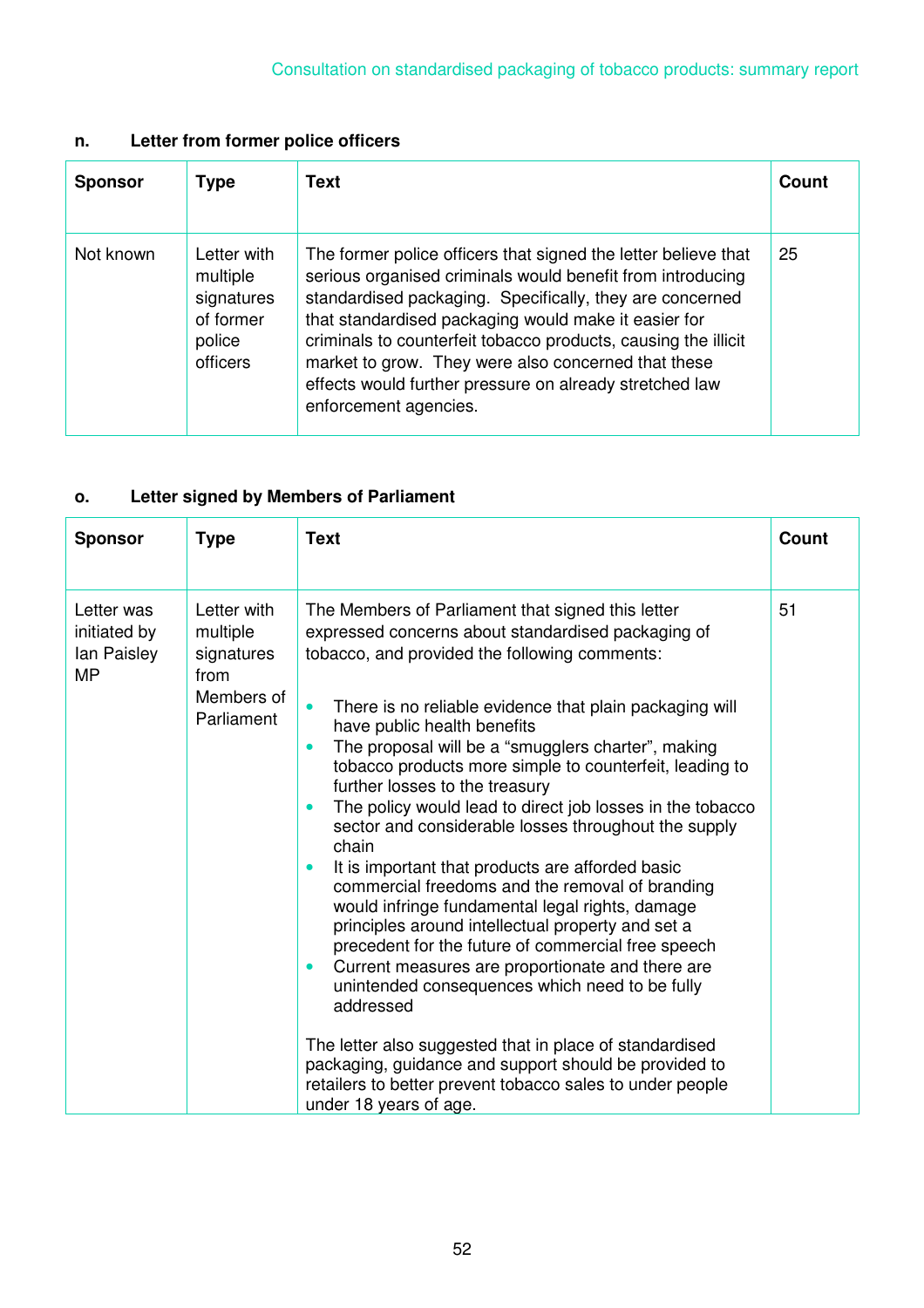# **p. Letters from employees of the packaging industry**

| <b>Sponsor</b> | <b>Type</b>                                                                                                                                                                    | <b>Text</b>                                                                                                                                                                                                                                                                                                                                                                                                                                                                                                                                                                                                                                                                                                                                                                                                                                                                                                                                                                                                                                                             | Count |
|----------------|--------------------------------------------------------------------------------------------------------------------------------------------------------------------------------|-------------------------------------------------------------------------------------------------------------------------------------------------------------------------------------------------------------------------------------------------------------------------------------------------------------------------------------------------------------------------------------------------------------------------------------------------------------------------------------------------------------------------------------------------------------------------------------------------------------------------------------------------------------------------------------------------------------------------------------------------------------------------------------------------------------------------------------------------------------------------------------------------------------------------------------------------------------------------------------------------------------------------------------------------------------------------|-------|
| Not known      | Identical<br>letters<br>(signed,<br>with name<br>and<br>address<br>added) from<br>people who<br>identifies<br>themselves<br>as<br>employees<br>of the<br>packaging<br>industry | A number of employees of the packaging industry sent<br>identical letters, in which they set out that they believe:<br>Reducing sales of packaging products for the tobacco<br>industry would put jobs at risk<br>There would be widespread economic impact on the<br>design, graphics, print and packaging industries<br>The UK would get a bad reputation for excessive<br>$\bullet$<br>regulation and not protecting the rights of companies<br>with valuable brands<br>Sales of counterfeit tobacco products would increase<br>$\bullet$<br>and be easier to copy<br>Plain packaging would not lead to less smoking, as<br>consumers are already informed about the health risks<br>The retail display ban already prevents tobacco products<br>$\bullet$<br>from being on public view<br>Cigarette manufacturers would be left to compete on<br>price and this would lead to higher rates of smoking<br>Previous tobacco control measures have failed to impact<br>on smoking prevalence and additional measures should<br>be informed by a rigorous evidence base | 175   |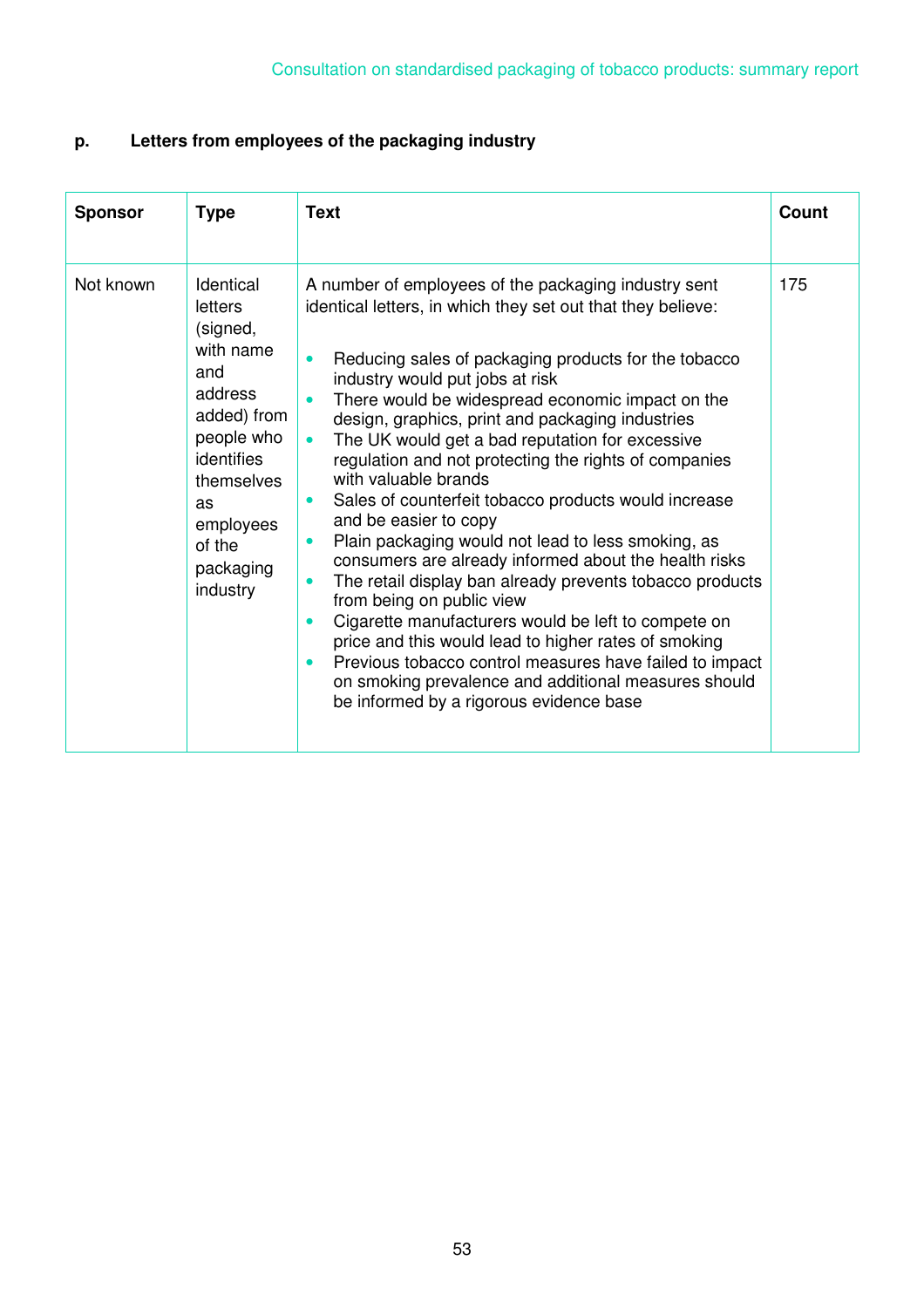# Appendix D

# Names of businesses and organisations that provided detailed responses to the consultation

The following businesses and organisations responded to the consultation. This Annex replicates the information provided by consultation respondents.

To protect confidentiality, we have not included the details of consultation respondents that:

- requested that their details be withheld from publication in this report; or
- indicated that they were replying on behalf of a business or organisation but only provided their own name.

#### **1. Businesses:**

| <b>Business</b>                          | <b>Type of business</b>                 | Further information provided by the<br>respondent about the business, where<br>"other" was selected |
|------------------------------------------|-----------------------------------------|-----------------------------------------------------------------------------------------------------|
| <b>A G Parfetts &amp; Sons</b><br>Ltd    | Wholesale tobacco seller                |                                                                                                     |
| <b>Abbey News, Waltham</b><br>Abbey      | Tobacco retailer (convenience<br>store) |                                                                                                     |
| <b>Abdul Majid &amp; Son Ltd</b>         | Tobacco retailer (convenience<br>store) |                                                                                                     |
| <b>Adairs Waterside</b>                  | Wholesale tobacco seller                |                                                                                                     |
| <b>Agroindustiras Laepe</b><br><b>SA</b> | Other                                   | Trade in cigarettes and provision of services<br>related to cigarette vending machines.             |
| <b>Amcor Tobacco</b><br>Packaging        | Other                                   |                                                                                                     |
| <b>Amit Patel</b>                        | Tobacco retailer (convenience<br>store) |                                                                                                     |
| <b>API Group</b>                         | Other                                   | Manufacturer of foils, films and laminated<br>materials for tobacco products.                       |
| <b>Arcor (Germany)</b>                   | Other                                   | Can manufacturer for tobacco products.                                                              |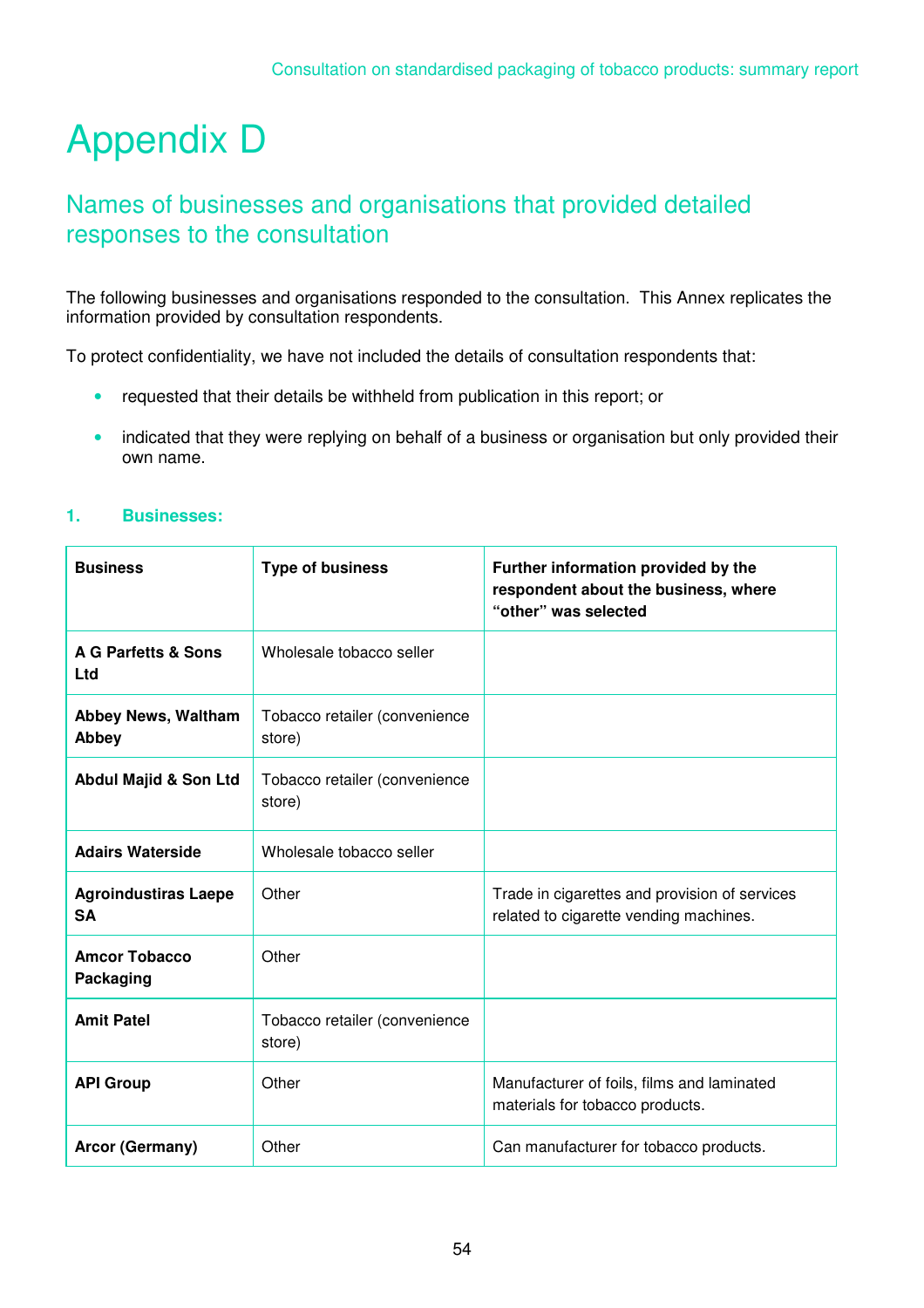# Consultation on standardised packaging of tobacco products: summary report

| <b>Arken-Pop</b><br><b>International</b>             | Other                                                | Manufacturers of in-store display in particular<br>back of bar display units. |
|------------------------------------------------------|------------------------------------------------------|-------------------------------------------------------------------------------|
| <b>Aviemore News</b>                                 | Tobacco retailer (convenience<br>store)              |                                                                               |
| <b>B S Heera</b>                                     | Tobacco retailer (supermarket)                       |                                                                               |
| <b>Barford Village Shop,</b><br>Warwickshire         | Tobacco retailer (other type of<br>shop or business) |                                                                               |
| <b>Beddards Ltd</b>                                  | Tobacco retailer (other type of<br>shop or business) |                                                                               |
| <b>Benkert UK Ltd</b>                                | Other                                                |                                                                               |
| <b>Best One, Chepstow</b>                            | Tobacco retailer (convenience<br>store)              |                                                                               |
| <b>Bestway (Holdings)</b><br>Ltd                     | Wholesale tobacco seller                             |                                                                               |
| <b>BG Benton Ltd</b>                                 | Other                                                |                                                                               |
| <b>British American</b><br><b>Tobacco UK Limited</b> | Tobacco manufacturer                                 |                                                                               |
| C In C Retail Ltd                                    | Tobacco retailer (convenience<br>store)              |                                                                               |
| <b>C.Gars Limited</b>                                | Specialist tobacconist                               |                                                                               |
| Can Star (USA)                                       | Wholesale tobacco seller                             |                                                                               |
| <b>Cannington News</b>                               | Tobacco retailer (other type of<br>shop or business) |                                                                               |
| Canon Pyon PO &<br><b>Stores</b>                     | Tobacco retailer (convenience<br>store)              |                                                                               |
| <b>Caseys Vending Ltd</b>                            | Other                                                |                                                                               |
| <b>Castleton News,</b><br><b>Rochdale</b>            | Tobacco retailer (convenience<br>store)              |                                                                               |
| <b>Chesapeake Ltd</b>                                | Other                                                |                                                                               |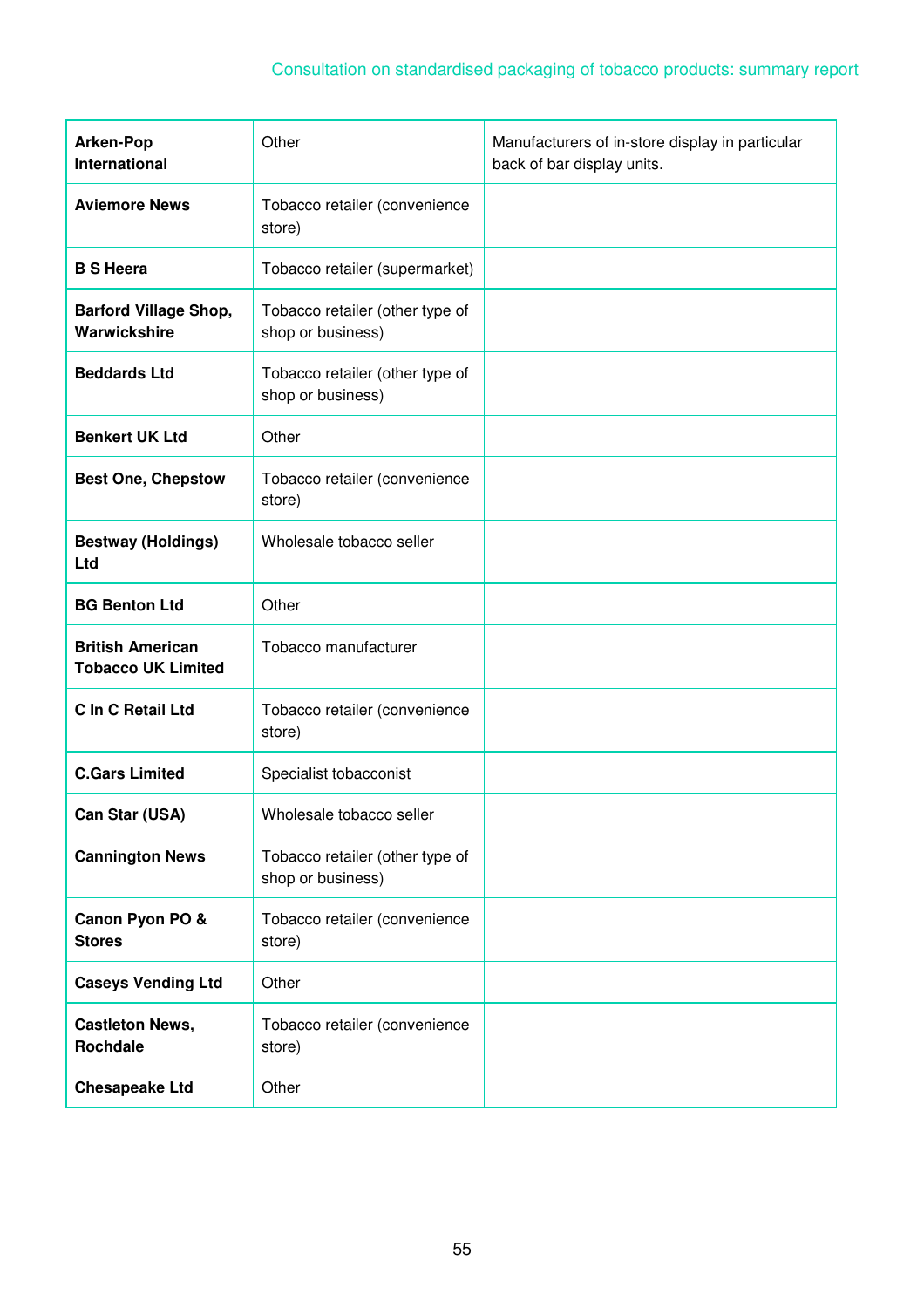| <b>Clipper Logistics</b><br><b>Group Limited</b>                              | Other                                   | Logistics company supplying services to the<br>tobacco industry for over 20 years, including<br>warehousing operations, order picking, handling<br>trade returns, repacking operations and stock<br>destruction. In addition we have delivery<br>operations covering all areas of the United<br>Kingdom, from large supermarket distribution<br>centres through to small corner shops and<br>tobacconists. |
|-------------------------------------------------------------------------------|-----------------------------------------|------------------------------------------------------------------------------------------------------------------------------------------------------------------------------------------------------------------------------------------------------------------------------------------------------------------------------------------------------------------------------------------------------------|
| <b>Cononley Post Office</b>                                                   | Tobacco retailer (convenience<br>store) |                                                                                                                                                                                                                                                                                                                                                                                                            |
| <b>Convenience Store, 71</b><br>The Green, Norton,<br><b>Stockton on Tees</b> | Tobacco retailer (convenience<br>store) |                                                                                                                                                                                                                                                                                                                                                                                                            |
| <b>Convenience Store,</b><br><b>West Sussex</b>                               | Other                                   | Business media, representing convenience store<br>retailers.                                                                                                                                                                                                                                                                                                                                               |
| <b>Crisp Installs Ltd</b>                                                     | Other                                   |                                                                                                                                                                                                                                                                                                                                                                                                            |
| <b>Crockers Kiosks</b>                                                        | Tobacco retailer (convenience<br>store) |                                                                                                                                                                                                                                                                                                                                                                                                            |
| <b>CSR Solutions (Litter</b><br>Icon on Packs)                                | Other                                   |                                                                                                                                                                                                                                                                                                                                                                                                            |
| <b>CTN Stores</b>                                                             | Tobacco retailer (convenience<br>store) |                                                                                                                                                                                                                                                                                                                                                                                                            |
| <b>D-MYST The Agency</b>                                                      | Other                                   |                                                                                                                                                                                                                                                                                                                                                                                                            |
| <b>David Jones Design</b><br>Limited                                          | Other                                   | Graphic design and branding agency - one of<br>our clients is JTI.                                                                                                                                                                                                                                                                                                                                         |
| <b>Davidoff of Geneva</b>                                                     | Other                                   | Trade with cigarettes and provision of services<br>related to cigarette vending machines.                                                                                                                                                                                                                                                                                                                  |
| Dr Fit                                                                        | Other                                   | Health and fitness.                                                                                                                                                                                                                                                                                                                                                                                        |
| <b>Dragon Rouge</b><br>(France)                                               | Other                                   | Dragon Rouge is a global design and innovation<br>business and has been involved in the tobacco<br>industry for 10 years (brand strategy, brand<br>design, communication and packaging).                                                                                                                                                                                                                   |
| <b>E. Burkitt Ltd</b>                                                         | Specialist tobacconist                  |                                                                                                                                                                                                                                                                                                                                                                                                            |
| <b>East-Barkwith Post-</b><br><b>Office</b>                                   | Other                                   | Sub Post-Office (rural).                                                                                                                                                                                                                                                                                                                                                                                   |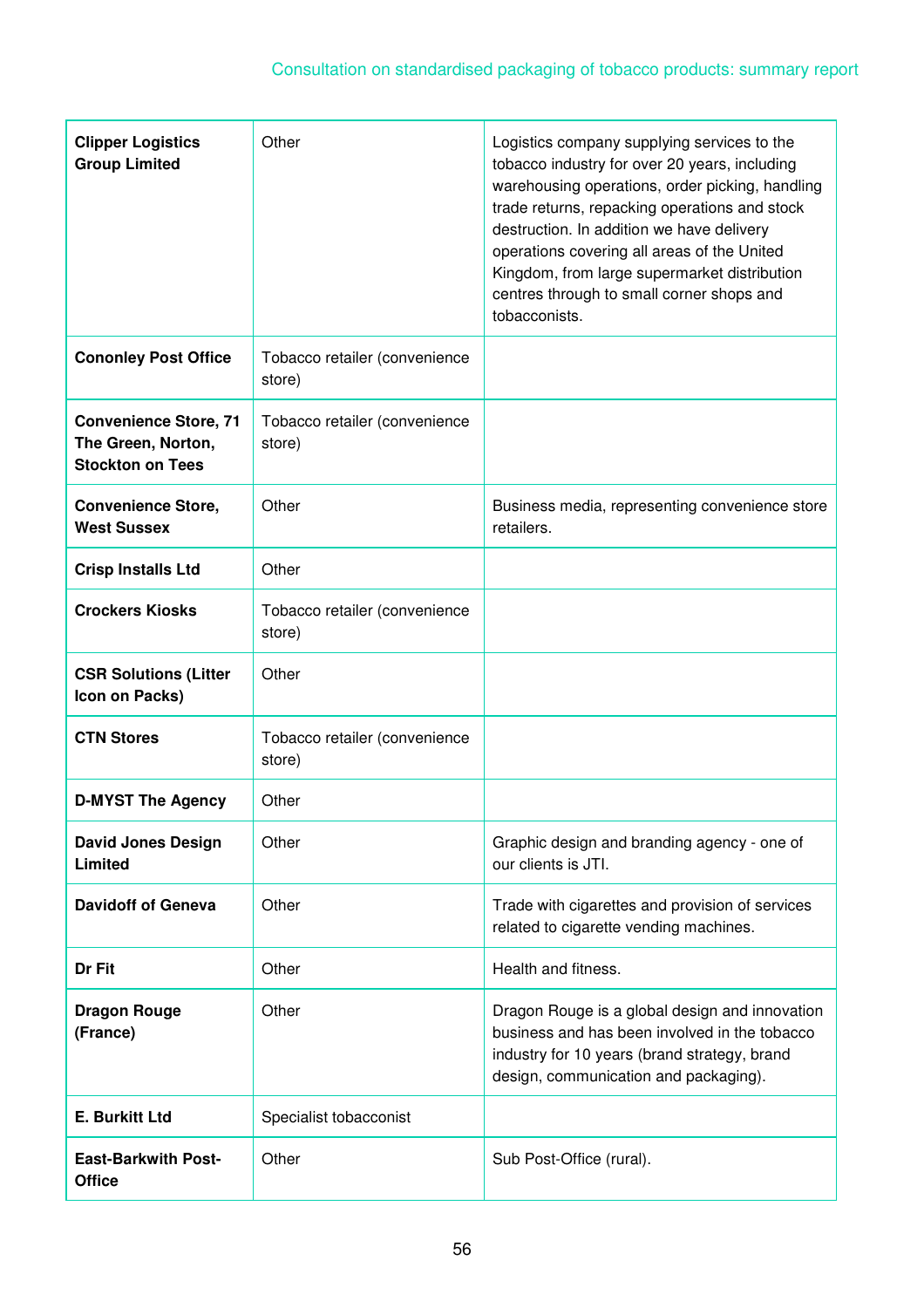| <b>Elie Newsagents, Fife</b>                      | Tobacco retailer (other type of<br>shop or business) |                                                                                                                                                              |
|---------------------------------------------------|------------------------------------------------------|--------------------------------------------------------------------------------------------------------------------------------------------------------------|
| <b>Farwells</b>                                   | Tobacco retailer (convenience<br>store)              |                                                                                                                                                              |
| <b>Findlay Stewart,</b><br>Glasgow                | Tobacco retailer (convenience<br>store)              |                                                                                                                                                              |
| Focke & Co                                        | Other                                                | Packaging.                                                                                                                                                   |
| <b>Fontmell Magna</b><br><b>Village Shop</b>      | Tobacco retailer (other type of<br>shop or business) |                                                                                                                                                              |
| <b>Fox Trading (Jersey)</b>                       | Other                                                | Tobacco importer.                                                                                                                                            |
| <b>Frogmore Stores Ltd</b>                        | Tobacco retailer (convenience<br>store)              |                                                                                                                                                              |
| G.D. (Italy)                                      | Other                                                | Supplier of high-technology machinery for<br>cigarette making and packing, filter production,<br>other tobacco products, and special products.               |
| <b>Gawith Hoggarth TT</b><br>Ltd                  | Other                                                | Gawith Hoggarth is a privately owned importer<br>and distributor of tobacco products. The<br>company also blends its own pipe and hand-<br>rolling tobaccos. |
| <b>George Hammond PLC</b>                         | Tobacco retailer (other type of<br>shop or business) |                                                                                                                                                              |
| <b>Giles Morrell, Cleobury</b><br><b>Mortimer</b> | Tobacco retailer (convenience<br>store)              |                                                                                                                                                              |
| <b>Good News, Hitchin</b>                         | Tobacco retailer (other type of<br>shop or business) |                                                                                                                                                              |
| <b>Gordon's Newsagent,</b><br><b>Manchester</b>   | Tobacco retailer (other type of<br>shop or business) |                                                                                                                                                              |
| <b>Greg Casey, Wirral</b>                         | Tobacco retailer (other type of<br>shop or business) |                                                                                                                                                              |
| Habanos, S.A (Cuba)                               | Other                                                | HABANOS, S.A. is a Cuban cigar enterprise in<br>charge of the exclusive distribution of Habanos<br>worldwide.                                                |
| Harry Goraya,<br>Gravesend                        | Tobacco retailer (convenience<br>store)              |                                                                                                                                                              |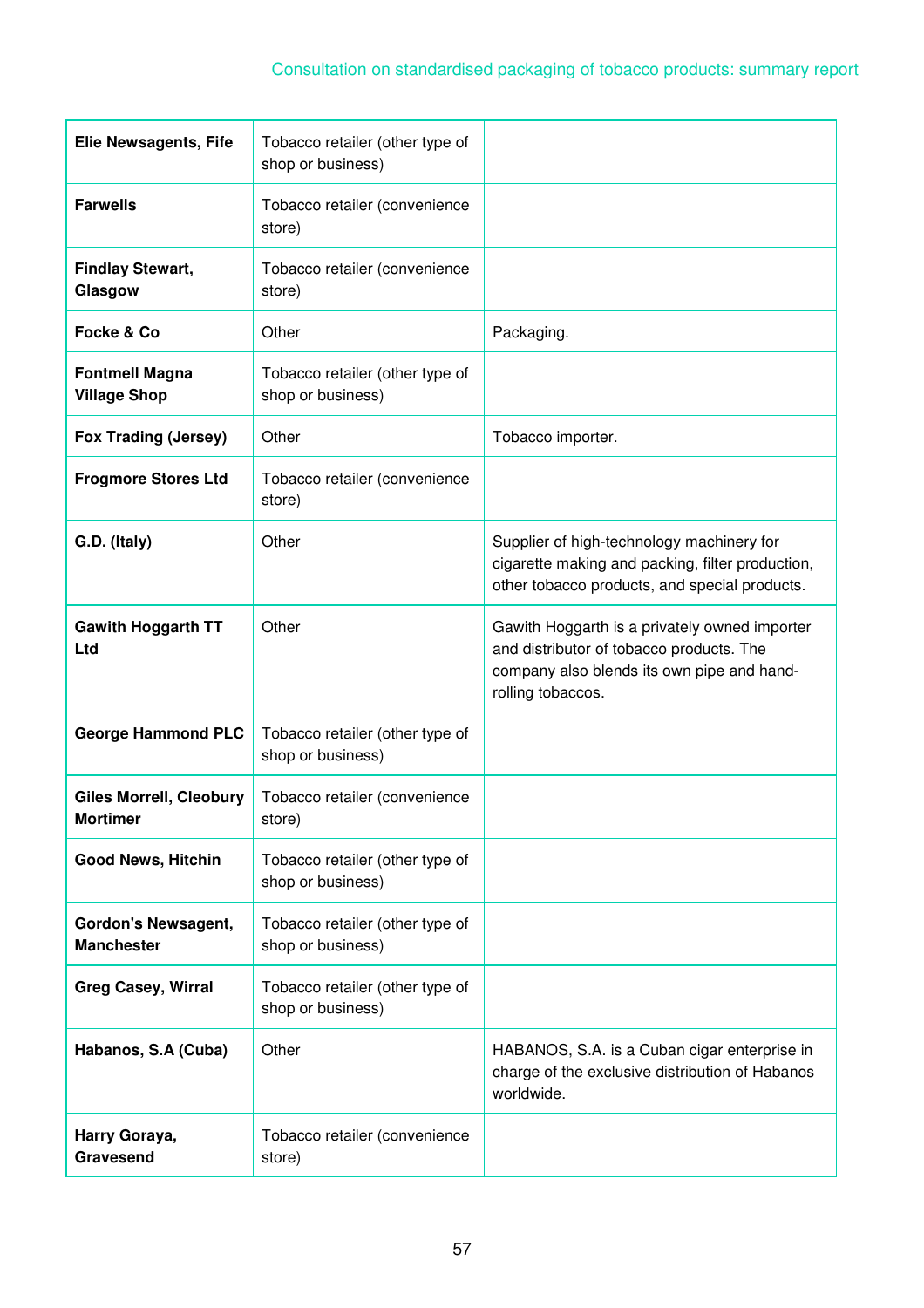| <b>Heintz van Landewyck</b><br>(Luxemburg)                    | Other                                                | Privately owned exporter of tobacco products to<br>the UK.                                                                       |
|---------------------------------------------------------------|------------------------------------------------------|----------------------------------------------------------------------------------------------------------------------------------|
| <b>Hoffmann Neopac AG</b><br>(Switzerland)                    | Other                                                | Packaging producer.                                                                                                              |
| <b>Houghton Trading</b>                                       | Tobacco retailer (convenience<br>store)              |                                                                                                                                  |
| <b>Hunters &amp; Frankau Ltd</b>                              | Other                                                | Importer and distributor of cigars.                                                                                              |
| <b>Hunters Quay</b>                                           | Tobacco retailer (convenience<br>store)              |                                                                                                                                  |
| lan Y. Macintyre,<br><b>Argyll</b>                            | Tobacco retailer (other type of<br>shop or business) |                                                                                                                                  |
| <b>Iggesund Paperboard</b><br>(Workington) Ltd                | Other                                                | Paperboard manufacturer.                                                                                                         |
| Ignis Ltd                                                     | Other                                                | We are an independent creative agency based<br>in Fulham, with a long-standing supplier<br>relationship with JTI.                |
| <b>Imperial Tobacco</b>                                       | Tobacco manufacturer                                 |                                                                                                                                  |
| Institute of<br><b>Practitioners in</b><br><b>Advertising</b> | Other                                                | The IPA is the professional body for advertising,<br>media and marketing communications agencies<br>based in the United Kingdom. |
| <b>J W Filshill Ltd</b>                                       | Wholesale tobacco seller                             |                                                                                                                                  |
| <b>J. Cortes</b>                                              | Tobacco manufacturer                                 |                                                                                                                                  |
| Jags Sanghera,<br><b>Middlesex</b>                            | Tobacco manufacturer                                 |                                                                                                                                  |
| Japan Tobacco<br>International (JTI)                          | Tobacco manufacturer                                 |                                                                                                                                  |
| Jayanti Valji, Bolton                                         | Tobacco retailer (convenience<br>store)              |                                                                                                                                  |
| <b>Jays Convenience</b><br>Store, Birmingham                  | Tobacco retailer (convenience<br>store)              |                                                                                                                                  |
| John Gunstone,<br>Salcombe, Devon                             | Tobacco retailer (other type of<br>shop or business) |                                                                                                                                  |
| John Hollingsworth &<br>Son Ltd                               | Specialist tobacconist                               |                                                                                                                                  |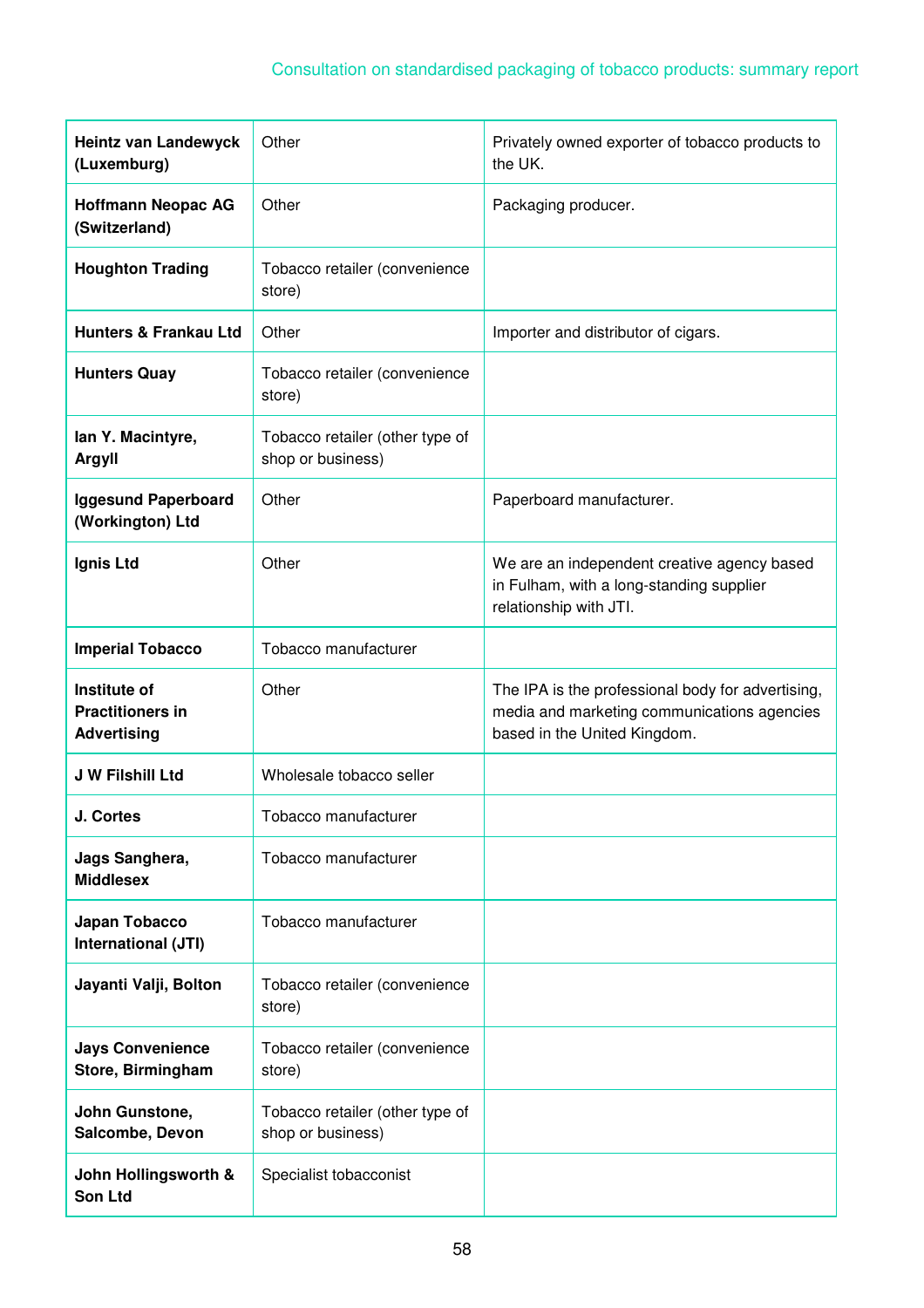# Consultation on standardised packaging of tobacco products: summary report

| John Warren, Belfast                              | Tobacco retailer (convenience<br>store) |                                                                  |
|---------------------------------------------------|-----------------------------------------|------------------------------------------------------------------|
| Johnny's Tobacconist,<br>Newquay                  | Specialist tobacconist                  |                                                                  |
| Jonathan Stanway,<br>Prestatyn                    | Tobacco retailer (convenience<br>store) |                                                                  |
| Julian Norris, Weston-<br>super-mare              | Tobacco retailer (convenience<br>store) |                                                                  |
| <b>Karelia Tobacco</b><br>Company (UK) Itd        | Not Answered                            | Privately owned importer and distributor of<br>tobacco products. |
| Ken Mc Farland, Co<br>Armagh                      | Tobacco retailer (convenience<br>store) |                                                                  |
| Kieran Kerr, Berkeley<br>Beverborne,<br>Worcester | Tobacco manufacturer                    |                                                                  |
| Kieron Penrose,<br>Cheltenham                     | Other                                   | Business owner and entrepreneur.                                 |
| <b>Kilrea Service Station</b><br>Ltd              | Tobacco retailer (convenience<br>store) |                                                                  |
| Kinniburgh, Greenock                              | Tobacco retailer (convenience<br>store) |                                                                  |
| <b>KKInstallations</b>                            | Other                                   | Point of sale installation company.                              |
| Lee Evans, Blackpool                              | Tobacco retailer (convenience<br>store) |                                                                  |
| Level Stores,<br><b>Flintshire</b>                | Tobacco retailer (convenience<br>store) |                                                                  |
| <b>Limes Service Stn,</b><br><b>Manchester</b>    | Tobacco retailer (convenience<br>store) |                                                                  |
| <b>Lindale Post Office</b>                        | Tobacco retailer (convenience<br>store) |                                                                  |
| <b>Lindsay Hodges,</b><br>Machynlleth             | Tobacco retailer (convenience<br>store) |                                                                  |
| <b>LMC Design Limited</b>                         | Other                                   | Graphic design including packaging.                              |
| Lorfords                                          | Specialist tobacconist                  |                                                                  |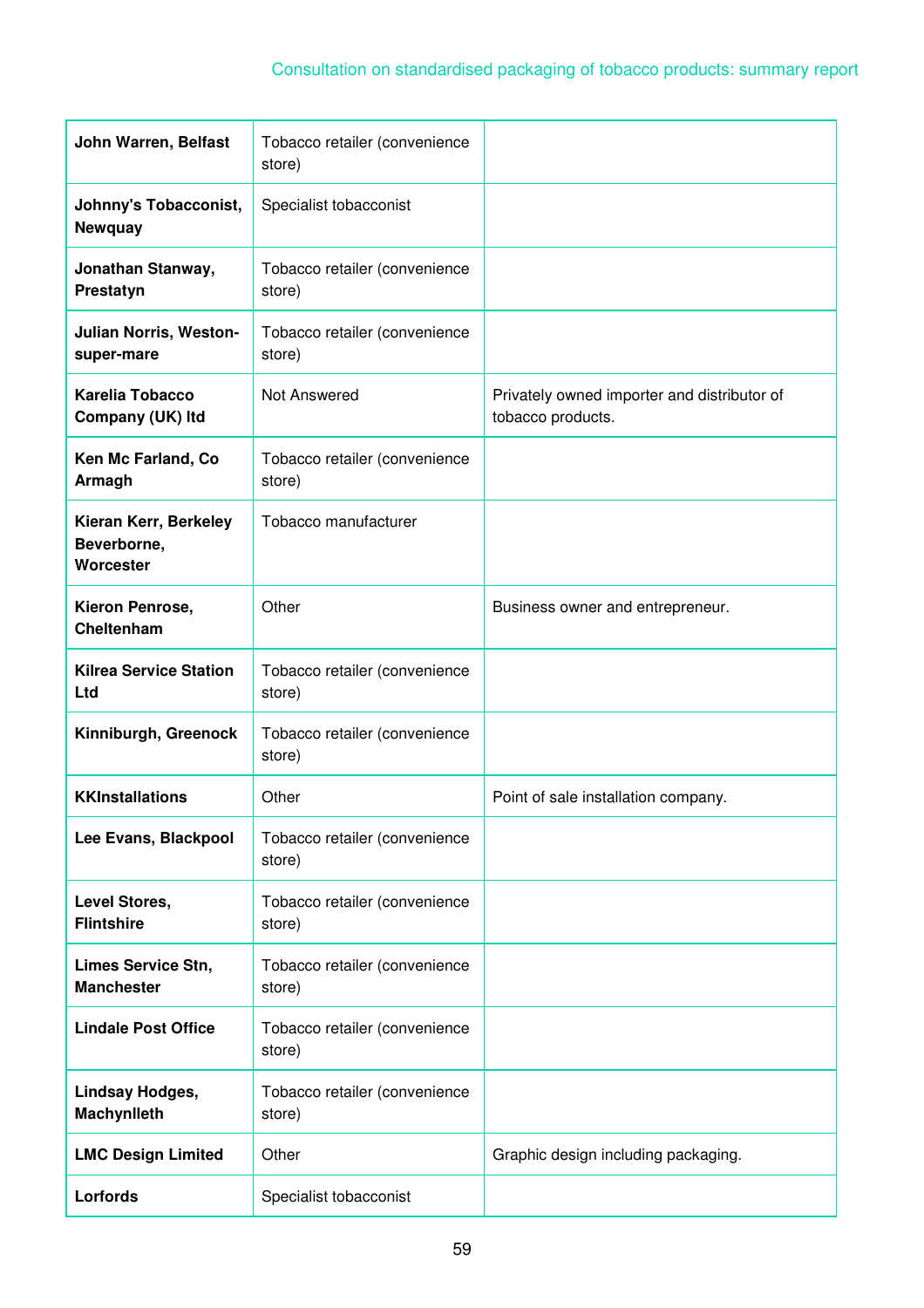| Lynks, Hessle, East<br><b>Yorkshire</b>             | Tobacco retailer (convenience<br>store)              |                                                                                                                                                                                                                                                                                                                                                    |
|-----------------------------------------------------|------------------------------------------------------|----------------------------------------------------------------------------------------------------------------------------------------------------------------------------------------------------------------------------------------------------------------------------------------------------------------------------------------------------|
| <b>Malcolm Dobson,</b><br><b>Darlington</b>         | Tobacco retailer (convenience<br>store)              |                                                                                                                                                                                                                                                                                                                                                    |
| <b>Manifatture Sigaro</b><br>Toscano S.p.A. (Italy) | Tobacco manufacturer                                 | Privately manufacturer of tobacco products:<br>Manifatture Sigaro Toscano S.p.A.                                                                                                                                                                                                                                                                   |
| <b>Maple Street Stores,</b><br>Lincoln              | Tobacco retailer (other type of<br>shop or business) | Old-fashioned corner shop servicing wide range<br>of needs to a small neighbourhood.                                                                                                                                                                                                                                                               |
| <b>Mark Caulfield, Essex</b>                        | Tobacco retailer (convenience<br>store)              |                                                                                                                                                                                                                                                                                                                                                    |
| <b>Mark Foster, Fareham</b>                         | Other                                                | We are a packaging company for the tobacco<br>industry.                                                                                                                                                                                                                                                                                            |
| <b>Mars Chocolate UK</b><br>Ltd                     | Other                                                |                                                                                                                                                                                                                                                                                                                                                    |
| <b>Merseyrail</b>                                   | Tobacco retailer (other type of<br>shop or business) |                                                                                                                                                                                                                                                                                                                                                    |
| Michael O'Connor,<br><b>Werrington Village</b>      | Tobacco retailer (other type of<br>shop or business) |                                                                                                                                                                                                                                                                                                                                                    |
| <b>Mike Dixon, Brighton</b>                         | Retailer not selling tobacco<br>products             |                                                                                                                                                                                                                                                                                                                                                    |
| <b>Monitor (Romania)</b>                            | Other                                                | Founded in 1999, MONITOR is a Romania-<br>based business consulting services company<br>covering mainly the Central-Eastern Europe<br>area. We serve our clients on a diversified mix of<br>issues related to enhancing competitiveness and<br>excellence.<br>Our work falls mostly into the field of<br>Competitive Strategy, Marketing Strategy, |
|                                                     |                                                      | Corporate Strategy, Interim management on<br>Corporate Affairs, Reputation Management,<br>Organizational Effectiveness and Coaching and<br>Mentoring.                                                                                                                                                                                              |
| <b>Morrisons PLC</b>                                | Tobacco retailer (supermarket)                       |                                                                                                                                                                                                                                                                                                                                                    |
| <b>Natural Ltd</b>                                  | Tobacco retailer (convenience<br>store)              |                                                                                                                                                                                                                                                                                                                                                    |
| <b>Neil Edge, Portishead</b>                        | Tobacco manufacturer                                 |                                                                                                                                                                                                                                                                                                                                                    |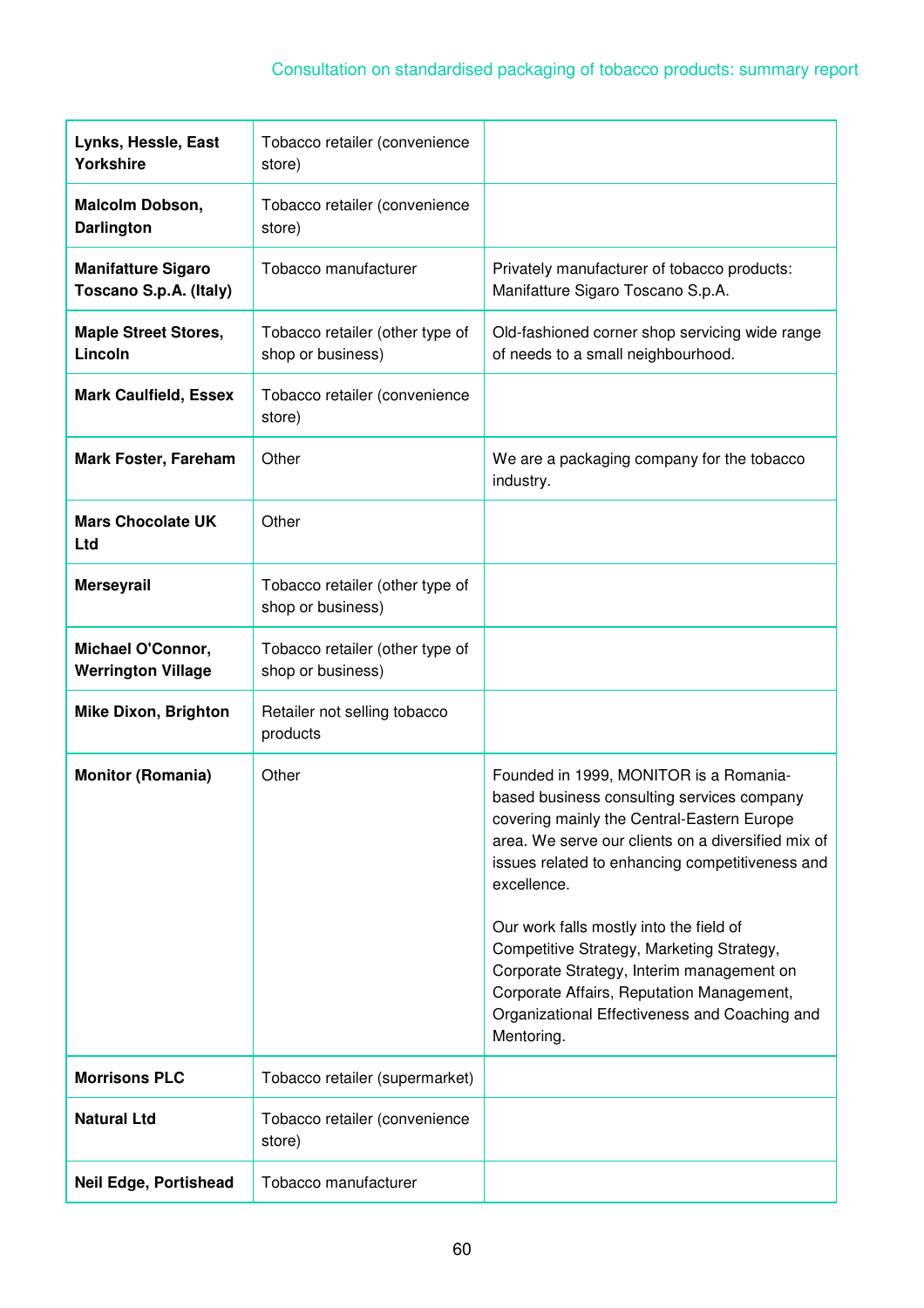| News on the Wharf,<br>East India Dock,<br>London            | Tobacco retailer (convenience<br>store)              |                                                                                               |
|-------------------------------------------------------------|------------------------------------------------------|-----------------------------------------------------------------------------------------------|
| Newscaster,<br><b>Doncaster</b>                             | Tobacco retailer (other type of<br>shop or business) | Newsagents.                                                                                   |
| <b>Newtrade Publishing</b>                                  | Other                                                |                                                                                               |
| Nirav Patel, Croydon                                        | Tobacco retailer (convenience<br>store)              |                                                                                               |
| <b>NISA Local, North</b><br><b>Lincs</b>                    | Tobacco retailer (convenience<br>store)              |                                                                                               |
| <b>Nude Brand</b><br><b>Consulting</b>                      | Other                                                | Graphic design agency.                                                                        |
| <b>Oettinger Davidoff</b><br>Group                          | Other                                                | Trade in cigarettes and provision of services<br>related to cigarette vending machines.       |
| <b>Oettinger Imex AG</b>                                    | Other                                                | Trade in cigarettes and provision of services<br>related to cigarette vending machines.       |
| Ogilvy                                                      | Other                                                | Advertising agency.                                                                           |
| <b>One One Two Wines</b>                                    | Tobacco retailer (other type of<br>shop or business) |                                                                                               |
| <b>Overton Corner Shop,</b><br>Whitchurch                   | Tobacco retailer (other type of<br>shop or business) |                                                                                               |
| <b>Palmer and Harvey</b>                                    | Wholesale tobacco seller                             |                                                                                               |
| <b>Papierfabrik Carl Lenz</b><br>GmbH & Co. KG<br>(Germany) | Other                                                | Manufacturer of core board for packaging of<br>consumer products (especially composite cans). |
| Path                                                        | Other                                                | Graphic and structural packaging design and<br>innovation consultancy.                        |
| <b>Paul Bros</b>                                            | Tobacco retailer (convenience<br>store)              |                                                                                               |
| Paul Green, Leeds                                           | Specialist tobacconist                               |                                                                                               |
| Peter Laurence,<br><b>Chelmsford</b>                        | Tobacco manufacturer                                 |                                                                                               |
| <b>Peter Silley, Paignton</b>                               | Specialist tobacconist                               |                                                                                               |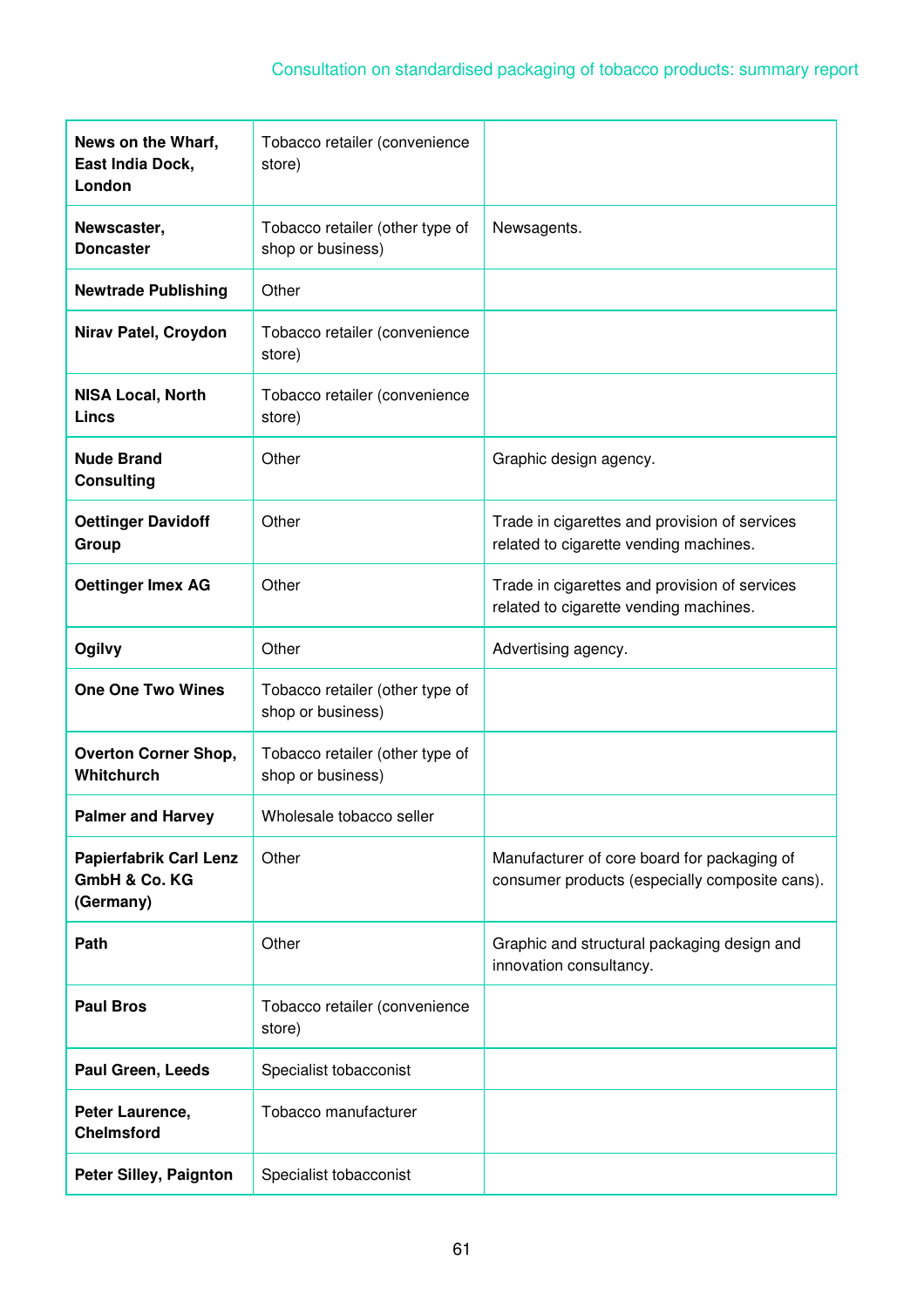| <b>Philip Morris Ltd</b>                           | Tobacco manufacturer                    |                                              |
|----------------------------------------------------|-----------------------------------------|----------------------------------------------|
| <b>Phoenix Stores, St</b><br><b>Austell</b>        | Tobacco retailer (convenience<br>store) |                                              |
| Post Office, Greenodd,<br>Cumbria                  | Tobacco retailer (convenience<br>store) |                                              |
| <b>Promopack Digital</b><br><b>Studies</b>         | Other                                   |                                              |
| <b>Quinns Off Licence,</b><br>Colne, Lancashire    | Tobacco retailer (convenience<br>store) |                                              |
| <b>R</b> Malhotra                                  | Tobacco retailer (convenience<br>store) |                                              |
| Rav Garcha,<br><b>Smethwick</b>                    | Tobacco retailer (convenience<br>store) |                                              |
| <b>Richard Blakeley,</b><br><b>Staithes</b>        | Tobacco retailer (convenience<br>store) |                                              |
| <b>Richard Tipper,</b><br><b>Bishopsteignton</b>   | Tobacco retailer (convenience<br>store) |                                              |
|                                                    |                                         |                                              |
| <b>Ritmeester Cigars UK</b><br>Ltd                 | Other                                   | Cigar manufacturer, importer and distributor |
| Robert McGregor,<br><b>Basingstoke</b>             | Tobacco retailer (convenience<br>store) |                                              |
| S patel, Wimbledon                                 | Tobacco retailer (convenience<br>store) |                                              |
| <b>Scandinavian Tobacco</b><br><b>Group UK Ltd</b> | Other                                   | UK limited company                           |
| <b>Schur Flexible</b><br><b>Benelux BV</b>         | Other                                   |                                              |
| Shahid Razzaq,<br><b>Blantyre</b>                  | Tobacco retailer (convenience<br>store) |                                              |
| Shakila Imran, East<br>Lothian                     | Tobacco retailer (convenience<br>store) |                                              |
| <b>SICPA UK</b>                                    | Other                                   |                                              |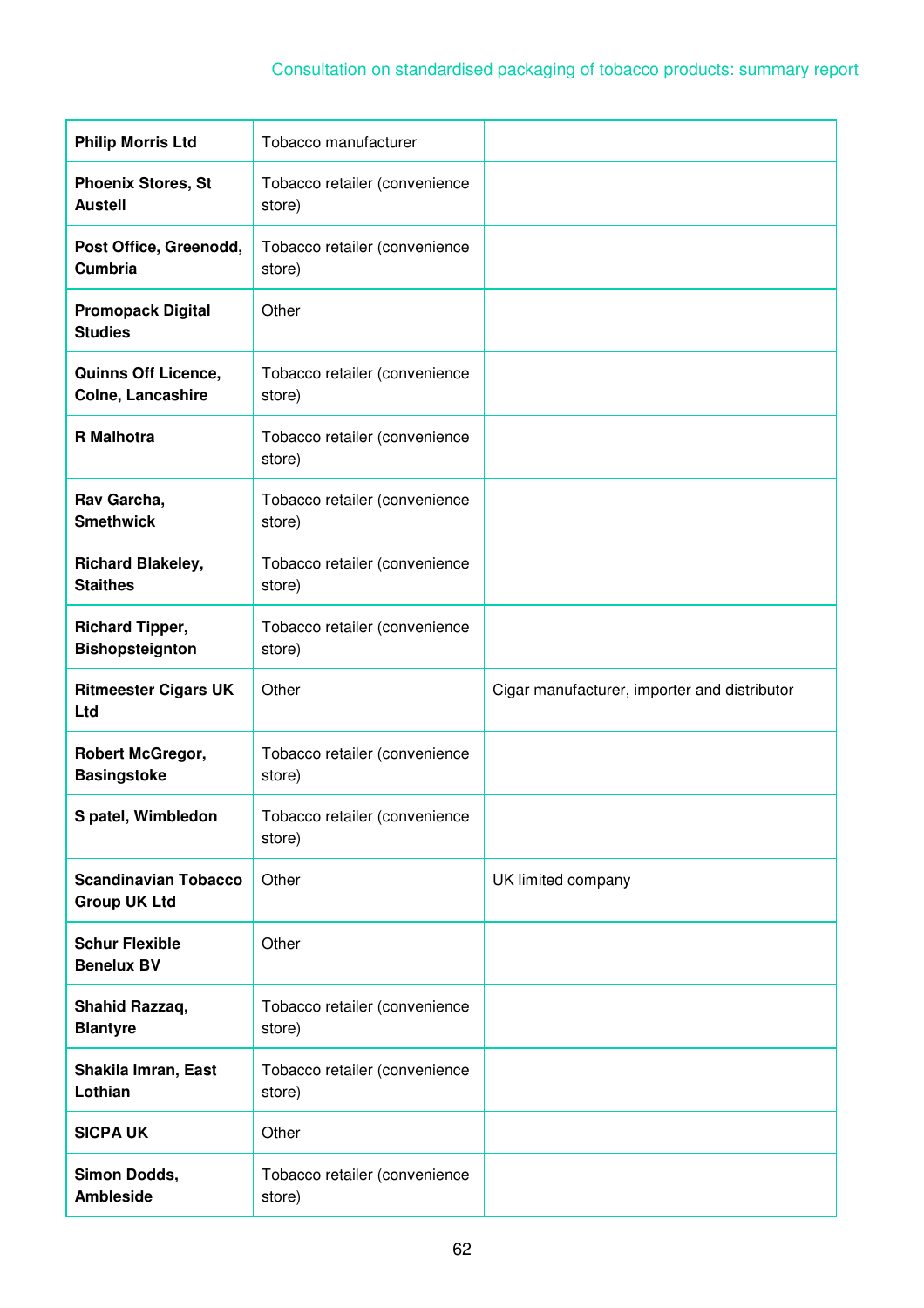| <b>Southwell Green</b><br><b>Service Station</b>                             | Tobacco retailer (convenience<br>store)              |                                                                                                                                                                                                                                                                                                                                                                                                                                                                                                                                                                                                                                                                 |
|------------------------------------------------------------------------------|------------------------------------------------------|-----------------------------------------------------------------------------------------------------------------------------------------------------------------------------------------------------------------------------------------------------------------------------------------------------------------------------------------------------------------------------------------------------------------------------------------------------------------------------------------------------------------------------------------------------------------------------------------------------------------------------------------------------------------|
| <b>Spanish Confederation</b><br>Of Employers and<br><b>Industries (CEOE)</b> | Other                                                | The Spanish Confederation of Employers and<br>Industries (CEOE), founded in 1977, is the major<br>representative institution of the Spanish<br>business community.<br>CEOE represents the interests of 1.2 million<br>private companies in all sectors (agriculture,<br>industry and services), whose voluntary<br>affiliation to the CEOE is channelled through 230<br>regional and trade organizations and 2,000<br>primary associations.<br>The specific interests of smaller firms are<br>represented by the Spanish Confederation of<br>Small and, Medium-Sized companies<br>Enterprises (CEPYME), a national organization<br>which is member of the CEOE. |
| <b>Spanswick</b>                                                             | Other                                                | Designer of cancer treatment equipment.<br>Presnet products on market for rectal and breast<br>treatment.                                                                                                                                                                                                                                                                                                                                                                                                                                                                                                                                                       |
| Stephen Brunning,<br><b>Torpoint</b>                                         | Specialist tobacconist                               |                                                                                                                                                                                                                                                                                                                                                                                                                                                                                                                                                                                                                                                                 |
| Stephen Watt,<br>Aberdeen                                                    | Tobacco retailer (convenience<br>store)              |                                                                                                                                                                                                                                                                                                                                                                                                                                                                                                                                                                                                                                                                 |
| <b>Steve Chudy, Buxton</b>                                                   | Tobacco retailer (other type of<br>shop or business) |                                                                                                                                                                                                                                                                                                                                                                                                                                                                                                                                                                                                                                                                 |
| <b>Sunnyhill News, Derby</b>                                                 | Tobacco retailer (other type of<br>shop or business) |                                                                                                                                                                                                                                                                                                                                                                                                                                                                                                                                                                                                                                                                 |
| <b>Tabac World Limited</b>                                                   | Other                                                | Privately owned importer and distributor of<br>specialist tobacco products.                                                                                                                                                                                                                                                                                                                                                                                                                                                                                                                                                                                     |
| <b>Tabidon Holding Inc</b>                                                   | Other                                                | Trade in cigarettes and provision of services<br>related to cigarette vending machines.                                                                                                                                                                                                                                                                                                                                                                                                                                                                                                                                                                         |
| <b>Taylors, Bretonside</b>                                                   | Tobacco retailer (convenience<br>store)              |                                                                                                                                                                                                                                                                                                                                                                                                                                                                                                                                                                                                                                                                 |
| <b>Tesco Ilkley Express</b>                                                  | Tobacco retailer (convenience<br>store)              |                                                                                                                                                                                                                                                                                                                                                                                                                                                                                                                                                                                                                                                                 |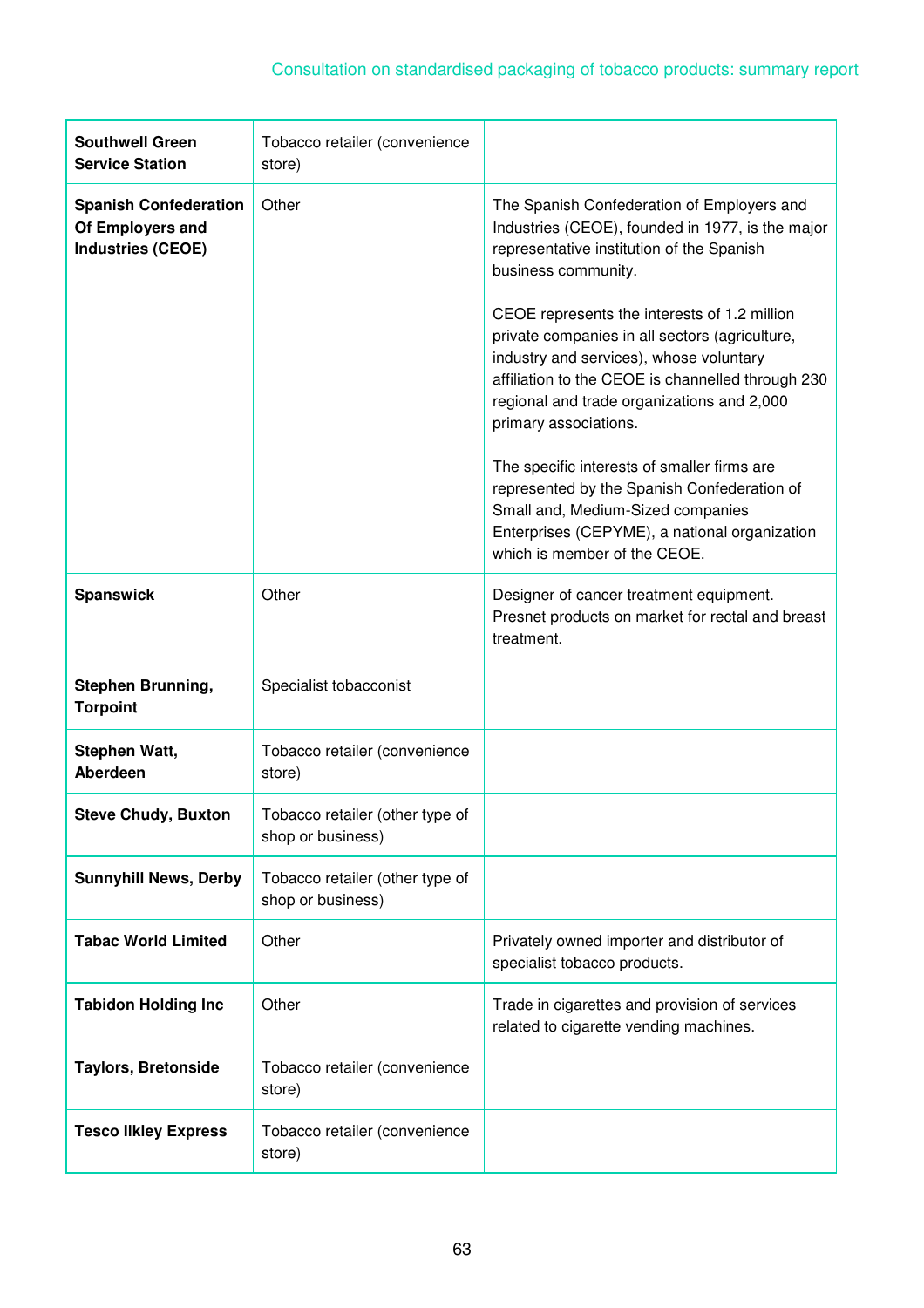| <b>The Maxim Design</b><br>Group                                               | Other                                                | Designer and manufacturer of retail display.                                                                                                                         |
|--------------------------------------------------------------------------------|------------------------------------------------------|----------------------------------------------------------------------------------------------------------------------------------------------------------------------|
| The Pipe Shop,<br>Edinburgh                                                    | Specialist tobacconist                               |                                                                                                                                                                      |
| <b>The Tobacconist</b>                                                         | Specialist tobacconist                               | Retail representative organisation.                                                                                                                                  |
| <b>Tilling Green News</b>                                                      | Tobacco retailer (other type of<br>shop or business) |                                                                                                                                                                      |
| <b>Toll Bar Post Office &amp;</b><br><b>General Store,</b><br><b>Doncaster</b> | Tobacco retailer (convenience<br>store)              |                                                                                                                                                                      |
| <b>Tomtom Cigars</b>                                                           | Specialist tobacconist                               |                                                                                                                                                                      |
| <b>Tor Imports Ltd</b>                                                         | Other                                                | Tor Imports is a small, privately owned importer<br>and distributor of niche tobacco products, such<br>as handmade cigars, pipe tobaccos and<br>smoking accessories. |
| Tri-G, Warrington                                                              | Tobacco retailer (convenience<br>store)              |                                                                                                                                                                      |
| <b>Trierenberg Holding</b><br>Ag                                               | Other                                                |                                                                                                                                                                      |
| <b>V B Jassal, Newcastle</b><br><b>Upon Tyne</b>                               | Tobacco retailer (convenience<br>store)              |                                                                                                                                                                      |
| Victoria Bassett,<br>Weymouth                                                  | Tobacco retailer (convenience<br>store)              |                                                                                                                                                                      |
| <b>Village Stores,</b><br><b>Plumley</b>                                       | Tobacco retailer (convenience<br>store)              |                                                                                                                                                                      |
| Weidenhammer<br><b>Packaging Group</b>                                         | Other                                                | Manufacturer of packaging materials for the<br>tobacco sector.                                                                                                       |
| <b>Whitehouse Retail Ltd</b>                                                   | Tobacco retailer (convenience<br>store)              |                                                                                                                                                                      |
| <b>Zentralverband der</b><br><b>Deutschen</b><br>Werbewirtschaft<br>(ZAW)      | Other                                                | German Advertising Federation.                                                                                                                                       |
| <b>Zopag AG</b>                                                                | Other                                                | Trade with cigarettes and provision of services<br>related to cigarette vending machines.                                                                            |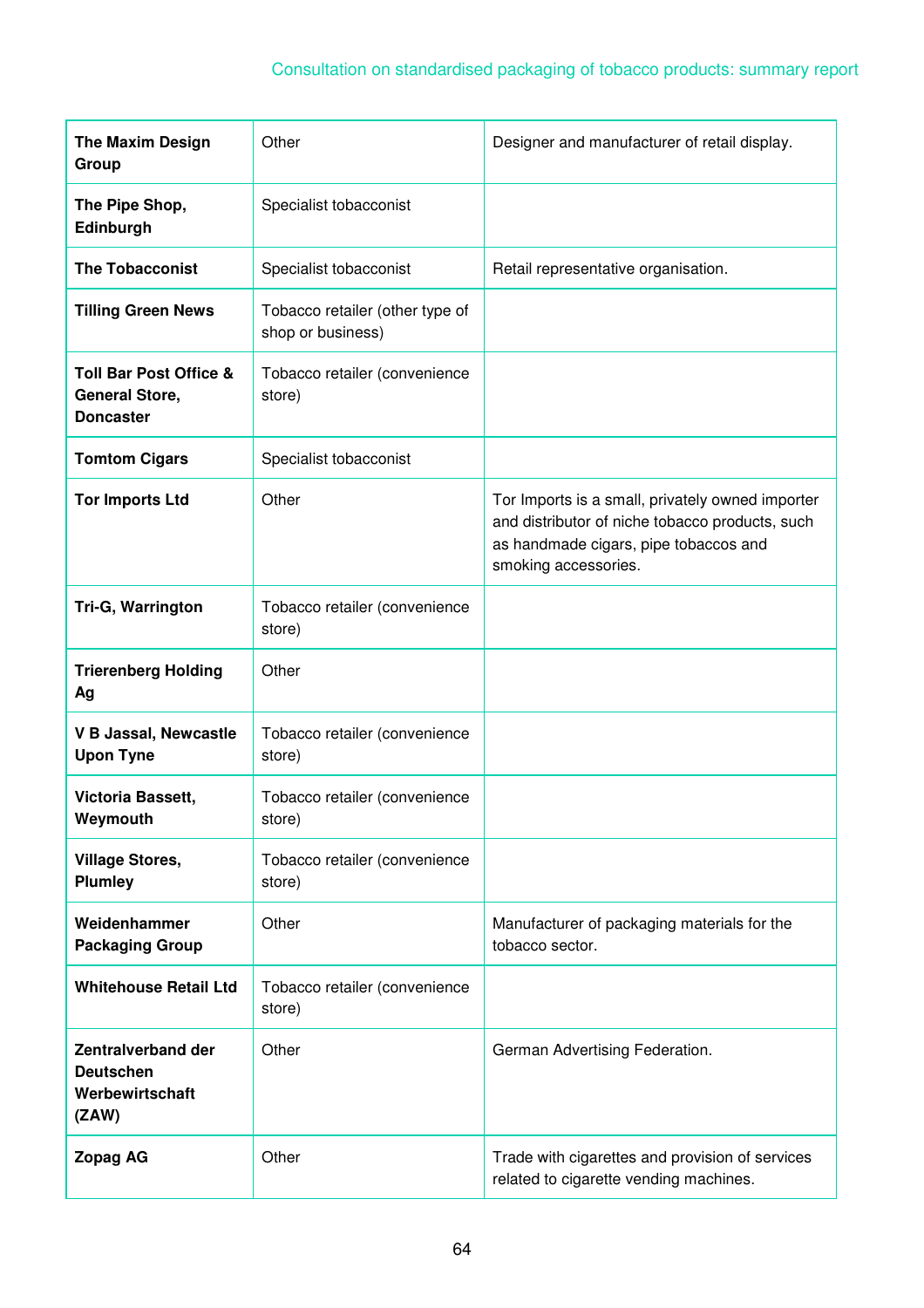# **2. Organisations:**

| Organisation                                                                                                        | <b>Type of organisation</b>                       | Further information provided by the<br>respondent about the organisation, where<br>"other" was selected |
|---------------------------------------------------------------------------------------------------------------------|---------------------------------------------------|---------------------------------------------------------------------------------------------------------|
| <b>3 Towns Partnership</b>                                                                                          | <b>Local Authority</b>                            |                                                                                                         |
| 4 Together Partnership                                                                                              | Other                                             |                                                                                                         |
| <b>Abbey Hulton Health</b><br>Centre (Stoke On<br>Trent)                                                            | Local Tobacco Control Alliance                    |                                                                                                         |
| <b>Aberlour Childcare</b><br><b>Trust</b>                                                                           | Other                                             | Children's charity.                                                                                     |
| <b>Action Cancer</b><br>(Belfast)                                                                                   | Other                                             | A health charity working at a regional level<br>(Northern Ireland).                                     |
| <b>Action on Smoking</b><br>and Health (ASH)                                                                        | Health Charity/NGO (Working<br>At National Level) |                                                                                                         |
| <b>Action on Smoking</b><br>and Health (ASH)<br>Northern Ireland,<br><b>Cancer Focus</b><br><b>Northern Ireland</b> | Health Charity/NGO (Working<br>At National Level) |                                                                                                         |
| <b>Adam Smith Institute</b>                                                                                         | Other                                             | Think tank.                                                                                             |
| <b>Addenbrookes</b><br>Hospital                                                                                     | Local Tobacco Control Alliance                    |                                                                                                         |
| <b>Addiction Faculty</b><br><b>Royal College of</b><br><b>Psychiatrists</b>                                         | Other                                             | Royal College of Psychiatrists Addictions<br>Executive Committee.                                       |
| <b>Ailsa Hospital</b>                                                                                               | <b>NHS Organisation</b>                           |                                                                                                         |
| <b>Alegro Foundation</b><br>(Romania)                                                                               | Other                                             |                                                                                                         |
| <b>Alliance Party of</b><br><b>Northern Ireland</b>                                                                 | Other                                             |                                                                                                         |
| <b>Antrim Borough</b><br><b>Council</b>                                                                             | <b>Local Authority</b>                            |                                                                                                         |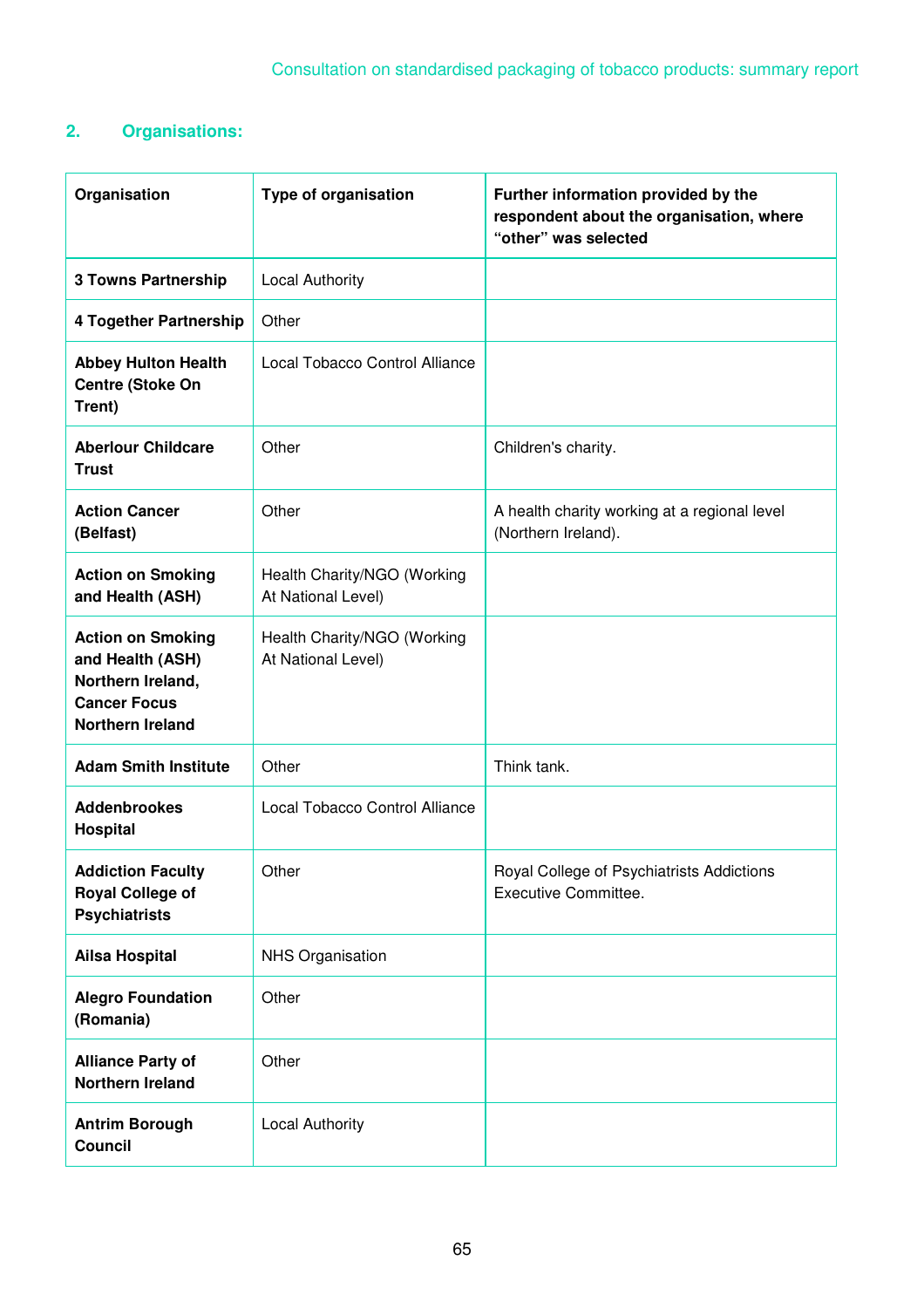| Apram                                                                                      | Other                                                                                   | APRAM (Association of Trade Marks and<br>Designs Rights Practitioners) is an international<br>Association for French-speaking specialists in<br>industrial and intellectual property, in particular<br>trademarks and designs.                                                       |
|--------------------------------------------------------------------------------------------|-----------------------------------------------------------------------------------------|--------------------------------------------------------------------------------------------------------------------------------------------------------------------------------------------------------------------------------------------------------------------------------------|
| <b>Ards Borough Council</b>                                                                | <b>Local Authority</b>                                                                  | Local authority and local tobacco control<br>alliance.                                                                                                                                                                                                                               |
| Argyll & Bute Council,<br><b>Trading Standards</b><br><b>Section</b>                       | <b>Local Authority Trading</b><br><b>Standards Or Regulatory</b><br>Services Department |                                                                                                                                                                                                                                                                                      |
| <b>ASH Australia</b>                                                                       | Health Charity/NGO (Working<br>At National Level)                                       |                                                                                                                                                                                                                                                                                      |
| <b>ASH Cymru/Ash Wales</b>                                                                 | Health Charity/NGO (Working<br>At National Level)                                       |                                                                                                                                                                                                                                                                                      |
| <b>ASH Scotland</b>                                                                        | Other                                                                                   |                                                                                                                                                                                                                                                                                      |
| <b>Ashford Borough</b><br><b>Council</b>                                                   | <b>Local Authority</b>                                                                  |                                                                                                                                                                                                                                                                                      |
| Asian Trader (Asian<br><b>Media and Marketing</b><br>Group)                                | Retail Representative<br>Organisation                                                   | Asian Trader represents over 48,000 retailers<br>(over 200,000 readers) across the convenience<br>and impulse channel (C&I) in the UK. The C&I<br>channel includes newsagents, off-licenses,<br>forecourts and convenience stores across the<br>independent and symbol group estate. |
| <b>ASIPI</b>                                                                               | Other Type Of Business<br>Representative Organisation                                   |                                                                                                                                                                                                                                                                                      |
| <b>Association of</b><br><b>Chartered</b><br><b>Physiotherapists</b><br>inRespiratory Care | Other                                                                                   | Professional organisation.                                                                                                                                                                                                                                                           |
| <b>Association of</b><br><b>Convenience Stores</b>                                         | <b>Retail Representative</b><br>Organisation                                            |                                                                                                                                                                                                                                                                                      |
| <b>Association of</b><br><b>Directors of Public</b><br><b>Health</b>                       | Other                                                                                   | Association of Directors of Public Health is the<br>representative organisation for Directors of<br>Public Health (UK).                                                                                                                                                              |
| <b>Association of North</b>                                                                | <b>Local Authority</b>                                                                  |                                                                                                                                                                                                                                                                                      |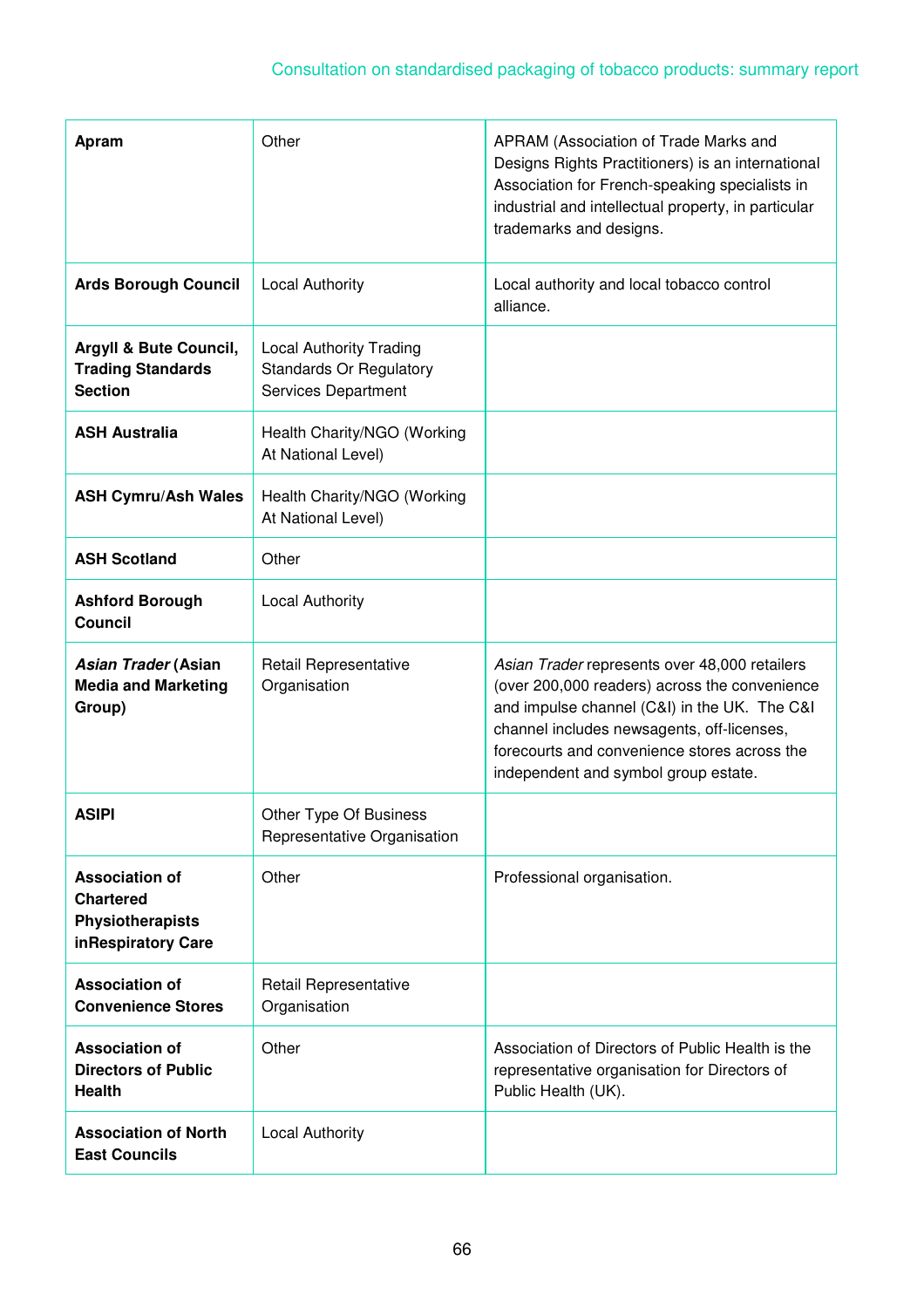| <b>Atherton Children's</b><br><b>Centre</b>                                  | Other                          |                                                                                                                                 |
|------------------------------------------------------------------------------|--------------------------------|---------------------------------------------------------------------------------------------------------------------------------|
| <b>Australian Council on</b><br><b>Smoking &amp; Health</b>                  | Other                          |                                                                                                                                 |
| <b>Ballymena Borough</b><br><b>Council</b>                                   | <b>Local Authority</b>         |                                                                                                                                 |
| <b>Banbridge District</b><br><b>Council</b>                                  | <b>Local Authority</b>         |                                                                                                                                 |
| <b>BASCAP</b>                                                                | Other                          | Business Action to Stop Counterfeiting and<br>Piracy (BASCAP), an initiative of the<br>International Chamber of Commerce (ICC). |
| <b>Bath &amp; North East</b><br><b>Somerset Council</b>                      | <b>Local Authority</b>         |                                                                                                                                 |
| <b>Bedfordshire NHS</b>                                                      | <b>NHS Organisation</b>        |                                                                                                                                 |
| <b>Bedfordshire Tobacco</b><br><b>Free Alliance</b>                          | Local Tobacco Control Alliance |                                                                                                                                 |
| <b>Belfast City Council</b>                                                  | <b>Local Authority</b>         |                                                                                                                                 |
| <b>Bexley NHS</b>                                                            | <b>NHS Organisation</b>        |                                                                                                                                 |
| <b>Bishop Auckland and</b><br><b>Shildon Aap</b>                             | <b>Local Authority</b>         |                                                                                                                                 |
| <b>Black Country</b><br><b>Partnership, NHS</b><br><b>Foundation Trust</b>   | <b>NHS Organisation</b>        |                                                                                                                                 |
| <b>Blackburn Council</b>                                                     | <b>NHS Organisation</b>        |                                                                                                                                 |
| <b>Blackpool Clinical</b><br><b>Commissioning Group</b>                      | NHS Organisation               |                                                                                                                                 |
| <b>Blackpool Council</b>                                                     | <b>Local Authority</b>         |                                                                                                                                 |
| <b>Blackpool Health</b><br><b>Scrutiny Commitee</b>                          | Other                          |                                                                                                                                 |
| <b>Blackpool Teaching</b><br><b>Hospitals NHS</b><br><b>Foundation Trust</b> | <b>NHS Organisation</b>        |                                                                                                                                 |
| <b>Borough of Poole</b><br><b>Council</b>                                    | <b>Local Authority</b>         |                                                                                                                                 |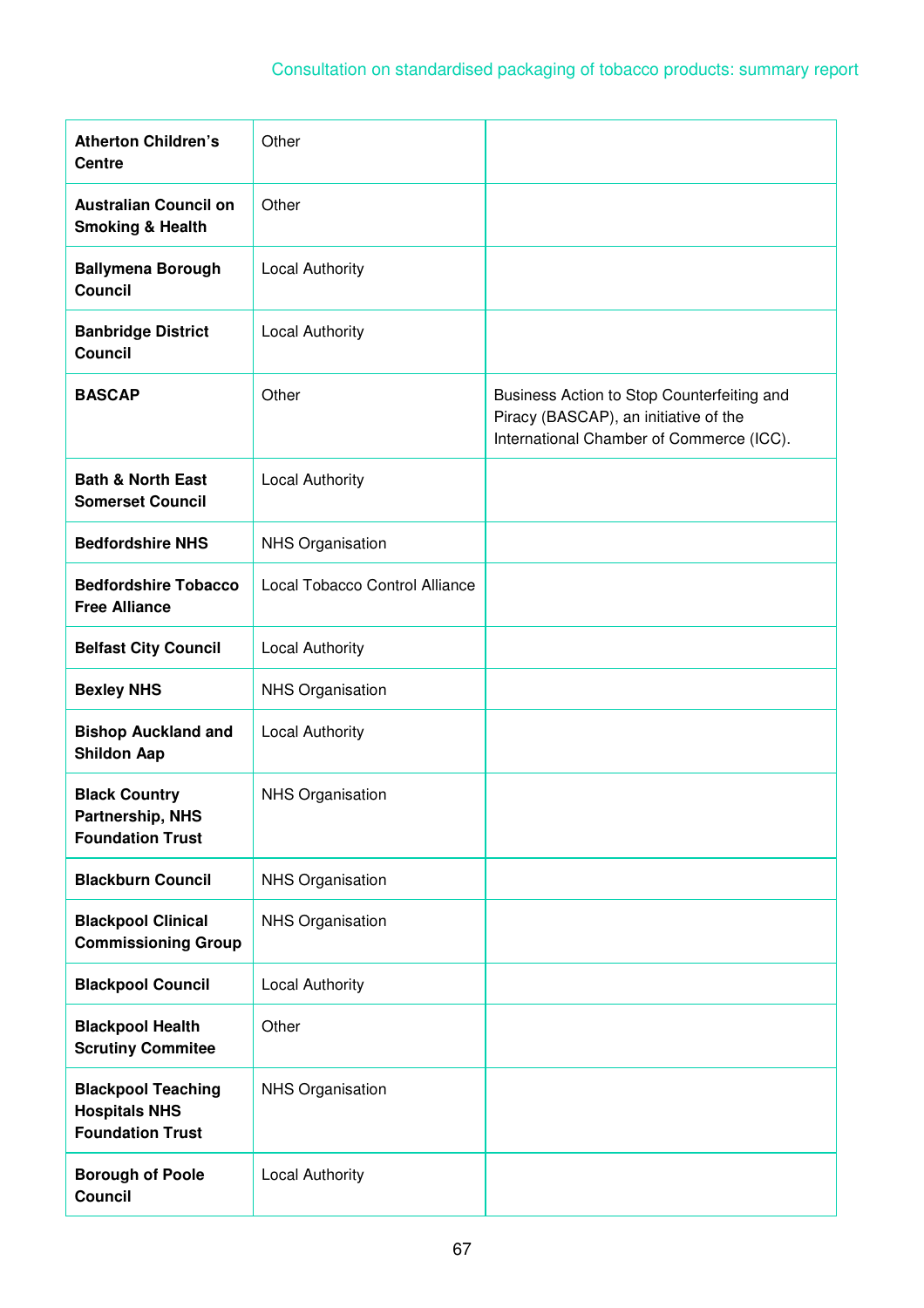# Consultation on standardised packaging of tobacco products: summary report

| <b>Bristol City Council</b>                                                             | <b>Local Authority</b>                                |  |
|-----------------------------------------------------------------------------------------|-------------------------------------------------------|--|
| <b>Bristol NHS</b>                                                                      | Local Tobacco Control Alliance                        |  |
| <b>British Association for</b><br>the Study of<br><b>Community Dentistry</b><br>(BASCD) | Health Charity/NGO (Working<br>At National Level)     |  |
| <b>British Brands Group</b>                                                             | Other Type Of Business<br>Representative Organisation |  |
| <b>British Dental Health</b><br><b>Foundation</b>                                       | Health Charity/NGO (Working<br>At National Level)     |  |
| <b>British Heart</b><br><b>Foundation</b>                                               | Health Charity/NGO (Working<br>At National Level)     |  |
| <b>British Lung</b><br><b>Foundation</b>                                                | Health Charity/NGO (Working<br>At National Level)     |  |
| <b>British Lung</b><br><b>Foundation Northern</b><br>Ireland                            | Health Charity/NGO (Working<br>At National Level)     |  |
| <b>British Lung</b><br><b>Foundation Scotland</b>                                       | Health Charity/NGO (Working<br>At National Level)     |  |
| <b>British Lung</b><br><b>Foundation Wales</b>                                          | Health Charity/NGO (Working<br>At National Level)     |  |
| <b>British Medical</b><br><b>Association</b>                                            | Other                                                 |  |
| <b>British Medical</b><br><b>Association Northern</b><br>Ireland                        | Health Charity/NGO (Working<br>At National Level)     |  |
| <b>British Retail</b><br>Consortium                                                     | Retail Representative<br>Organisation                 |  |
| <b>Buckinghamshire</b><br><b>County Council Youth</b><br><b>Cabinet</b>                 | Other                                                 |  |
| <b>Buckinghamshire</b><br><b>Healthcare</b>                                             | <b>NHS Organisation</b>                               |  |
| <b>Burnley Borough</b><br><b>Council</b>                                                | <b>Local Authority</b>                                |  |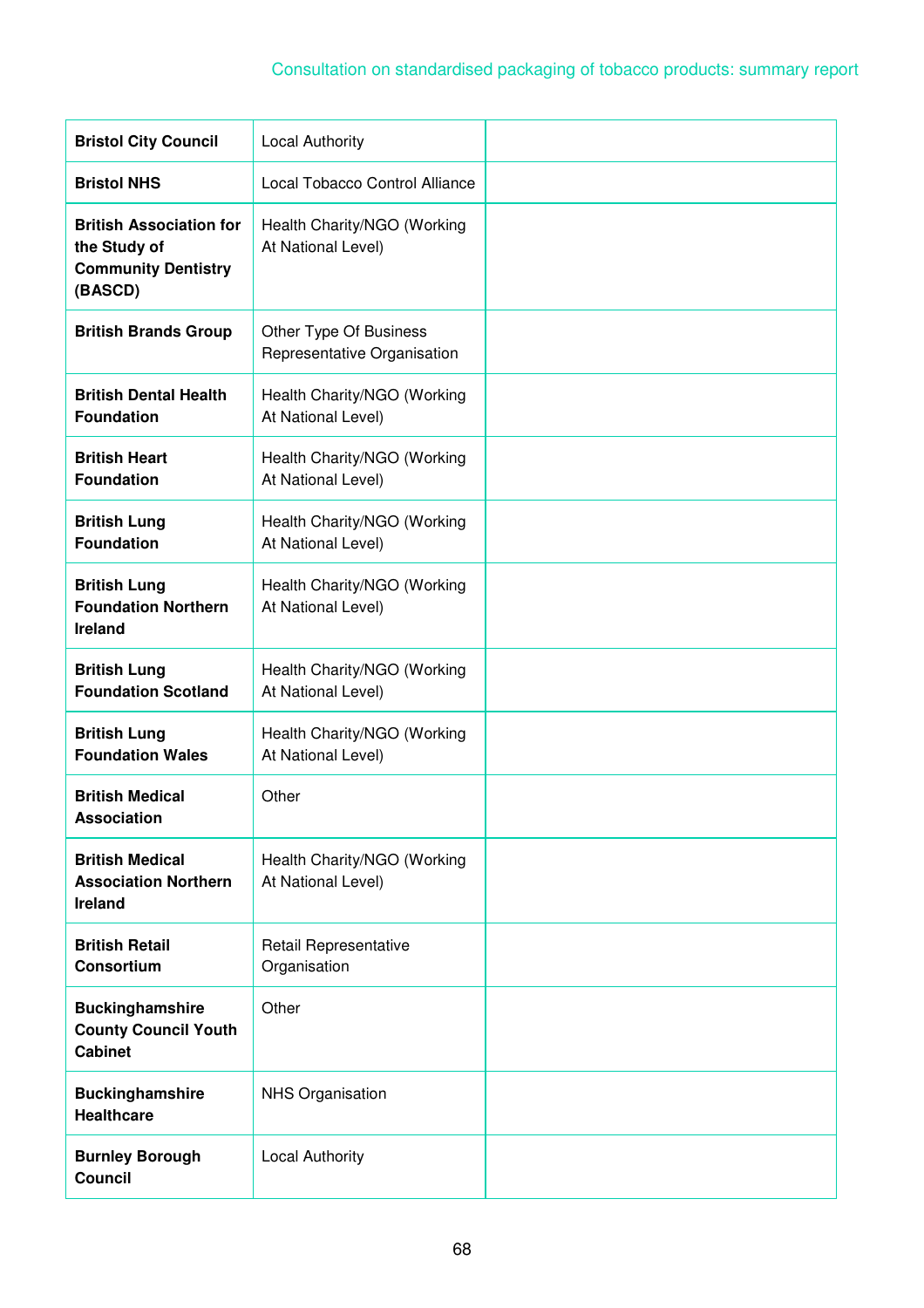| <b>Bury Tobacco Alliance</b>                                                                                                                                       | Local Tobacco Control Alliance                        |                                                                                                                                                                                                                                                              |
|--------------------------------------------------------------------------------------------------------------------------------------------------------------------|-------------------------------------------------------|--------------------------------------------------------------------------------------------------------------------------------------------------------------------------------------------------------------------------------------------------------------|
| <b>Business Federation</b><br>Luxembourg                                                                                                                           | Other Type Of Business<br>Representative Organisation |                                                                                                                                                                                                                                                              |
| <b>Canadian Cancer</b><br><b>Society</b>                                                                                                                           | Health Charity/NGO (Working<br>At National Level)     |                                                                                                                                                                                                                                                              |
| <b>Cancer Appeal</b>                                                                                                                                               | Health Charity/NGO (Working<br>At National Level)     |                                                                                                                                                                                                                                                              |
| <b>Cancer Council</b><br>Western Australia                                                                                                                         | Other                                                 |                                                                                                                                                                                                                                                              |
| <b>Cancer Focus</b><br><b>Northern Ireland</b>                                                                                                                     | Health Charity/NGO (Working<br>At National Level)     |                                                                                                                                                                                                                                                              |
| <b>Cancer Research UK</b>                                                                                                                                          | Health Charity/NGO (Working<br>At National Level)     |                                                                                                                                                                                                                                                              |
| <b>CBI</b>                                                                                                                                                         | Other Type Of Business<br>Representative Organisation |                                                                                                                                                                                                                                                              |
| CEHOG, Omagh<br><b>Council</b>                                                                                                                                     | Other Type Of Business<br>Representative Organisation | CEHOG is a body with Environmental Health<br>Representatives from the 26 District Councils in<br>Northern Ireland, the four Group Environmental<br>Health Committees, the CIEH (NI) and<br>DHSSPS.                                                           |
| <b>Center for Risk and</b><br><b>Economic Analysis of</b><br><b>Terrorism Events.</b><br><b>University of Southern</b><br><b>California</b>                        | University Or Research<br>Organisation                |                                                                                                                                                                                                                                                              |
| <b>Chartered Institute of</b><br><b>Environmental Health</b><br>(CIEH) Kent & Medway<br><b>Branch of Public</b><br><b>Health Technical</b><br><b>Working Group</b> | Other                                                 | Chartered Institute of Environmental Health<br>(CIEH) Kent & Medway Branch of Public Health<br><b>Technical Working Group</b>                                                                                                                                |
| <b>Chartered Institute of</b><br><b>Patent Attorneys -</b><br><b>CIPA</b>                                                                                          | Other                                                 | The Chartered Institute of Patent Attorneys<br>(CIPA) is the representative body for patent<br>attorneys in the United Kingdom. The<br>membership includes 1,800 registered patent<br>attorneys, of which 1,570 are also European<br>Patent Attorneys (EPAs) |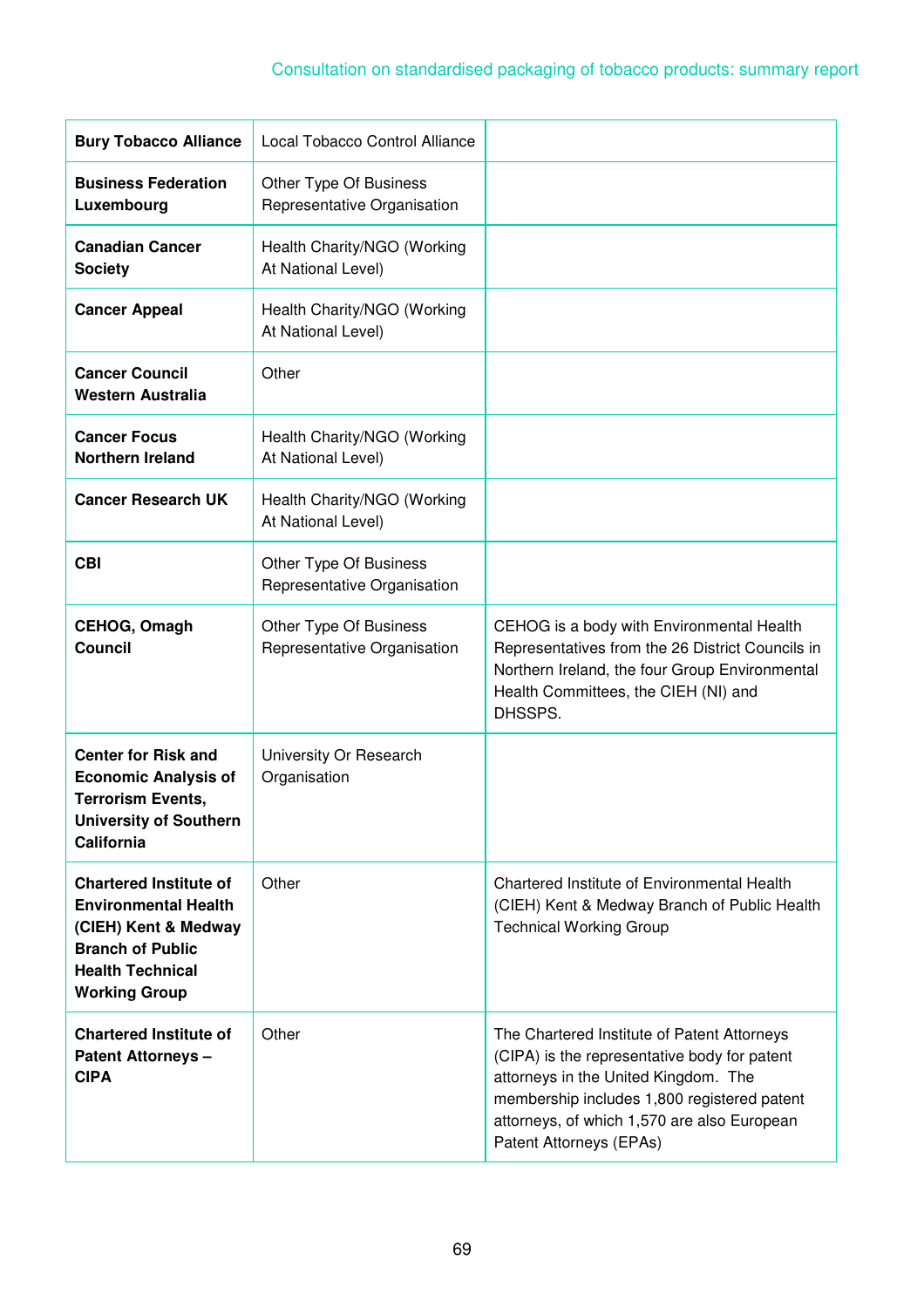| <b>Cheshire and</b><br><b>Merseyside Public</b><br><b>Health Network</b><br>(CHAMPS) | <b>Local Authority</b>                |                                                                                                                                                                   |
|--------------------------------------------------------------------------------------|---------------------------------------|-------------------------------------------------------------------------------------------------------------------------------------------------------------------|
| <b>Cheshire and</b><br><b>Merseyside Tobacco</b><br><b>Control Alliance</b>          | <b>NHS Organisation</b>               |                                                                                                                                                                   |
| <b>Cheshire East Council</b>                                                         | <b>Local Authority</b>                |                                                                                                                                                                   |
| <b>Cheshire Police</b><br><b>Authority</b>                                           | Other                                 |                                                                                                                                                                   |
| <b>Cheshire West and</b><br><b>Chester Council</b>                                   | <b>NHS Organisation</b>               |                                                                                                                                                                   |
| <b>Chester-Le-Street and</b><br><b>District Area Action</b><br>Partnership           | <b>Local Authority</b>                |                                                                                                                                                                   |
| <b>Children in Scotland</b>                                                          | Other                                 | Children in Scotland is the national umbrella<br>agency for organisations and professionals<br>working with and for children, young people and<br>their families. |
| <b>Children in Wales</b>                                                             | Other                                 | NGO.                                                                                                                                                              |
| <b>City of Lincoln Council</b>                                                       | <b>Local Authority</b>                |                                                                                                                                                                   |
| <b>Cleveland Fire Brigade</b>                                                        | Other                                 |                                                                                                                                                                   |
| <b>Clinical</b><br>Commissioning<br>Group, NHS North<br><b>Somerset</b>              | NHS Organisation                      |                                                                                                                                                                   |
| <b>Colchester and</b><br><b>Tendring NHS Stop</b><br><b>Smoking Service</b>          | <b>NHS Organisation</b>               | Whilst we are a social enterprise (Anglia<br>Community Enterprise) we are commissioned to<br>provide local stop smoking services.                                 |
| <b>Coley Porter Bell</b>                                                             | Retail Representative<br>Organisation |                                                                                                                                                                   |
| <b>Cookstown District</b><br>Council                                                 | Local Tobacco Control Alliance        |                                                                                                                                                                   |
| <b>County Durham &amp;</b><br><b>Darlington Foundation</b><br><b>Trust</b>           | <b>NHS Organisation</b>               |                                                                                                                                                                   |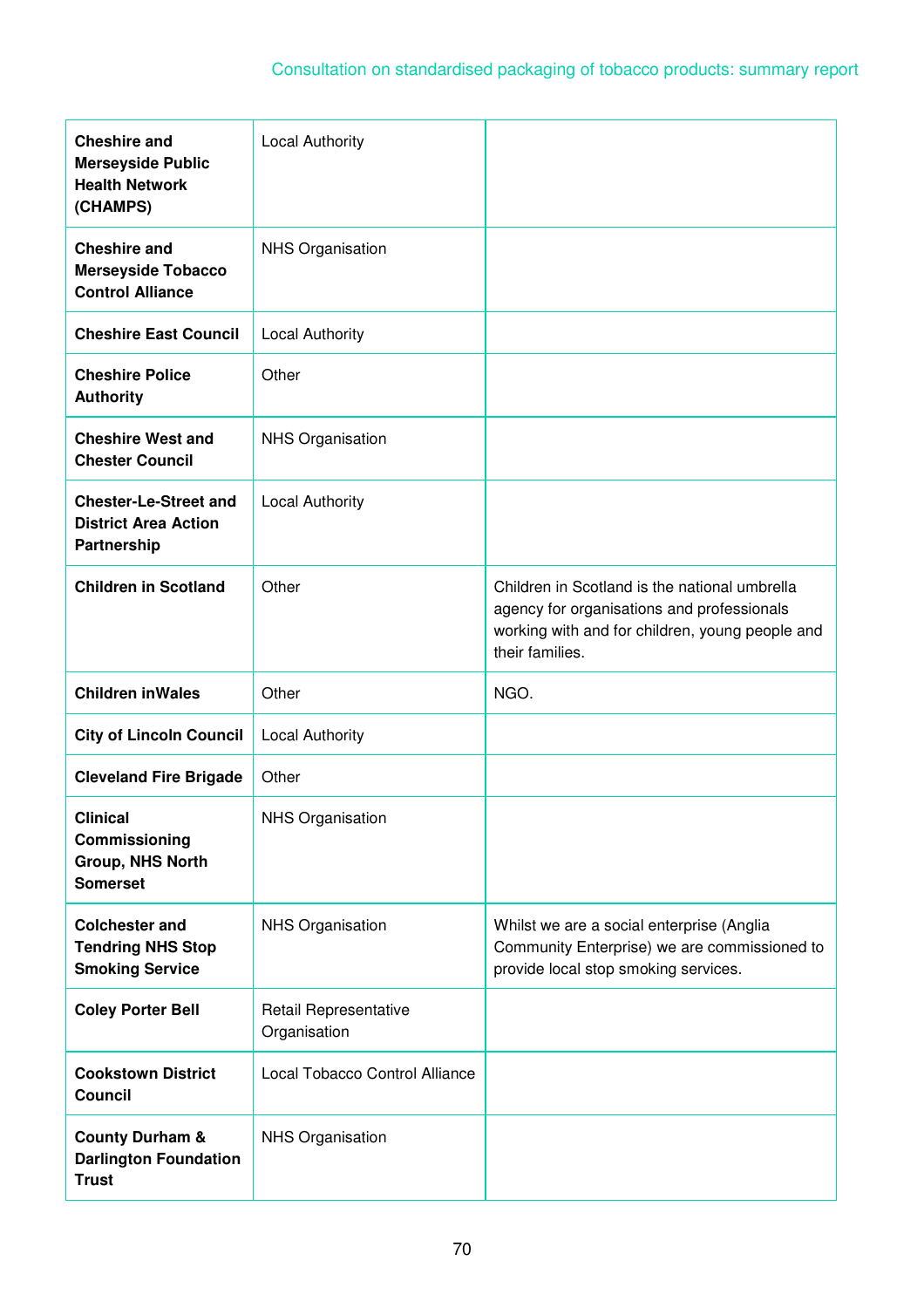| <b>County Durham and</b><br><b>Darlington Fire and</b><br><b>Rescue</b>                               | Other                                                 |                                                                                                                                                                                                                                     |
|-------------------------------------------------------------------------------------------------------|-------------------------------------------------------|-------------------------------------------------------------------------------------------------------------------------------------------------------------------------------------------------------------------------------------|
| <b>County Durham and</b><br><b>Darlington NHS</b><br><b>Foundation Trust</b>                          | <b>NHS Organisation</b>                               |                                                                                                                                                                                                                                     |
| <b>County Durham Health</b><br>and Wellbeing<br><b>Partnership</b><br>(Sedgefield Health<br>Network)  | <b>Local Authority</b>                                |                                                                                                                                                                                                                                     |
| <b>Coventry City Council/</b><br><b>West Midlands Public</b><br><b>Health Registrars</b>              | Other                                                 | West Midlands Public Health Registrars is a<br>group comprising of all of the public health<br>registrars working and training in the West<br>Midlands (approx 55).                                                                 |
| <b>Coventry City Council</b><br>and NHS Coventry                                                      | Local Tobacco Control Alliance                        |                                                                                                                                                                                                                                     |
| <b>Crimestoppers</b>                                                                                  | Other                                                 |                                                                                                                                                                                                                                     |
| <b>Croydon Healthwatch</b><br><b>Partners</b>                                                         | <b>NHS Organisation</b>                               |                                                                                                                                                                                                                                     |
| <b>Cumbria Tobacco</b><br><b>Alliance, NHS</b>                                                        | Local Tobacco Control Alliance                        |                                                                                                                                                                                                                                     |
| <b>Czech Association for</b><br><b>Branded Products</b>                                               | Other Type Of Business<br>Representative Organisation |                                                                                                                                                                                                                                     |
| <b>Dalton Square</b><br>Practice, Lancaster                                                           | NHS Organisation                                      |                                                                                                                                                                                                                                     |
| <b>Darlington Council</b>                                                                             | Local Tobacco Control Alliance                        |                                                                                                                                                                                                                                     |
| <b>Darlington Council</b>                                                                             | <b>Local Authority</b>                                |                                                                                                                                                                                                                                     |
| <b>Department of Health</b><br>& Ageing                                                               | Other                                                 | Australian Government.                                                                                                                                                                                                              |
| <b>Department of Public</b><br><b>Health and Health</b><br><b>Professionals</b><br>(Welsh Government) | Other                                                 | The Welsh Pharmaceutical Committee is<br>established to advise the Minister for Health and<br>Social Service, the Welsh Ministers in general<br>and Welsh Government officials, on issues<br>pertaining to the pharmacy profession. |
| <b>Derry Healthy Cities</b>                                                                           | Health Charity/NGO (Working<br>At National Level)     |                                                                                                                                                                                                                                     |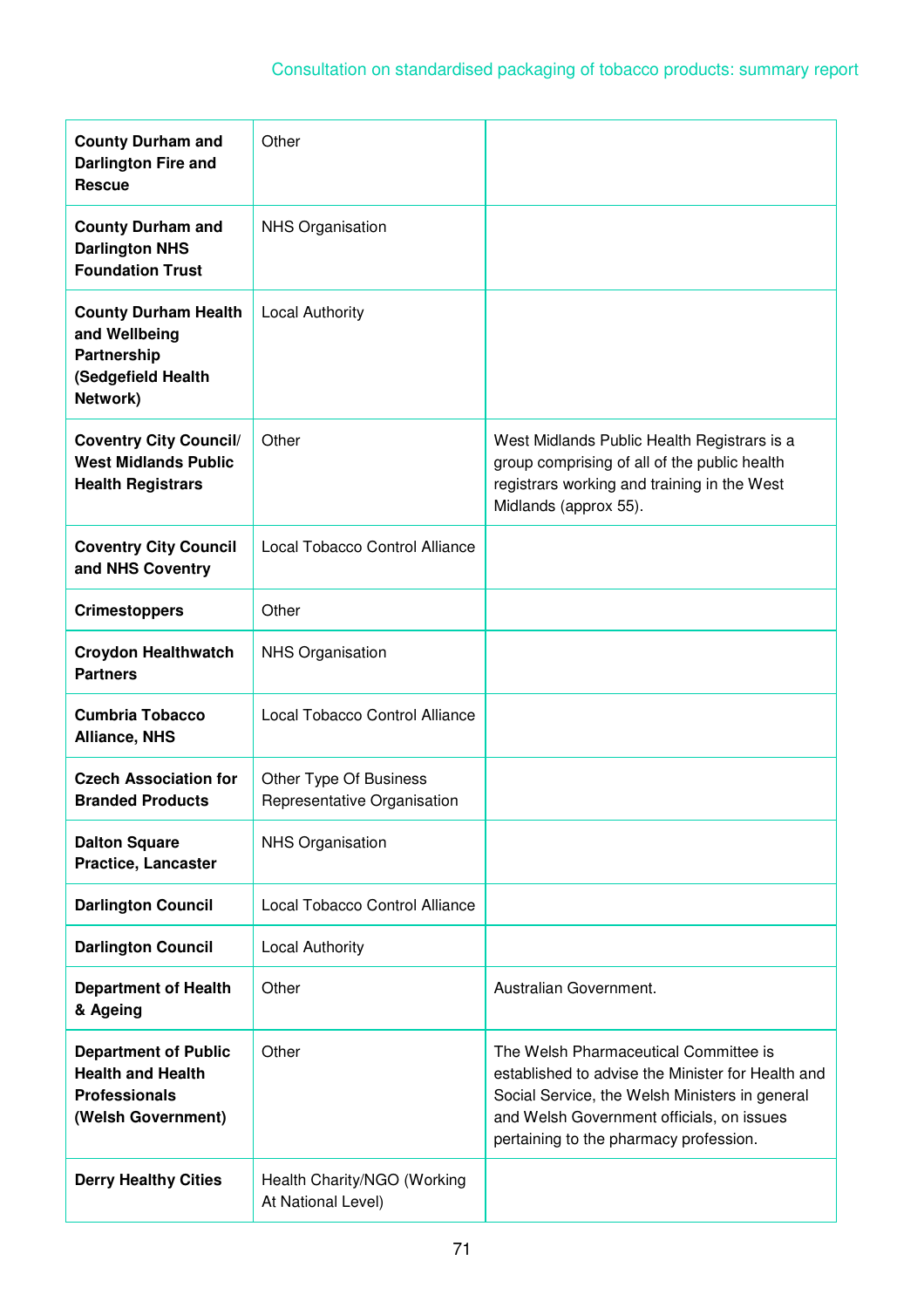| <b>Derwent Valley</b><br>Partnership                                                                    | Other                                             |                                                                                                                                                                                                                       |
|---------------------------------------------------------------------------------------------------------|---------------------------------------------------|-----------------------------------------------------------------------------------------------------------------------------------------------------------------------------------------------------------------------|
| <b>Derwentside Health</b><br><b>Network</b>                                                             | <b>NHS Organisation</b>                           |                                                                                                                                                                                                                       |
| <b>Drug Science</b>                                                                                     | Health Charity/NGO (Working<br>At National Level) |                                                                                                                                                                                                                       |
| <b>Dudley MBC</b>                                                                                       | <b>Local Authority</b>                            |                                                                                                                                                                                                                       |
| <b>Dudley Metropolitan</b><br><b>Borough Council</b>                                                    | <b>Local Authority</b>                            |                                                                                                                                                                                                                       |
| <b>Dudley PCT</b>                                                                                       | Local Tobacco Control Alliance                    |                                                                                                                                                                                                                       |
| <b>Dudley PCT</b>                                                                                       | <b>NHS Organisation</b>                           |                                                                                                                                                                                                                       |
| Durham & Chester Le<br><b>Street Health Network</b>                                                     | <b>NHS Organisation</b>                           |                                                                                                                                                                                                                       |
| <b>Durham Council</b>                                                                                   | Local Tobacco Control Alliance                    |                                                                                                                                                                                                                       |
| <b>Durham County</b><br><b>Council</b>                                                                  | <b>Local Authority</b>                            |                                                                                                                                                                                                                       |
| <b>Durham County</b><br><b>Council</b>                                                                  | Other                                             | Chair of the North East Public Protection Group.<br>Comprise the 12 Heads of Public Protection<br>from the councils in North East England, we<br>coordinate Environmental Health, Trading<br>Standards and Licensing. |
| <b>Durham Dales</b><br><b>Easington and</b><br><b>Sedgefield Clinical</b><br><b>Commissioning Group</b> | NHS Organisation                                  | Durham Dales Easington and Sedgefield clinical<br>Commissioning group (DDES CCG).                                                                                                                                     |
| <b>Durham Dales Health</b><br><b>Network</b>                                                            | <b>Local Authority</b>                            |                                                                                                                                                                                                                       |
| <b>Ealing Stop Smoking</b><br><b>Service</b>                                                            | <b>NHS Organisation</b>                           |                                                                                                                                                                                                                       |
| <b>East Durham Area</b><br><b>Action Partnership</b>                                                    | <b>Local Authority</b>                            |                                                                                                                                                                                                                       |
| <b>East Lancashire</b><br><b>Clinical</b><br><b>Commissioning Group</b>                                 | <b>NHS Organisation</b>                           |                                                                                                                                                                                                                       |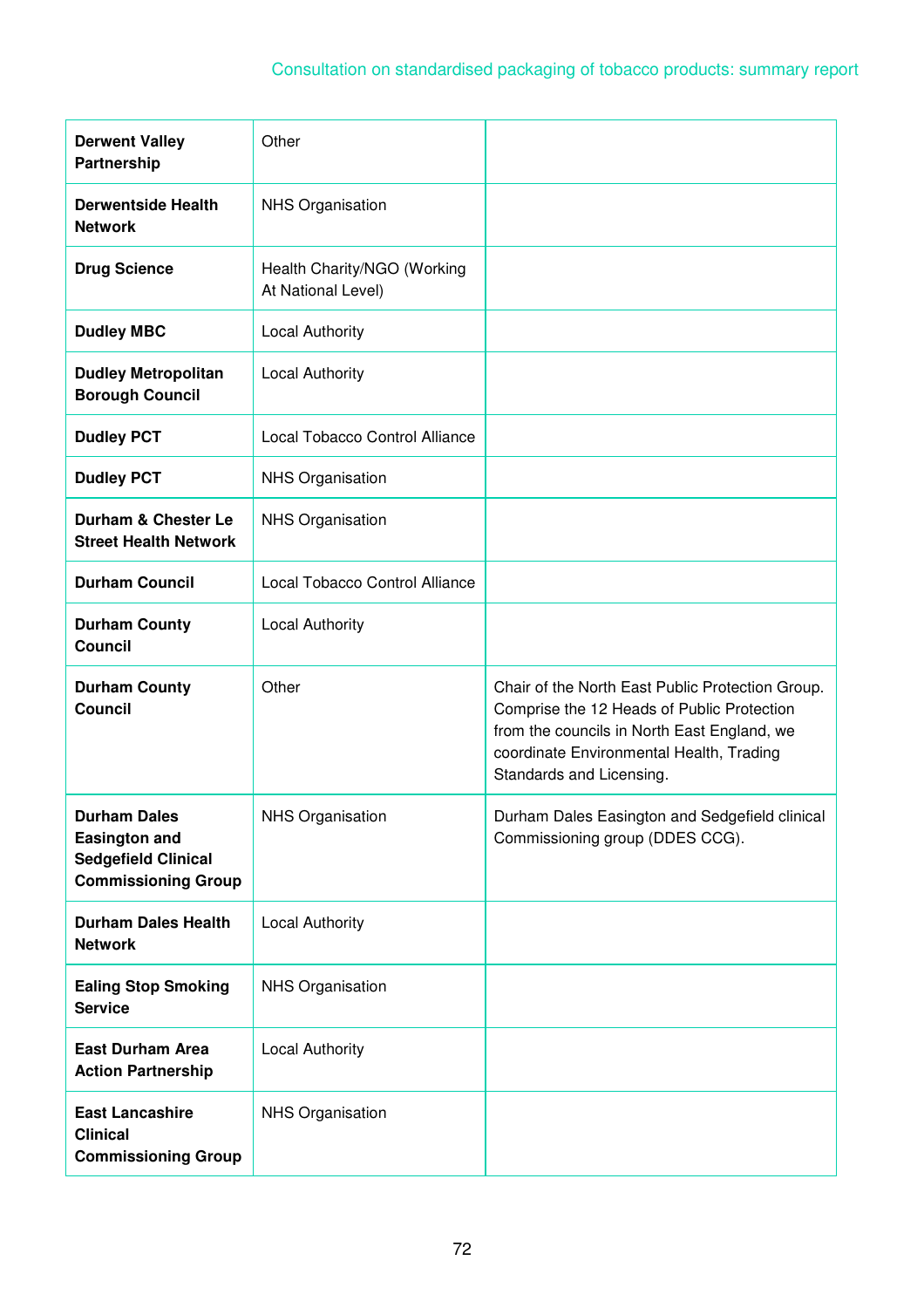| <b>East of England</b><br><b>Trading Standards</b><br><b>Association</b>             | <b>Local Authority Trading</b><br><b>Standards Or Regulatory</b><br>Services Department |                                                                                                                                                                                                        |
|--------------------------------------------------------------------------------------|-----------------------------------------------------------------------------------------|--------------------------------------------------------------------------------------------------------------------------------------------------------------------------------------------------------|
| <b>East Riding of</b><br><b>Yorkshire Council</b>                                    | <b>Local Authority</b>                                                                  |                                                                                                                                                                                                        |
| <b>East Sussex County</b><br><b>Council</b>                                          | <b>Local Authority</b>                                                                  |                                                                                                                                                                                                        |
| <b>East Sussex Fire and</b><br><b>Rescue Service</b><br><b>Brighton City Borough</b> | Other                                                                                   | Fire and Rescue Service.                                                                                                                                                                               |
| <b>Eastleigh Borough</b><br><b>Council</b>                                           | <b>Local Authority</b>                                                                  |                                                                                                                                                                                                        |
| <b>Economiesuisse</b>                                                                | Other Type Of Business<br>Representative Organisation                                   | Economiesuisse is the largest umbrella<br>organisation representing the Swiss businesses.<br>Our members are Associations from all sectors,<br>chambers of commerce and major individual<br>companies. |
| <b>Edinburgh Pipe Club</b>                                                           | Other                                                                                   | Edinburgh Pipe Club is a group for local pipe<br>smokers to enjoy their pipes and tobacco in like-<br>minded company.                                                                                  |
| <b>Enagh Youth Forum</b>                                                             | Other                                                                                   | Youth organisation.                                                                                                                                                                                    |
| <b>Environmental Health</b><br>Department, Limavady<br><b>Borough Council</b>        | Other                                                                                   | Local Authority and local tobacco control<br>alliance.                                                                                                                                                 |
| <b>Ethics and Health</b><br><b>Foundation</b>                                        | Health Charity/NGO (Working<br>At National Level)                                       | Healthy living foundation (not for profit, health<br>promotion).                                                                                                                                       |
| <b>European Carton</b><br><b>Makers Association</b>                                  | Other Type Of Business<br>Representative Organisation                                   |                                                                                                                                                                                                        |
| <b>European Cigar</b><br><b>Manufacturers</b><br><b>Association (ECMA)</b>           | Other Type Of Business<br>Representative Organisation                                   |                                                                                                                                                                                                        |
| <b>European Heart</b><br><b>Network</b>                                              | Other                                                                                   | European health NGO                                                                                                                                                                                    |
| <b>European</b><br><b>Parliamentary Labour</b><br><b>Party</b>                       | Other                                                                                   |                                                                                                                                                                                                        |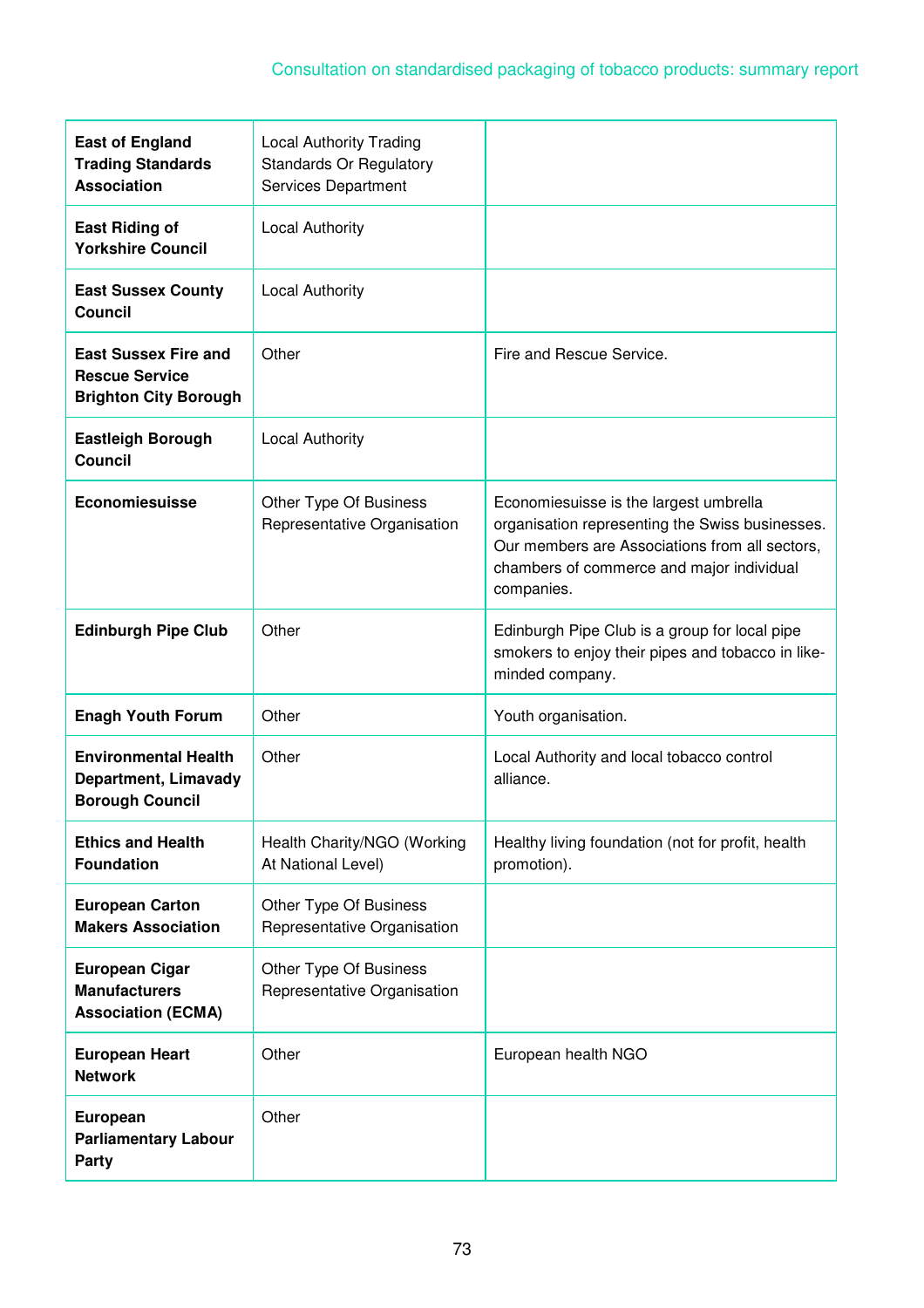| <b>European Respiratory</b><br><b>Society</b>           | Other                                                 | The European Respiratory Society is a<br>professional medical organisation with more<br>than 12,000 members in over 100 countries<br>across the globe representing medical and<br>scientific experts in the field of respiratory<br>medicine and lung science. Its mission is to<br>alleviate suffering from respiratory disease<br>through advocacy, research, knowledge sharing<br>and education. Its annual congress attracts over<br>20,000 respiratory health professionals from all<br>across the world. More info at www.ersnet.org                                                   |
|---------------------------------------------------------|-------------------------------------------------------|----------------------------------------------------------------------------------------------------------------------------------------------------------------------------------------------------------------------------------------------------------------------------------------------------------------------------------------------------------------------------------------------------------------------------------------------------------------------------------------------------------------------------------------------------------------------------------------------|
| <b>European Smoking</b><br><b>Tobacco Association</b>   | Other                                                 | The European Smoking Tobacco Association,<br>ESTA, represents the interests of companies<br>manufacturing and distributing smoking tobacco<br>products, including fine-cut tobacco, pipe<br>tobacco, traditional nasal snuff and chewing<br>tobaccos, as well as national trade associations<br>representing 'smoking tobacco' products. Our<br>members include small and medium sized<br>companies in Europe, as well as multinational<br>companies of which several are located in the<br>United Kingdom. European Commission's<br>register of interest representatives:<br>0138855852-93) |
| <b>Faculty of Public</b><br><b>Health - UK</b>          | Health Charity/NGO (Working<br>At National Level)     |                                                                                                                                                                                                                                                                                                                                                                                                                                                                                                                                                                                              |
| <b>Fast Forward</b>                                     | Health Charity/NGO (Working<br>At National Level)     |                                                                                                                                                                                                                                                                                                                                                                                                                                                                                                                                                                                              |
| <b>Federation of German</b><br><b>Industries (BDI)</b>  | Other Type Of Business<br>Representative Organisation |                                                                                                                                                                                                                                                                                                                                                                                                                                                                                                                                                                                              |
| <b>Federation of</b><br><b>Wholesale Distributors</b>   | Other Type Of Business<br>Representative Organisation |                                                                                                                                                                                                                                                                                                                                                                                                                                                                                                                                                                                              |
| Fedil                                                   | Other Type Of Business<br>Representative Organisation |                                                                                                                                                                                                                                                                                                                                                                                                                                                                                                                                                                                              |
| <b>Fenland District</b><br><b>Council</b>               | <b>Local Authority</b>                                |                                                                                                                                                                                                                                                                                                                                                                                                                                                                                                                                                                                              |
| <b>Fife Council</b>                                     | <b>Local Authority</b>                                |                                                                                                                                                                                                                                                                                                                                                                                                                                                                                                                                                                                              |
| <b>Finnish Tobacco</b><br><b>Industries' Federation</b> | Other Type Of Business<br>Representative Organisation |                                                                                                                                                                                                                                                                                                                                                                                                                                                                                                                                                                                              |
| <b>Fitch</b>                                            | Other                                                 | Design agency                                                                                                                                                                                                                                                                                                                                                                                                                                                                                                                                                                                |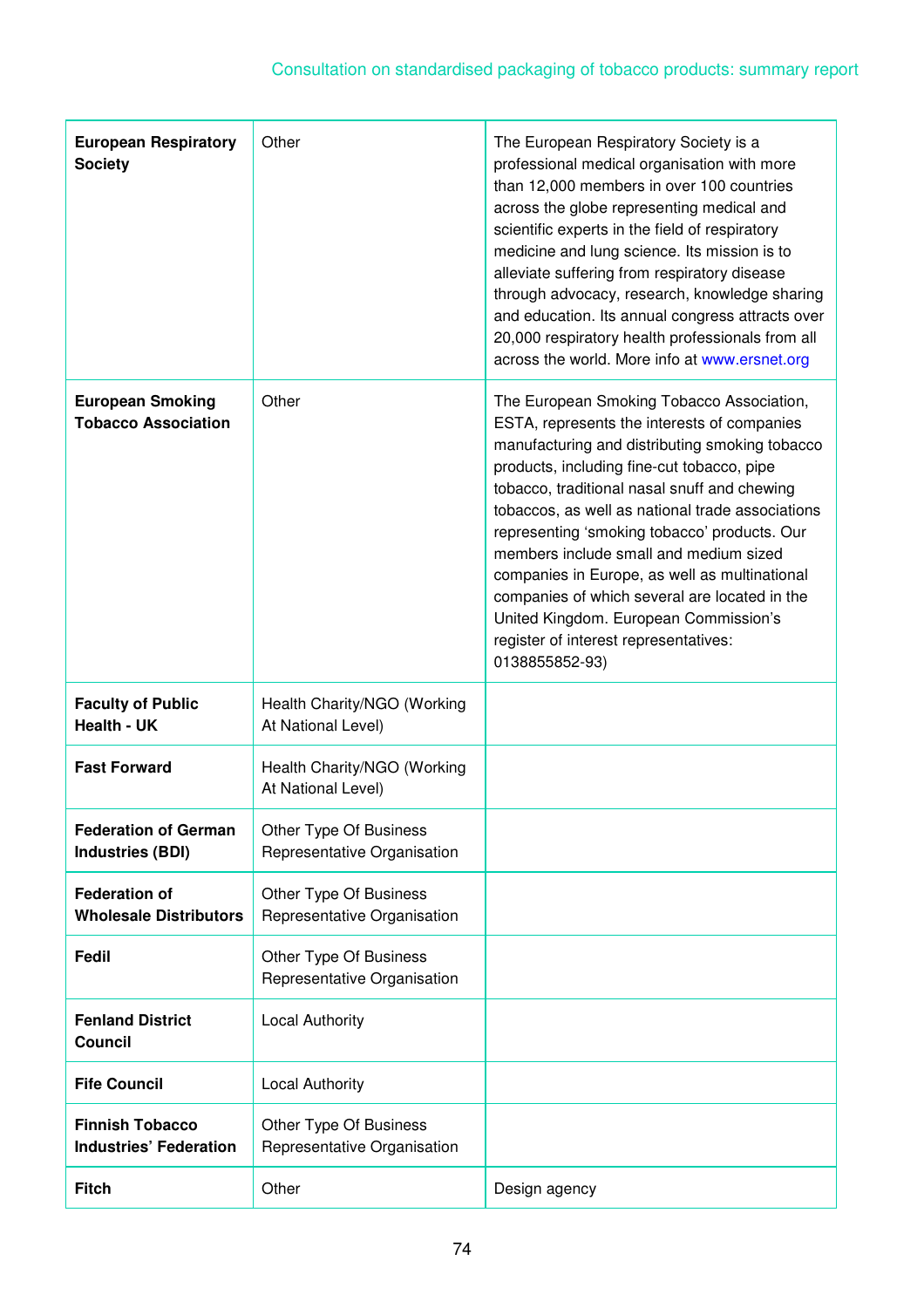| <b>Forum of Private</b><br><b>Business</b>                                                  | Other Type Of Business<br>Representative Organisation |                                                                                                                                                                                                                                                                                                                                                            |
|---------------------------------------------------------------------------------------------|-------------------------------------------------------|------------------------------------------------------------------------------------------------------------------------------------------------------------------------------------------------------------------------------------------------------------------------------------------------------------------------------------------------------------|
| <b>Foundation for the</b><br><b>Study of Infant Death</b>                                   | Health Charity/NGO (Working<br>At National Level)     |                                                                                                                                                                                                                                                                                                                                                            |
| <b>Frederick Gough</b><br><b>School</b>                                                     | <b>Local Authority</b>                                |                                                                                                                                                                                                                                                                                                                                                            |
| <b>Freedom Organisation</b><br>For the Right To Enjoy<br><b>Smoking Tobacco</b><br>(FOREST) | Other                                                 | FOREST is a lobby group. We represent adults<br>who choose to consumer tobacco and adults<br>who are tolerant of those who choose to<br>consume tobacco.                                                                                                                                                                                                   |
| <b>Freedom To Choose</b><br>(Scotland)                                                      | Other                                                 | Freedom to Choose (Scotland), campaigning<br>group on the issue of the smoking ban and<br>related issues.                                                                                                                                                                                                                                                  |
| <b>FRESH-Smoke Free</b><br><b>North East</b>                                                | <b>NHS Organisation</b>                               | FRESH-Smoke Free North East was set up in<br>May 2005 as the UK's first dedicated regional<br>tobacco control programme.                                                                                                                                                                                                                                   |
| <b>Gateshead Council</b>                                                                    | Other                                                 | Tyne and Wear Joint Trading Standards<br>Committee was established in 1986 to<br>coordinate Trading Standards across the 5 Tyne<br>and Wear councils and to support the<br>management of our joint services.                                                                                                                                               |
| <b>Gateshead Council</b>                                                                    | Local Tobacco Control Alliance                        |                                                                                                                                                                                                                                                                                                                                                            |
| <b>Gateshead Council</b>                                                                    | <b>Local Authority</b>                                |                                                                                                                                                                                                                                                                                                                                                            |
| <b>Gateshead PCT</b>                                                                        | <b>NHS Organisation</b>                               |                                                                                                                                                                                                                                                                                                                                                            |
| <b>Gateshead Youth</b><br><b>Council</b>                                                    | Other                                                 | Gateshead youth council is an umbrella support<br>organisation for groups and individuals working<br>with young people. we support Gateshead youth<br>assembly, and elected body of young people<br>charged with collecting and acting upon the<br>views of young people in Gateshead and<br>delivering these views to the appropriate<br>decision makers. |
| <b>German Cancer</b><br><b>Research Center</b>                                              | University Or Research<br>Organisation                |                                                                                                                                                                                                                                                                                                                                                            |
| <b>Global Bridges</b><br>(Hosted By Mayo<br>Clinic in the USA)                              | Other                                                 | Global Bridges is an international network of<br>healthcare professionals and organizations<br>dedicated to advancing evidence-based tobacco<br>dependence treatment and effective tobacco<br>control policy. Global Bridges is hosted by                                                                                                                  |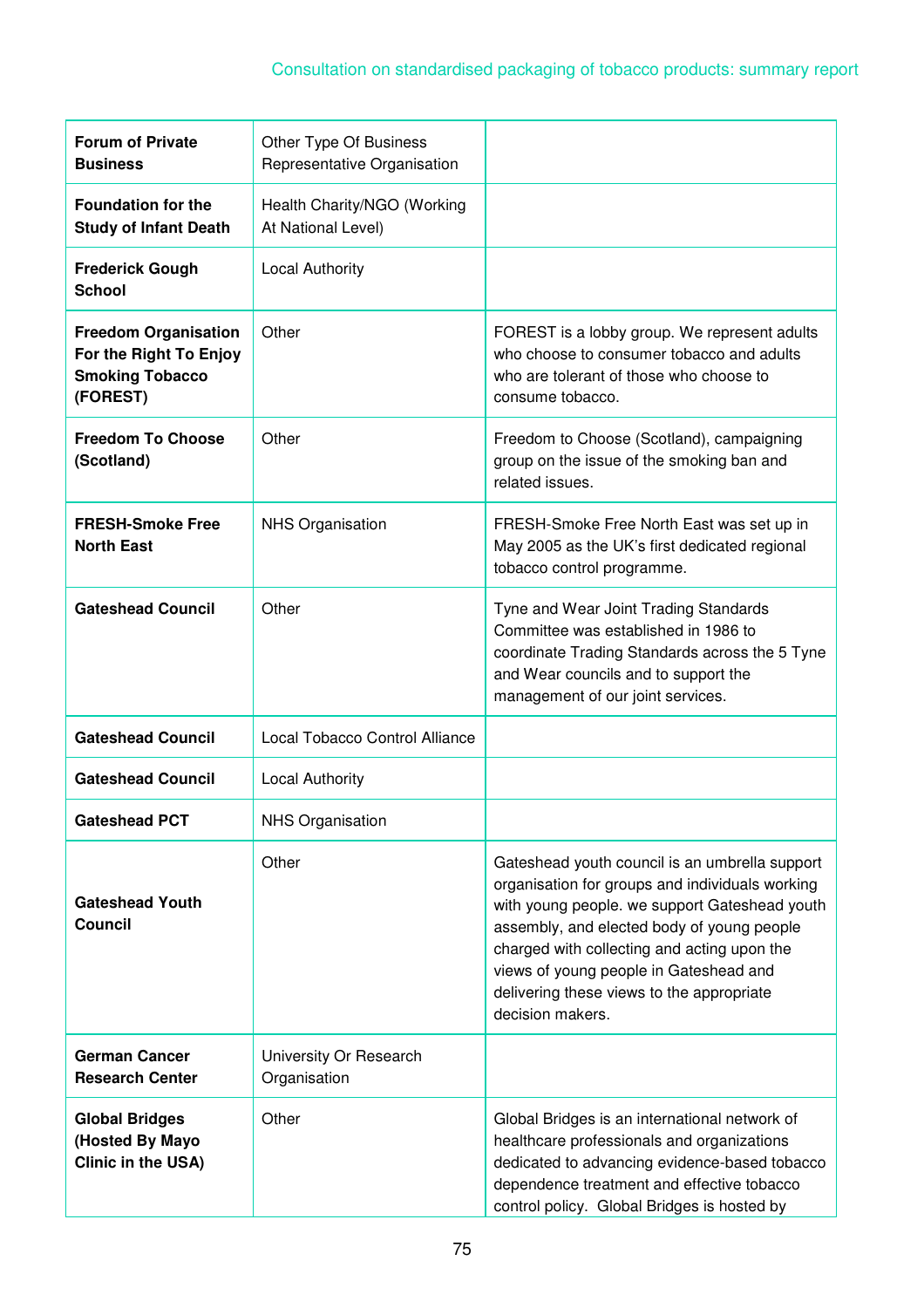|                                                                                                            |                                                                                         | Mayo Clinic in the USA and includes several<br>hundred members from around the world.                |
|------------------------------------------------------------------------------------------------------------|-----------------------------------------------------------------------------------------|------------------------------------------------------------------------------------------------------|
| <b>Greater Glasgow &amp;</b><br><b>Clyde NHS, Smokefree</b><br><b>Youth Services</b>                       | <b>NHS Organisation</b>                                                                 | The group contains representatives from the<br>NHS, trading standards and other partner<br>agencies. |
| Greater Manchester &<br><b>Cheshire Cancer</b><br><b>Network</b>                                           | <b>NHS Organisation</b>                                                                 |                                                                                                      |
| <b>Hampshire Fire and</b><br><b>Rescue Service</b>                                                         | Other                                                                                   |                                                                                                      |
| <b>Hartlepool Borough</b><br><b>Council</b>                                                                | Other                                                                                   | Health Scrutiny Forum, Hartlepool Borough<br>Council.                                                |
| <b>Hartlepool Borough</b><br><b>Council</b>                                                                | <b>Local Authority</b>                                                                  | Shadow Health and Wellbeing Board (LA and<br>NHS).                                                   |
| <b>Health and Partnership</b><br><b>Scrutiny Committee,</b><br><b>Darlington Borough</b><br><b>Council</b> | <b>Local Authority</b>                                                                  |                                                                                                      |
| <b>Herefordshire Council</b>                                                                               | <b>Local Authority Trading</b><br><b>Standards Or Regulatory</b><br>Services Department |                                                                                                      |
| <b>Hertfordshire NHS</b>                                                                                   | <b>NHS Organisation</b>                                                                 |                                                                                                      |
| <b>Homer Hill House</b>                                                                                    | <b>NHS Organisation</b>                                                                 |                                                                                                      |
| Humber Alliance on<br><b>Tobacco</b>                                                                       | Local Tobacco Control Alliance                                                          |                                                                                                      |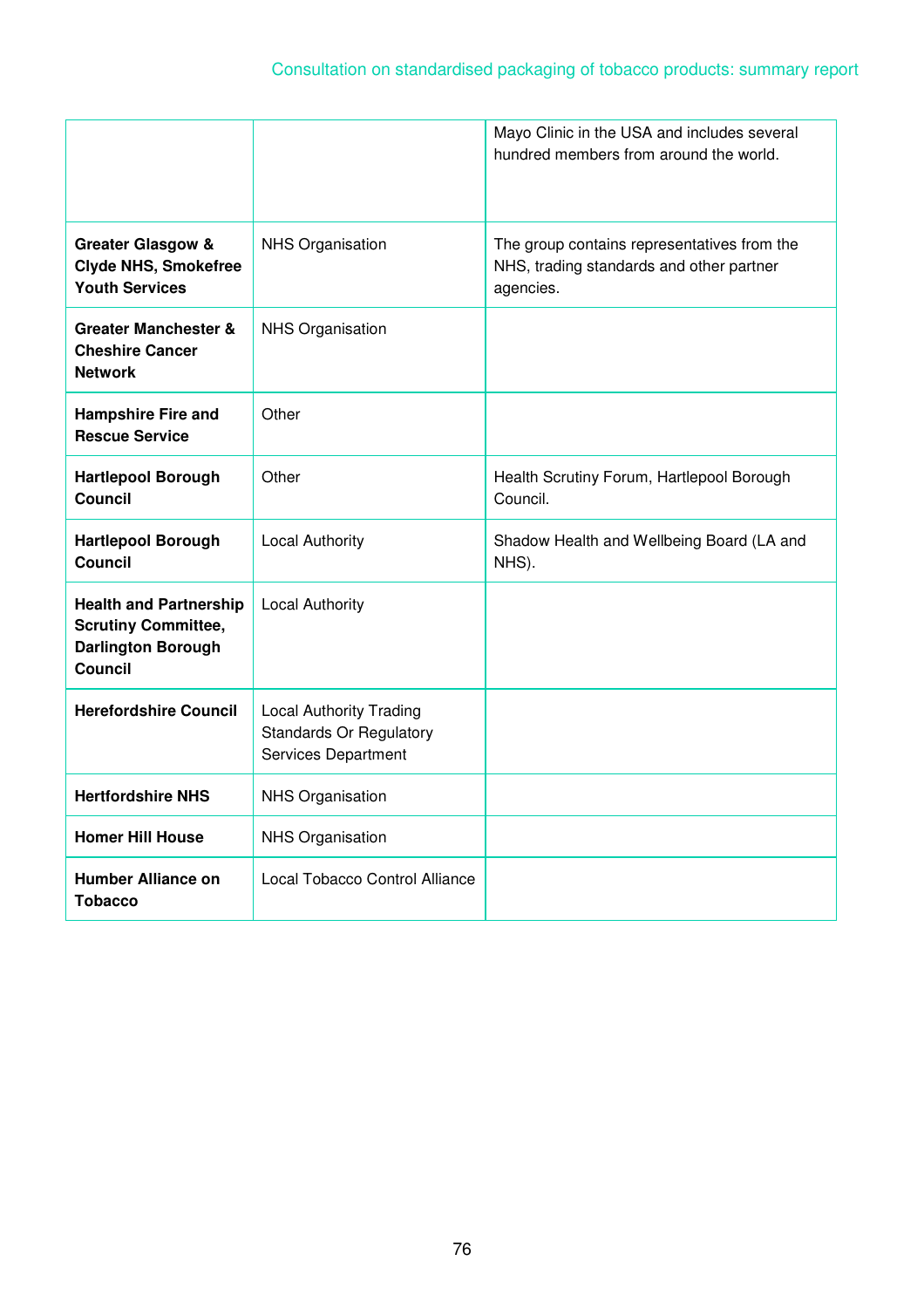| <b>Independent Scottish</b><br><b>Specialist</b><br><b>Tobacconists'</b><br><b>Association (ISSTA)</b> | Other Type Of Business<br>Representative Organisation | The Independent Scottish Specialist<br>Tobacconists' Association (ISSTA) -<br>representing the small number (approx. 10) of<br>Specialist Tobacconist business (as defined by<br>TAPA 2002) in Scotland, including:<br>The Cigar Box, Edinburgh<br>$\bullet$<br>The Pipe Shop, Edinburgh<br>$\bullet$<br>Robert Graham, Edinburgh<br>$\bullet$<br>Treasurer 1874, Edinburgh<br>$\bullet$<br>Robert Graham/Global Whiskies, Glasgow<br>$\bullet$<br>T H Dallings, Ayr<br>$\bullet$<br>G T Coventry, Kirkcaldy<br>$\bullet$<br>Herbert Love, Aberdeen<br>$\bullet$<br>Harvey's Tobacconist, Paisley<br>$\bullet$<br>Alex Davidson's, Dunoon<br>$\bullet$ |
|--------------------------------------------------------------------------------------------------------|-------------------------------------------------------|--------------------------------------------------------------------------------------------------------------------------------------------------------------------------------------------------------------------------------------------------------------------------------------------------------------------------------------------------------------------------------------------------------------------------------------------------------------------------------------------------------------------------------------------------------------------------------------------------------------------------------------------------------|
| <b>Institute of Directors</b>                                                                          | Other Type Of Business<br>Representative Organisation |                                                                                                                                                                                                                                                                                                                                                                                                                                                                                                                                                                                                                                                        |
| <b>Institute of Economic</b><br><b>Affairs (IEA)</b>                                                   | Other                                                 | DISCLAIMER: As part of its educational<br>objectives the IEA facilitates responses to public<br>policy consultations by academics and others.<br>However, the views expressed, whilst generally<br>consistent with the IEA's mission, are those of<br>the authors and not those of the IEA (which has<br>no corporate view), its managing Trustees,<br>senior staff or Academic Advisory Council. If<br>these views are quoted then we ask they are<br>quoted as the views of the author(s).                                                                                                                                                           |
| <b>Institute of Public</b><br><b>Health inlreland</b>                                                  | Other                                                 | The Institute of Public Health in Ireland. The<br>remit of the Institute of Public Health in Ireland<br>(IPH) is to promote cooperation for public health<br>between Northern Ireland and the Republic of<br>Ireland in the areas of research and information,<br>capacity building and policy advice. Our<br>approach is to support Departments of Health<br>and their agencies in both jurisdictions, and<br>maximise the benefits of all-island cooperation<br>to achieve practical benefits for people in<br>Northern Ireland and the Republic of Ireland.                                                                                         |
| <b>Intellectual Property</b><br><b>Lawyers' Association</b>                                            | Other                                                 |                                                                                                                                                                                                                                                                                                                                                                                                                                                                                                                                                                                                                                                        |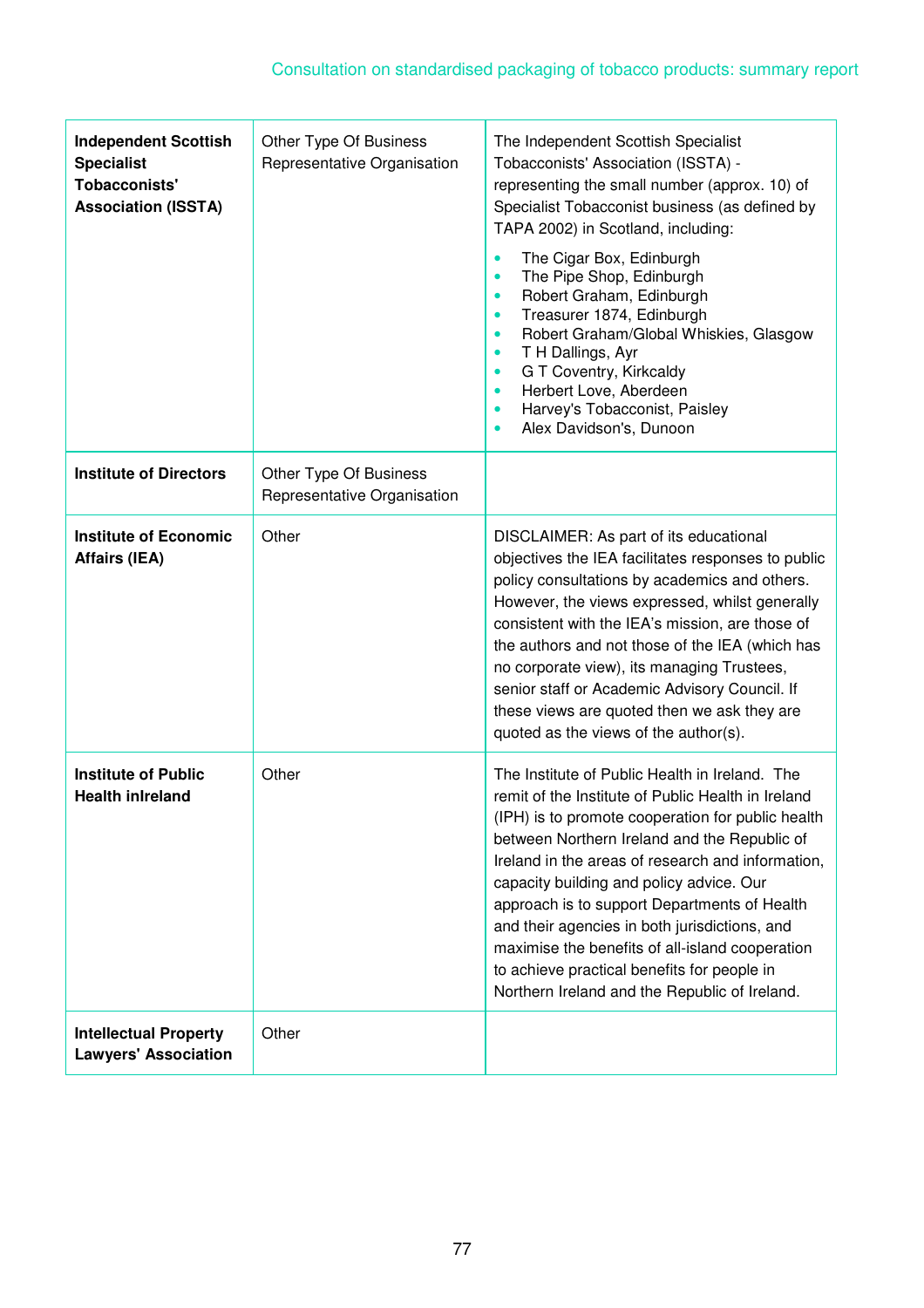| <b>Inter-American</b><br><b>Association of</b><br><b>Intellectual Property</b><br>(ASIPI)    | Other                                             | ASIPI is a non-profit organization, established in<br>1964, with the purpose of bringing together<br>professionals interested in studying,<br>disseminating and developing intellectual<br>property laws in America. Among its objectives<br>are advising the governments and<br>intergovernmental entities on matters related to<br>the unification of the intellectual property laws,<br>as well as encouraging relationships with related<br>entities, such as the World Intellectual Property<br>Organization (WIPO), the Association<br>Internationale pour la Protection de la Propriété<br>Intellectuelle (AIPPI), the International<br>Trademark Association (INTA), the Fédération<br>Internationale de Conseils en Propriété<br>Industrielle (FICPI), the American Intellectual<br>Property Law Association (AIPLA) and the<br>Intellectual Property Owners Association (IPO).<br>ASIPI is a WIPO Observer. |
|----------------------------------------------------------------------------------------------|---------------------------------------------------|-----------------------------------------------------------------------------------------------------------------------------------------------------------------------------------------------------------------------------------------------------------------------------------------------------------------------------------------------------------------------------------------------------------------------------------------------------------------------------------------------------------------------------------------------------------------------------------------------------------------------------------------------------------------------------------------------------------------------------------------------------------------------------------------------------------------------------------------------------------------------------------------------------------------------|
| <b>International</b><br><b>Association for the</b><br><b>Study of Lung Cancer</b><br>(IASLC) | University Or Research<br>Organisation            |                                                                                                                                                                                                                                                                                                                                                                                                                                                                                                                                                                                                                                                                                                                                                                                                                                                                                                                       |
| <b>International Chamber</b><br>of Commerce UK                                               | Other                                             | International Chamber of Commerce.                                                                                                                                                                                                                                                                                                                                                                                                                                                                                                                                                                                                                                                                                                                                                                                                                                                                                    |
| <b>International Union</b><br><b>Against Tuberculosis</b><br>and Lung Disease<br>(France)    | Other                                             | Health charity/NGO (working at international<br>level).                                                                                                                                                                                                                                                                                                                                                                                                                                                                                                                                                                                                                                                                                                                                                                                                                                                               |
| <b>Involve North East</b>                                                                    | Other                                             |                                                                                                                                                                                                                                                                                                                                                                                                                                                                                                                                                                                                                                                                                                                                                                                                                                                                                                                       |
| <b>INWAT (Europe)</b>                                                                        | Other                                             | NGO working at national and European levels-<br>International Network of Women Against<br>Tobacco (INWAT) (Europe).                                                                                                                                                                                                                                                                                                                                                                                                                                                                                                                                                                                                                                                                                                                                                                                                   |
| <b>Irish Cancer Society</b><br>(Rachel Wright)                                               | Health Charity/NGO (Working<br>At National Level) |                                                                                                                                                                                                                                                                                                                                                                                                                                                                                                                                                                                                                                                                                                                                                                                                                                                                                                                       |
| Isle of Wight NHS                                                                            | <b>NHS Organisation</b>                           |                                                                                                                                                                                                                                                                                                                                                                                                                                                                                                                                                                                                                                                                                                                                                                                                                                                                                                                       |
| <b>Islington NHS Stop</b><br><b>Smoking Service</b>                                          | <b>NHS Organisation</b>                           |                                                                                                                                                                                                                                                                                                                                                                                                                                                                                                                                                                                                                                                                                                                                                                                                                                                                                                                       |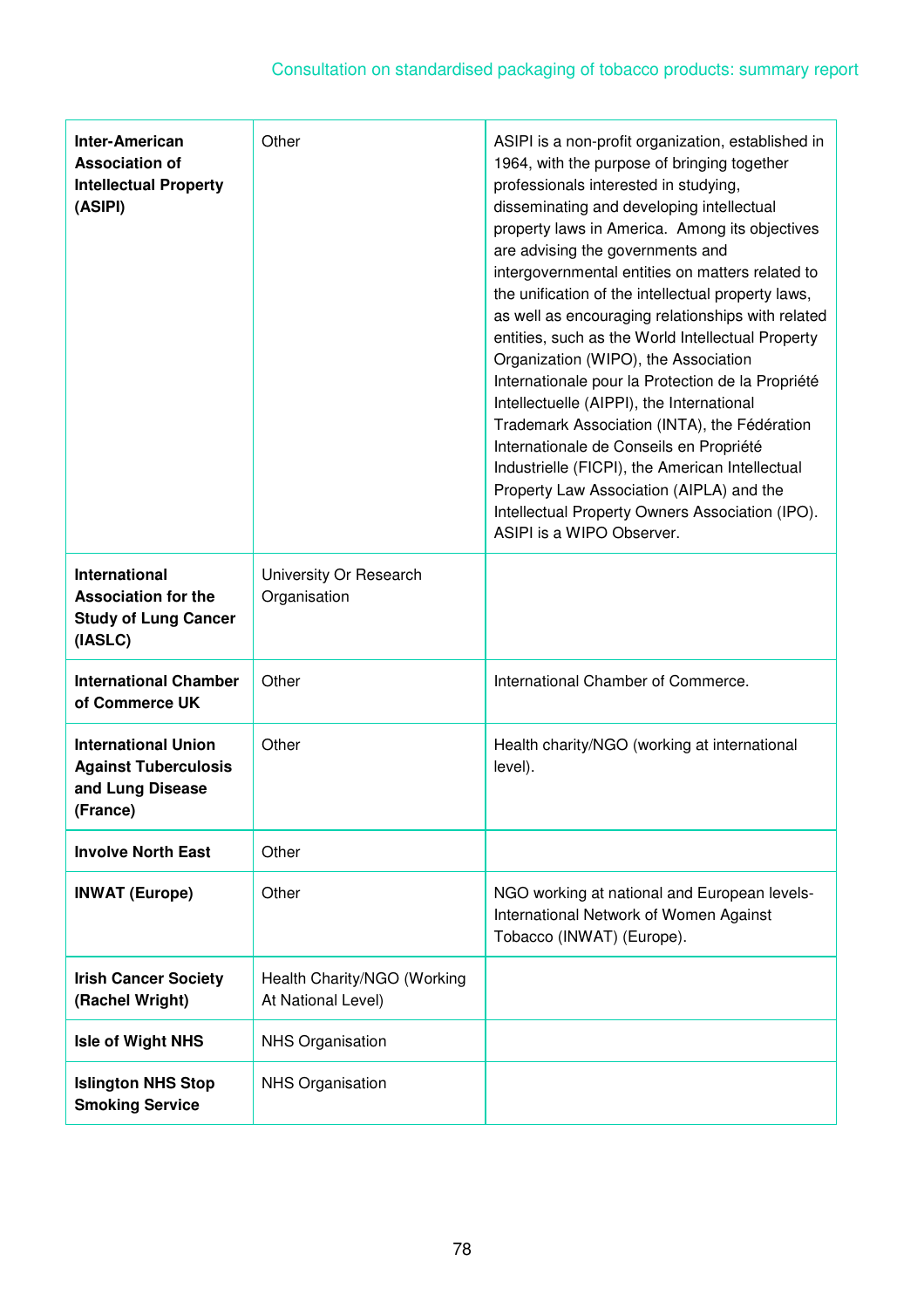| <b>KCFN</b>                                                                    | Other                                                                                          | KCFN is one of Kent's foremost children's<br>charities and has been working since 2004 to<br>improve the lives of children and young people<br>across the county.                                                                                                                                                                                                                                                                                                                                                                                |
|--------------------------------------------------------------------------------|------------------------------------------------------------------------------------------------|--------------------------------------------------------------------------------------------------------------------------------------------------------------------------------------------------------------------------------------------------------------------------------------------------------------------------------------------------------------------------------------------------------------------------------------------------------------------------------------------------------------------------------------------------|
| <b>Keep Britain Tidy</b>                                                       | Other                                                                                          | An environmental charity working to improve the<br>quality of our local environments. We run the<br>anti-litter campaign for England and run<br>programmes such as Eco-Schools, Blue Flag for<br>beaches, and the Green Flag for parks to<br>demonstrate practical action, through which we<br>intend to promote and enhance wellbeing. Our<br>vision is a world where people understand and<br>actively care for the environment and each<br>other. Our mission is to inspire and enable<br>people to be litter-free, waste less and live more. |
| <b>Kent County Council</b>                                                     | Local Tobacco Control Alliance                                                                 |                                                                                                                                                                                                                                                                                                                                                                                                                                                                                                                                                  |
| <b>Kent County Council</b>                                                     | <b>Local Authority</b>                                                                         |                                                                                                                                                                                                                                                                                                                                                                                                                                                                                                                                                  |
| <b>Kick Ash</b><br>Cambridgeshire                                              | Other                                                                                          | Kick Ash Cambridgeshire is a young person led<br>smoking prevention programme supported by<br>NHS Cambridgeshire, Cambridgeshire County<br>Council, and Schools across Camrbidegshire.                                                                                                                                                                                                                                                                                                                                                           |
| <b>Kidz Konnekt</b>                                                            | Other                                                                                          |                                                                                                                                                                                                                                                                                                                                                                                                                                                                                                                                                  |
| <b>Knowlsey MBC</b>                                                            | <b>Local Authority Trading</b><br><b>Standards Or Regulatory</b><br><b>Services Department</b> |                                                                                                                                                                                                                                                                                                                                                                                                                                                                                                                                                  |
| <b>Knowsley MBC Youth</b><br><b>Services</b>                                   | <b>Local Authority</b>                                                                         |                                                                                                                                                                                                                                                                                                                                                                                                                                                                                                                                                  |
| <b>Knowsley Metropolitan</b><br><b>Borough Council</b>                         | <b>NHS Organisation</b>                                                                        | Knowsley Public Health Team.                                                                                                                                                                                                                                                                                                                                                                                                                                                                                                                     |
| <b>Lambeth Council</b>                                                         | <b>Local Authority</b>                                                                         | Specifically the Health and Adult Social Care<br>Scrutiny Sub-Committee.                                                                                                                                                                                                                                                                                                                                                                                                                                                                         |
| <b>Lambeth Tobacco</b><br><b>Control Alliance</b>                              | Other                                                                                          | A local partnership comprising of NHS, local<br>authority, police, fire service and voluntary<br>sector.                                                                                                                                                                                                                                                                                                                                                                                                                                         |
| <b>Lancashire County</b><br><b>Council Trading</b><br><b>Standards Service</b> | <b>Local Authority Trading</b><br><b>Standards Or Regulatory</b><br>Services Department        |                                                                                                                                                                                                                                                                                                                                                                                                                                                                                                                                                  |
| <b>Lancaster City Council</b>                                                  | <b>Local Authority</b>                                                                         |                                                                                                                                                                                                                                                                                                                                                                                                                                                                                                                                                  |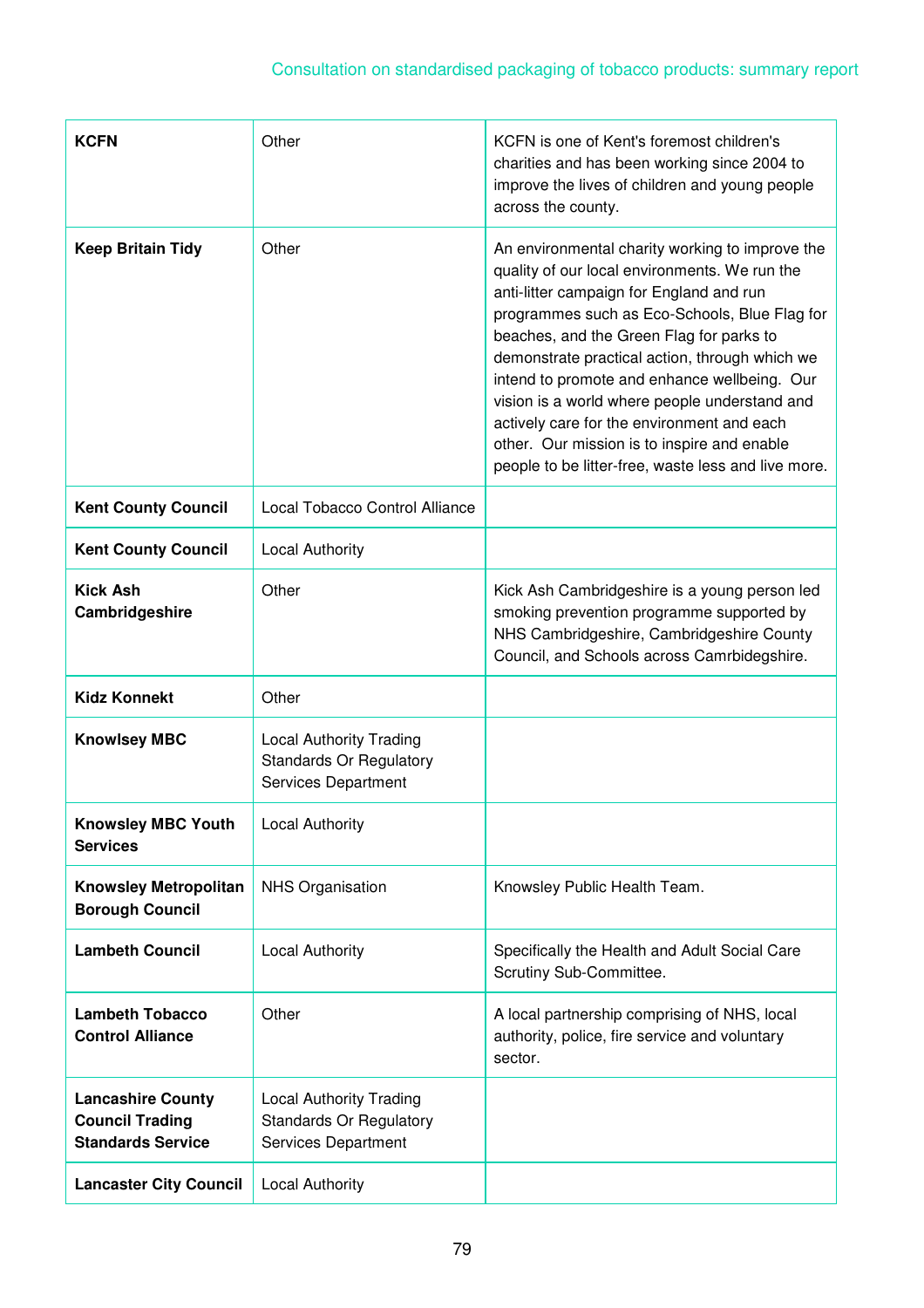| <b>Leeds and York</b><br><b>Partnership NHS</b><br><b>Foundation Trust</b> | <b>NHS Organisation</b>                                                                 |                                                                                                                                                                                                                                                                                                                                                                                                                                                                                                                                                                                                                                                                                                                                                                                                       |
|----------------------------------------------------------------------------|-----------------------------------------------------------------------------------------|-------------------------------------------------------------------------------------------------------------------------------------------------------------------------------------------------------------------------------------------------------------------------------------------------------------------------------------------------------------------------------------------------------------------------------------------------------------------------------------------------------------------------------------------------------------------------------------------------------------------------------------------------------------------------------------------------------------------------------------------------------------------------------------------------------|
| <b>Leeds North CCG</b>                                                     | <b>NHS Organisation</b>                                                                 |                                                                                                                                                                                                                                                                                                                                                                                                                                                                                                                                                                                                                                                                                                                                                                                                       |
| <b>Leeds Teaching</b><br><b>Hospitals NHS Trust</b>                        | <b>NHS Organisation</b>                                                                 |                                                                                                                                                                                                                                                                                                                                                                                                                                                                                                                                                                                                                                                                                                                                                                                                       |
| <b>Leicester Tobacco</b><br><b>Control Alliance</b>                        | Local Tobacco Control Alliance                                                          |                                                                                                                                                                                                                                                                                                                                                                                                                                                                                                                                                                                                                                                                                                                                                                                                       |
| <b>Leicestershire County</b><br>Council                                    | Other                                                                                   | Leicestershire Health and Wellbeing Board.                                                                                                                                                                                                                                                                                                                                                                                                                                                                                                                                                                                                                                                                                                                                                            |
| Leicestershire<br><b>Tobacco Control</b><br><b>Alliance</b>                | Local Tobacco Control Alliance                                                          |                                                                                                                                                                                                                                                                                                                                                                                                                                                                                                                                                                                                                                                                                                                                                                                                       |
| <b>Licensing Executives</b><br>Society (Britain and<br>Ireland)            | Other                                                                                   | Licensing Executives Society (Britain and<br>Ireland) ("LES") is the local chapter of Licensing<br>Executives Society International ("LESI"). LESI<br>is the world's leading association of technology<br>transfer and licensing professionals, with over<br>11,000 members worldwide. The membership<br>is mixed, not only geographically, but also in<br>terms of members' backgrounds, including<br>business people, professionals (lawyers<br>particularly intellectual property lawyers,<br>accountants and patent agents) in private<br>practice and in house, and academics, drawn<br>from a broad range of industry sectors. LES,<br>the local chapter here, is one of the largest with<br>approaching 500 members and its members are<br>engaged in all the fields of activity listed above. |
| <b>Link 4 Life</b>                                                         | Other                                                                                   | Rochdale Boroughwide Cultural Trust trading as<br>Link4Life.                                                                                                                                                                                                                                                                                                                                                                                                                                                                                                                                                                                                                                                                                                                                          |
| <b>Little Lever Children</b><br>and Young People's<br><b>Centre</b>        | Other                                                                                   |                                                                                                                                                                                                                                                                                                                                                                                                                                                                                                                                                                                                                                                                                                                                                                                                       |
| <b>Liverpool City Council</b>                                              | <b>Local Authority Trading</b><br><b>Standards Or Regulatory</b><br>Services Department |                                                                                                                                                                                                                                                                                                                                                                                                                                                                                                                                                                                                                                                                                                                                                                                                       |
| <b>Liverpool Community</b><br><b>Health (NHS) Trust</b>                    | <b>NHS Organisation</b>                                                                 |                                                                                                                                                                                                                                                                                                                                                                                                                                                                                                                                                                                                                                                                                                                                                                                                       |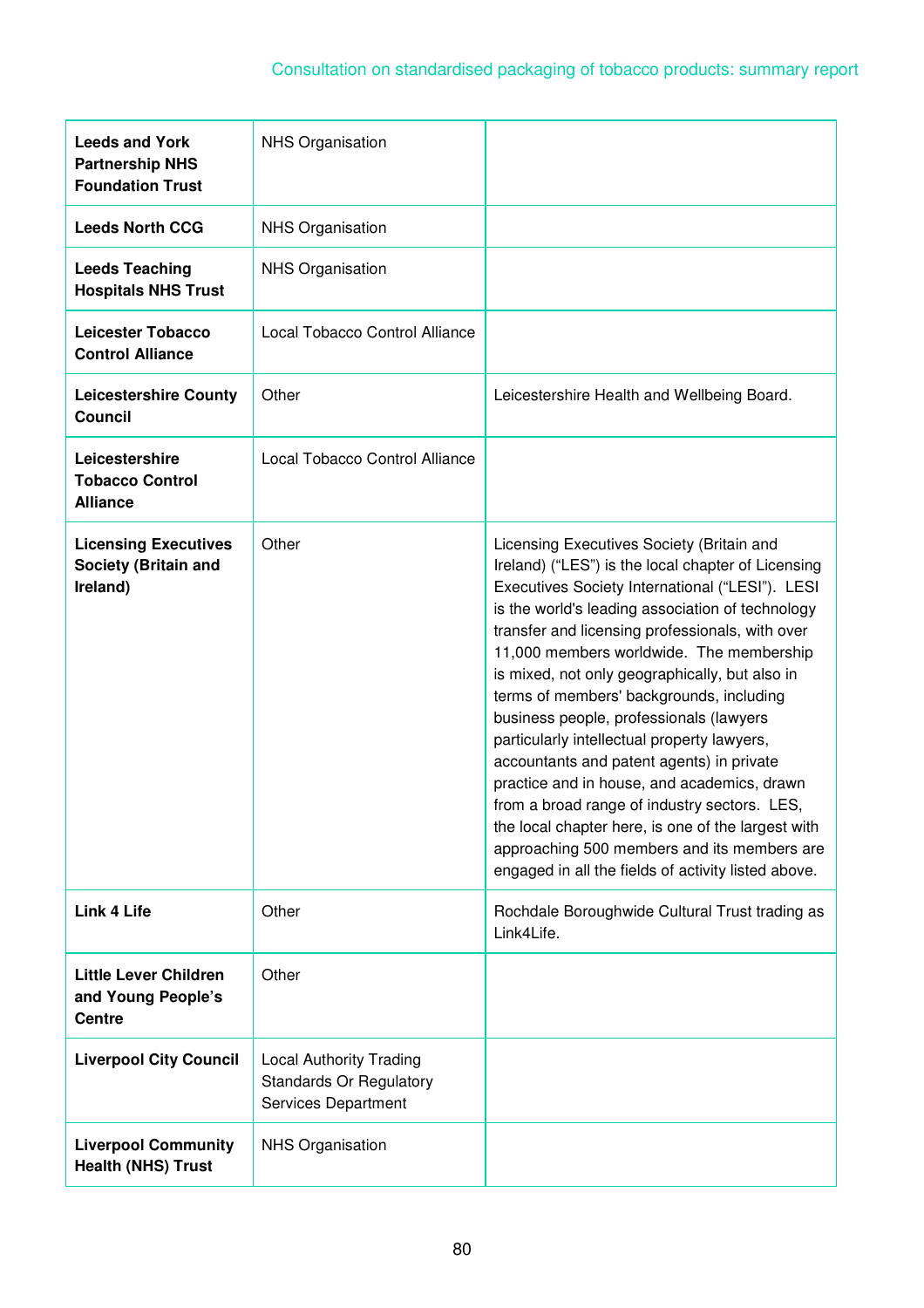| <b>London Borough of</b><br><b>Brent</b>                                                  | <b>Local Authority</b>                                |  |
|-------------------------------------------------------------------------------------------|-------------------------------------------------------|--|
| <b>London Borough of</b><br><b>Enfield</b>                                                | Local Tobacco Control Alliance                        |  |
| <b>London Borough of</b><br>Haringey / NHS North<br><b>Central London</b>                 | <b>Local Authority</b>                                |  |
| <b>London Health</b><br><b>Programmes</b>                                                 | <b>NHS Organisation</b>                               |  |
| Lord Street &<br><b>Grosvenor Children's</b><br><b>Centre</b>                             | Other                                                 |  |
| <b>Luton Borough</b><br><b>Council</b>                                                    | <b>Local Authority</b>                                |  |
| <b>Luton Council</b>                                                                      | Local Tobacco Control Alliance                        |  |
| <b>Magherafelt District</b><br><b>Council</b>                                             | <b>Local Authority</b>                                |  |
| <b>Manchester City</b><br><b>Council and NHS</b><br><b>Manchester</b>                     | <b>NHS Organisation</b>                               |  |
| Markenverband E.V.,<br>(German Brands<br>Association)                                     | Other Type Of Business<br>Representative Organisation |  |
| <b>Maternity Matters</b><br><b>Group of County</b><br>Durham and<br><b>Darlington NHS</b> | <b>NHS Organisation</b>                               |  |
| <b>Medway Council</b>                                                                     | <b>Local Authority</b>                                |  |
| <b>Mereside Primary</b><br><b>School &amp; Children's</b><br><b>Centre</b>                | Other                                                 |  |
| <b>Mersey Child Death</b><br>and Overview Panel                                           | <b>NHS Organisation</b>                               |  |
| <b>Mid Durham Area</b><br><b>Action Partnership</b>                                       | <b>Local Authority</b>                                |  |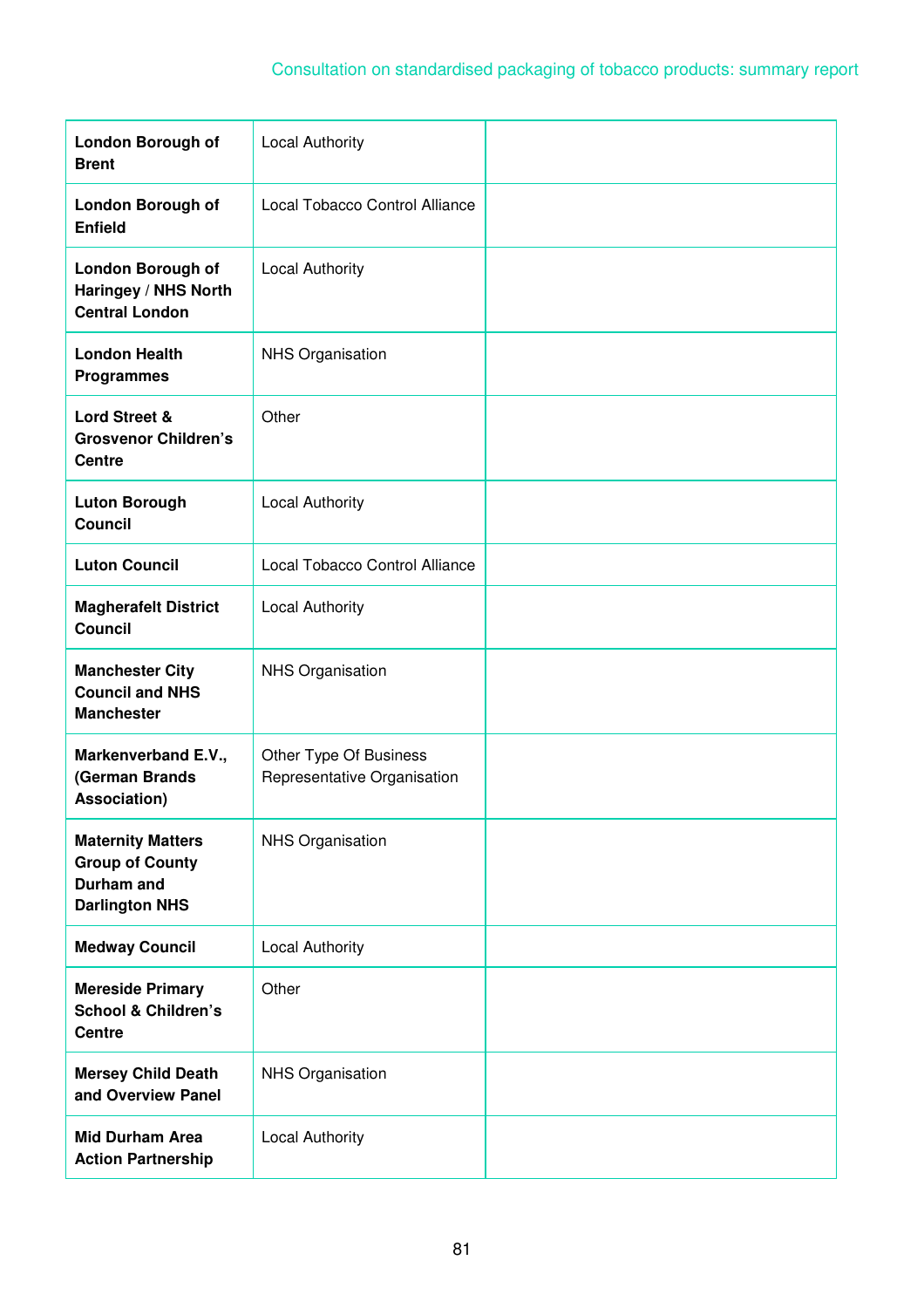| Middlesbrough<br>College                                                                       | Other                                             |                                                                                                                                                                                                                                                                                                                                                                                                       |
|------------------------------------------------------------------------------------------------|---------------------------------------------------|-------------------------------------------------------------------------------------------------------------------------------------------------------------------------------------------------------------------------------------------------------------------------------------------------------------------------------------------------------------------------------------------------------|
| Middlesbrough<br><b>Council</b>                                                                | <b>Local Authority</b>                            |                                                                                                                                                                                                                                                                                                                                                                                                       |
| <b>Middlesbrough Smoke</b><br><b>Free Alliance</b>                                             | Local Tobacco Control Alliance                    |                                                                                                                                                                                                                                                                                                                                                                                                       |
| <b>Moyle District Council</b>                                                                  | <b>Local Authority</b>                            |                                                                                                                                                                                                                                                                                                                                                                                                       |
| <b>Multi-Agency Healthy</b><br><b>Lifestyles Strategy</b><br>Group, Rochdale<br><b>Council</b> | Other                                             | This response is on behalf of a multi-agency<br>healthy lifestyles group, whose members<br>represent a wide range of agencies including the<br>local authority, NHS HMR, Pennine Care, the<br>local Pharmaceutical Committee, Link4Life (the<br>local leisure and cultural Trust) and others.                                                                                                         |
| <b>N. Ireland Cancer</b><br><b>Registry</b>                                                    | University Or Research<br>Organisation            |                                                                                                                                                                                                                                                                                                                                                                                                       |
| <b>National Centre for</b><br><b>Smoking Cessation &amp;</b><br><b>Training (NCSCT)</b>        | Other                                             | NCSCT is a Community Interest Company.                                                                                                                                                                                                                                                                                                                                                                |
| <b>National Children's</b><br><b>Bureau</b>                                                    | Other                                             | National Children's Bureau (NCB) is a leading<br>research and development charity working to<br>improve the lives of children and young people,<br>reducing the impact of inequalities. We work<br>with children, for children to influence<br>government policy, be a strong voice for young<br>people and front-line professionals, and provide<br>practical solutions on a range of social issues. |
| <b>National Foundation of</b><br><b>Young Managers -</b><br><b>FNTM</b>                        | Other                                             | Non-governmental, not-profit organization.                                                                                                                                                                                                                                                                                                                                                            |
| <b>National Heart Forum</b>                                                                    | Health Charity/NGO (Working<br>At National Level) |                                                                                                                                                                                                                                                                                                                                                                                                       |
| <b>National Heart</b><br><b>Foundation of</b><br><b>Australia</b>                              | University Or Research<br>Organisation            |                                                                                                                                                                                                                                                                                                                                                                                                       |
| <b>NECA</b>                                                                                    | Other                                             | A 3rd sector organisation in the North of<br>England, focused on dependency, recovery and<br>the promotion of healthy lives.                                                                                                                                                                                                                                                                          |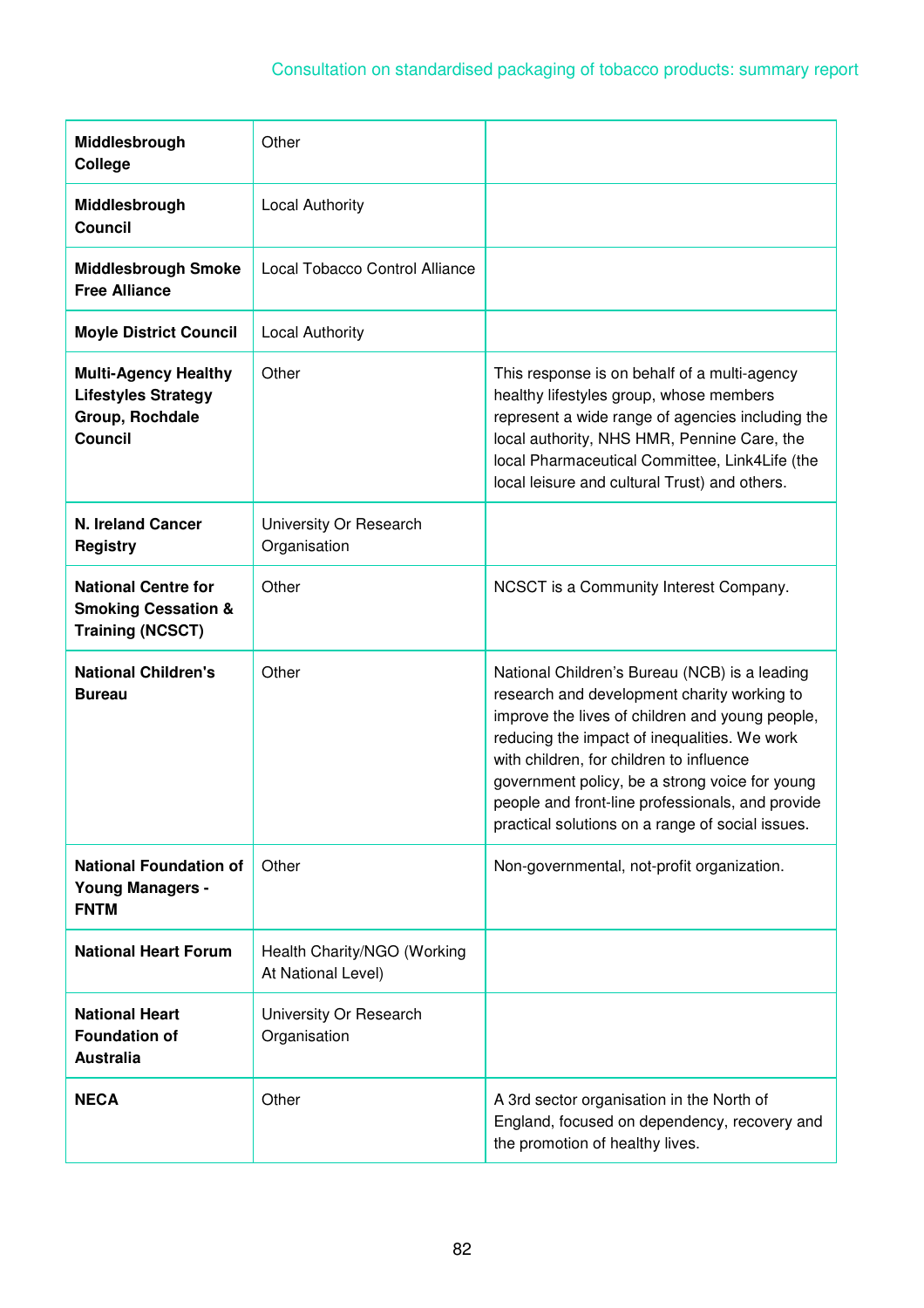| <b>Newcastle and North</b><br><b>Tyneside Stop</b><br><b>Smoking Service</b>                                                                                                                                                    | University Or Research<br>Organisation |                                                                                                              |
|---------------------------------------------------------------------------------------------------------------------------------------------------------------------------------------------------------------------------------|----------------------------------------|--------------------------------------------------------------------------------------------------------------|
| <b>Newcastle City</b><br><b>Council</b>                                                                                                                                                                                         | Other                                  | Local Children and Young People's Strategic<br>Partnership.                                                  |
| <b>Newcastle City</b><br><b>Council</b>                                                                                                                                                                                         | <b>Local Authority</b>                 |                                                                                                              |
| <b>Newcastle City</b><br><b>Council (Childrens</b><br>Services)                                                                                                                                                                 | <b>Local Authority</b>                 |                                                                                                              |
| <b>Newcastle CVS</b>                                                                                                                                                                                                            | Other                                  |                                                                                                              |
| <b>Newry and Mourne</b><br><b>District Council</b>                                                                                                                                                                              | <b>Local Authority</b>                 |                                                                                                              |
| Newtownabbey<br><b>Borough Council</b>                                                                                                                                                                                          | <b>Local Authority</b>                 |                                                                                                              |
| <b>Newtrade</b>                                                                                                                                                                                                                 | Other                                  | Retail trade magazine.                                                                                       |
| <b>NHS Airedale</b>                                                                                                                                                                                                             | <b>NHS Organisation</b>                |                                                                                                              |
| <b>NHS Ayrshire &amp; Arran</b>                                                                                                                                                                                                 | <b>NHS Organisation</b>                |                                                                                                              |
| <b>NHS Blackburn With</b><br><b>Darwen</b>                                                                                                                                                                                      | <b>NHS Organisation</b>                |                                                                                                              |
| <b>NHS Bournemouth &amp;</b><br>Poole, NHS Dorset,<br>Borough of Poole,<br><b>Bournemouth</b><br><b>Borough Council,</b><br><b>Dorset County</b><br><b>Council, Dorchester</b><br><b>Clinical</b><br><b>Commissioning Group</b> | Other                                  | Response as a cluster from NHS and Local<br>Authority Organisations across Bournemouth,<br>Poole and Dorset. |
| <b>NHS Bournemouth</b><br>and Poole                                                                                                                                                                                             | Other                                  | Bournemouth and Poole Shadow NHS and LA<br>Health and Wellbeing Board.                                       |
| <b>NHS Bradford Airedale</b><br>and Leeds                                                                                                                                                                                       | <b>NHS Organisation</b>                |                                                                                                              |
| <b>NHS Brent - Health</b><br>Improvement<br><b>Department</b>                                                                                                                                                                   | Local Tobacco Control Alliance         |                                                                                                              |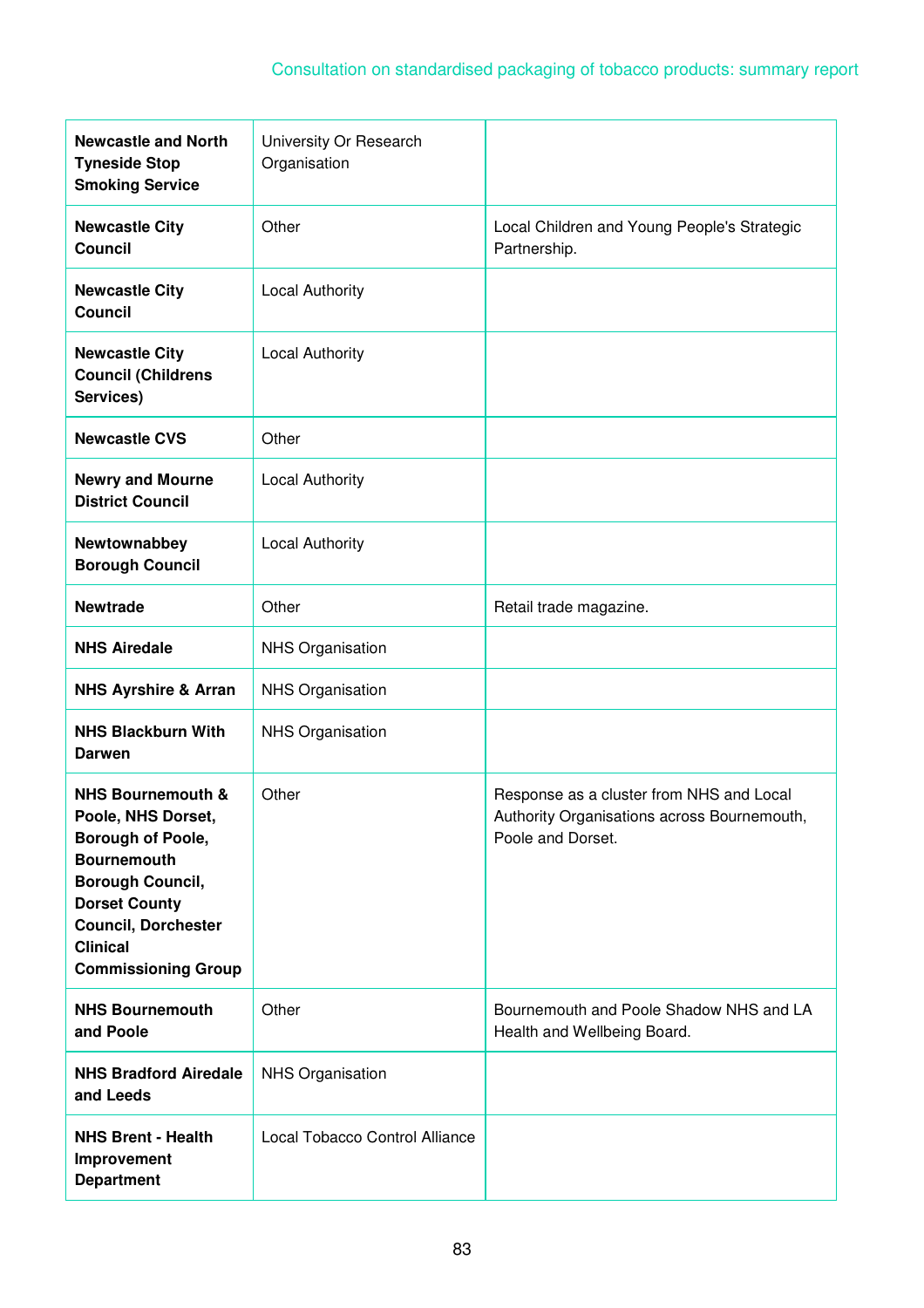| <b>NHS Bristol</b>                                                                                                                              | <b>NHS Organisation</b>        |                                                                                                 |
|-------------------------------------------------------------------------------------------------------------------------------------------------|--------------------------------|-------------------------------------------------------------------------------------------------|
| <b>NHS Buckinghamshire</b><br>and Buckinghamshire<br><b>County Council</b>                                                                      | Other                          | Buckinghamshire Health and Wellbeing Board.                                                     |
| <b>NHS Cambridgeshire</b>                                                                                                                       | <b>NHS Organisation</b>        |                                                                                                 |
| <b>NHS Central</b><br>Lancashire                                                                                                                | <b>NHS Organisation</b>        |                                                                                                 |
| <b>NHS Chorley and</b><br><b>South Ribble Clinical</b><br><b>Commissioning Group</b>                                                            | <b>NHS Organisation</b>        |                                                                                                 |
| <b>NHS Darlington</b><br><b>Clinical</b><br>Commissioning<br><b>Group, NHS County</b><br><b>Durham and</b><br><b>Darlington</b>                 | <b>NHS Organisation</b>        |                                                                                                 |
| <b>NHS Derby City</b>                                                                                                                           | NHS Organisation               |                                                                                                 |
| <b>NHS Doncaster</b>                                                                                                                            | Local Tobacco Control Alliance |                                                                                                 |
| <b>NHS Durham Dales,</b><br><b>Easington and</b><br><b>Sedgefield Clinical</b><br><b>Commissioning Group</b><br>(Sedgefield Health<br>Together) | <b>NHS Organisation</b>        |                                                                                                 |
| <b>NHS East Lancs</b>                                                                                                                           | Local Tobacco Control Alliance |                                                                                                 |
| <b>NHS Gloucestershire</b>                                                                                                                      | <b>NHS Organisation</b>        |                                                                                                 |
| <b>NHS Grampian</b>                                                                                                                             | <b>NHS Organisation</b>        |                                                                                                 |
| <b>NHS Greater Glasgow</b><br>and Clyde                                                                                                         | <b>NHS Organisation</b>        |                                                                                                 |
| <b>NHS Hartlepool</b>                                                                                                                           | Local Tobacco Control Alliance |                                                                                                 |
| <b>NHS Hartlepool</b>                                                                                                                           | <b>NHS Organisation</b>        | From Director of Public Health (joint post) - NHS<br>Hartlepool and Hartlepool Borough Council. |
| <b>NHS Hartlepool and</b><br><b>Stockton Clinicial</b><br><b>Commissioning Group</b>                                                            | <b>NHS Organisation</b>        |                                                                                                 |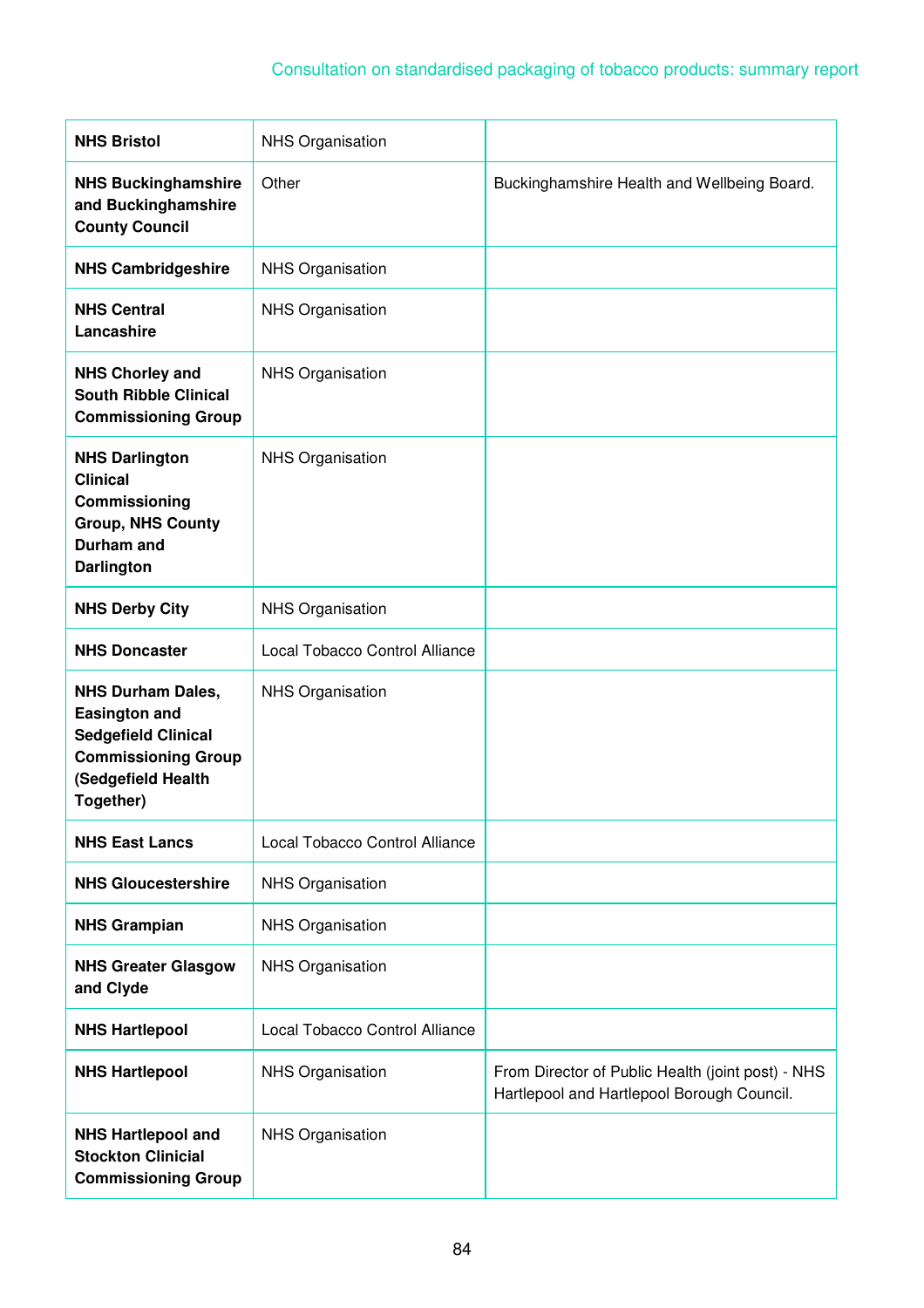| <b>NHS</b><br>Hartlepool/Hartlepool<br><b>Borough Council</b>                                  | <b>NHS Organisation</b>        |                                                                                                                   |
|------------------------------------------------------------------------------------------------|--------------------------------|-------------------------------------------------------------------------------------------------------------------|
| <b>NHS Highland</b>                                                                            | <b>NHS Organisation</b>        |                                                                                                                   |
| <b>NHS Kent &amp; Medway</b>                                                                   | <b>NHS Organisation</b>        |                                                                                                                   |
| <b>NHS Kirklees</b>                                                                            | <b>NHS Organisation</b>        |                                                                                                                   |
| <b>NHS Lanarkshire</b>                                                                         | <b>NHS Organisation</b>        | Lanarkshire Tobacco Control Strategy Group &<br>both North & South Lanarkshire Children's<br>Services Sub Groups. |
| <b>NHS ND Clinical</b><br>Commissioning<br><b>Group, Stanley</b><br><b>Primary Care Centre</b> | <b>NHS Organisation</b>        |                                                                                                                   |
| <b>NHS North Essex</b>                                                                         | <b>NHS Organisation</b>        |                                                                                                                   |
| <b>NHS North Lancashire</b>                                                                    | <b>NHS Organisation</b>        |                                                                                                                   |
| <b>NHS North</b><br>Lincolnshire                                                               | <b>NHS Organisation</b>        |                                                                                                                   |
| <b>NHS</b><br>Northamptonshire /<br>Northamptonshire<br><b>County Council</b>                  | <b>NHS Organisation</b>        |                                                                                                                   |
| <b>NHS Nottingham City</b>                                                                     | Local Tobacco Control Alliance |                                                                                                                   |
| <b>NHS Peterborough</b>                                                                        | Local Tobacco Control Alliance |                                                                                                                   |
| <b>NHS Public Health,</b><br><b>Surrey County Council</b>                                      | <b>NHS Organisation</b>        |                                                                                                                   |
| <b>NHS South</b><br>Gloucestershire                                                            | <b>NHS Organisation</b>        |                                                                                                                   |
| <b>NHS South of Tyne</b><br>and Wear                                                           | <b>NHS Organisation</b>        |                                                                                                                   |
| <b>NHS South Tyneside</b><br><b>Clinical</b><br><b>Commissioning Group</b>                     | <b>NHS Organisation</b>        |                                                                                                                   |
| <b>NHS South West</b><br>London                                                                | Local Tobacco Control Alliance |                                                                                                                   |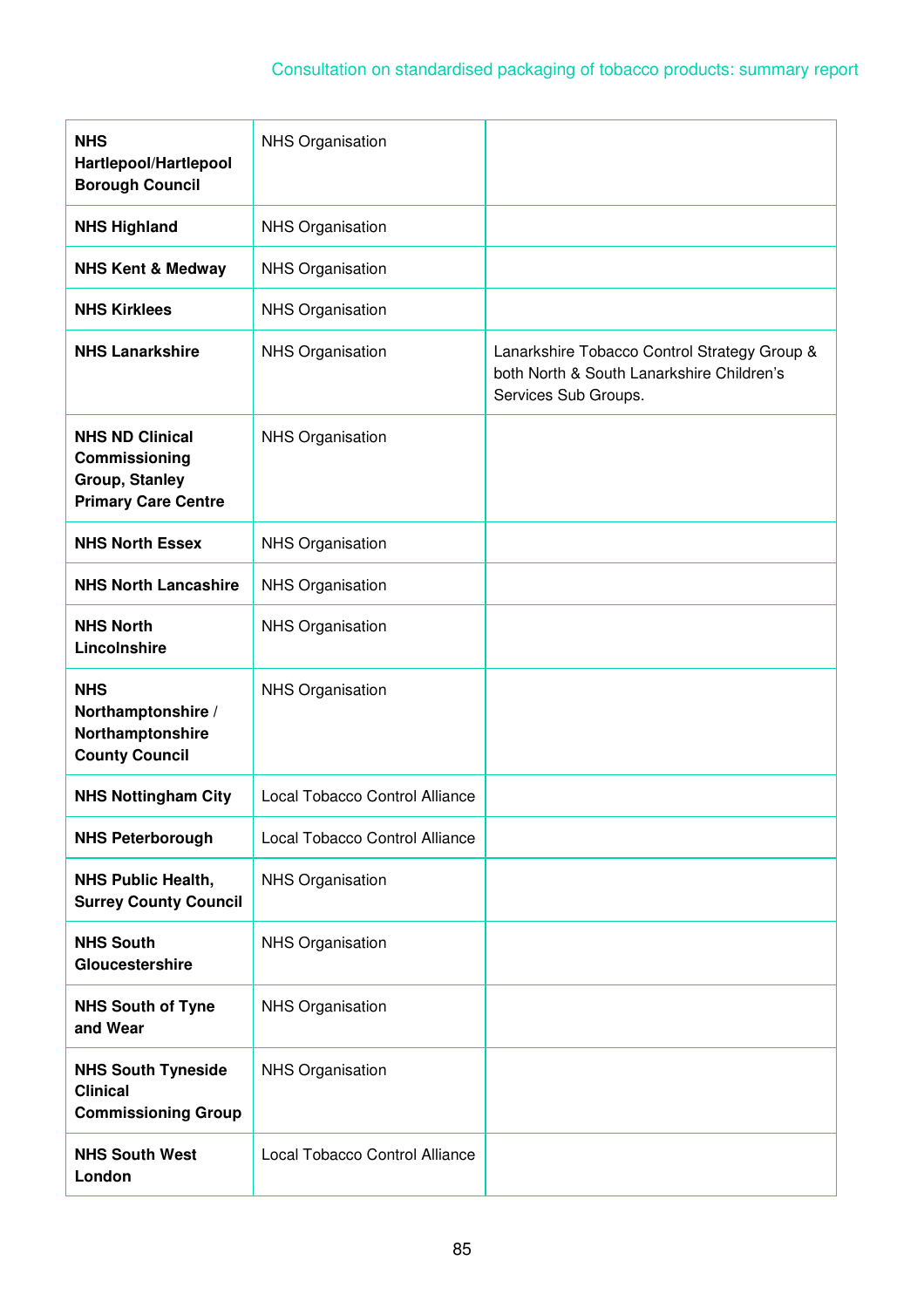| <b>NHS Stockport</b>                                       | <b>NHS Organisation</b>        |                                                                                                                                                                                                                                                                                                                                                                        |
|------------------------------------------------------------|--------------------------------|------------------------------------------------------------------------------------------------------------------------------------------------------------------------------------------------------------------------------------------------------------------------------------------------------------------------------------------------------------------------|
| <b>NHS Sussex (East</b><br>Sussex)                         | <b>NHS Organisation</b>        |                                                                                                                                                                                                                                                                                                                                                                        |
| <b>NHS Swindon</b>                                         | <b>NHS Organisation</b>        |                                                                                                                                                                                                                                                                                                                                                                        |
| <b>NHS Tees</b>                                            | <b>NHS Organisation</b>        |                                                                                                                                                                                                                                                                                                                                                                        |
| <b>NHS Wakefield District</b>                              | NHS Organisation               |                                                                                                                                                                                                                                                                                                                                                                        |
| <b>NHS Wakefield District</b>                              | Local Tobacco Control Alliance |                                                                                                                                                                                                                                                                                                                                                                        |
| <b>NHS Warrington</b>                                      | <b>NHS Organisation</b>        |                                                                                                                                                                                                                                                                                                                                                                        |
| <b>NHS</b><br>Warwickshire/Warwick<br>shire County Council | <b>NHS Organisation</b>        |                                                                                                                                                                                                                                                                                                                                                                        |
| NHS Wiltshire /<br><b>Wiltshire Council</b>                | <b>NHS Organisation</b>        |                                                                                                                                                                                                                                                                                                                                                                        |
| <b>NHS Wirral</b>                                          | NHS Organisation               |                                                                                                                                                                                                                                                                                                                                                                        |
| <b>NHS Worcestershire</b>                                  | Local Tobacco Control Alliance |                                                                                                                                                                                                                                                                                                                                                                        |
|                                                            | Other                          | Reply on behalf of the British Association for the<br>Study of Community Dentistry (BASCD). This<br>organisation is the specialist society for<br>consultants, registered specialists and trainees<br>in Dental Public Health, together with members<br>of the wider public health workforce who are<br>committed to population oral health and health<br>improvement. |
| <b>North Down Borough</b><br>Council                       | <b>Local Authority</b>         |                                                                                                                                                                                                                                                                                                                                                                        |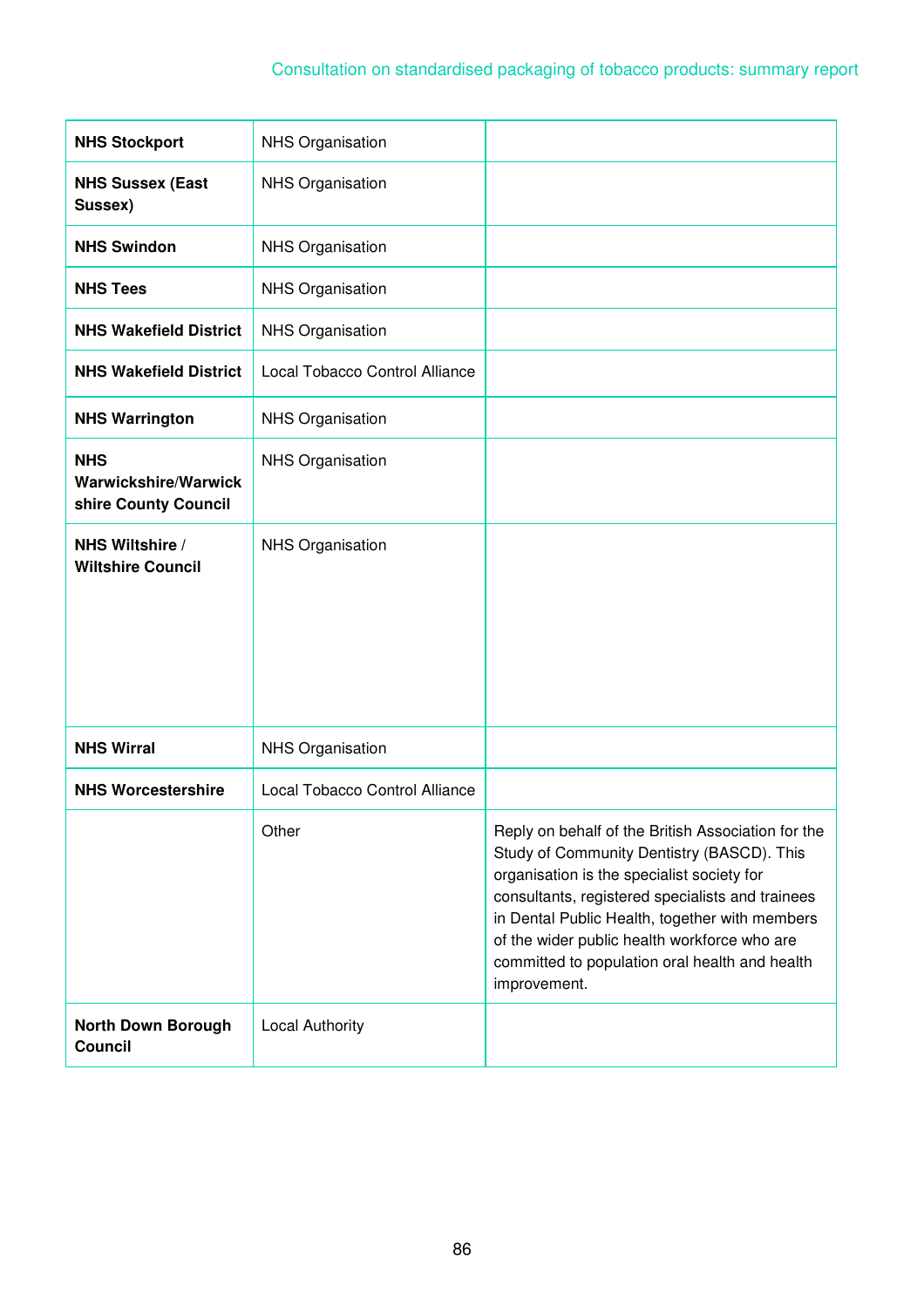| <b>North East Directors of</b><br><b>Children's Services</b><br>(NEDCS)                                | Other                                                                                   | North East Directors of Children's Services<br>(NEDCS). NEDCS is made up of the 13<br>Directors of Children's Services in the NE and<br>Cumbria. It is part of the national Association of<br>Directors of Children's Services (ADCS), the<br>national leadership organisation in England for<br>DCSs appointed under the provisions of the<br>2004 Children Act. |
|--------------------------------------------------------------------------------------------------------|-----------------------------------------------------------------------------------------|-------------------------------------------------------------------------------------------------------------------------------------------------------------------------------------------------------------------------------------------------------------------------------------------------------------------------------------------------------------------|
| <b>North East</b><br><b>Environmental Health</b><br>Group                                              | Other                                                                                   | North East Environmental Health Group. This is<br>a collaborative group of the 12 Chief EHOs in<br>North East England. We coordinate<br>Environmental Health and Public Health<br>activities and share services and resources<br>where possible.                                                                                                                  |
| <b>North East</b><br><b>Lincolnshire Care</b><br><b>Trust and Council</b>                              | <b>NHS Organisation</b>                                                                 | And Council.                                                                                                                                                                                                                                                                                                                                                      |
| <b>North East Public</b><br><b>Health Specialty</b><br><b>Registrar Group</b>                          | Other                                                                                   | Submitted on behalf of the members of the<br>North East Public Health Specialty Registrar<br>Group.                                                                                                                                                                                                                                                               |
| <b>North East Strategic</b><br><b>Health Authority</b>                                                 | <b>NHS Organisation</b>                                                                 | North East Strategic Health Authority.                                                                                                                                                                                                                                                                                                                            |
| <b>North East Trading</b><br><b>Standards Association</b><br>(NETSA)                                   | <b>Local Authority Trading</b><br><b>Standards Or Regulatory</b><br>Services Department |                                                                                                                                                                                                                                                                                                                                                                   |
| <b>North Somerset</b><br><b>Council</b>                                                                | Other                                                                                   | People and Communities Board.                                                                                                                                                                                                                                                                                                                                     |
| <b>North Somerset PCT</b>                                                                              | Other                                                                                   | On behalf of both NHS North Somerset and<br>North Somerset Tobacco Alliance.                                                                                                                                                                                                                                                                                      |
| <b>North Tyne PCT</b>                                                                                  | <b>NHS Organisation</b>                                                                 |                                                                                                                                                                                                                                                                                                                                                                   |
| <b>North Tyneside</b><br><b>Council</b>                                                                | <b>Local Authority</b>                                                                  |                                                                                                                                                                                                                                                                                                                                                                   |
| <b>North Yorkshire Youth</b><br><b>Council</b>                                                         | Other                                                                                   |                                                                                                                                                                                                                                                                                                                                                                   |
| <b>Northamptonshire Fire</b><br>and Rescue Service<br><b>Community Protection</b><br><b>Department</b> | Other                                                                                   |                                                                                                                                                                                                                                                                                                                                                                   |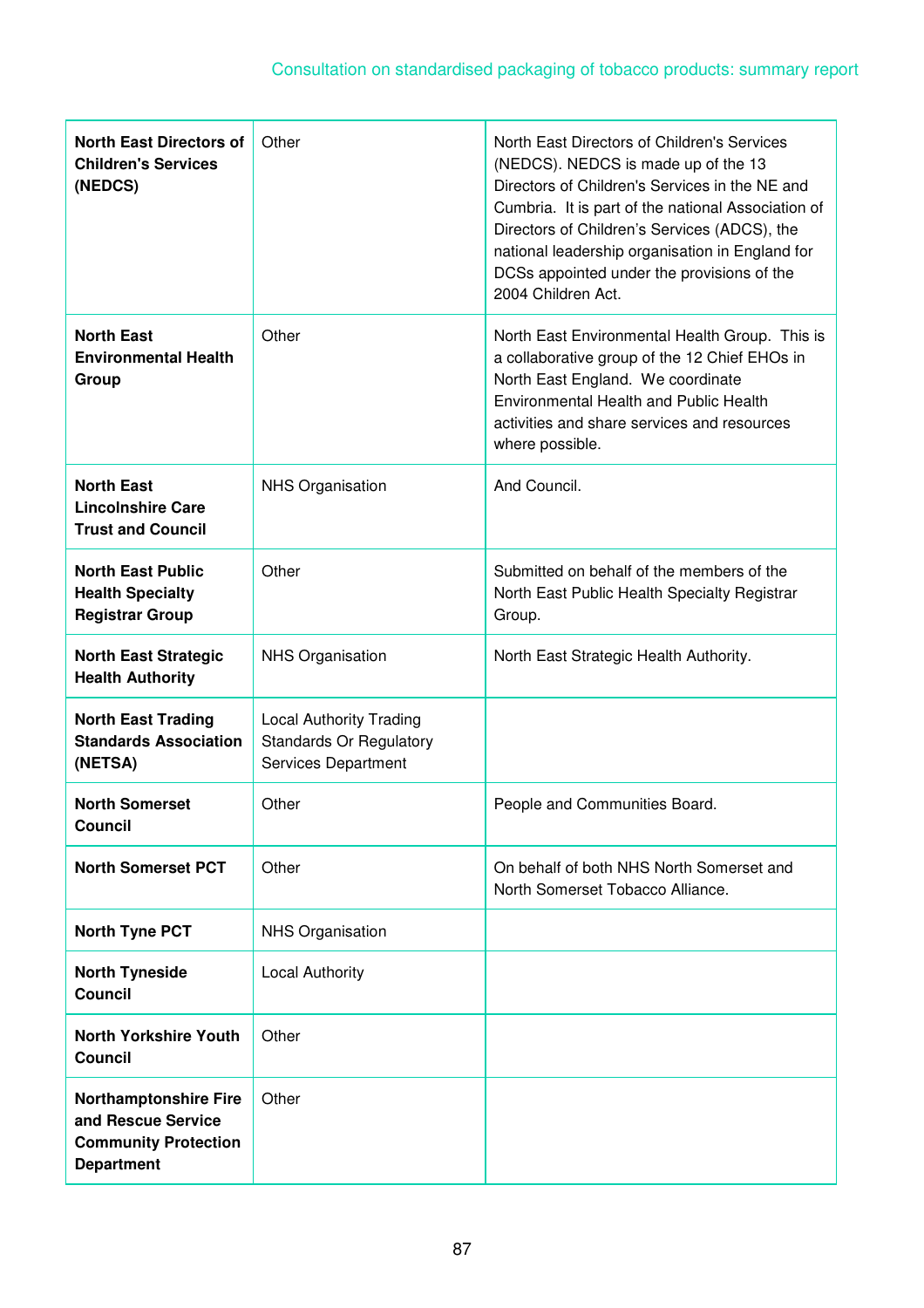| <b>Northern Ireland Chest</b><br><b>Heart and Stroke</b>                         | Health Charity/NGO (Working<br>At National Level)                                       |                                                                                                                                      |
|----------------------------------------------------------------------------------|-----------------------------------------------------------------------------------------|--------------------------------------------------------------------------------------------------------------------------------------|
| <b>Northern Ireland</b><br><b>Independent Retail</b><br><b>Trade Association</b> | Retail Representative<br>Organisation                                                   |                                                                                                                                      |
| Northumberland<br><b>County Council</b>                                          | <b>NHS Organisation</b>                                                                 |                                                                                                                                      |
| <b>Northumberland Stop</b><br><b>Smoking Service</b>                             | <b>NHS Organisation</b>                                                                 |                                                                                                                                      |
| <b>Oxfordshire Smoking</b><br><b>Advice Service</b>                              | Local Tobacco Control Alliance                                                          |                                                                                                                                      |
| Pembroke College,<br><b>Cambridge University</b>                                 | University Or Research<br>Organisation                                                  |                                                                                                                                      |
| <b>Petrol Retailers</b><br><b>Association</b>                                    | Retail Representative<br>Organisation                                                   |                                                                                                                                      |
| <b>Plymouth City Council</b>                                                     | <b>Local Authority</b>                                                                  |                                                                                                                                      |
| <b>Portsmouth City</b><br><b>Council</b>                                         | <b>Local Authority</b>                                                                  |                                                                                                                                      |
| <b>Primary Care</b><br><b>Respiratory Society</b><br><b>UK</b>                   | Other                                                                                   | Professional membership organisation<br>representing UK primary care professionals with<br>an interest in respiratory disease.       |
| <b>Promarca</b><br>(Switzerland)                                                 | Other Type Of Business<br>Representative Organisation                                   |                                                                                                                                      |
| <b>Property Rights</b><br><b>Alliance (USA)</b>                                  | Other Type Of Business<br>Representative Organisation                                   |                                                                                                                                      |
| <b>Public Health Agency,</b><br><b>Belfast</b>                                   | NHS Organisation                                                                        |                                                                                                                                      |
| <b>Public Health</b><br>Lewisham                                                 | Local Tobacco Control Alliance                                                          |                                                                                                                                      |
| <b>Public Health North</b><br>West                                               | <b>NHS Organisation</b>                                                                 |                                                                                                                                      |
| <b>Public Health Wales</b>                                                       | <b>NHS Organisation</b>                                                                 |                                                                                                                                      |
| <b>Public Protection</b><br>Service, Rochdale<br><b>MBC</b>                      | <b>Local Authority Trading</b><br><b>Standards Or Regulatory</b><br>Services Department | Rochdale MBC Public Protection Service.<br>Service includes work areas for Trading<br>Standards, Environmental Health and Licensing. |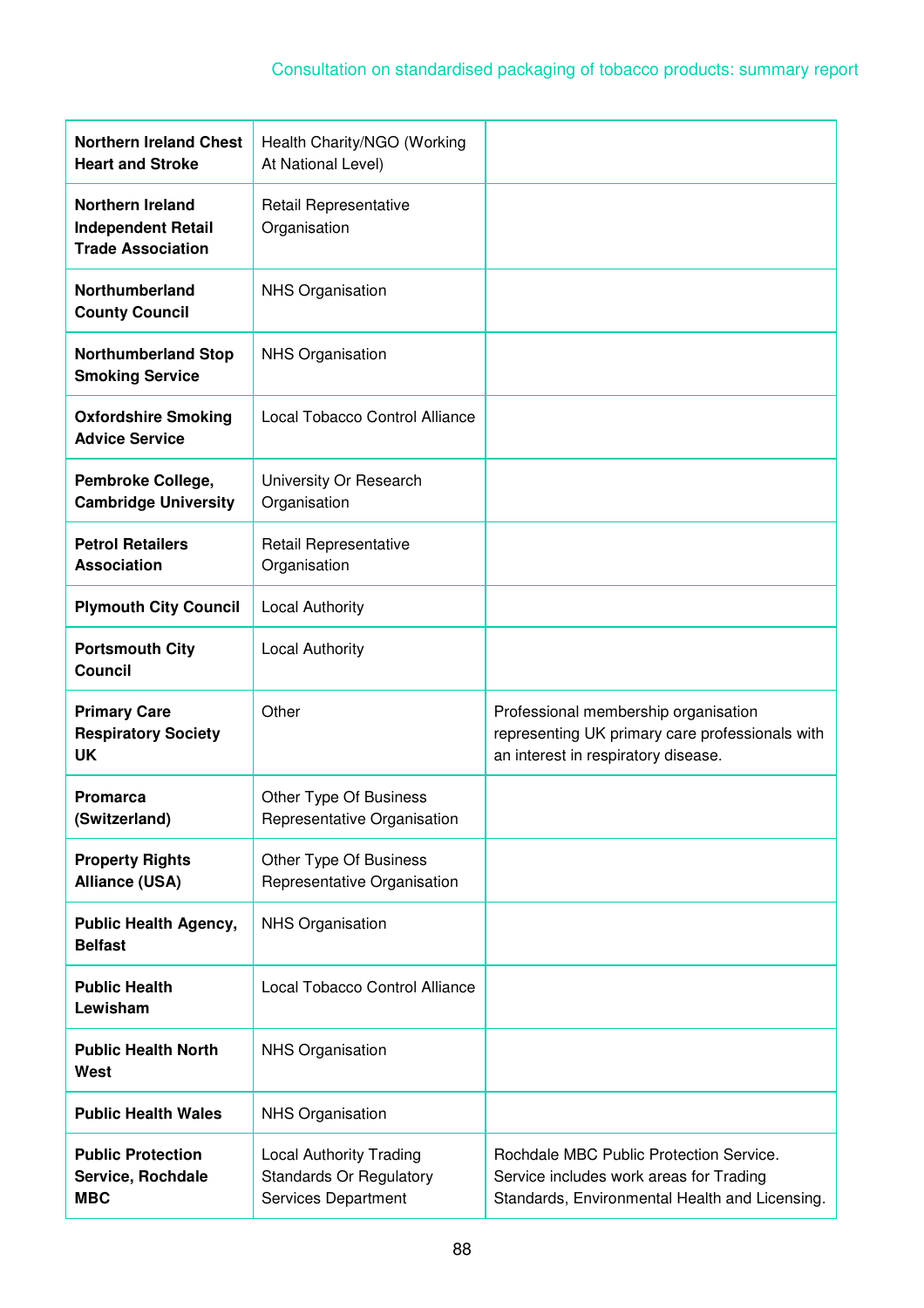| Queen Alexandra Sixth<br><b>Form College</b>                                                                        | Other                                             |                                                                                                   |
|---------------------------------------------------------------------------------------------------------------------|---------------------------------------------------|---------------------------------------------------------------------------------------------------|
| <b>Quit Victoria</b><br>(Australia)                                                                                 | Other                                             | Quit Victoria (Australia).                                                                        |
| Quit                                                                                                                | Health Charity/NGO (Working<br>At National Level) |                                                                                                   |
| <b>Reading Borough</b><br><b>Council</b>                                                                            | <b>Local Authority</b>                            |                                                                                                   |
| <b>Redcar &amp; Cleveland</b><br><b>Borough Council</b>                                                             | <b>Local Authority</b>                            |                                                                                                   |
| <b>Redcar and Cleveland</b><br><b>Department for Public</b><br><b>Health</b>                                        | <b>NHS Organisation</b>                           |                                                                                                   |
| <b>Rochdale Borough</b><br><b>Children's Trust</b>                                                                  | Other                                             |                                                                                                   |
| <b>Rochdale Council</b>                                                                                             | <b>Local Authority</b>                            |                                                                                                   |
| <b>Rochdale MBC</b><br><b>Tobacco Free Alliance</b>                                                                 | Local Tobacco Control Alliance                    |                                                                                                   |
| <b>Rochdale Metropolitan</b><br><b>Borough Council</b>                                                              | <b>Local Authority</b>                            |                                                                                                   |
| <b>Rochdale Metropolitan</b><br><b>Borough Council's</b><br><b>Health Overview and</b><br><b>Scrutiny Committee</b> | <b>Local Authority</b>                            |                                                                                                   |
| <b>Rotherham MBC</b>                                                                                                | Other                                             | Rotherham Health and Wellbeing Board and<br>Rotherham Health Overview and Scrutiny<br>Commission. |
| <b>Rotherham Tobacco</b><br><b>Control Alliance</b>                                                                 | Local Tobacco Control Alliance                    |                                                                                                   |
| <b>Royal College of</b><br><b>General Practitioners</b>                                                             | Health Charity/NGO (Working<br>At National Level) |                                                                                                   |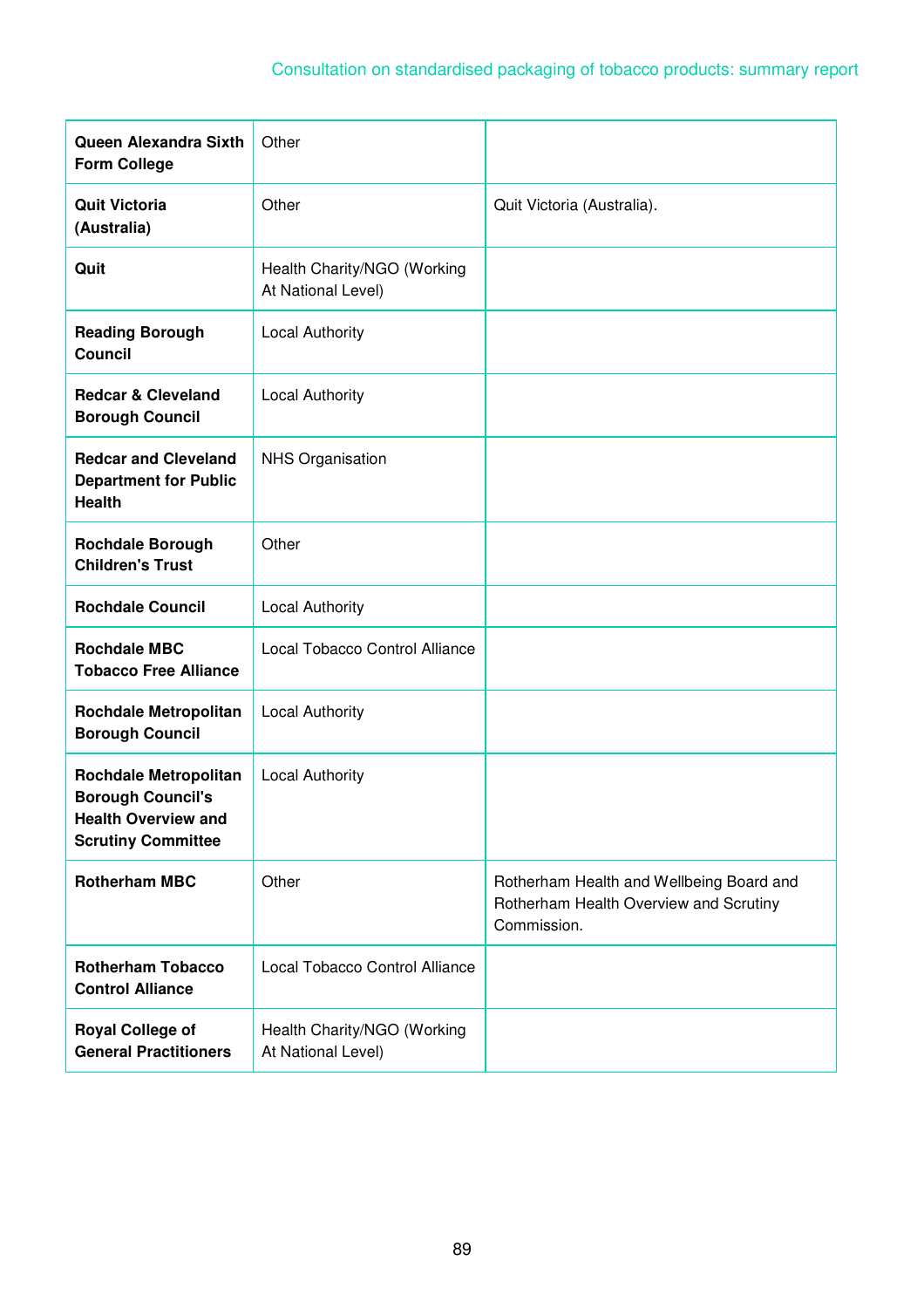| <b>Royal College of</b><br><b>Nursing (RCN)</b>                                     | Other                                                                                   | With a membership of over 400,000 registered<br>nurses, midwives, health visitors, nursing<br>students and health care assistants, the Royal<br>College of Nursing (RCN) is the voice of nursing<br>across the UK and the largest professional<br>union of nursing staff in the world. RCN<br>members work in a variety of hospital and<br>community settings in the NHS and the<br>independent and voluntary sector. The RCN<br>promotes patient and nursing interests on a<br>wide range of issues by working closely with the<br>government, the UK parliaments and other<br>national, European and international political<br>institutions, trade unions, professional bodies<br>and voluntary organisations. |
|-------------------------------------------------------------------------------------|-----------------------------------------------------------------------------------------|-------------------------------------------------------------------------------------------------------------------------------------------------------------------------------------------------------------------------------------------------------------------------------------------------------------------------------------------------------------------------------------------------------------------------------------------------------------------------------------------------------------------------------------------------------------------------------------------------------------------------------------------------------------------------------------------------------------------|
| <b>Royal College of</b><br><b>Paediatricians and</b><br><b>Child Health (PCPCH)</b> | University Or Research<br>Organisation                                                  |                                                                                                                                                                                                                                                                                                                                                                                                                                                                                                                                                                                                                                                                                                                   |
| <b>Royal College of</b><br><b>Physicians</b>                                        | Other                                                                                   | Medical Royal College.                                                                                                                                                                                                                                                                                                                                                                                                                                                                                                                                                                                                                                                                                            |
| <b>Royal College of</b><br><b>Physicians of</b><br>Edinburgh                        | Other                                                                                   | Royal College of Physicians of Edinburgh.                                                                                                                                                                                                                                                                                                                                                                                                                                                                                                                                                                                                                                                                         |
| <b>Royal National</b><br><b>Institute for the Blind</b><br>(RNIB) Campaigns         | Health Charity/NGO (Working<br>At National Level)                                       | As the largest organisation of blind and partially<br>sighted people in the UK, RNIB is pleased to<br>have the opportunity to respond to this<br>consultation.<br>We are a membership organisation with over<br>10,000 members who are blind, partially sighted<br>or the friends and family of people with sight<br>loss. 80 per cent of our Trustees and Assembly<br>Members are blind or partially sighted. We<br>encourage members to be involved in our work<br>and regularly consult with them on government<br>policy and their ideas for change.                                                                                                                                                          |
| <b>Rural Shops Alliance</b>                                                         | Retail Representative<br>Organisation                                                   |                                                                                                                                                                                                                                                                                                                                                                                                                                                                                                                                                                                                                                                                                                                   |
| <b>Salford Council</b><br><b>Trading Standards</b>                                  | <b>Local Authority Trading</b><br><b>Standards Or Regulatory</b><br>Services Department | Local Authority Trading Standards or Regulatory<br>Services Department.                                                                                                                                                                                                                                                                                                                                                                                                                                                                                                                                                                                                                                           |
| <b>Sandwell Primary Care</b><br><b>Trust</b>                                        | <b>NHS Organisation</b>                                                                 |                                                                                                                                                                                                                                                                                                                                                                                                                                                                                                                                                                                                                                                                                                                   |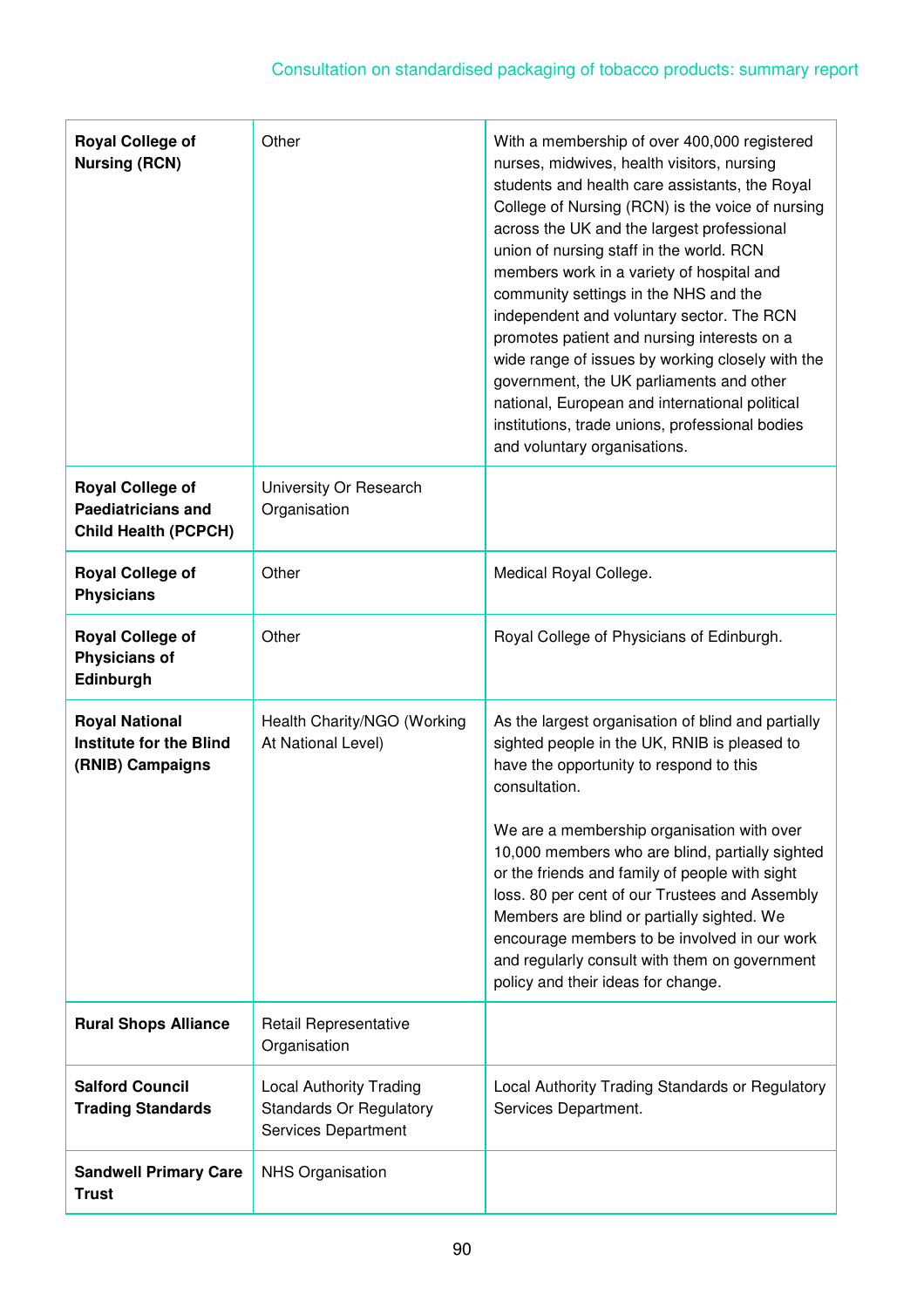| <b>School Councils UK</b>                                                           | Other                                  | A charity that supports and promotes the<br>existence of school councils in schools and so<br>affords children and young people the<br>opportunity to have a greater say over things<br>that affect their school and wider lives,<br>particularly in relation to their health and<br>wellbeing.                                                                                                                                                                                                                                                                                                                                                                                                                                                                                                                                                                                               |
|-------------------------------------------------------------------------------------|----------------------------------------|-----------------------------------------------------------------------------------------------------------------------------------------------------------------------------------------------------------------------------------------------------------------------------------------------------------------------------------------------------------------------------------------------------------------------------------------------------------------------------------------------------------------------------------------------------------------------------------------------------------------------------------------------------------------------------------------------------------------------------------------------------------------------------------------------------------------------------------------------------------------------------------------------|
| <b>Scotland's</b><br><b>Commissioner for</b><br><b>Children and Young</b><br>People | Other                                  | Public body.                                                                                                                                                                                                                                                                                                                                                                                                                                                                                                                                                                                                                                                                                                                                                                                                                                                                                  |
| <b>Scottish Coalition on</b><br><b>Tobacco (Scot)</b>                               | Other                                  | SCOT is a campaigning coalition of 13 health<br>and medical organisations that have a shared<br>interest in matters relating to tobacco and<br>health. The alliance was founded under a<br>different name in 1999, bringing together a<br>broad range of organisations that have joint<br>concerns, interests, and views on taking action<br>to reduce the harm caused by tobacco.<br>Members of the coalition are: ASH Scotland,<br>British Heart Foundation Scotland, British Lung<br>Foundation Scotland, British Medical<br>Association, Cancer Research UK, Chest Heart<br>& Stroke Scotland, Macmillan Cancer Support,<br>Royal College of Nursing, The Roy Castle Lung<br>Cancer Foundation, Royal College of Physicians<br>of Edinburgh, Royal College of Psychiatrists,<br>The Stroke Association (Scotland office), and<br>the Royal Environmental Health Institute of<br>Scotland. |
| <b>Scottish Grocers</b><br><b>Federation</b>                                        | Retail Representative<br>Organisation  |                                                                                                                                                                                                                                                                                                                                                                                                                                                                                                                                                                                                                                                                                                                                                                                                                                                                                               |
| <b>Scottish Youth</b><br><b>Parliament</b>                                          | Other                                  |                                                                                                                                                                                                                                                                                                                                                                                                                                                                                                                                                                                                                                                                                                                                                                                                                                                                                               |
| <b>SCPHRP</b>                                                                       | University Or Research<br>Organisation |                                                                                                                                                                                                                                                                                                                                                                                                                                                                                                                                                                                                                                                                                                                                                                                                                                                                                               |
| <b>Sefton Council (Sefton</b><br>Labour Group)                                      | <b>Local Authority</b>                 |                                                                                                                                                                                                                                                                                                                                                                                                                                                                                                                                                                                                                                                                                                                                                                                                                                                                                               |
| <b>Sefton Maternity</b><br><b>Services Liaison</b><br><b>Committee</b>              | <b>NHS Organisation</b>                |                                                                                                                                                                                                                                                                                                                                                                                                                                                                                                                                                                                                                                                                                                                                                                                                                                                                                               |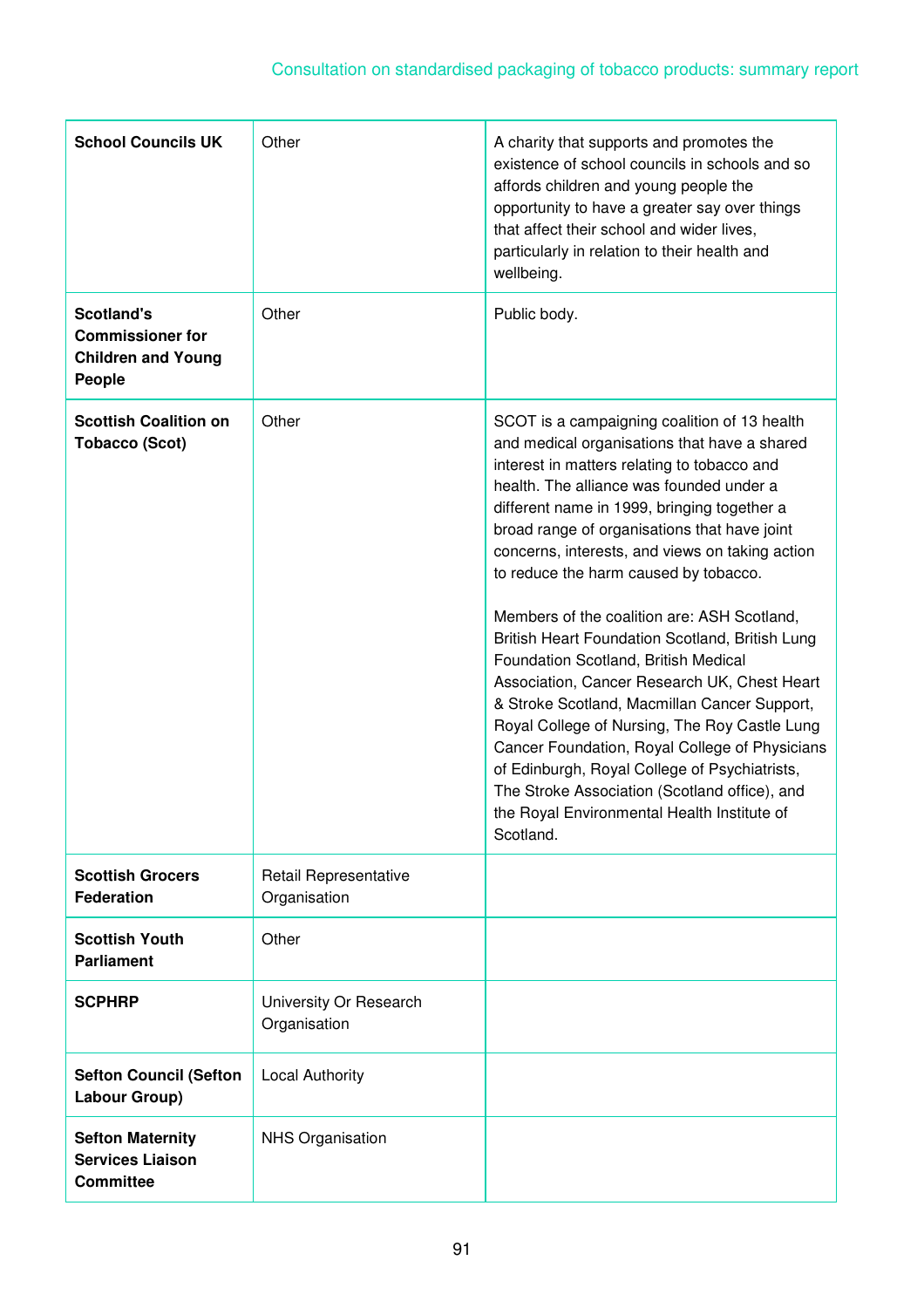| Sefton's Children's<br><b>Trust (Be Healthy Sub</b><br>Group)                                                                             | <b>Local Authority</b>         |                                                                                                                                                                                                                                                                                                                                                                                           |
|-------------------------------------------------------------------------------------------------------------------------------------------|--------------------------------|-------------------------------------------------------------------------------------------------------------------------------------------------------------------------------------------------------------------------------------------------------------------------------------------------------------------------------------------------------------------------------------------|
| <b>SELC Southwark</b>                                                                                                                     | <b>Local Authority</b>         |                                                                                                                                                                                                                                                                                                                                                                                           |
| <b>Sheffield Tobacco</b><br><b>Control Accountable</b><br><b>Programme Board</b><br>(Local Tobacco<br>Allianace), NHS<br><b>Sheffield</b> | Other                          | Response on behalf of all the following:<br>Sheffield Tobacco Control Accountable<br>$\bullet$<br>Programme Board (local Tobacco Alliance)<br><b>NHS Sheffield</b><br>$\bullet$<br>Sheffield Clinical Commissioning Group<br><b>Sheffield City Council</b>                                                                                                                                |
| <b>Shropshire County</b><br><b>PCT</b>                                                                                                    | <b>NHS Organisation</b>        |                                                                                                                                                                                                                                                                                                                                                                                           |
| <b>Smoke Free East of</b><br><b>England</b>                                                                                               | Other                          | A regional partnership comprising regional and<br>local NHS, Local Authorities and Trading<br>Standards.                                                                                                                                                                                                                                                                                  |
| <b>Smoke Free Greater</b><br><b>Manchester</b>                                                                                            | <b>NHS Organisation</b>        |                                                                                                                                                                                                                                                                                                                                                                                           |
| <b>Smoke Free Newcastle</b>                                                                                                               | Local Tobacco Control Alliance |                                                                                                                                                                                                                                                                                                                                                                                           |
| <b>Smoke Free North</b><br><b>Tyneside Alliance</b>                                                                                       | Local Tobacco Control Alliance |                                                                                                                                                                                                                                                                                                                                                                                           |
| <b>Smoke Free</b><br>Partnership                                                                                                          | Other                          | The Smoke Free Partnership (SFP) is a<br>strategic, independent and flexible partnership<br>between the Cancer Research UK, European<br>Heart Network and the European Respiratory<br>Society. It aims to promote tobacco control<br>advocacy and policy research at EU and<br>national levels in collaboration with other EU<br>health organisations and EU tobacco control<br>networks. |
| <b>Smokefree Cornwall</b>                                                                                                                 | Local Tobacco Control Alliance |                                                                                                                                                                                                                                                                                                                                                                                           |
| <b>Smokefree Devon</b><br><b>Alliance</b>                                                                                                 | Local Tobacco Control Alliance |                                                                                                                                                                                                                                                                                                                                                                                           |
| <b>Smokefree Hampshire</b><br>& IOW, NHS<br>Hampshire                                                                                     | Local Tobacco Control Alliance |                                                                                                                                                                                                                                                                                                                                                                                           |
| <b>Smokefree Lincs</b><br><b>Alliance, Lincolnshire</b><br><b>County Council</b>                                                          | Local Tobacco Control Alliance |                                                                                                                                                                                                                                                                                                                                                                                           |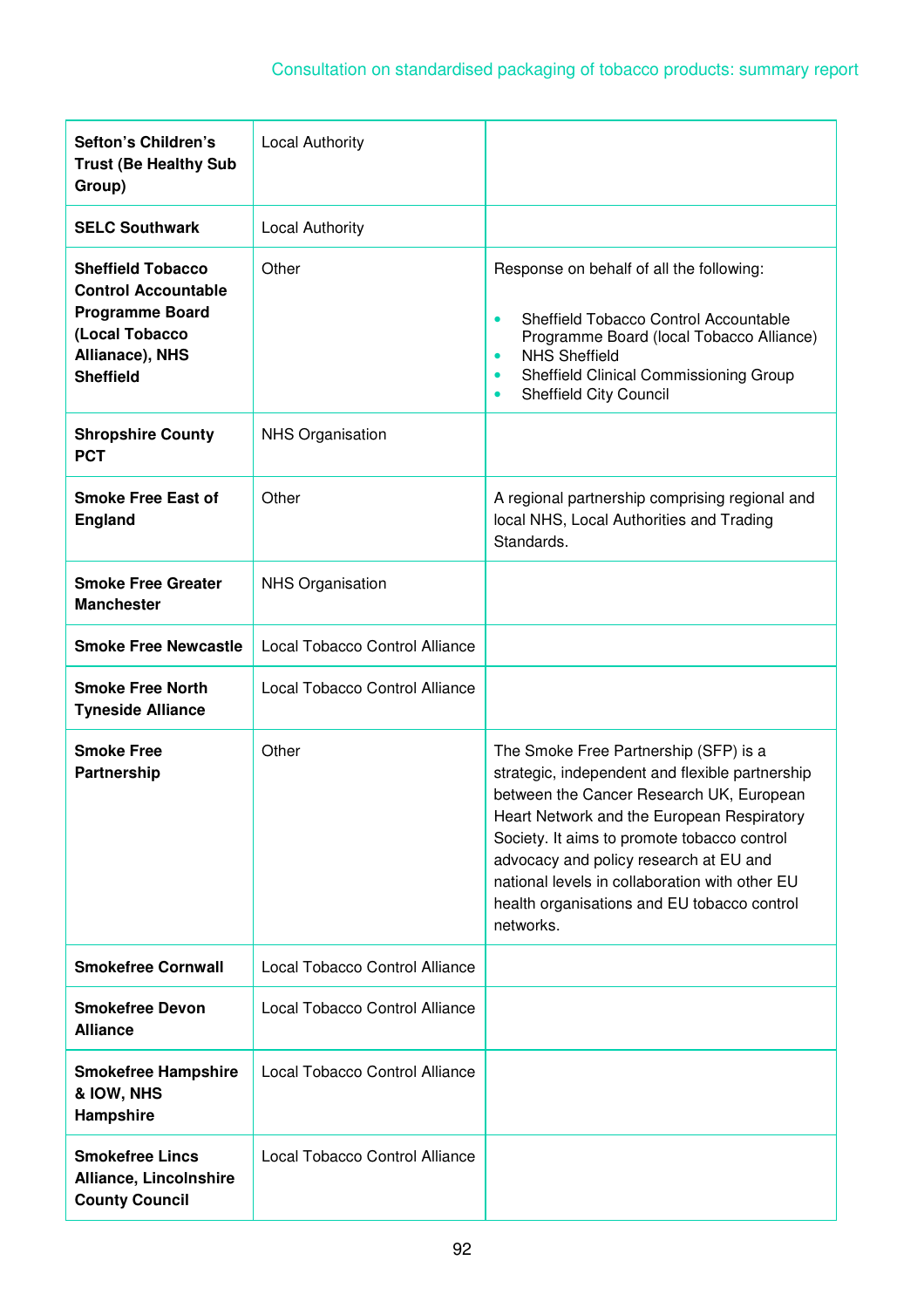| <b>Smokefree Liverpool</b>                                                                                      | Local Tobacco Control Alliance         |                                                                                                              |
|-----------------------------------------------------------------------------------------------------------------|----------------------------------------|--------------------------------------------------------------------------------------------------------------|
| <b>Smokefree London</b><br><b>Youth Network</b>                                                                 | Other                                  | A London wide Network of healthcare<br>professionals who form the Smokefree Youth<br>Network for the region. |
| <b>Smokefree</b><br>Nottinghamshire -<br>Nottinghamshire's<br><b>Strategic Tobacco</b><br><b>Alliance Group</b> | <b>NHS Organisation</b>                | NHS and Local authority - partnership group.                                                                 |
| <b>Smokefree Redcar &amp;</b><br><b>Cleveland Alliance</b>                                                      | <b>NHS Organisation</b>                |                                                                                                              |
| <b>Smokefree Solihull</b>                                                                                       | Local Tobacco Control Alliance         |                                                                                                              |
| <b>Smokefree Somerset</b><br><b>Alliance</b>                                                                    | Local Tobacco Control Alliance         |                                                                                                              |
| <b>Smokefree South West</b>                                                                                     | <b>NHS Organisation</b>                |                                                                                                              |
| <b>Smokefree Surrey</b><br><b>Alliance</b>                                                                      | Local Tobacco Control Alliance         |                                                                                                              |
| <b>Smokefree</b><br>Warwickshire                                                                                | Local Tobacco Control Alliance         |                                                                                                              |
| <b>Smoking inPregnancy</b><br>- North of Tees<br><b>Steering Group</b>                                          | <b>NHS Organisation</b>                |                                                                                                              |
| <b>Smoking Interest</b><br>(Tobacco Control)<br>Research Group,<br><b>Durham University</b>                     | University Or Research<br>Organisation |                                                                                                              |
| <b>Smoking Matters</b><br><b>Service, NHS Dumfries</b><br>& Galloway                                            | <b>NHS Organisation</b>                |                                                                                                              |
| <b>Somerset Partnership</b><br><b>NHS Foundation Trust</b>                                                      | <b>Local Authority</b>                 |                                                                                                              |
| <b>South Central</b><br><b>Ambulance Service</b><br><b>NHS Foundation Trust</b>                                 | <b>NHS Organisation</b>                |                                                                                                              |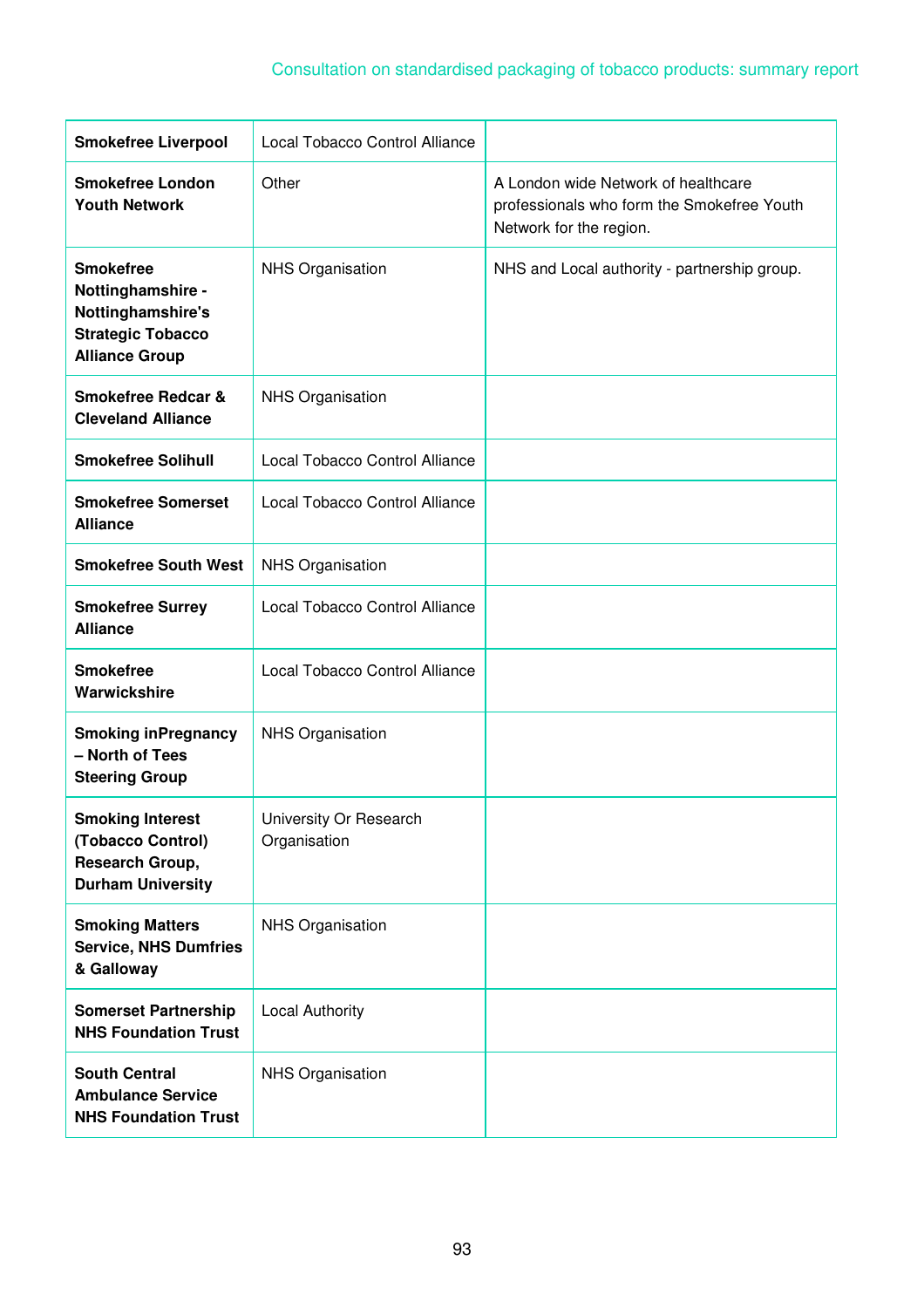| <b>South East London</b><br><b>Illegal Tobacco</b><br><b>Cluster, Southwark</b><br><b>Tobacco Alliance</b> | Local Tobacco Control Alliance |                                                                                                                                                                                                                                                                       |
|------------------------------------------------------------------------------------------------------------|--------------------------------|-----------------------------------------------------------------------------------------------------------------------------------------------------------------------------------------------------------------------------------------------------------------------|
| <b>South Gloucestershire</b><br><b>Council</b>                                                             | <b>Local Authority</b>         |                                                                                                                                                                                                                                                                       |
| <b>South Tees Health</b><br><b>Improvement and Stop</b><br><b>Smoking Service</b>                          | <b>NHS Organisation</b>        |                                                                                                                                                                                                                                                                       |
| <b>South Tyneside</b><br><b>Council</b>                                                                    | Local Tobacco Control Alliance |                                                                                                                                                                                                                                                                       |
| <b>South Tyneside</b><br><b>Council</b>                                                                    | <b>Local Authority</b>         |                                                                                                                                                                                                                                                                       |
| <b>South Tyneside</b><br><b>Homes</b>                                                                      | Other                          | South Tyneside Homes is an arms length<br>management organisation (ALMO) created by<br>South Tyneside Council to manage, maintain<br>and improve its council homes and estates. It is<br>a non-profit-making company that is 100%<br>owned by South Tyneside Council. |
| <b>South Tyneside NHS</b><br><b>Foundation Trust</b>                                                       | <b>NHS Organisation</b>        |                                                                                                                                                                                                                                                                       |
| <b>South Tyneside</b><br><b>Workplace Health</b><br><b>Alliance</b>                                        | <b>NHS Organisation</b>        |                                                                                                                                                                                                                                                                       |
| <b>Southampton City</b><br><b>Clinical</b><br>Commissioning<br><b>Group, NHS</b><br>Southampton            | NHS Organisation               |                                                                                                                                                                                                                                                                       |
| <b>Southern Health and</b><br><b>Social Care Trust</b>                                                     | <b>NHS Organisation</b>        |                                                                                                                                                                                                                                                                       |
| <b>Southern Health NHS</b><br><b>Foundation Trust</b>                                                      | <b>NHS Organisation</b>        |                                                                                                                                                                                                                                                                       |
| <b>Southwark Tobacco</b><br><b>Alliance</b>                                                                | <b>NHS Organisation</b>        |                                                                                                                                                                                                                                                                       |
| <b>Spennymoor Area</b><br><b>Action Partnership,</b><br><b>Durham County</b><br><b>Council</b>             | <b>Local Authority</b>         |                                                                                                                                                                                                                                                                       |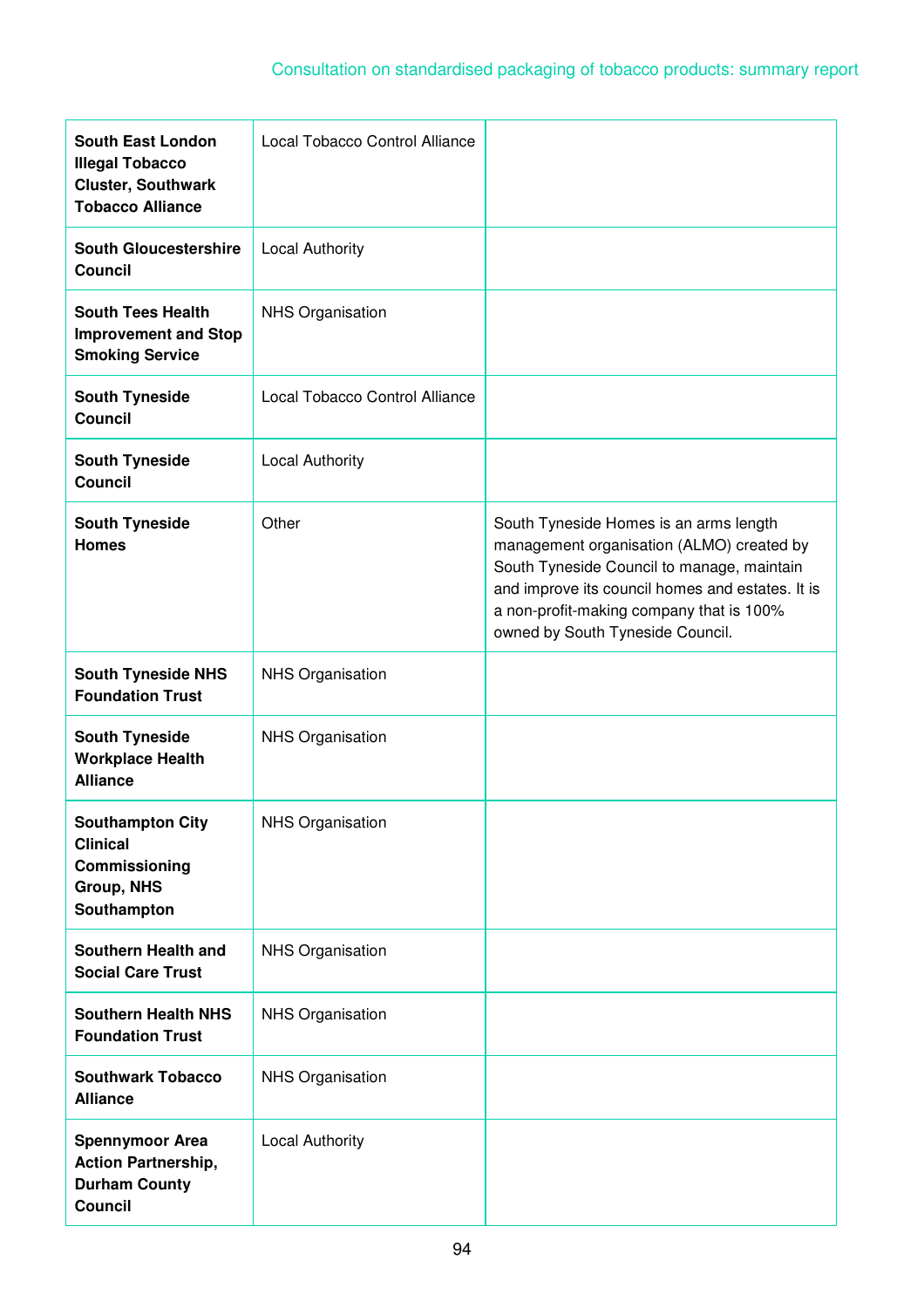| <b>Staffordshire Tobacco</b><br><b>Control Alliance,</b><br><b>Staffordshire County</b><br><b>Council and</b><br><b>Staffordshire NHS</b> | Local Tobacco Control Alliance                                                          |                                                                                                                                                                                      |
|-------------------------------------------------------------------------------------------------------------------------------------------|-----------------------------------------------------------------------------------------|--------------------------------------------------------------------------------------------------------------------------------------------------------------------------------------|
| <b>Stanley Area Action</b><br>Partnership, Durham<br><b>County Council</b>                                                                | <b>Local Authority</b>                                                                  |                                                                                                                                                                                      |
| <b>Stockport Link</b>                                                                                                                     | Other                                                                                   |                                                                                                                                                                                      |
| <b>Stockport PCT</b>                                                                                                                      | <b>NHS Organisation</b>                                                                 |                                                                                                                                                                                      |
| <b>Stockton &amp; Hartlepool</b><br><b>Stop Smoking Service</b>                                                                           | <b>NHS Organisation</b>                                                                 |                                                                                                                                                                                      |
| <b>Stockton-On-Tees</b><br><b>Council</b>                                                                                                 | <b>Local Authority</b>                                                                  |                                                                                                                                                                                      |
| <b>Stockton-On-Tees</b><br><b>Tobacco Control</b><br><b>Alliance</b>                                                                      | Local Tobacco Control Alliance                                                          |                                                                                                                                                                                      |
| <b>Stop Smoking Service,</b><br><b>Cheshire and Wirral</b><br><b>Partnership NHS</b><br><b>Foundation Trust</b>                           | <b>NHS Organisation</b>                                                                 |                                                                                                                                                                                      |
| <b>Suffolk County</b><br><b>Council/ NHS Suffolk</b>                                                                                      | <b>Local Authority</b>                                                                  |                                                                                                                                                                                      |
| <b>Sunderland Council</b>                                                                                                                 | <b>Local Authority</b>                                                                  | The response is submitted on behalf of the<br>Health and Wellbeing Board of Sunderland City<br>Council and endorsed by Leader of Sunderland<br>City Council (as Chair of the Board). |
| <b>Sunderland Teaching</b><br><b>Primary Care Trust</b>                                                                                   | NHS Organisation                                                                        |                                                                                                                                                                                      |
| <b>Sunderland Teaching</b><br><b>Primary Care Trust</b>                                                                                   | Local Tobacco Control Alliance                                                          |                                                                                                                                                                                      |
| <b>Sure Start</b>                                                                                                                         | Health Charity/NGO (Working<br>At National Level)                                       |                                                                                                                                                                                      |
| <b>Surrey NHS</b>                                                                                                                         | NHS Organisation                                                                        |                                                                                                                                                                                      |
| <b>SWERCOTS</b>                                                                                                                           | <b>Local Authority Trading</b><br><b>Standards Or Regulatory</b><br>Services Department |                                                                                                                                                                                      |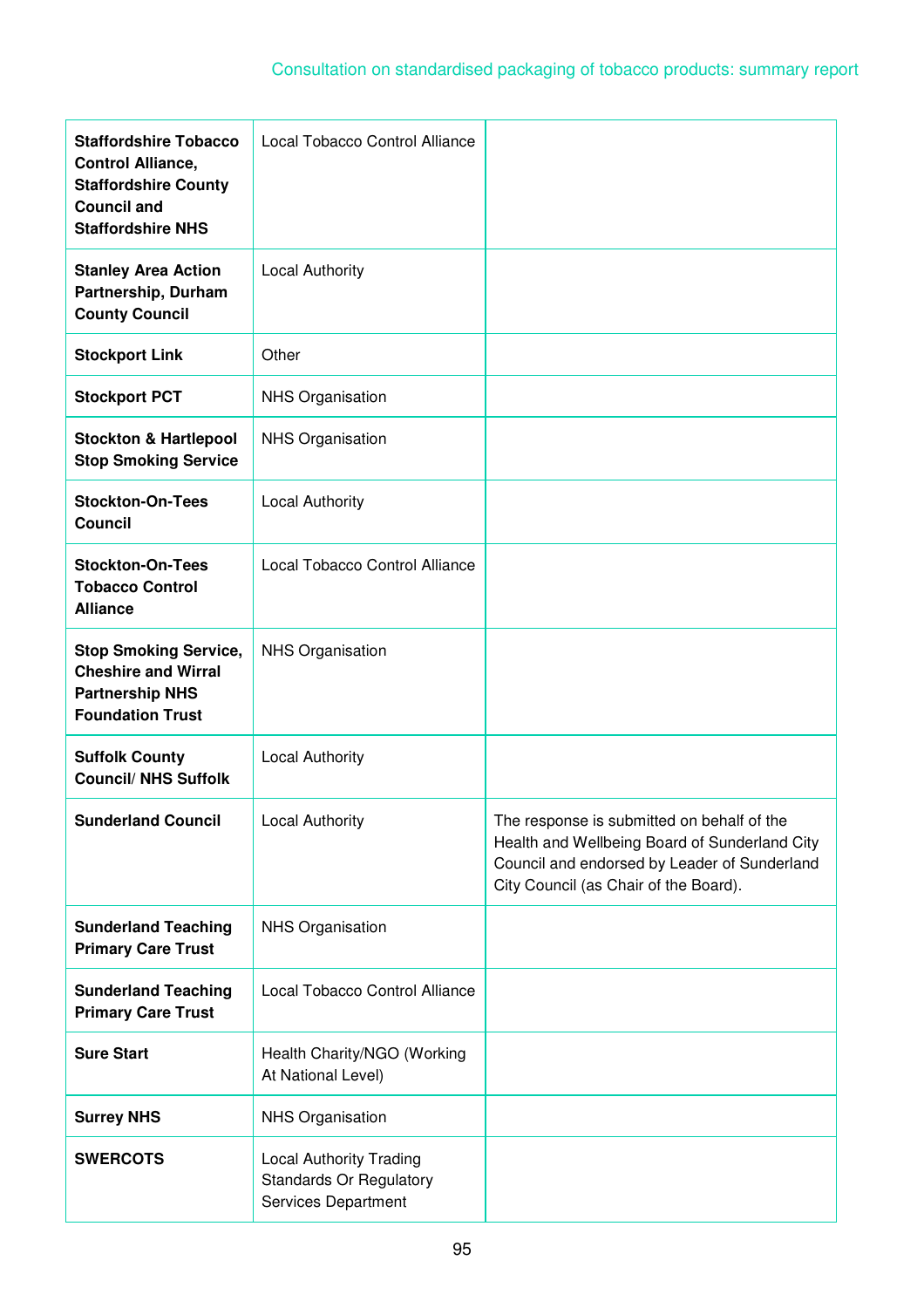| <b>Swindon Borough</b><br>Council                                                                                | Other                                             | Swindon Shadow Health and Wellbeing Board. |
|------------------------------------------------------------------------------------------------------------------|---------------------------------------------------|--------------------------------------------|
| <b>Swindon LSCB,</b><br><b>Swindon Borough</b><br>Council                                                        | Other                                             | Local Safeguarding Children Board.         |
| <b>Swindon Smokefree</b><br><b>Alliance</b>                                                                      | Local Tobacco Control Alliance                    |                                            |
| <b>Taxpayers' Alliance</b>                                                                                       | Other                                             | Organisation representing tax payers.      |
| <b>Teenage Cancer Trust</b>                                                                                      | Health Charity/NGO (Working<br>At National Level) |                                            |
| <b>Teenage Pregnancy</b><br>and Sexual Health<br><b>Partnership of County</b><br>Durham and<br><b>Darlington</b> | <b>NHS Organisation</b>                           |                                            |
| <b>Tees Public Health</b><br><b>Directorate</b>                                                                  | NHS Organisation                                  |                                            |
| <b>Teesdale Action</b><br>Partnership                                                                            | Other                                             |                                            |
| <b>Teeside University</b>                                                                                        | University Or Research<br>Organisation            |                                            |
| <b>Telford and Wrekin</b><br><b>Tobacco Control</b><br>Commissioning<br>Partnership                              | Local Tobacco Control Alliance                    |                                            |
| <b>The American Council</b><br>on Science and Health                                                             | University Or Research<br>Organisation            |                                            |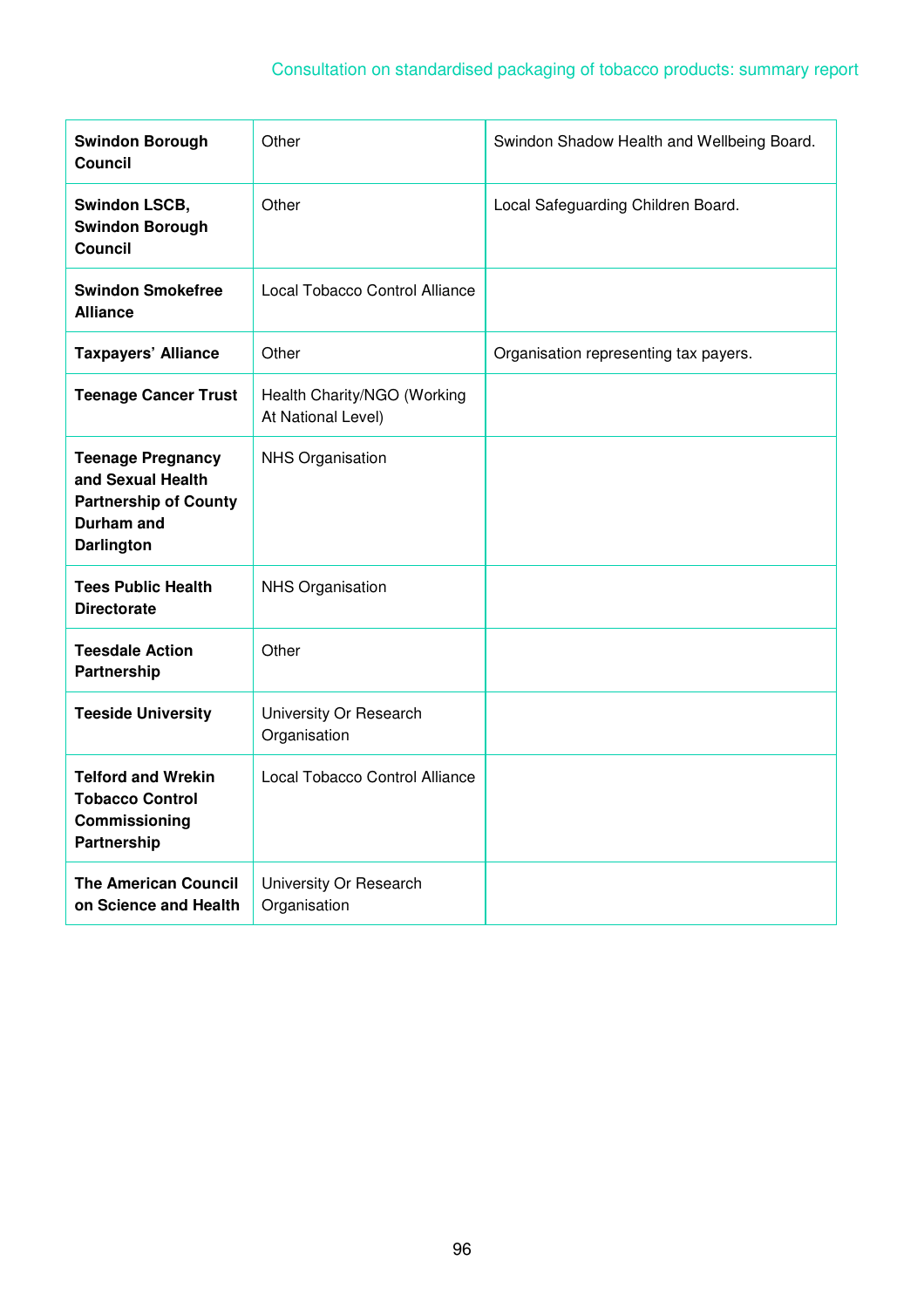| <b>The Anti-</b><br><b>Counterfeiting Group</b>                               | Other                                 | The Anti-Counterfeiting Group.<br>ACG is a not for profit trade association<br>representing the many sectors of manufacturing<br>industry which are under attack from product<br>counterfeiting. Our membership consists of:<br>(1) trade mark holders (individual companies<br>and businesses), fake versions of whose<br>products are routinely available for sale in the<br>UK and elsewhere, and<br>(2) various service providers such as lawyers,<br>trade mark agents and product security<br>specialists working to combat the worldwide<br>trade in fakes.<br>Currently we have 162 members, of which 86<br>are trade mark holders. Five of those are in the<br>tobacco industry. Additionally, the Tobacco<br>Manufacturers Association is a correspondent<br>member, being a sectoral trade association<br>rather than a manufacturer. |
|-------------------------------------------------------------------------------|---------------------------------------|--------------------------------------------------------------------------------------------------------------------------------------------------------------------------------------------------------------------------------------------------------------------------------------------------------------------------------------------------------------------------------------------------------------------------------------------------------------------------------------------------------------------------------------------------------------------------------------------------------------------------------------------------------------------------------------------------------------------------------------------------------------------------------------------------------------------------------------------------|
| The Association of<br><b>Independent Tobacco</b><br><b>Specialists (AITS)</b> | Retail Representative<br>Organisation |                                                                                                                                                                                                                                                                                                                                                                                                                                                                                                                                                                                                                                                                                                                                                                                                                                                  |
| The Association of<br><b>School and College</b><br>Leaders (ASCL)             | Other                                 | Professional association of educationalists. The<br>Association of School and College Leaders<br>(ASCL) represents over 17,000 heads,<br>principals, deputies, vice-principals, assistant<br>heads, business managers and other senior<br>staff of maintained and independent schools and<br>colleges throughout the UK. ASCL has<br>members in more than 90 per cent of secondary<br>schools and colleges of all types, responsible for<br>the education of more than four million young<br>people. This places the association in a unique<br>position to consider this issue from the viewpoint<br>of the leaders of secondary schools and<br>colleges.                                                                                                                                                                                       |
| <b>The British</b><br><b>Psychological Society</b>                            | Other                                 | The British Psychological Society, incorporated<br>by Royal Charter, is the learned and<br>professional body for psychologists in the United<br>Kingdom. We are a registered charity with a<br>total membership of almost 50,000.                                                                                                                                                                                                                                                                                                                                                                                                                                                                                                                                                                                                                |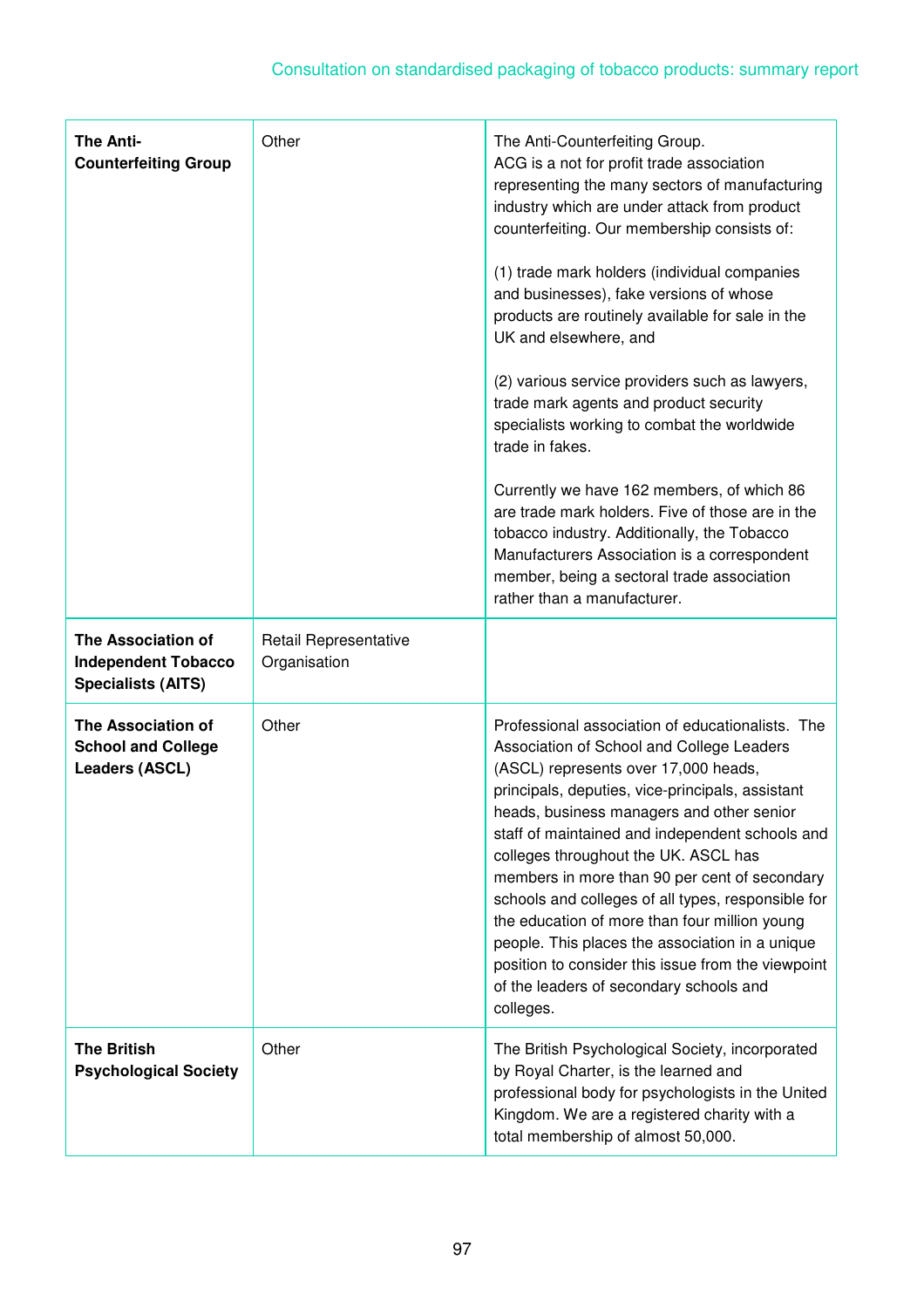| The Confederation of<br><b>Netherlands Industry</b><br>and Employers (VNO-<br>NCW)      | Other Type Of Business<br>Representative Organisation |                                                                                                                                                                                                                                                                                                                                                                                    |
|-----------------------------------------------------------------------------------------|-------------------------------------------------------|------------------------------------------------------------------------------------------------------------------------------------------------------------------------------------------------------------------------------------------------------------------------------------------------------------------------------------------------------------------------------------|
| <b>The Deborah Hutton</b><br><b>Campaign &amp; Cut Films</b>                            | Health Charity/NGO (Working<br>At National Level)     |                                                                                                                                                                                                                                                                                                                                                                                    |
| <b>The European Union</b><br><b>Chamber of</b><br><b>Commerce in Korea</b><br>(EUCKK)   | Other Type Of Business<br>Representative Organisation |                                                                                                                                                                                                                                                                                                                                                                                    |
| <b>The Gateshead</b><br><b>Housing Company</b>                                          | Other                                                 | Arms length managment organisation - non<br>profit making Housing Company.                                                                                                                                                                                                                                                                                                         |
| <b>The Imported Tobacco</b><br><b>Products Advisory</b><br><b>Council (ITPAC)</b>       | Other                                                 | ITPAC is a trade association which represents<br>the interests of 14 distributors of imported<br>tobacco products in the UK. The Association's<br>Core Members consist mainly of small and<br>medium sized private companies, most of whom<br>employ less than 50 people. These suppliers<br>focus on specialist tobacco product ranges such<br>as cigars, pipe tobacco and snuff. |
| The International<br><b>Union Against</b><br><b>Tuberculosis and</b><br>Lung Disease UK | Other                                                 | Health charity/NGO (working at international<br>level).                                                                                                                                                                                                                                                                                                                            |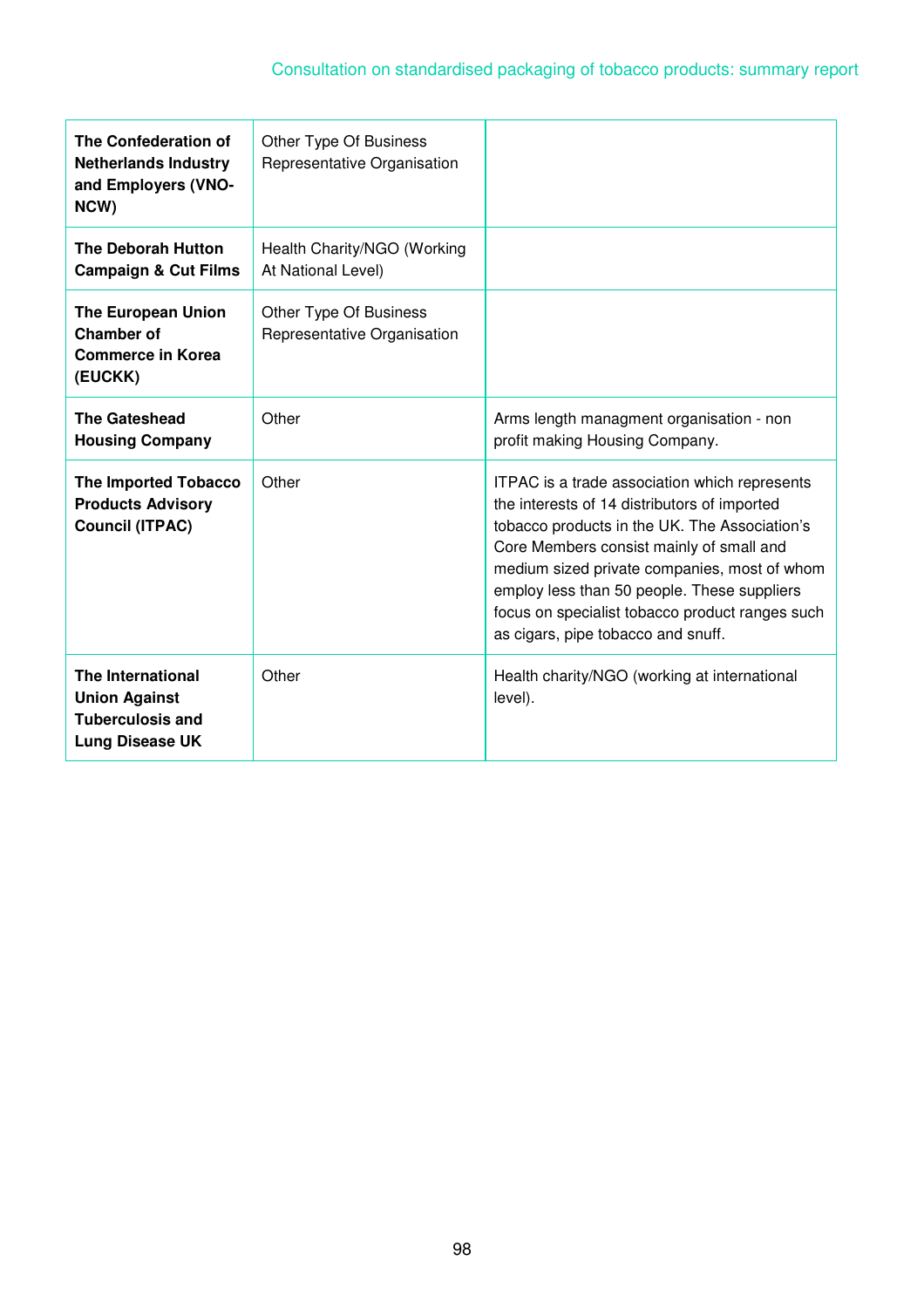| <b>The National LGB&amp;T</b><br>Partnership                                                              | Other                                             | This document provides feedback from the<br>National LGB&T (lesbian, gay, bisexual and<br>trans) Partnership, a member of the Department<br>of Health Strategic Partner Programme. The<br>National LGB&T Partnership is an England-wide<br>group of LGB&T voluntary and community<br>service delivery organisations (see below for<br>members of the Partnership) that are committed<br>to reducing health inequalities and challenging<br>homophobia, biphobia and transphobia within<br>public services.<br>The National LGB&T Partnership members<br>intend to positively influence the policy, practice<br>and actions of Government and statutory<br>bodies, in particular the Department of Health,<br>for the benefit of all LGB&T people and<br>communities across England. The member<br>organisations of the National LGB&T<br>Partnership are:<br>The Lesbian & Gay Foundation (LGF)<br>East London Out Project (ELOP)<br>Gay Advice Darlington and Durham (GADD)<br>$\bullet$ |
|-----------------------------------------------------------------------------------------------------------|---------------------------------------------------|-------------------------------------------------------------------------------------------------------------------------------------------------------------------------------------------------------------------------------------------------------------------------------------------------------------------------------------------------------------------------------------------------------------------------------------------------------------------------------------------------------------------------------------------------------------------------------------------------------------------------------------------------------------------------------------------------------------------------------------------------------------------------------------------------------------------------------------------------------------------------------------------------------------------------------------------------------------------------------------------|
|                                                                                                           |                                                   | Gender Identity Research and Education<br>Society (GIRES)<br><b>GMFA</b><br>$\bullet$<br>Consortium of LGB&T Voluntary and<br><b>Community Organisations</b><br><b>London Friend</b><br>$\bullet$<br><b>PACE</b><br>Stonewall Housing<br><b>Trans Resource and Empowerment Centre</b><br>(TREC)<br>Yorkshire MESMAC<br>$\bullet$                                                                                                                                                                                                                                                                                                                                                                                                                                                                                                                                                                                                                                                          |
| <b>The National Specialty</b><br><b>Registrars Committee</b><br>of The Faculty of<br><b>Public Health</b> | Other                                             | The National Specialty Registrars Committee of<br>the Faculty of Public Health.                                                                                                                                                                                                                                                                                                                                                                                                                                                                                                                                                                                                                                                                                                                                                                                                                                                                                                           |
| <b>The Newcastle Upon</b><br><b>Tyne Hospitals</b><br><b>Foundation Trust</b>                             | <b>NHS Organisation</b>                           |                                                                                                                                                                                                                                                                                                                                                                                                                                                                                                                                                                                                                                                                                                                                                                                                                                                                                                                                                                                           |
| <b>The Roy Castle Lung</b><br><b>Cancer Foundation</b>                                                    | Health Charity/NGO (Working<br>At National Level) |                                                                                                                                                                                                                                                                                                                                                                                                                                                                                                                                                                                                                                                                                                                                                                                                                                                                                                                                                                                           |
| The Royal College of<br><b>Midwives</b>                                                                   | <b>NHS Organisation</b>                           |                                                                                                                                                                                                                                                                                                                                                                                                                                                                                                                                                                                                                                                                                                                                                                                                                                                                                                                                                                                           |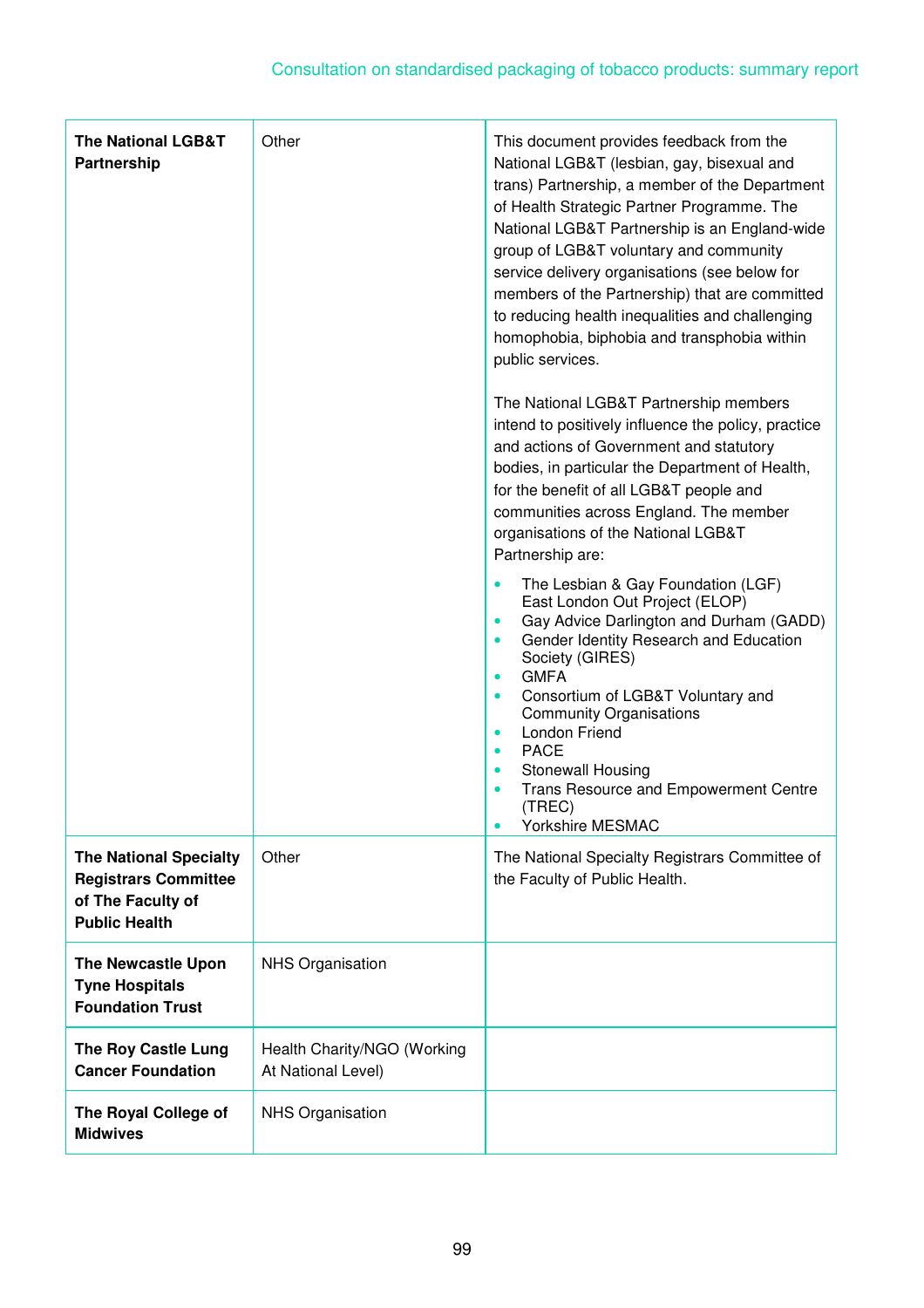| The Royal College of<br><b>Ophthalmologists</b>                                 | Other                                                 | The Royal College of Ophthalmologists<br>(RCOphth). The RCOphth welcomes the<br>opportunity to contribute to the consultation on<br>standardised packaging of tobacco products.<br>The College together with other UK charitable<br>organisations has been working towards<br>increasing awareness of the association<br>between smoking and sight impairment. Most<br>recently (March 2012), this has led to the<br>European Commission adopting the health<br>warning "smoking increases the risk of<br>blindness", as one of its 14 new health warnings<br>to be printed on tobacco products. EU<br>Governments now have up to 2 years to<br>introduce these new written health warnings on<br>tobacco products. Evidence from Australia and<br>New Zealand suggests that health warnings<br>about the association of smoking and sight<br>impairment not only raises awareness but also<br>encourages smokers to consider cessation.<br>Of the 15 questions in the consultation, the<br>RCOphth response is focused on those related<br>to health. |
|---------------------------------------------------------------------------------|-------------------------------------------------------|--------------------------------------------------------------------------------------------------------------------------------------------------------------------------------------------------------------------------------------------------------------------------------------------------------------------------------------------------------------------------------------------------------------------------------------------------------------------------------------------------------------------------------------------------------------------------------------------------------------------------------------------------------------------------------------------------------------------------------------------------------------------------------------------------------------------------------------------------------------------------------------------------------------------------------------------------------------------------------------------------------------------------------------------------------|
| <b>The Royal</b><br><b>Environmental Health</b><br><b>Institute of Scotland</b> | Other                                                 | The Royal Environmental Health Institute of<br>Scotland (the Institute) has been in existence for<br>over 135 years and has around 1.200 members<br>the majority of whom are Environmental Health<br>Officers working in that capacity for Scottish<br>local authorities.<br>The Royal Environmental Health Institute of<br>Scotland is a registered Scottish charity, No.<br>SC009406.                                                                                                                                                                                                                                                                                                                                                                                                                                                                                                                                                                                                                                                                |
| <b>The Royal</b><br><b>Pharmaceutical</b><br><b>Society</b>                     | Other                                                 | Professional Leadership Body.                                                                                                                                                                                                                                                                                                                                                                                                                                                                                                                                                                                                                                                                                                                                                                                                                                                                                                                                                                                                                          |
| <b>The Scottish</b><br><b>Wholesale Association</b>                             | Retail Representative<br>Organisation                 |                                                                                                                                                                                                                                                                                                                                                                                                                                                                                                                                                                                                                                                                                                                                                                                                                                                                                                                                                                                                                                                        |
| <b>The Swedish Tobacco</b><br><b>Manufacturers</b><br><b>Association</b>        | Other Type Of Business<br>Representative Organisation |                                                                                                                                                                                                                                                                                                                                                                                                                                                                                                                                                                                                                                                                                                                                                                                                                                                                                                                                                                                                                                                        |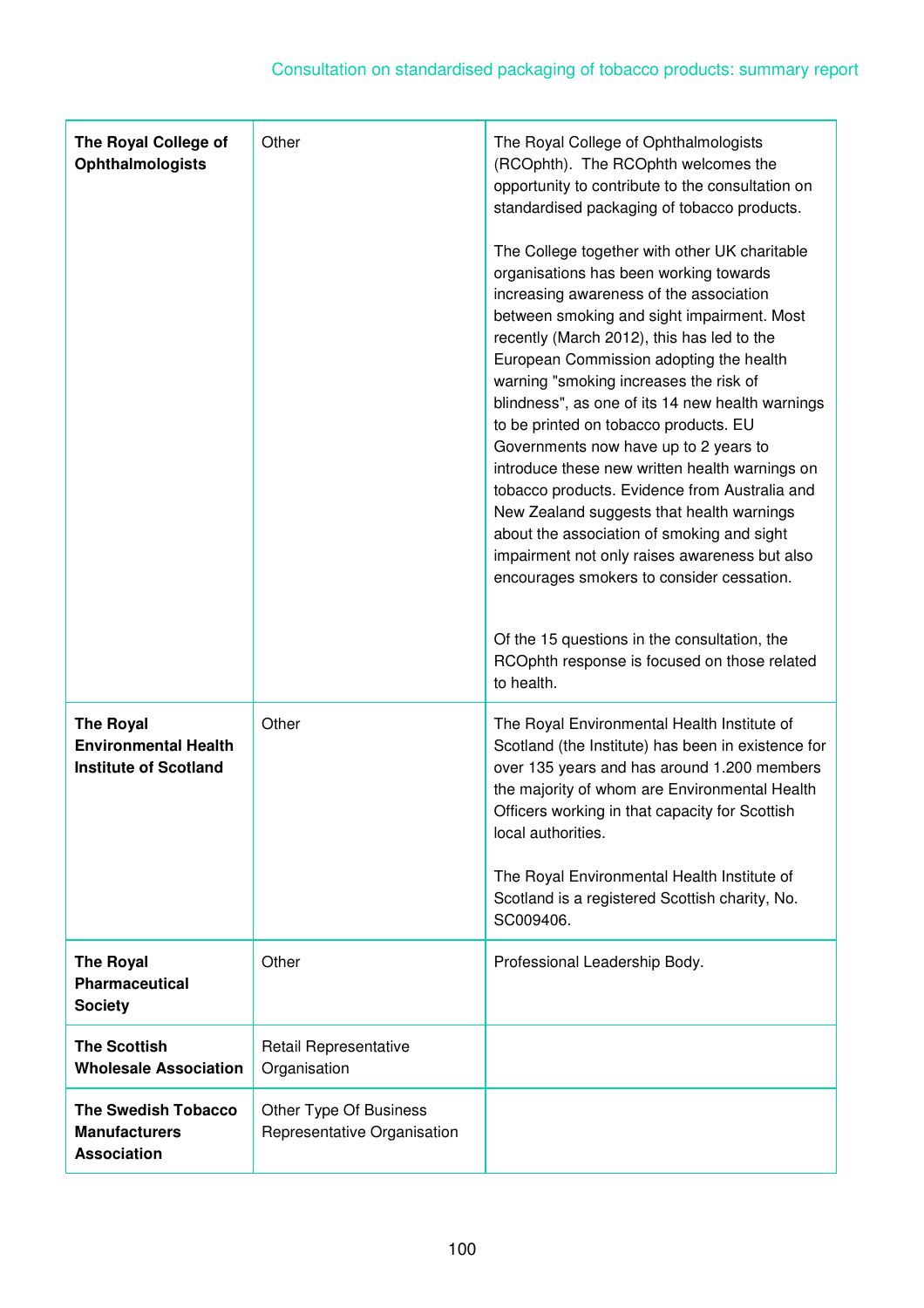| <b>The Transatlantic</b><br><b>Business Dialogue</b><br>(TABD)                                  | Other Type Of Business<br>Representative Organisation                                   |                                        |
|-------------------------------------------------------------------------------------------------|-----------------------------------------------------------------------------------------|----------------------------------------|
| <b>The Ulster Unionist</b><br>Party                                                             | Other                                                                                   |                                        |
| <b>Tobacco Control</b><br>Research Group,<br><b>University of Bath</b>                          | University Or Research<br>Organisation                                                  |                                        |
| <b>Tobacco Control</b><br>Research Group,<br><b>University of</b><br>Edinburgh                  | University Or Research<br>Organisation                                                  |                                        |
| <b>Tobacco Free</b><br><b>Buckinghamshire</b><br><b>Alliance, NHS</b><br><b>Buckinghamshire</b> | Other                                                                                   | Multi agency tobacco control alliance. |
| <b>Tobacco Free Futures</b>                                                                     | <b>NHS Organisation</b>                                                                 |                                        |
| <b>Tobacco Free</b><br><b>Hertfordshire, NHS</b><br><b>Hertfordshire</b>                        | Local Tobacco Control Alliance                                                          |                                        |
| <b>Tobacco Free</b><br>Lancashire<br>Partnership                                                | Local Tobacco Control Alliance                                                          |                                        |
| <b>Tobacco</b><br><b>Manufacturers</b><br><b>Association of</b><br><b>Denmark</b>               | Other Type Of Business<br>Representative Organisation                                   |                                        |
| <b>Tobacco</b><br>Manufacturers'<br><b>Association (TMA)</b>                                    | Other Type Of Business<br>Representative Organisation                                   |                                        |
| <b>Tobacco Retailers</b><br><b>Alliance</b>                                                     | Other                                                                                   |                                        |
| Tommy's the Baby<br><b>Charity</b>                                                              | Health Charity/NGO (Working<br>At National Level)                                       |                                        |
| <b>Trading Standards &amp;</b><br><b>Licensing, Bootle</b>                                      | <b>Local Authority Trading</b><br><b>Standards Or Regulatory</b><br>Services Department |                                        |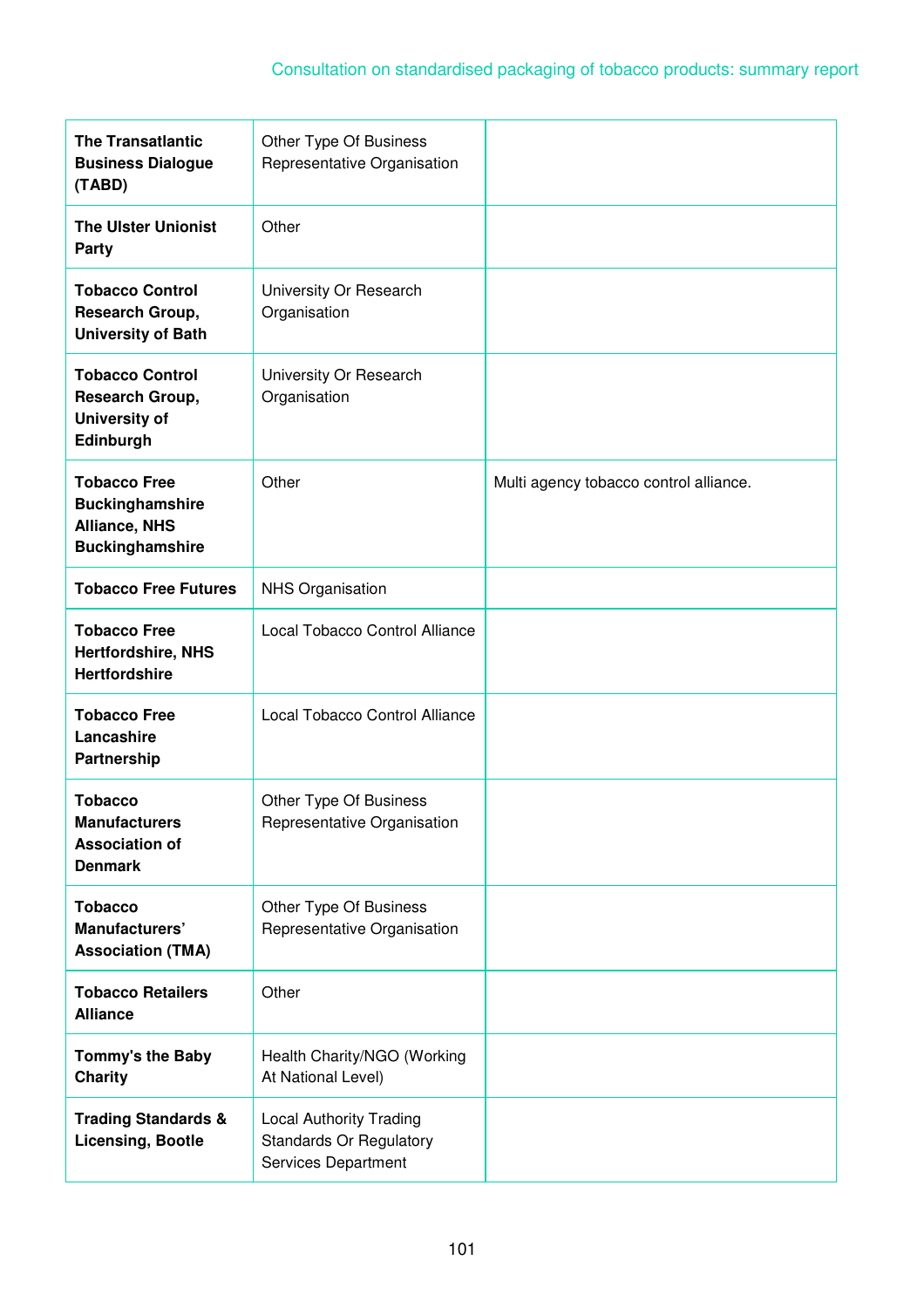| <b>Trading Standards</b><br><b>Institute</b>                                                    | Other                                                                                   | <b>Trading Standards</b>       |
|-------------------------------------------------------------------------------------------------|-----------------------------------------------------------------------------------------|--------------------------------|
| <b>Trading Standards</b><br><b>North West</b>                                                   | <b>Local Authority Trading</b><br><b>Standards Or Regulatory</b><br>Services Department |                                |
| <b>Trafford Council</b>                                                                         | <b>Local Authority</b>                                                                  |                                |
| <b>TSSE (Trading</b><br><b>Standards South East)</b><br>- Under Age Sales<br><b>Focus Group</b> | <b>Local Authority Trading</b><br><b>Standards Or Regulatory</b><br>Services Department |                                |
| <b>Tyne and Wear Fire</b><br>and Rescue Service                                                 | Other                                                                                   | <b>Fire and Rescue Service</b> |
| <b>U.S. Chamber of</b><br><b>Commerce</b>                                                       | Other Type Of Business<br>Representative Organisation                                   |                                |
| UK Centre for Tobacco<br><b>Control Studies,</b><br><b>University of</b><br>Nottingham          | University Or Research<br>Organisation                                                  |                                |
| <b>Union of European</b><br><b>Practitioners in</b><br><b>Intellectual Property</b>             | Other Type Of Business<br>Representative Organisation                                   |                                |
| <b>Unison Gateshead,</b><br><b>Local Government</b><br><b>Branch</b>                            | Other                                                                                   | Trade union branch             |
| <b>Unite the Union</b>                                                                          | Other                                                                                   | <b>Trade Union</b>             |
| <b>Universities of</b><br>Edinburgh, Glasgow,<br>Aberdeen, Dundee and<br><b>Saint Andrews</b>   | University Or Research<br>Organisation                                                  |                                |
| <b>Uxbridge NHS</b>                                                                             | <b>NHS Organisation</b>                                                                 |                                |
| Vision 2020 UK                                                                                  | Health Charity/NGO (Working<br>At National Level)                                       |                                |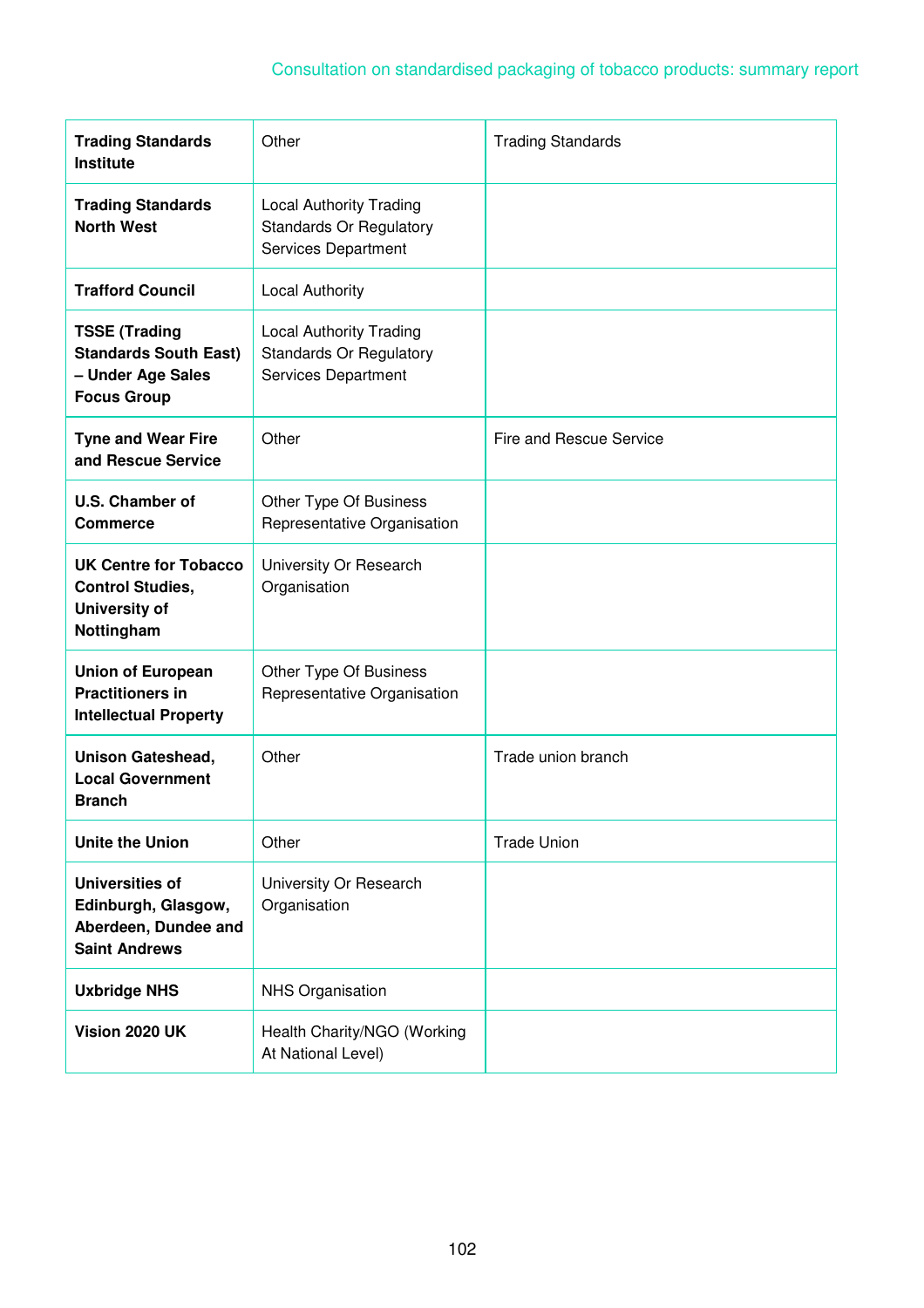| <b>VONNE (Voluntary</b><br>Organisations'<br><b>Network North East)</b> | Other                                                                            | VONNE is the support body for the voluntary<br>and community sector (VCS) in the North East<br>of England. We represent over 600 charities,<br>voluntary organisations, community groups,<br>networks and social enterprises from across the<br>region with further reach through our many<br>networks. |
|-------------------------------------------------------------------------|----------------------------------------------------------------------------------|---------------------------------------------------------------------------------------------------------------------------------------------------------------------------------------------------------------------------------------------------------------------------------------------------------|
| <b>Wakefield Council</b>                                                | <b>Local Authority</b>                                                           |                                                                                                                                                                                                                                                                                                         |
| <b>Wakefield Council</b>                                                | Local Tobacco Control Alliance                                                   |                                                                                                                                                                                                                                                                                                         |
| <b>Wakefield Metropolitan</b><br><b>District Council</b>                | <b>Local Authority</b>                                                           |                                                                                                                                                                                                                                                                                                         |
| <b>Wandsworth Borough</b><br><b>Council</b>                             | <b>Local Authority</b>                                                           |                                                                                                                                                                                                                                                                                                         |
| <b>Wandsworth Tobacco</b><br><b>Control Alliance</b>                    | Local Tobacco Control Alliance                                                   |                                                                                                                                                                                                                                                                                                         |
| <b>Warwickshire LPC</b>                                                 | Other                                                                            | <b>Local Pharmaceutical Committee</b>                                                                                                                                                                                                                                                                   |
| <b>Washington Legal</b><br><b>Foundation</b>                            | Other Type Of Business<br>Representative Organisation                            |                                                                                                                                                                                                                                                                                                         |
| <b>Welsh Committee for</b><br><b>Public Health Medicine</b>             | Other                                                                            | Welsh Committee for Public Health Medicine                                                                                                                                                                                                                                                              |
| <b>Welsh Dental</b><br><b>Committee</b>                                 | <b>NHS Organisation</b>                                                          |                                                                                                                                                                                                                                                                                                         |
| <b>Welsh Medical</b><br><b>Committee</b>                                | <b>Local Authority</b>                                                           |                                                                                                                                                                                                                                                                                                         |
| <b>Welsh Pharmaceutical</b><br><b>Committee (Welsh</b><br>Government)   | Other                                                                            | The Welsh Pharmaceutical Committee is<br>established to advise the Minister for Health and<br>Social Service, the Welsh Ministers in general<br>and Welsh Government officials, on issues<br>pertaining to the pharmacy profession.                                                                     |
| <b>West Berkshire</b><br><b>Council</b>                                 | <b>Local Authority</b>                                                           |                                                                                                                                                                                                                                                                                                         |
| <b>West Sussex Tobacco</b><br><b>Control Alliance</b>                   | Local Tobacco Control Alliance                                                   |                                                                                                                                                                                                                                                                                                         |
| <b>West Yorkshire</b><br><b>Trading Standards</b><br><b>Service</b>     | Local Authority Trading<br><b>Standards Or Regulatory</b><br>Services Department | Responding as Trading Standards tobacco<br>coordinator on behalf of the Yorkshsire and<br>Humber Trading Standards Group                                                                                                                                                                                |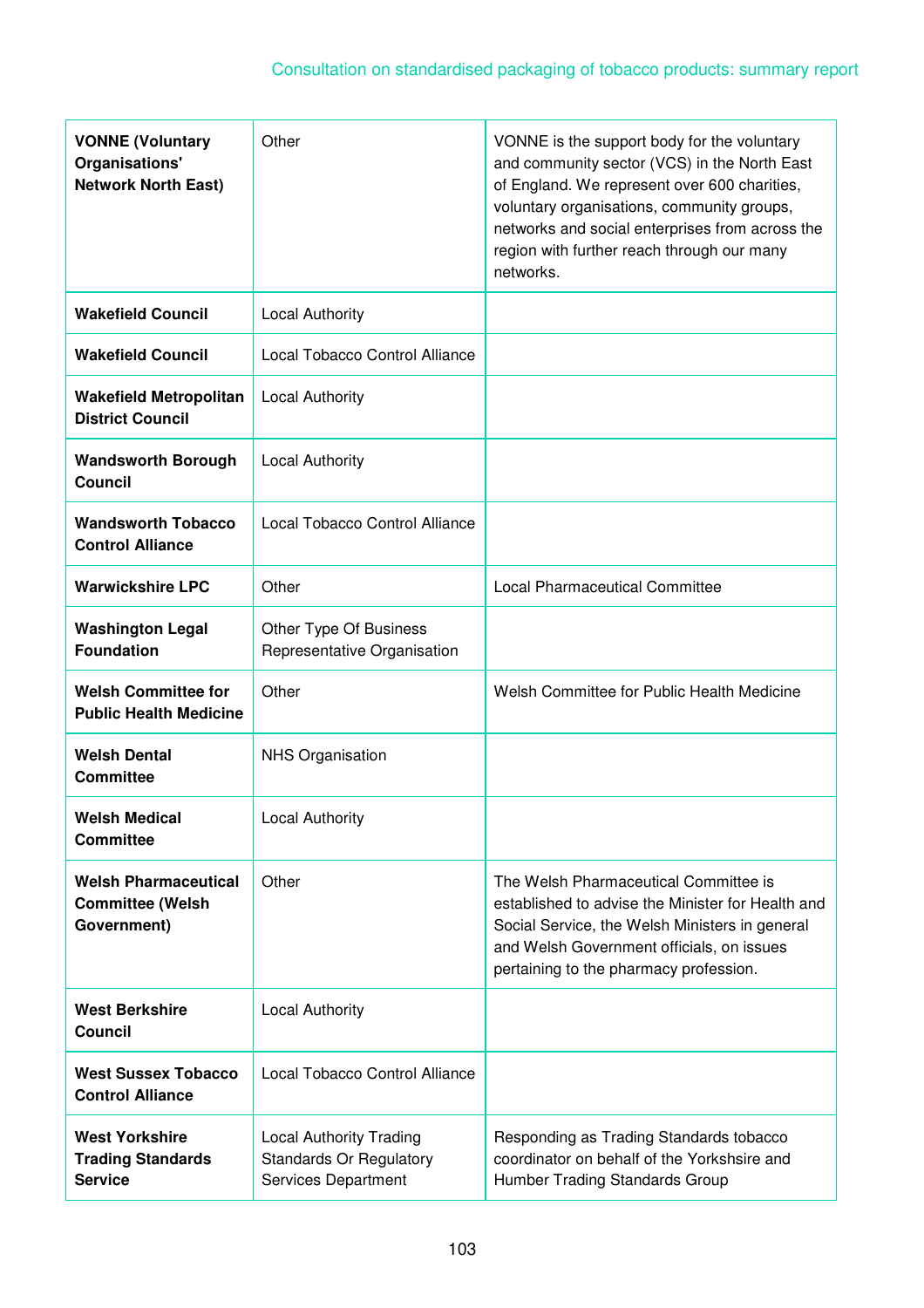| <b>Whitby Group Practice</b><br>and Clinical Teaching,<br><b>Leeds University</b>                                               | University Or Research<br>Organisation                                                  |                                                                                                                                                                                                                                                                                   |
|---------------------------------------------------------------------------------------------------------------------------------|-----------------------------------------------------------------------------------------|-----------------------------------------------------------------------------------------------------------------------------------------------------------------------------------------------------------------------------------------------------------------------------------|
| <b>Whitecliffe Primary</b><br><b>School</b>                                                                                     | Other                                                                                   |                                                                                                                                                                                                                                                                                   |
| <b>WHO Framework</b><br><b>Convention on</b><br><b>Tobacco Control</b><br><b>Secretariat</b>                                    | Other                                                                                   |                                                                                                                                                                                                                                                                                   |
| Wigan & Leigh<br><b>Tobacco Control</b><br><b>Alliance</b>                                                                      | Local Tobacco Control Alliance                                                          |                                                                                                                                                                                                                                                                                   |
| <b>Wigan Council Trading</b><br><b>Standards</b>                                                                                | <b>Local Authority Trading</b><br><b>Standards Or Regulatory</b><br>Services Department |                                                                                                                                                                                                                                                                                   |
| <b>Wigan MBC</b>                                                                                                                | <b>Local Authority</b>                                                                  |                                                                                                                                                                                                                                                                                   |
| <b>Wokingham Borough</b><br><b>Council</b>                                                                                      | <b>Local Authority</b>                                                                  |                                                                                                                                                                                                                                                                                   |
| <b>World Heart</b><br><b>Federation</b>                                                                                         | Other                                                                                   | <b>World Heart Federation</b>                                                                                                                                                                                                                                                     |
| <b>World Lung</b><br><b>Foundation, Hong</b><br><b>Kong Office and Asian</b><br><b>Consultancy on</b><br><b>Tobacco Control</b> | Other                                                                                   | World Lung Foundation (Global health<br>foundation, part of Bloomberg Initiative) and<br>Asian Consultancy on Tobacco Control (Hong<br>Kong based NGO)                                                                                                                            |
| <b>Wycombe District</b><br><b>Council</b>                                                                                       | <b>Local Authority</b>                                                                  | Wycombe District Council - Local Authority                                                                                                                                                                                                                                        |
| <b>NHS Yorkshire and</b><br><b>The Humber</b>                                                                                   | <b>NHS Organisation</b>                                                                 |                                                                                                                                                                                                                                                                                   |
| <b>Young People</b><br><b>Lifestyle Choices Lead</b><br><b>Group, Rochdale MBC</b>                                              | Other                                                                                   | Young people Lifestyle Choices Lead Group,<br>which is a multi-agency group, which is chaired<br>by the Service Director for Children, Schools<br>and Families - Targeted Services, and the<br>group includes representatives from the local<br>authority, the NHS and the Police |
| <b>Youthlink Scotland</b>                                                                                                       | Other                                                                                   | National youth work agency (voluntary sector)                                                                                                                                                                                                                                     |